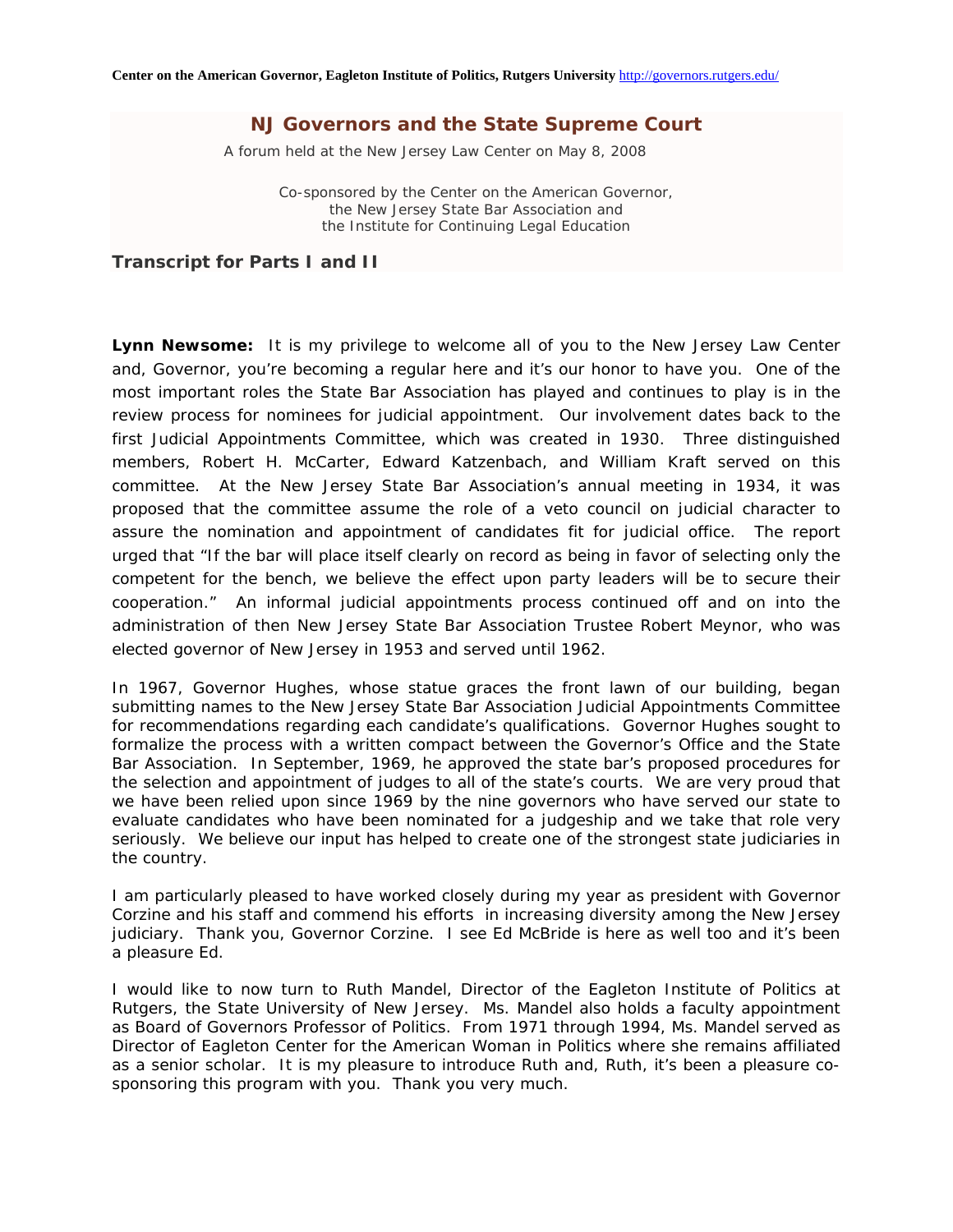# <applause>

**Ruth Mandel:** Thank you, Lynn, and good morning everyone. It's great to be here to welcome you. It's great to have a partner in this effort. We're delighted. I do want to point out that sitting in the audience is the leader of our state university, our great state university, President Richard McCormick who has come to cheer us on and wanted everyone to say hello to President McCormick.

The Eagleton Institute of Politics has been very pleased to work with the bar association and the Institute for Continuing Legal Education to present this program today. It's part of a larger project that's called the Rutgers Program on the Governor, initiated when Governor Brendan Byrne donated papers and other memorabilia to the Rutgers University Libraries. As part of that gift, he and his wife, Ruthi Zinn Byrne are with us this morning, and raised money to support the cataloging of those papers. Reaching beyond the initial plans, they secured partial support for Eagleton's first steps to establish a permanent center at Rutgers to study the Office of Governor in the 50 states with special emphasis on our own state of New Jersey.

It was surprising to us as we reviewed what was available around the country, as we made these plans, that no other such academic center exists anywhere in the country. Our goal is to complement Eagleton's national reputation as the preeminent source of research on the workings of state legislatures by making Rutgers the leading national center for the study of governors. In conjunction with Governor Byrne's gift of his papers, we've started to build an archive on the career of Governor Byrne. We hope in the future to create similar collections about other New Jersey governors. Already and I hope some of you avail yourselves of this if you haven't already, you can view online selections from some of the 30 video interviews that we've conducted with former Byrne cabinet officials, staff, legislators, friends, journalists, and other associates. The interviews cover many different aspects of the Byrne administration. Some of them were running in the breakfast room earlier, just to give you a sense of the images of the people and I think Don Linky has told me that at lunchtime they will be running as well. Some of these interviews touch on today's theme, the governor and the State Supreme Court.

Together the interviews provide a living history of an important era in New Jersey government. We have two essential objectives today. One is to build the video and written archive that we're posting on the Rutgers website by considering how the relationship of the branches of government in New Jersey has developed under the 1947 Constitution with special emphasis on the ties between the governor and the State Supreme Court. Our other objective is to encourage you to relate recollections of personalities, anecdotes, and light moments from people you've known in the executive, judiciary, and legislature so that they're preserved for the future. We like to have gossip as part of our virtual archive as well, so anything you've got to share today. We hope this discussion is candid. We encourage everyone to participate, certainly including members of the audience. If you do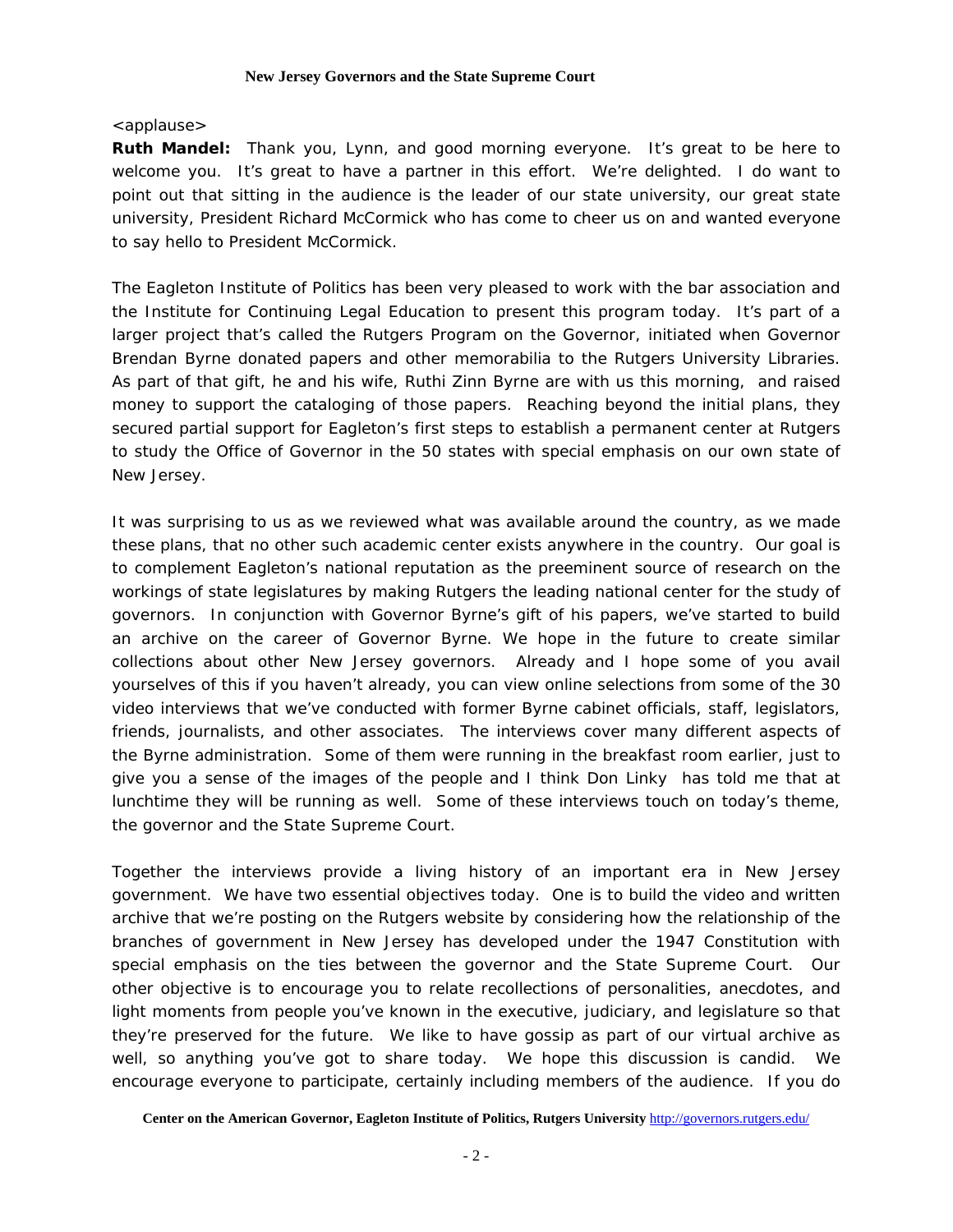speak from the audience throughout the proceedings today, we'd appreciate it very much if you would identify yourselves because we'll be preparing a written transcript of the session and also because online viewers will want to know who it is that they're seeing and listening to.

We've distributed along with your program the biographies of our distinguished participants today. We hope you'll rely on those so that we can devote our time to the topic at hand rather than to long introductions, so there's reading material there covering the careers of so many distinguished— not covering, highlighting of so many distinguished members of today's audience. With this in mind, I'm pleased today to present our first honored guest. We're very happy as always to welcome him to Rutgers but I'm not going to list his history and notable accomplishments except to observe in the context of this day that he appointed Stuart Rabner as the eighth chief justice to serve since the adoption of the 1947 New Jersey Constitution. It's now my great honor to present the  $54<sup>th</sup>$  Governor of the State of New Jersey Jon Corzine.

# <applause>

**Governor Jon Corzine:** Thank you all very much. Please, please, thank you. Brendan, when you gave this gift of papers and other memorabilia what was that you were cleaning out the closet and the attic or what – the basement, maybe that will be one of the perks that I have yet to realize as governor. I was going to start my formal remarks by saying the advice that I generally take from Brendan and the governor before that is that governors are never supposed to comment on any legal proceeding going on so I'm going to leave now.

# laughter>

**Governor Jon Corzine:** The reality is, is that it's great to be with all of you. This is a very, very impressive group, Ruth, that you at Eagleton and Rutgers have pulled together to talk about an incredibly important nexus of governance that our state has. The relationship between a governor and the Supreme Court is essential to understand in the direction of policy and how the lives of our people are impacted. We got this other group called the legislature which is also fairly important to that process. I noticed sometimes I guess Governor Byrne had to work on that as well.

I'm very pleased to make a few observations. I'll keep them at 30,000 feet because there are ongoing elements of our relationship that are real and some of the most important topics are before the court today. It's an issue that or a set of issues that I think rightfully have to be addressed in how those laws are both applied at the fundamental level to the individual, how we have created policy translated into legislation or executive order or regulation, whether that is legal, or whether we are failing to do the things that we need to be doing where we are not observing the fundamental law, our constitution.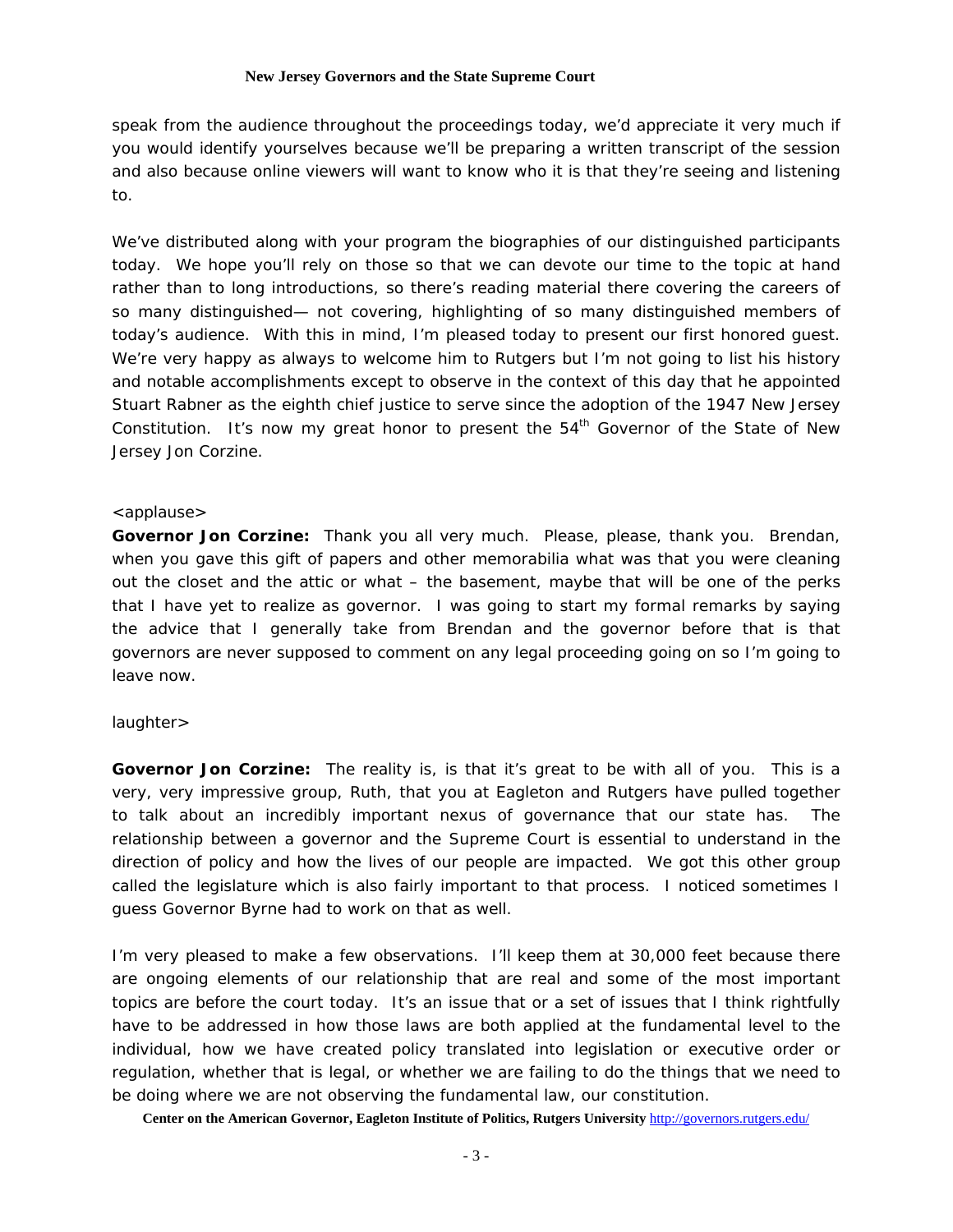The great justices that are here I think have done an extraordinary job throughout their history, not only these justices but their colleagues and predecessors in making New Jersey's Supreme Court probably the most respected Supreme Court in the country. I never hear anyone speak of the administration of the law of jurisprudence here in our state in anything other than in the highest terms, unless I read Paul Mulshine.[*Star-Ledger* columnist]

On occasion there are critics but I believe that there has been an enormous sense that our court has brought the right balance to how we have taken our 1947 Constitution and applied it to a great state, which by the way has the highest per capita income. Its children are educated at probably the best levels. We have one of the great economic engines of the world. And so, while we hear a lot of the things that aren't good, I hear a lot of things and see a lot of objective evidence that we are actually doing much better than what people might interpret at a given point in time and I think it is because of the progressive and activist view that the court has held us accountable to in terms of the constitution.

I'm proud of that and I think our state is better for it. Now that doesn't mean that everything that the court does is always in synchronation with what public policy makers are about or how they feel about things but that's why we have a constitution and why we have this separation of powers that get us to resolutions of those conflicts. I will say and this will be the only thing that you can interpret as even slightly critical is sometimes that I think there is a disconnect between how we make constitutional decisions with respect to what its implications are on something simple called the budget. It is always hard to rationalize how you pay for the things that are the values that we all express. We certainly see that as a public servant and, yes, a politician in the overall process, but it is a challenge and whether it's Robinson vs Cahill or Abbott or what I hope will be the evolution of those rules or whether it is Mt. Laurel or the administration of a whole host of our laws that have evolved from I think fundamentally sound and proper decisions, we also have to combine those with good judgments about how we go about funding our world. It takes a lot of effort to try to rationalize as opposed to collaboration between the two branches, rationalize how we put the practical reality of those progressive views which are absolutely spot on in my view together with the realities of how we finance it.

One of the great challenges of at least this administration and the last time I checked briefly about Governor Byrne, something about this income tax ended up being an issue that you had to deal with. It gets into even simple things about whether you're going to have a tax credit or a rebate and how we interpret the homestead rules and other issues which are really quite challenging so the interaction or the interplay is really quite substantial between both the law and its interpretation and application by the court. And governors have a little bit to say about the court. It's not on a day-to-day basis but this is one area where you're a Republican, a Democrat, or an Independent, I think our governors have done an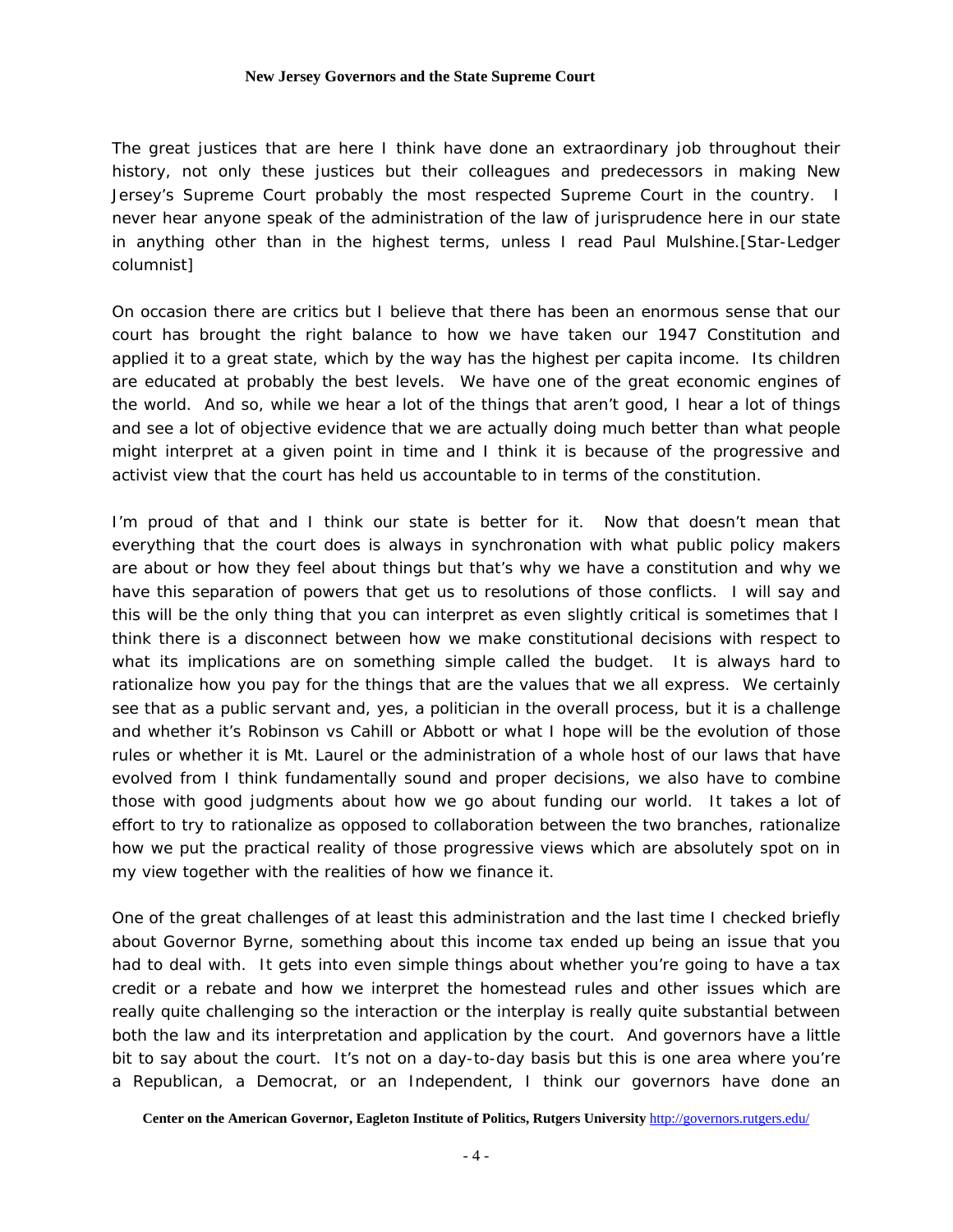exceptional job and I think that's by deduction if you believe that our court is of high repute and it's progressive and powerful and has done its job then by implication our governors over time have come to good conclusions about the people who should serve on that court. And, in fact, I think that's very much the case and I feel that we can be proud of the kinds of processes, whether they've been informal or more formal, in how we've gotten to the selection process.

As you know, the issue of selecting judges is the most important piece that the governor has to say about this whole process. This is a little bit like sending your kids out on Saturday night. Once they're gone you don't really know what they're doing but you hope you knew what you were doing when they got started. As far as I'm concerned, I've been very proud of those decisions that have come from this process. We've tried to take that more deeply that whole process more deeply into the selection of judges more broadly, which has led to some stickiness let's say in the movement of judges to fill positions below the Supreme Court. I'd be remiss if I didn't talk about it. We think it is absolutely important because that's probably the greatest ground on where you're going to find future Supreme Court justices. We've added a step to reflect the confidence that I have in the Supreme Court. We have asked many of our former members to be on a screening committee. I see Judge Ford [Marlene Lynch Ford]is here and Judge Pollack [Stewart Pollack] and others are actually making a view after we've done step one, which is outreach and try to find folks who we would think appropriately fill positions and then have a judicial review before we even get started so that there's a screen before the political process that is inevitable get started to find out whether we have qualified candidates.

Our outreach has been certainly one to reflect cultural, ethnic, gender diversity in that process, but we want to maintain very high standards in all of those individuals. It's not a quota system and it's about trying to make sure that we have high quality individuals serve on the court. And then you move to the Bar Association which we heard Lynn speak about and I'm proud that we're back in that compact. Then we have the work with the legislature and it is a very complicated process.

It's probably a five step process, the outreach, the judicial panel review, the Bar Association, the Senate Judiciary, and then the full Senate. That process, while long term, more lengthy than some would like also is absolutely essential in my view if we're going to maintain the high quality nature of our judges. And then I think that in turn will be reflected in the ultimate selection that goes on the Supreme Court. So we have impact. As you well know, we also get what is unusual a review after seven years which is another integration of how the governor fits into both the judiciary and the Supreme Court and so that it is another responsibility that does have some impact.

I would be very interested to listen to a panel of former justices talk and speak to how they feel their observations of how that review process works because it has the potential to be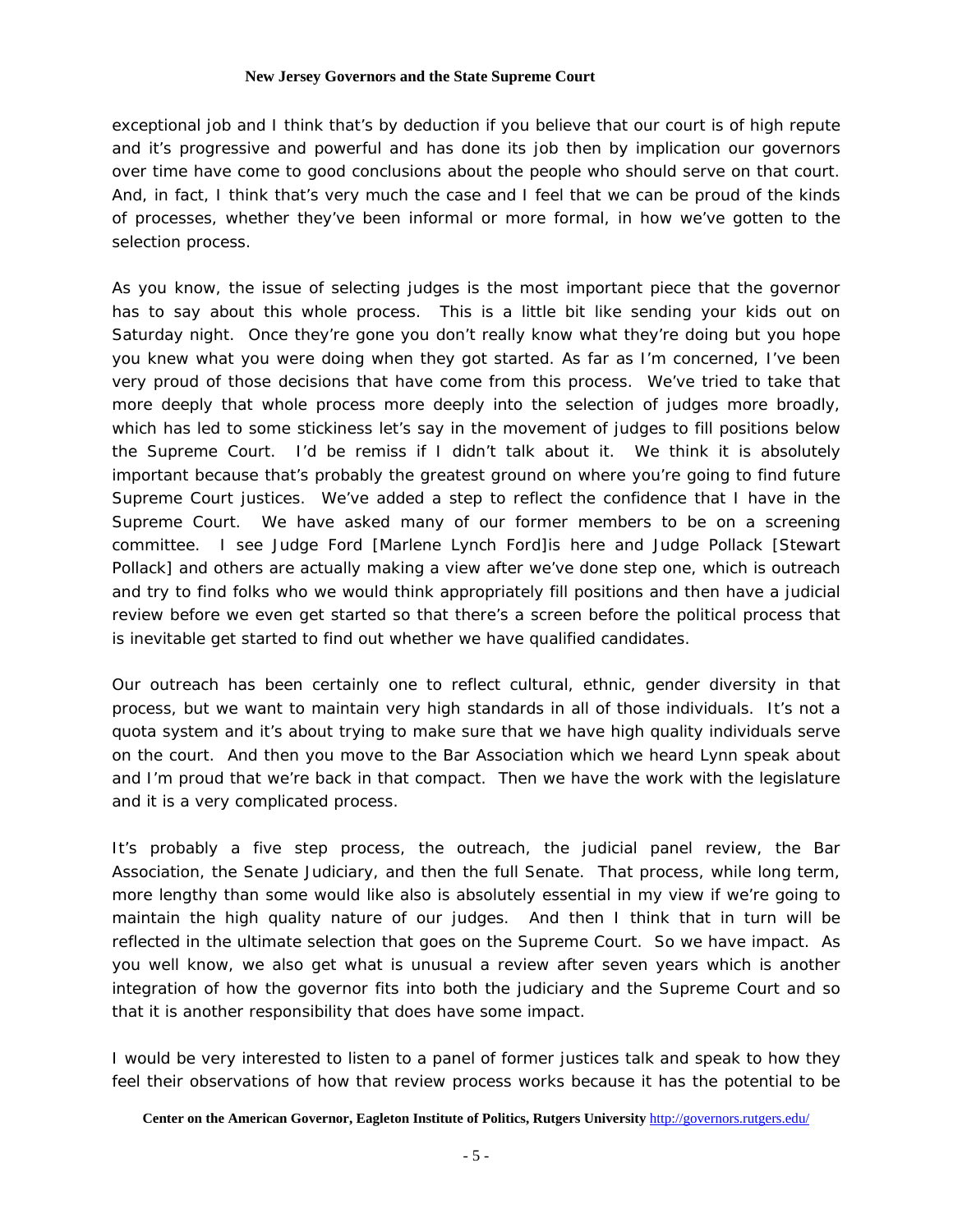from a cynic's point of view influential and how someone might operate in that context. I think it makes it all the more important that you have discipline processes that have outreach to people who are other than just from the political process to make sure that we get to good, solid results. And as I want to emphasize again, I think that's the reality of what we have. Equal justice before the law is an incredible thing and it translates from whether we educate our kids appropriately, all of our children, or right up to whether there is equal justice under the law for marriage equality or civil rights in those contexts. Our court has been a great, great motivator and counterbalance to a political process that often hinders the full application of equal justice under the law. So my observations beyond that I think I will keep to myself. And if anybody in the judicial system has any way how we can equally raise the resources to be able to fund all the things that we are now trying to do that apply the law, my number is 609-777-2494.

We love you all. Thank you very much.

# <applause>

**Ruth Mandel:** We didn't have to ask him. The governor has volunteered to take questions so he has a little bit of time before he has to move onto his next appointment, but if a couple of you have questions, we'd be happy to entertain them now.

**Governor Jon Corzine:** This will be more fun than the town hall meeting in Toms River I suspect. Oh, Ruthi, come on.

**W1:** One problem I hear all the time about the different judges is that it's not fair that they make less than their current legal positions that we're having <off mic>.

**Governor Jon Corzine:** Well Justice Zazzali - Chief Zazzali - and I both worked not on a collaborative basis but from our different roles in life to try to promote the idea that we needed to address compensation and I think with the cooperation of the legislature we were able to make some movement in becoming more competitive. I think that it is wrong that people who are going to make I guess no longer life and death decisions but fundamental decisions in the impact of people's lives that we don't think that is of high enough value that people should be rewarded so that they stay long enough. I'm a big believer that all of our public servants are grossly underpaid and our judges very much fit into that pattern. And I think that the idea that we pay a commissioner of education \$141,000 when we have two and a half million children that really fall under that doesn't strike me as a responsible decision. There are a number of those issues and contradictions that exist within our government structure that are very difficult and fortunately we've had some great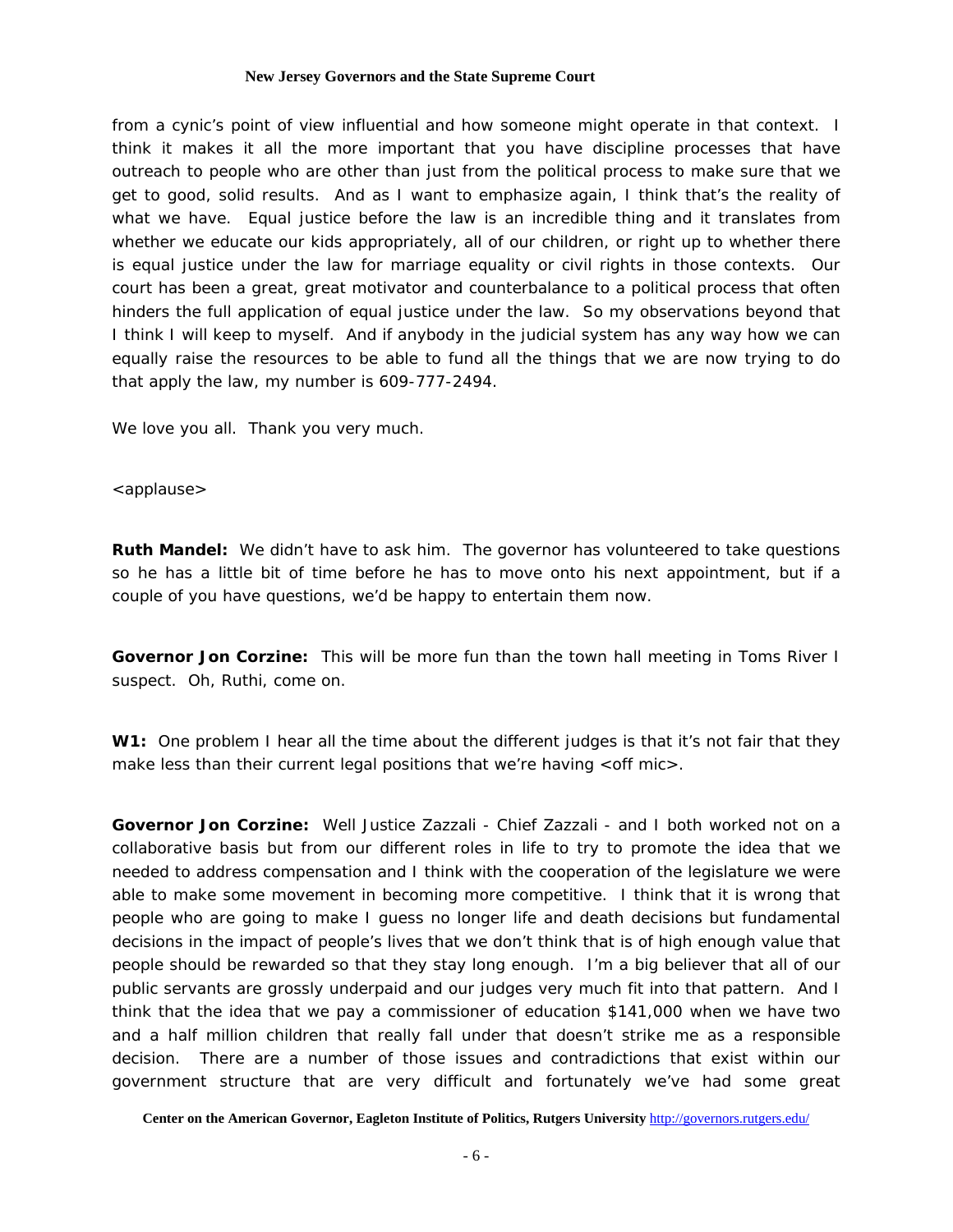leadership from the judiciary standpoint to speak up on the need to address the problem that you've talked about. I think fortunately we have a lot of civic minded and public servant minded individuals that are willing to sacrifice. I think it's a bigger issue in the lower courts than it is at the Supreme Court level.

<off mic question>

# **Governor Jon Corzine:** Did I cut that program too?

**W2:** No, not yet, never.

<off mic question>

**Governor Jon Corzine:** My answer is not going to be dramatically different than what I said. I've tried to use the commissioner of education just to take it into another sphere, but you can go up and down most of the roles in government and people are paying a fairly significant penalty relative to the private sector to be involved in public life. And given the cynicism that exists about government, fortunately I don't think the court suffers from that as much as may be justified for governors and the state legislature but the reality is, is that everyone in government is both underpaid and totally underappreciated and I only encourage you to listen to 101.5 and you will hear rants about what it is that people do or don't do in contributing to the goodwill, to the common good that I think is not appropriately rewarded. It is a long run issue. It's true in federal government as well, by the way. We have a very serious undermining of our governance structures because of our inability to get the brightest and the best. It doesn't mean that there aren't a lot of bright and very, very good people that go into government, but they're doing it at a very severe sacrifice and the Attorney General's Office is filled with individuals of that nature. I thank you all. Have a great day. Make sure you grill this guy. I want to hear some of that gossip myself about Brendan.

And I'm sure, I saw Governor Florio just come in, I'm sure he has some good gossip too so make sure you get that on record.

<applause>

**Ruth Mandel:** Thank you very much, Governor Corzine. We really appreciate starting us off this way. It's a great way to start the day. I am just going to take one moment before I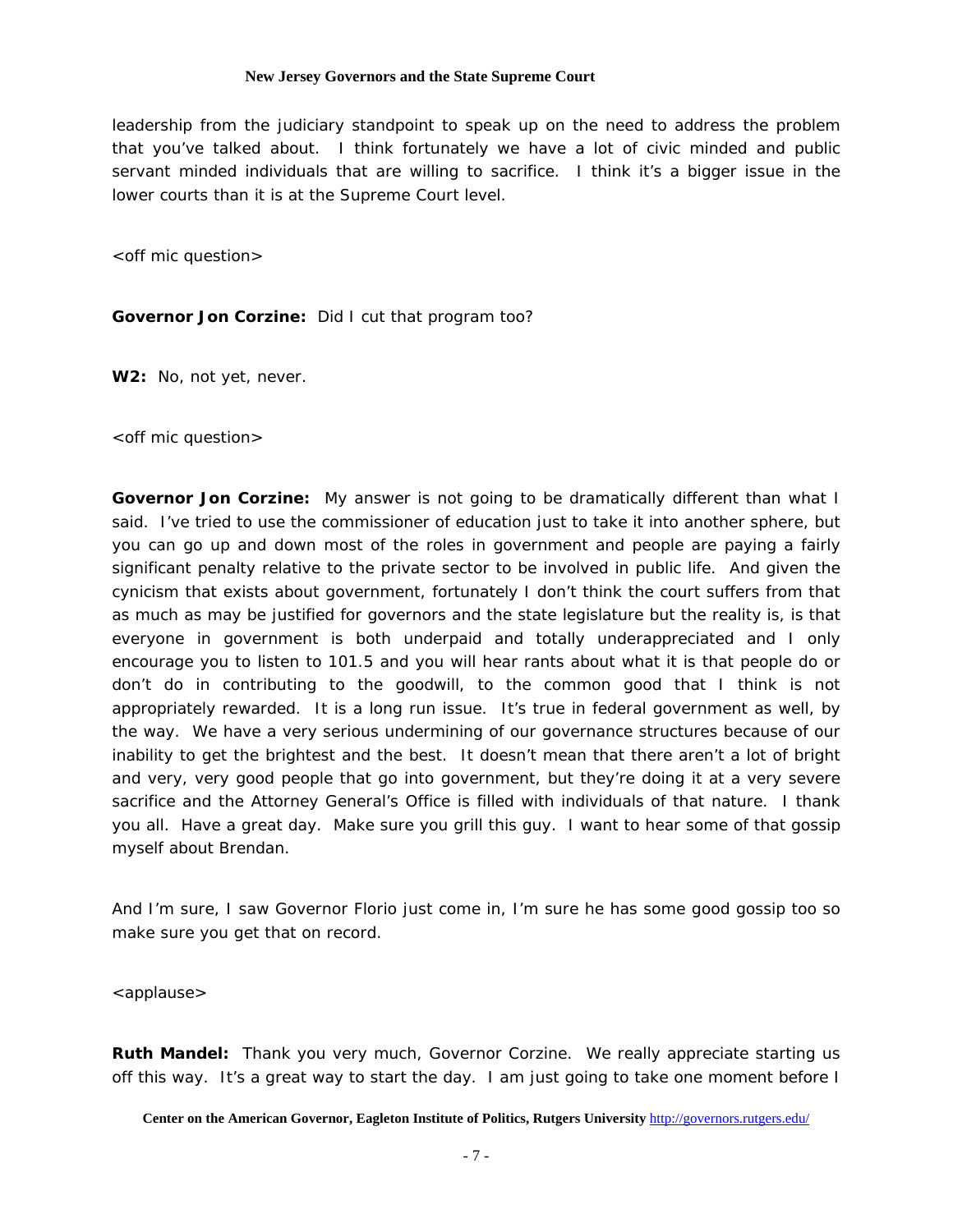bring up the speaker and then moderator for the first session after the governor. I want to take one moment to acknowledge and point out and give credit where credit is due to the person who really put this program together, is in charge of the program on the governor at Eagleton, a colleague who does this actually as— he gets paid but we do just about as well as what the governor has just been responding to but does this as a labor of love and that is Don Linkey [ph?] who is sitting there next to Governor Byrne and Ruthi Byrne.

# <applause>

**Ruth Mandel:** And I know you all know that because I think he's been on the phone with everybody here plus a few in putting this together today and in constructing the archive, the virtual archive on Governor Byrne. We're very fortunate to have him doing this. The person I want to bring up now with, as I mentioned before, no lengthy introductions, just a one sentence acknowledgment is a colleague from another division of Rutgers University, Camden, the law school, who has been a friend of very long standing of the Eagleton Institute of Politics. He's one of those colleagues everyone wants to have because he's not only an expert and wise but when you pick up the phone and call him, whether it's our graduate fellowship program, recruiting students, support, recommending students or working with us on a program like this, he is always more than ready in a terrific, positive way to collaborate. And so it's a pleasure to bring up Professor Bob Williams from Camden, Rutgers Camden.

<applause>

**Bob Williams:** Hello there. Thank you, Ruth. I appreciate that. I'm honored to be here and humbled, as Lynn Newsome said to be in this group. I appreciate being invited and I want to talk to you for a little bit about our governor and our Supreme Court in this state and how we got to where we are today, together with what I see as a constructive, reciprocal relationship that we have now between the governor and the Supreme Court in this state. I think you're all aware that we have what's clearly considered the most powerful governor in the United States, maybe in the world, and if not the best, one of the most highly respected State Supreme Courts in the United States.

I'm sure there are some days when Governor Corzine wonders about whether he's really the most powerful governor in the country. But what I want to talk to you about really is how we got to where we are today and what are the consequences of that? And, as I said, I think the two branches that I'm talking about here, the executive, the governor, and the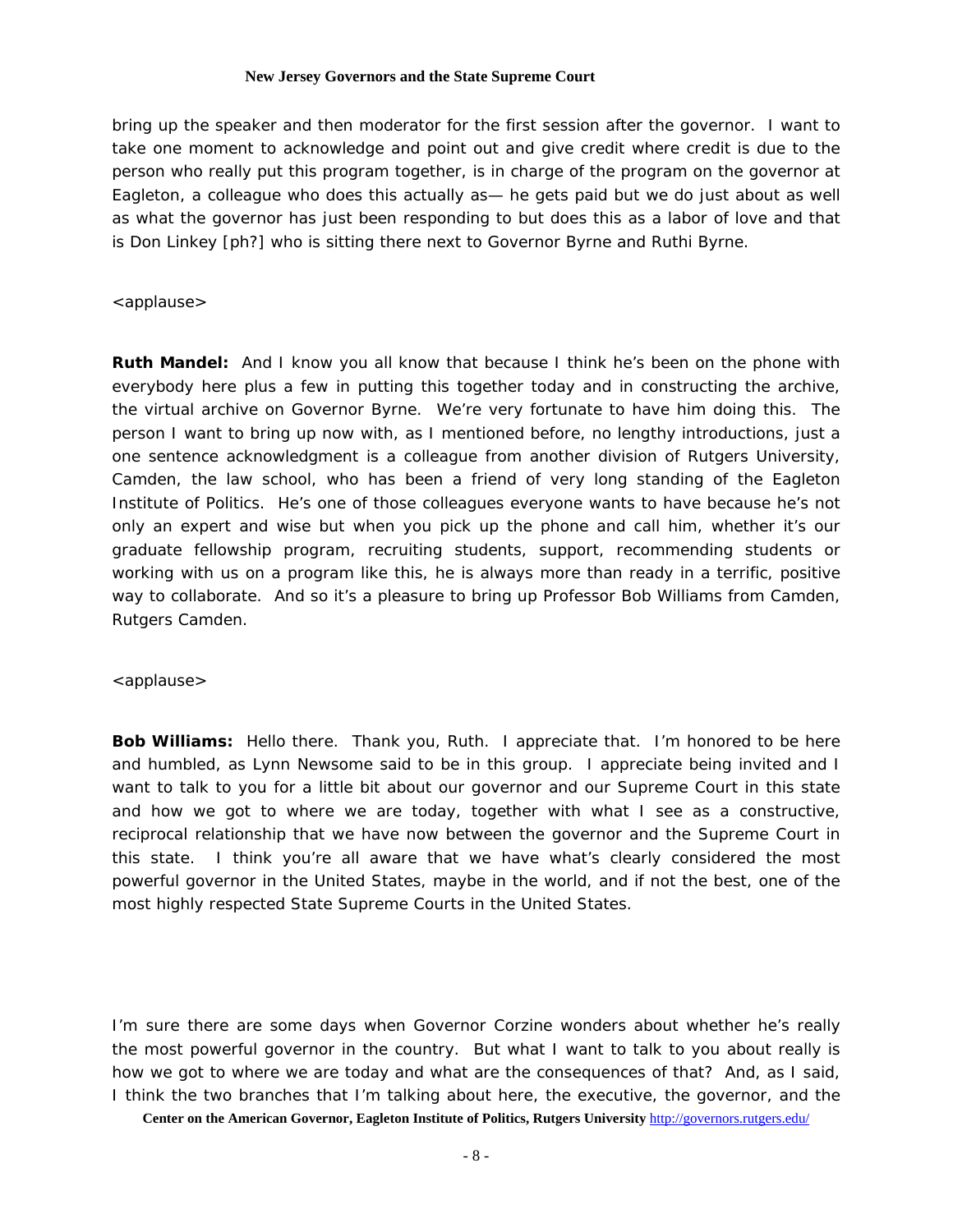Supreme Court have taken note of this historical progression and I do think have really quite a constructive, reciprocal relationship of support here. So this is really a story about how these two branches came from obscurity and weakness to strength and prominence. And in our state this has actually been an intentional process that's been supported by the public in the changes to our constitution resulting in a more equal balance in the branches. So this is a broad brush picture. Some of you know a little bit of this. In 1776, we had our first state constitution here, very interestingly adopted on July  $2^{nd}$ , 1776. This constitution reflected a reaction to the abuses imposed on us by colonial governors and created really what I would call a pipsqueak of a governor, not hardly a governor at all. This was a person who was elected by the joint meeting of the legislature, served a one-year term, had no veto power, had no appointment power, and interestingly also served as chancellor of the state.

So for the first 70 years of our statehood, every governor had to be a lawyer. Now as a member of the law faculty at Rutgers University, I would say, "What's wrong with that?" I mean that sounds like a pretty good idea to me. So formally the governor was weak and had virtually no power and was dependent on the legislature. As a practical matter, however, governors could exert some real influence over the state through force of personality and the use of the political process. So, for example, the first governor, Governor Livingston, really was quite adept at setting the agenda for the legislature and for the state but it wasn't based on formal powers. It was based on his own strength and personality and political acumen. At the same time, the judiciary in those days was viewed as essentially part of the executive branch. The judges were also appointed, in those days appointed by the legislature. The final appeal, as you heard, was to the upper house of the legislature, very interesting.

Once again legislators in the audience might say, "What's wrong with that" but there was no real Supreme Court as we know it now, a chaotic organization of the courts with no coordination or administrative control. Interestingly, however, this system generated what may have been the first example of judicial review in our country's history, the 1780 case of Holmes against Walton where the lower court, not the upper house of the legislature, ruled that it was unconstitutional to have a six person jury in charges of trading with the enemy, quite a courageous decision that was not overturned by the upper house of the legislature, rather the statute was amended to comply with the constitutional ruling, quite fascinating, an entire generation before Marbury v. Madison that we're all taught invented the concept of judicial review. We can claim that here in New Jersey. There are a few pesky cases in Virginia and some other states where they claim the first, but let's say we were first on this. Even out of this weak judiciary, very interesting process, who was the winner in this arrangement; the legislature, okay. So if you look at that picture of the three branches, you'll find in the middle sort of a seven foot, 250 pound legislature flanked by 5'2", 120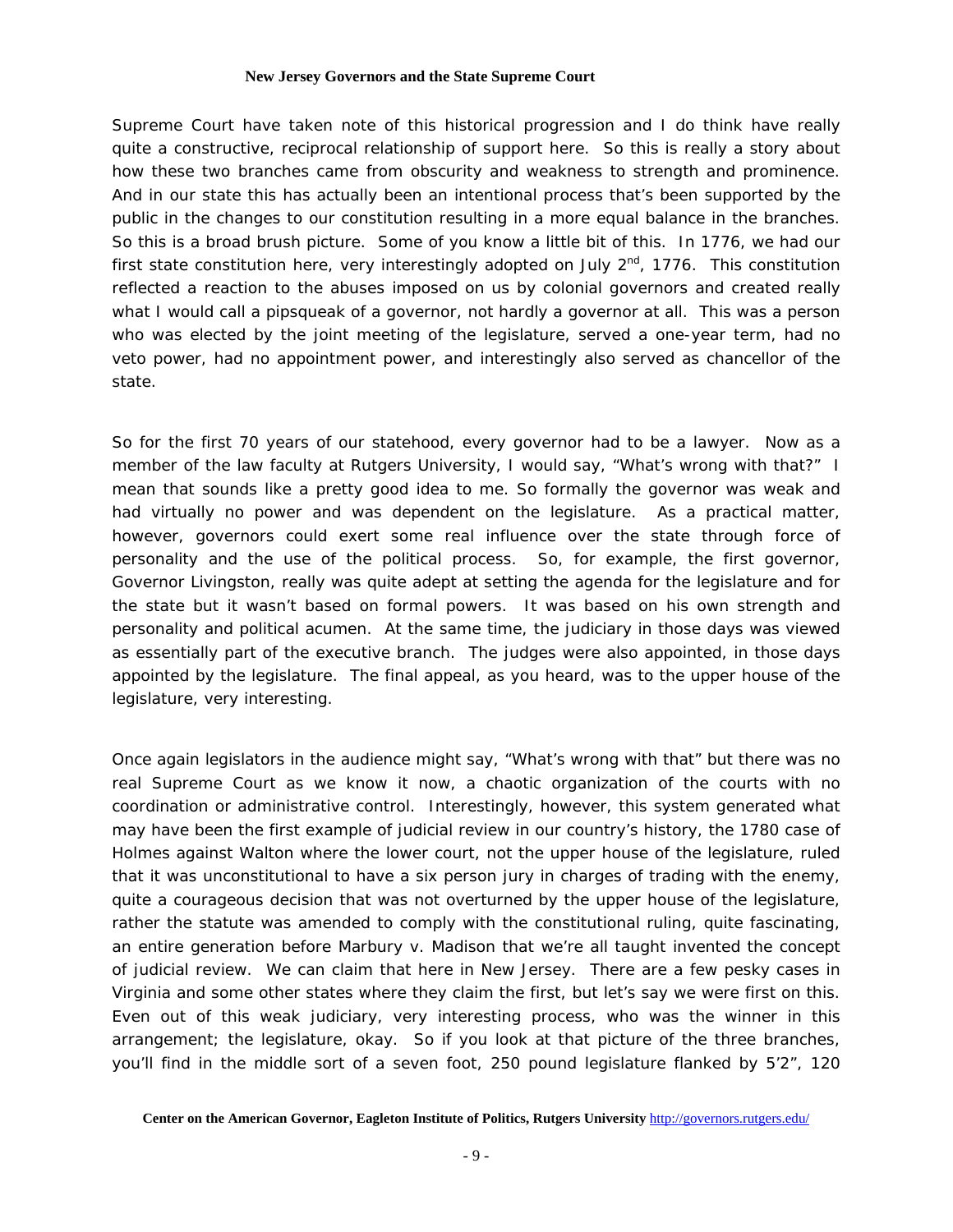pound judiciary and governor and that was just quite fine with the legislature in those days. After all the legislative branch was the darling of the revolutionary era.

This was power to the people back before people talked in those terms. The legislature was omnipotent. The New Jersey structure actually was so bad that it caught the attention of James Madison and Alexander Hamilton when they were writing the Federalist Papers. And you may know that Madison singled out New Jersey in Federalist No. 47. He said, "The Constitution of New Jersey has blended the different powers of government more than any of the preceding," the other states that he described. Hamilton said, "In New Jersey, also, the final judiciary authority is in the branch of the legislature."

So these giants of our constitutional history were criticizing New Jersey in the process of supporting the new federal constitution at the time. As you know, they wrote the Federalist Papers to the people of New York. Inside New Jersey, criticism focused on this lack of checks and balances. There was the rhetoric of separation of powers but rhetoric is no good. You need the actual mechanisms of checks and balances to put teeth in separation of powers rhetoric. And we care about separation of powers primarily to protect the people of our state from the tyranny of one branch or the other. We're not so concerned about protecting government officials from each other, but that's part of it too. The branches of government need the tools to defend themselves from encroachment by the other branches. In this early mechanism that did not happen. We had the dominant 800 pound gorilla legislature. Governors began to speak out about this. Governor Paterson [William Paterson, 1790-1793] claimed to be the weakest governor in the United States. Governor Pennington [William Pennington, 1837-1843] in 1840 began to describe the conflicts between being governor and chancellor at the same time.

I believe Governor Florio looking back on this has said, "I wouldn't have wanted the job." I think that's an accurate statement, Governor, accurate quote from the famous video. So finally we got to the 1844 constitutional convention and the equilibrium was slightly adjusted there where the governor became elected statewide, no more elected by the legislature, became a representative of all the people in New Jersey but only for a three year term with no succession.

So the governor was a lame duck the day he in those days, always he, took office. Governors could come back later and run again. It was interesting and some of them did. A new veto power was put in for the governor but a weak veto could be overturned by a majority of the legislature could be overridden by a majority of the legislature. This was a huge debate in 1844 and the majority override provision passed by only one vote in the constitutional convention so it was very close at the time. The governor could grant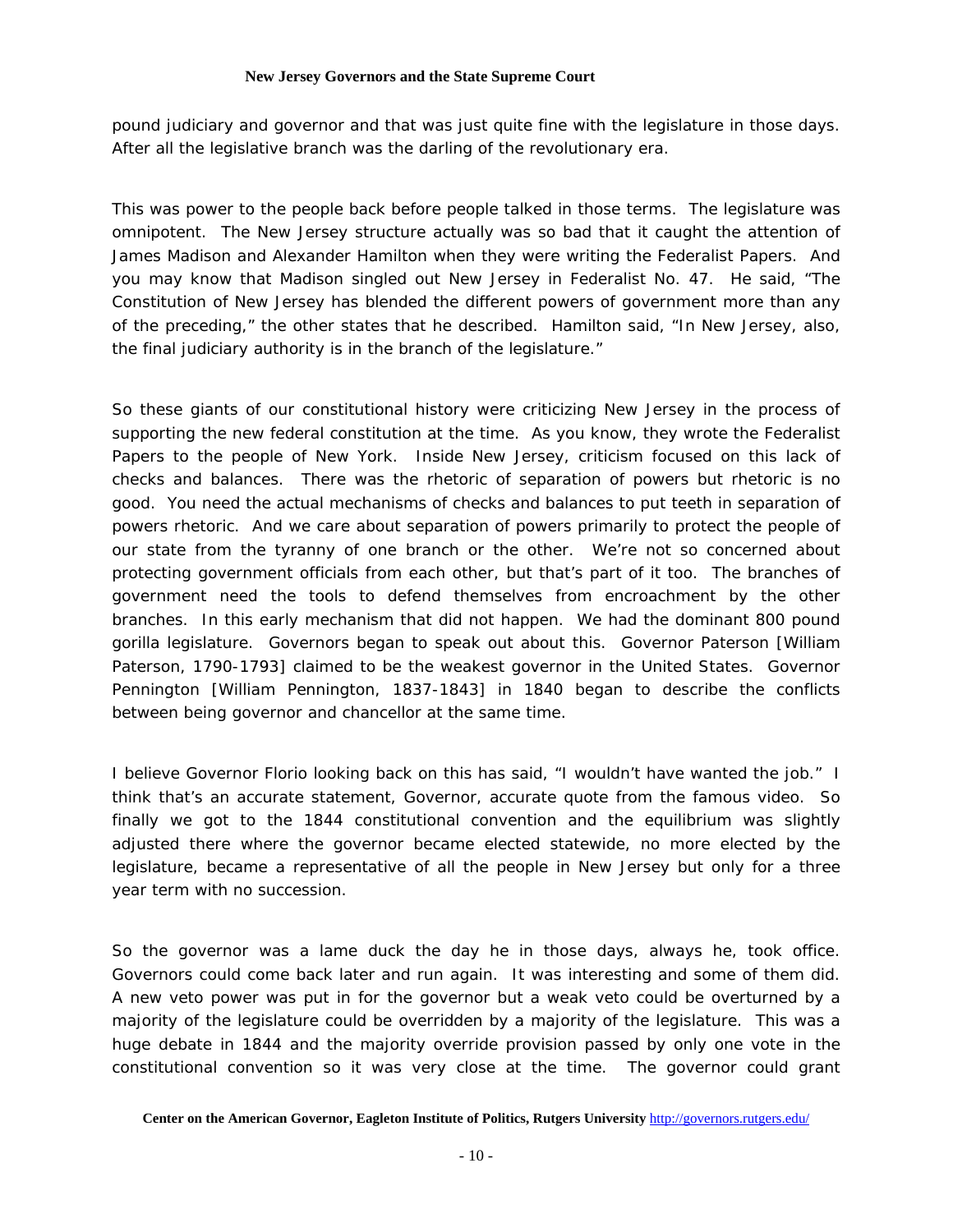pardons and reprieves now. The governor could appoint most judges and officials with advice and consent of the Senate.

It turned out that the legislative appointment of all of these officials had become too intertwined with the enactment of substantive legislation. You saw packages that were made up of the enactment of two bills and the filling of one office and that was what would move through the legislature. From the legislative point of view, "What's wrong with that" they would say? There was no clear power though back then for the governor to remove officials. The governor was no longer chancellor and could focus on the one job and the governor was protected from a reduction of salary during his term.

The legislature was also a focal point in 1844, no more legislative appointment of trial judges. We got an actual court as the highest court. It was a weird court, the Court of Errors and Appeals, the 15 member court made up of the chancellor, all the Supreme Court justices and six lay judges referred to by some as slightly larger than a jury, slightly smaller than a mob, not a great court frankly. And very importantly the law equity distinction was retained in 1844, so some fairly major changes to gubernatorial power, more minor changes to the judiciary. Right away after 1844 began 100 year process to try to get what we now have as the modern court system. Very quickly, 1873, we had a major package of revisions to the state constitution. It's not as well known as the 1776, 1844, and 1947 changes, but there were some very substantial changes coming out of an appointed commission.

In 1873, Governor Joel Parker addressed the legislature and said, "We've got to have a constitutional convention," but of course he said, "The reason we need a constitutional convention was to reign in the legislature" so that didn't fly. But on the last day of the session the legislature provided for an appointed commission, blue ribbon commission to study the constitution and make recommendations back to it, the legislature, so the legislature could maintain control over this. But it's interesting through that process came some very major changes in our constitution. Some of you may have heard of the thorough and efficient education clause. It's not particularly relevant to what we're talking about here but another major debate about the veto power, an attempt to put in a two-thirds override like we have today failed. The legislature wasn't going to do that to itself. But on behalf of the governor we got item veto for appropriations bills, very important I think, the power to convene the legislature— the governor got the power to convene the legislature or the Senate alone and many limits were put in on the legislatures, enactment of special laws and other things which interestingly operated to draw the judiciary into the affairs of government much more than the judiciary had been involved before because we simply had more constitution there for the court to interpret. We had more limits on the legislature that would stimulate litigation that would go to the judiciary.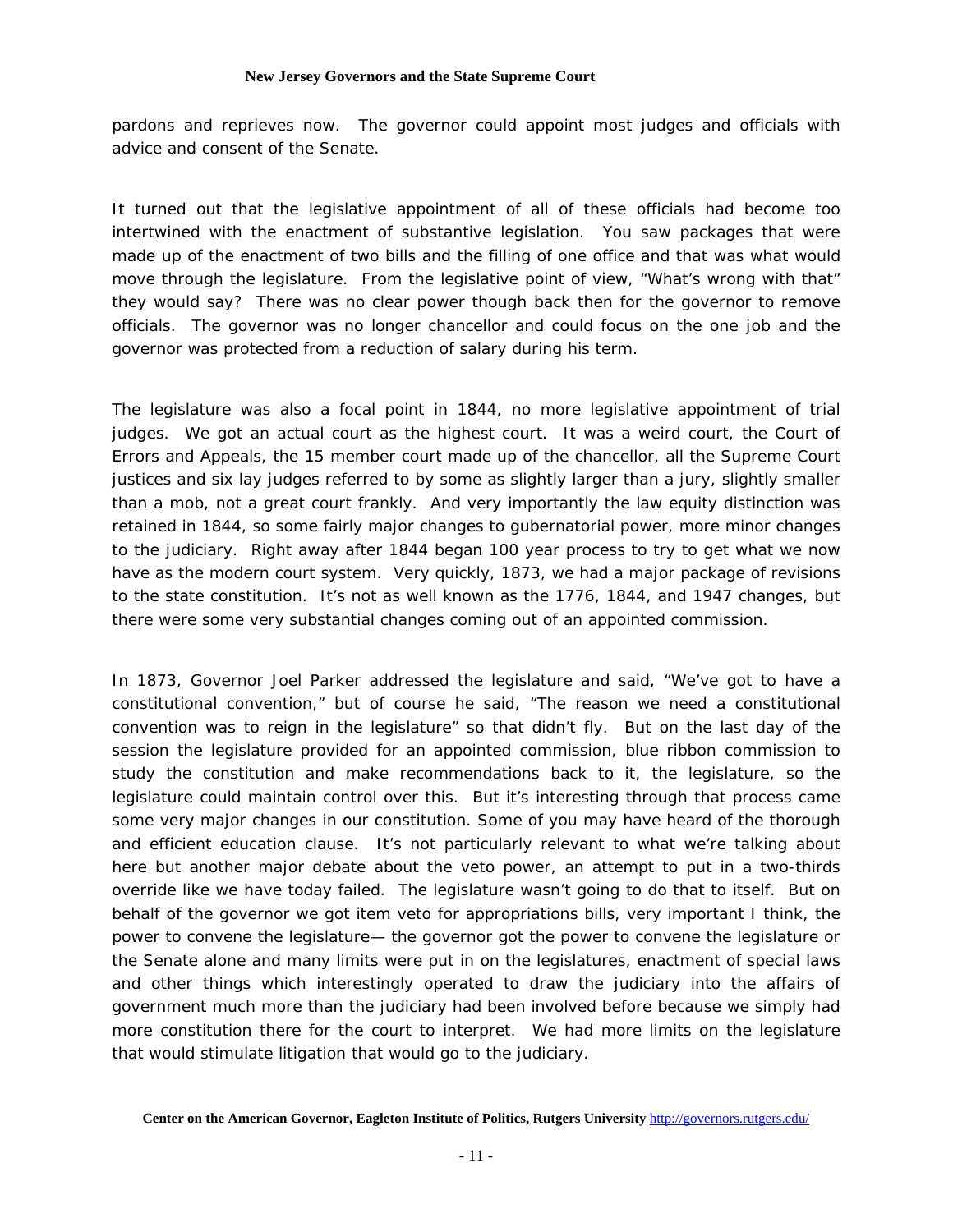So we saw a somewhat of maybe the two branches next to the seven foot legislature grew four or five inches and the legislature shrank down five or six inches. I'm not sure one could probably do a wonderful visual of this but I'm not techie enough to do that. So by 1913, Governor Woodrow Wilson came out and commented on the still weak governor. He said, "Governors passed and were soon enough forgot if you just sat tight and waited." By the 1940s, Governor Charles Edison invoked these words of Wilson. He addressed the legislature saying that we needed a stronger governor that we had the worst court system in the United States. This process leading to 1947 is fairly well documented. I'm not going to go over it in detail here. But finally the stars aligned in some respects post World War II and a political compromise was made to have a limited constitutional convention.

You may remember that under the old system every county had a senator so the small counties always stood in the way of any constitutional convention because they would have lost that advantage that they had. So by 1947, Governor Driscoll and Arthur Vanderbilt and others said, "Well why don't we just take that off the table? Let's have a limited constitution. Let's put that aside," brilliant. Why nobody thought of that earlier we'll never know and, of course, within a generation the Supreme Court of the United States had solved that problem with the one person, one vote, cases. But Governor Driscoll and Arthur Vanderbilt and others came together in the post war optimistic time when a lot of people in this country believed in strong executive leadership, the model of FDR, and we got what we think of as still now in the United States a model state constitution with a governor, with a four-year term, could succeed himself, the single statewide elected official, two-thirds vote required to overturn his vetoes, a new kind of veto, the amendatory or conditional veto, an interesting mechanism.

The item veto was expanded to include reduction in items of appropriation; a streamlined executive branch to only 20 departments under the governor's control, power to investigate and discipline executive branch officials, maybe even the power to remove, clearly the power to remove officials, maybe even up to the attorney general and the secretary of state. I say maybe. Look for one of the issues of our law journal to come out soon that will have an excellent student article about this power of the governor under the 1947 constitution. At this point, I think Governor Florio said, "I want the job" but I think I'm also accurate in quoting you as saying, "But there's no place to hide." That's what this kind of a structure provides, pinpoint responsibility in a single person, the most powerful governor in the United States.

Governor Kean used to talk about going to the National Governors Conference and I think he always said it was John Sununu who would call him the Ayatollah Kean. The New Jersey governor was the envy of all other governors because of this power. What happened to the judiciary in 1947, I think you know a good bit of this, the Court of Errors and Appeals was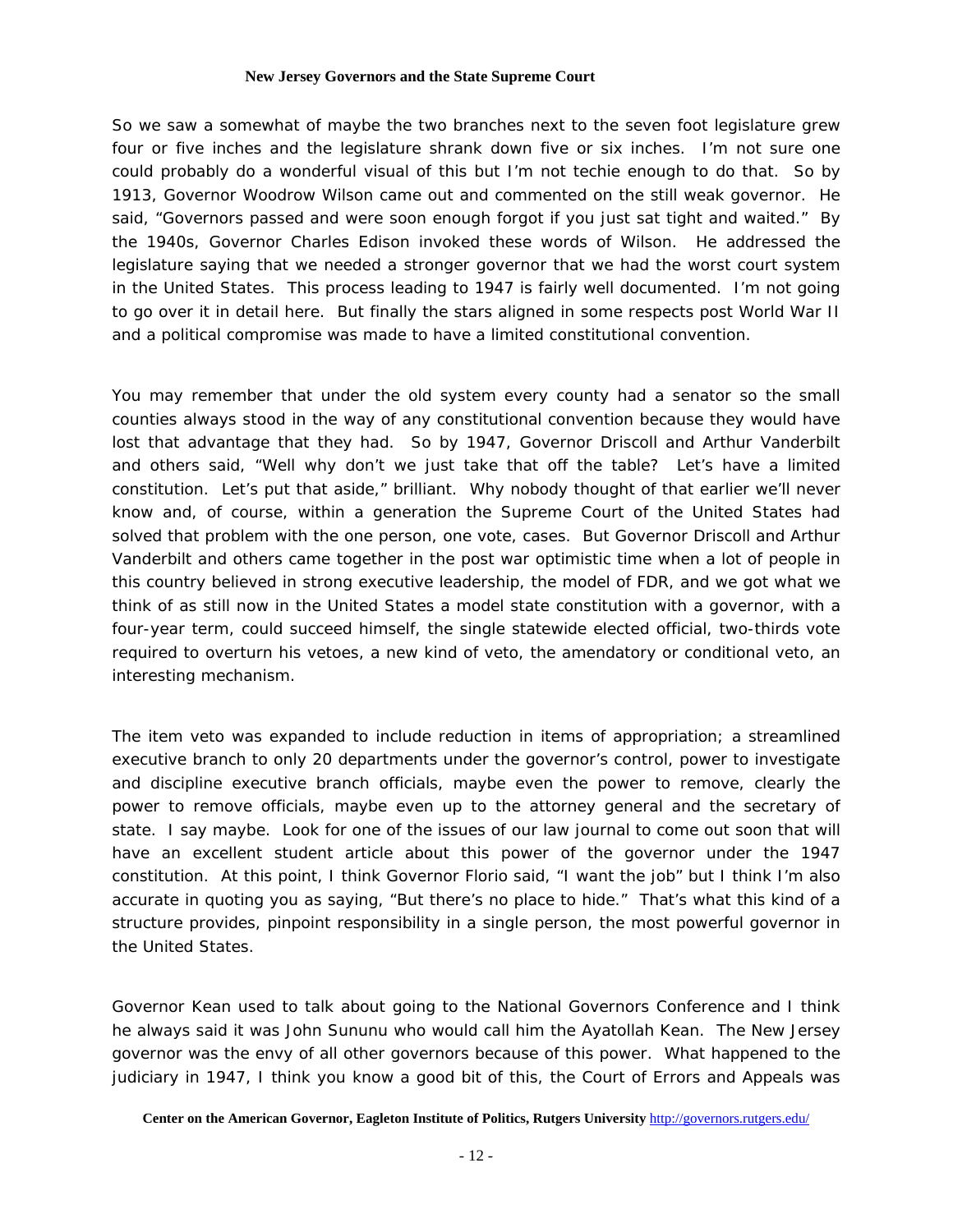out. A strong central Supreme Court, centralized Supreme Court modeled on the United States Supreme Court, maybe with a better appointment system with the seven year review, who knows, but a little bit different. The chief justice as the administrative head interestingly appointing the appellate judges, quite unique around the country, so that governors didn't get to decide who went on the appellate bench. It is the chief justice who decides that, very interesting power. A statewide appellate court, no political involvement by the judges, abolition of the law equity distinction which was quite a mess for people to get stuck in the wrong system. The statute of limitations runs out on their case before they find out they're in the wrong system and other kinds of problems like that. Powerful new authority to promulgate rules of practice and procedure for the courts and for the administration of the courts and the power to regulate the bar which has been very important.

So right after 1947, the American Judicature Society said that we had gone from the worst court system to the head of the class literally overnight. Who was the loser here in 1947; the legislature. It seems to me that if I was techie enough to put this up you'd start to see an equilibrium really of three co-equal branches there. Since 1947, very briefly, maybe we've had a couple of little, from the governor's point of view, steps backwards. In 1981, the governor had an unwritten arrangement with the legislature that when the legislature passed a bill it wouldn't present it to the governor until the governor called for the bill. I was amazed when I saw this when I came here in 1980. And so the governor could never call for a bill that had passed the legislature. This provided a form of pocket veto actually at the end of a legislative session and during the legislative session gave the governor an incredible power to negotiate with the legislature. "Well, I might call for that bill but, gee, I hope you pass this other bill first or approve this appointment first," and informal power. It went to the Supreme Court and the Supreme Court stayed out of it, a political question. And then we amended the constitution to require that now the legislature had to send a bill up to the governor I think on the next legislative day. Some people would think and I think it's accurate that acted as a little bit of a brake at least in the governor's informal power vis-àvis the legislature not the court.

We got an amendment in 1992 permitting legislative veto after Governor Byrne had won his case striking down the legislature's power to veto administrative regulations by the passage not of a law but by a resolution that, of course, then didn't go the governor for veto. This was pretty open and shut in the Supreme Court. That's unconstitutional and interferes with the governor's authority but it was overturned by constitutional amendment so now our constitution permits that thing, that sort of mechanism. I think it came out of the infamous runny egg regulation that came out of the Department of Health or something saying restaurants couldn't serve runny eggs and there was a revolution in the state and we changed our constitution to deal with it.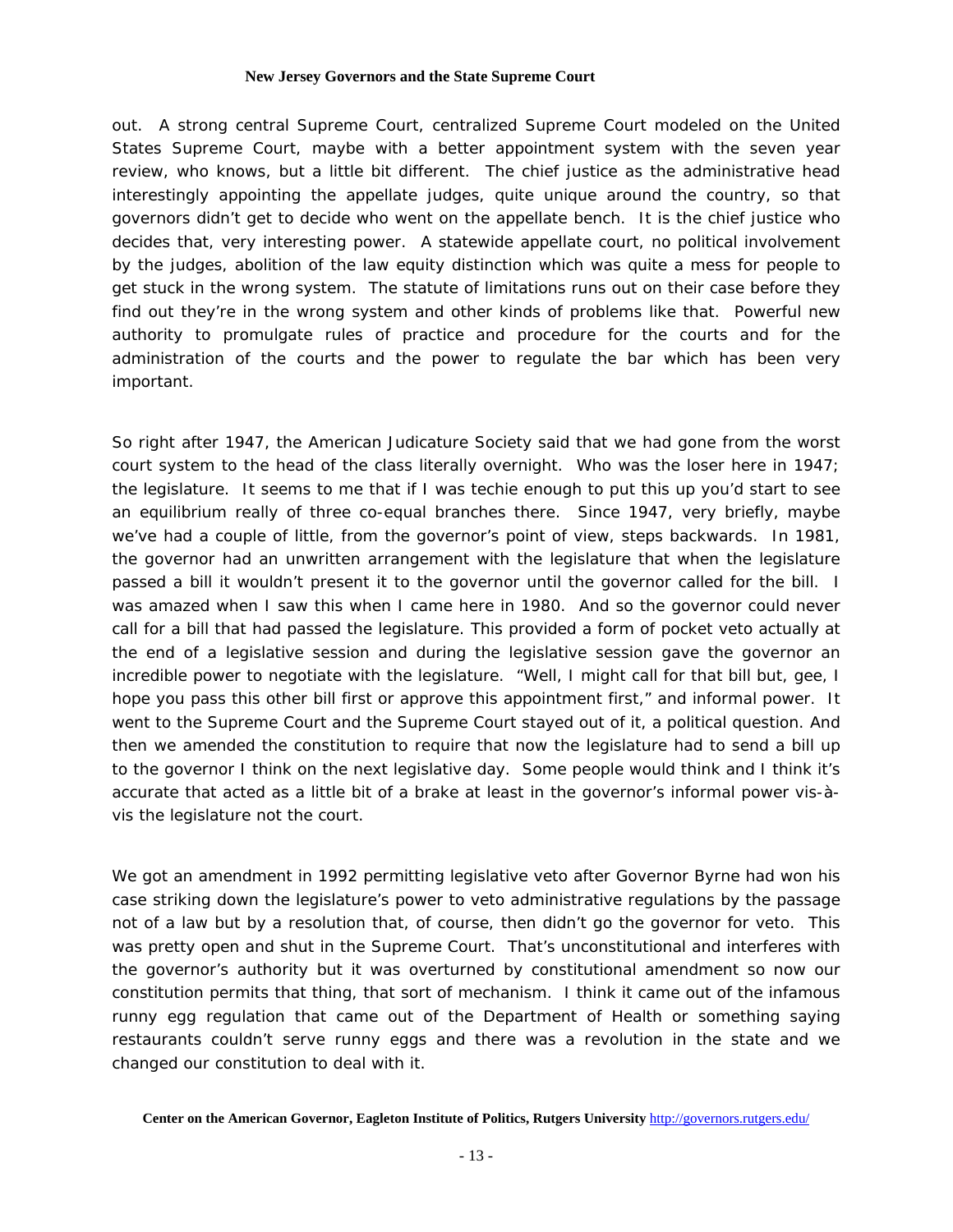I don't think it's ever been used this power but it's maybe a possible slight dent in the governor's formal powers. One might wonder what about the recall amendment, the more recent recall amendment? I forgot to check the date on it. It hasn't been used. Is that going to be a change in gubernatorial power? I don't know, maybe.

What about the new lieutenant governor that we'll begin to experience before too long? I think it remains to be seen. Who knows what will happen? What's happened with the court since 1947? Under the leadership of a group of extraordinary chief justices our Supreme Court has really become a co-equal branch of government. All of you know about the initiatives that the court has taken pursuant to cases brought to it. People have to understand, I think everybody in this audience understands the court just doesn't just disgorge these opinions. It's litigation, adjudication that's brought to the court; Robinson and Cahill, Abbott, Mt. Laurel, the death penalty cases insisting on procedural fairness over the years. The court upheld the death penalty but insisted on a procedural fairness. The death with dignity cases, Karen Ann Quinlan litigation really began that movement in the whole world I believe. Same sex marriage, more recently. Less visible initiatives through the rulemaking power, some very important initiatives and also regulating the bar.

We have graduated contingent fees in tort cases in the state because of the court's ability to regulate the bar. So let me just report to you a recent sophisticated statistical study. It's published in the University of California at Davis Law Review only a couple of months ago that looked at the influence of state supreme courts around the United States in terms of the number of decisions of each state court that were followed by other state supreme courts around the country. And naturally since it was Californians doing the study, they concluded that the California Supreme Court was number one. I looked at the study. I'm not very good with statistics. They're probably right but New Jersey came in regularly three or four of the most influential state supreme courts in the United States in terms of their decisions being influential enough to be followed by other state courts. I was very quick to point out to the people the study covered the years 1940 to 2005. I was actually out in California when they were presenting the study at the bar meeting and I was out there to defend New Jersey and I reminded them we didn't even have a proper Supreme Court until 1948. Don't we get an asterisk or something on this thing? Don't we get a little step forward? They didn't do that but we put it in an editorial in the Law Journal to remind everybody.

So we've got a court that Exhibit A I think is what Governor Corzine said, highly respected. Not everybody agrees with every decision. That's not my point at all but it's something I think that everybody in our state is proud of and it makes it a great state to teach law in it seems to me. Let me say just a couple of more words about what I think is the reciprocal supportive relationship that exists between the governor and the Supreme Court since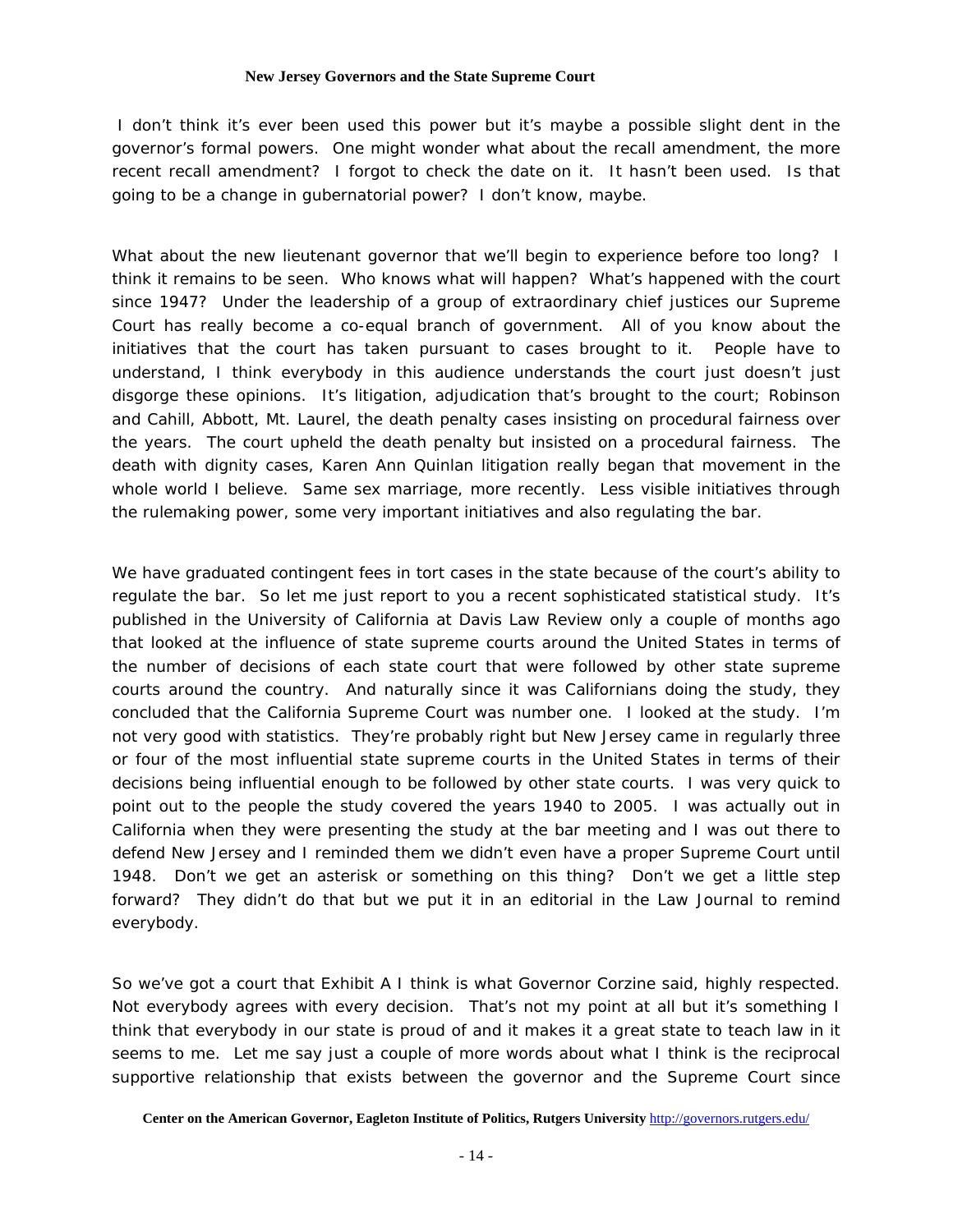1947. And on the governor's side it's a political support. On the court side, it's legal support. I'll explain in a minute what I mean by that. Interestingly, the court has stayed out of a couple of the biggest hot button issues.

Senatorial courtesy which operates as a substantial limitation on gubernatorial authority was said to be a political question in DeVesa] against Dorsey, 1993. The court stayed out of it, split decision I think. Executive orders, Governor Byrne's executive order on Pinelands development was challenged dramatically. The Supreme Court heard argument in that case. The case was believed on whether the governor had exceeded his executive authority by issuing that executive order but in the meantime the legislature acted in an act of the Pinelands Statute and the court backed away from the case, said it was moot. So who knows how it would have come out. None of us know I don't think. There might be somebody who knows. The court might have said, "Well it's not really moot. We have to decide this" and decided one way or the other. The court stayed out of it.

The pocket veto presentation issue I mentioned before, Gilbert v. Gladden, the Supreme Court stayed out of. That was changed by constitutional amendment. But the court has operated as a referee in turf challenges between the governor and the legislature. And I might add sometimes the court has to operate as a referee concerning its own powers. There have been a couple very important, a number of very important examples of this, but that's not what I'm talking about here. So as early as 1956, Russo against Meyner, the Supreme Court interpreted the governor's power to investigate and discipline executive officials pretty broadly and quite supportive of governor's authority based on the 1947 Constitution's desire to create a strong governor. As I said in General Assembly against Byrne, the court struck down an encroachment on the governor's power through this legislative veto mechanism, overturned by constitutional amendment, so be it.

The court upheld an expansive use of the item veto in Carter v. Kean, 1984. Maybe I think the clearest example of this though is the case of CWA against Florio in 1992. You may remember there the legislature reduced budget items and attempted to tell the governor how to handle the layoffs that had to come in that budget reduction. The governor resisted it, went to court, and the Supreme Court with Justice Garibaldi writing the opinion said, "The members of the constitutional convention of 1947 considered the governor's significant responsibility over the state's fiscal affairs to be an important aspect of the centralization of state finances essential to modern government. The prime objective of the 1947 constitutional convention was to create a strong executive. The New Jersey Constitution is unusual because it's the only state constitutional with the only statewide elected official." Holy cow! She was quoting from my book about the New Jersey Constitution. I was so thrilled when I saw that. The point I want to make about this though is that this reflects a sophisticated state specific separation of powers doctrine. This is not mimicking federal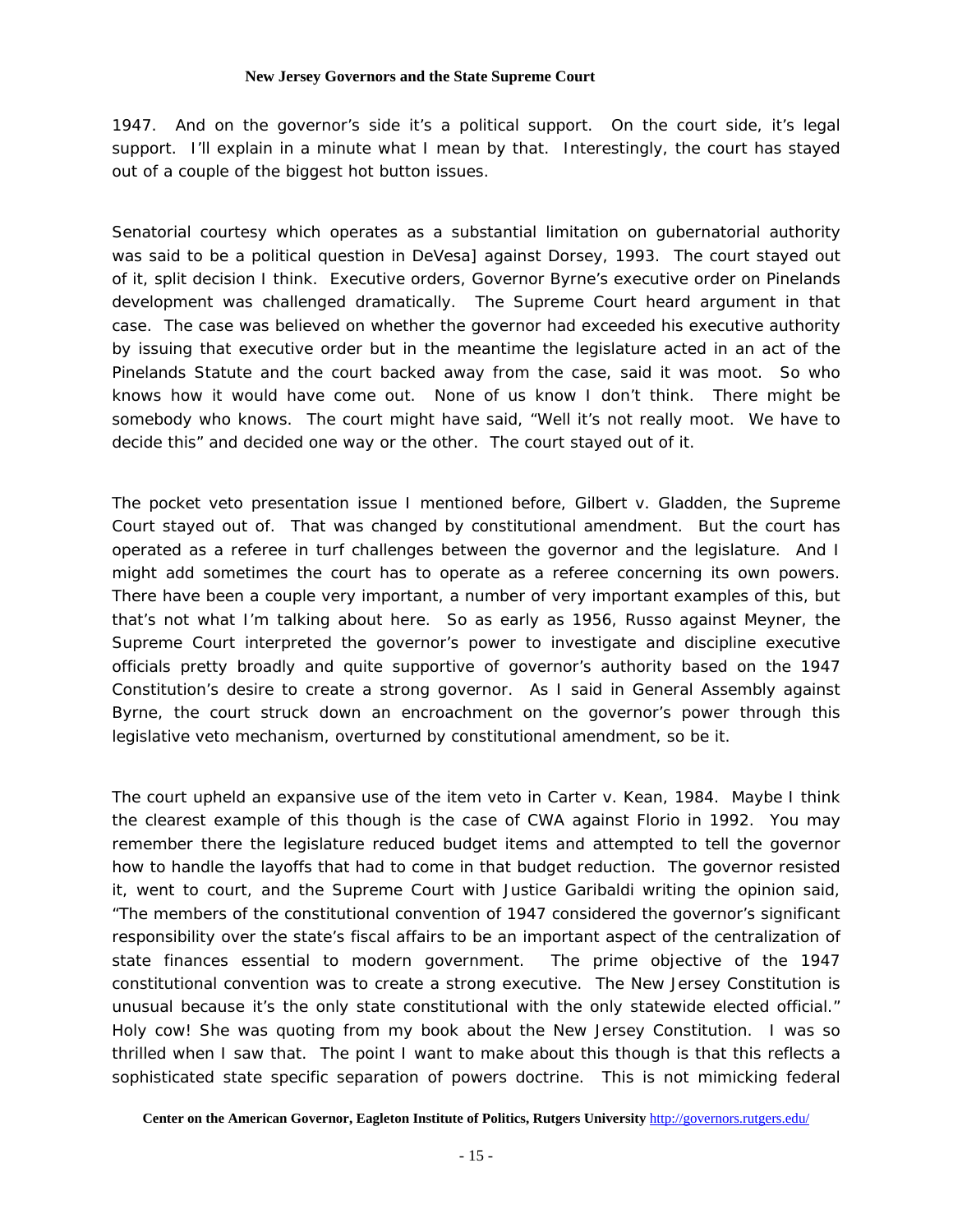separation of powers doctrine where there's a different arrangement of the branches and it's not mimicking the separation of powers doctrine from any other state.

For example, the state I come from, Florida, has a weak governor. There used to be seven other statewide elected officials. Now there are three other statewide elected officials who exert executive authority together with the governor. I don't think they return the governor's phone calls. I mean basically they're getting ready to run for governor is what they're doing. We don't have that in New Jersey and this kind of a judicial decision recognizes that. So I believe the court has in a legal sense been supportive of gubernatorial authority, properly in a legal sense, given our constitutional history in this state and given what the 1947 framers set out to do. Well what's the governor done for the Supreme Court or the judiciary? I believe also there's evidence of a supportive relationship there. It's political. It's not legally mandated. So just a couple of examples and I'll conclude, I don't think we've ever since 1947 had an example in this state of a governor running against the Supreme Court the way we saw at the national level when Richard Nixon ran against the United States Supreme Court. Frankly, there have been some times where that might have been very tempting for a gubernatorial candidate to do. It hasn't been done here.

We've seen, as Governor Corzine said, a string of high quality judicial appointments to the court. Yes it's political as Governor Corzine said. Yes, a number of these appointments have been from the executive branch but that's the governor's prerogative here. We've seen essentially a re-nomination process after the seven year probation period that is not based on the judicial opinions of the judge who's under consideration for re-nomination. That would be very tempting for a governor to say, "You know I don't like these decisions. I'm not reappointing this judge. I'm not re-nominating this judge." The classic example of this is Governor Kean's willingness to re-nominate Chief Justice Wilentz after I think he called the Supreme Court a bunch of communists. He said publicly, didn't agree with the chief justice's decisions, but he said "I'm going to re-nominate him because not to do it would— I think his quote was "interfere with the mix, interfere with this equilibrium, the independence of the judiciary." The legislature didn't view it that way. As you remember, the chief justice was reconfirmed by only a single vote but the chief justice wouldn't have even been considered if the governor had not re-nominated him.

 The governors have abided by all these years by the informal agreement to keep a partisan balance on our court. It's unwritten but it's become a part of our culture in this state and to me I think it gives the court added credibility in controversial politically charged cases. I know people don't all agree with all these decisions but it struck me when we had the Torricelli case. I forget what it was called but the Democratic Party against somebody. That was a 7-0 that case and it was decided by a politically balanced court, why, because governors have made it that way. I believe too we haven't seen any gubernatorial,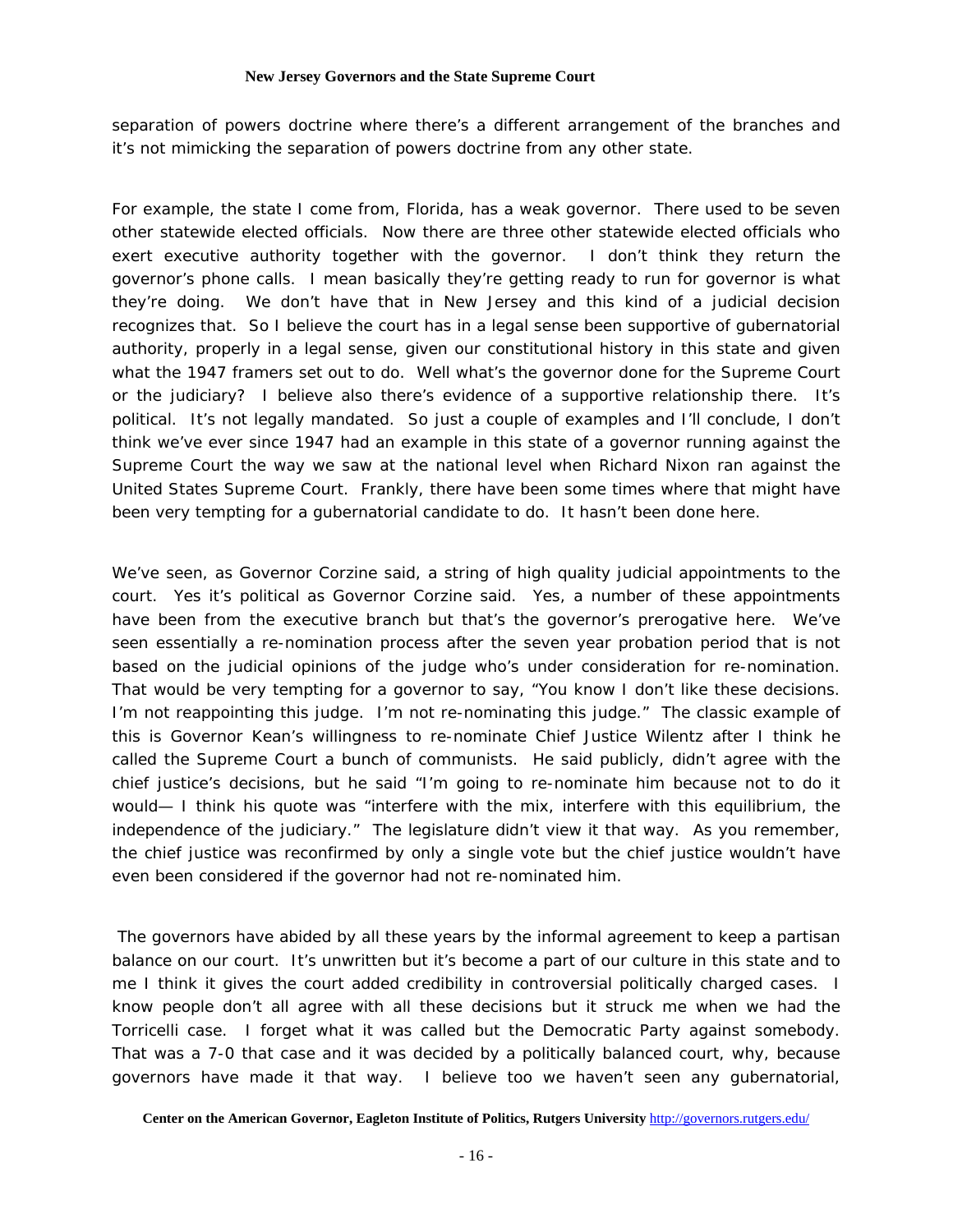substantial gubernatorial support for proposed constitutional amendments overturning the decisions of the court, at least any that I can remember. And, of course, even most recently Governor Corzine supported the judicial pay raise initiative which, of course, he wouldn't have had to do. I suppose the person who most would understand the relationship between the court and the governor would have been shall I call him chief justice or Governor Hughes. He's not with us now sadly. So let me conclude with that saying that we've come a long way from our initial beginnings as being held up as essentially the worst arrangement in the United States to where we are now where I think we have what's considered generally to be the best arrangement in the United States. We worked very hard to get there. It's been 60 years now and counting and I would like to say I hope we can keep it that way. Thank you very much. Do we take a question or two?

# <applause>

**Bob Williams:** We have an extraordinarily distinguished panel here. You have their bios. You know who they are. They have nameplates there. Our idea is to just go down the line because I wouldn't dare try to set a priority on this kind of a panel and have each of the panelists say a few minutes about their general impressions about this question of the relationship between the governor and the Supreme Court. And then we'll follow it up with some discussion on the panel and then we'll open it up to a discussion and question and answers from you. We're going to go until about what time, noon, okay. Okay so if we could start with Governor Byrne on this end, a few comments about the relationship of the governor to the court.

# **Governor Brendan Byrne:** Okay.

**Bob Williams:** Or vice versa.

**Governor Brendan Byrne:** I go back a long way. I don't know what Driscoll's relationship was. On a personal basis, I know that he and Vanderbilt put it together. I know that Driscoll inherited Walter Van Riper as attorney general [1944-1948], didn't get along with himr, and established the Office of Counsel to the Governor. It's not in the constitution. It's become more and more powerful because governors like an attorney in close. That's all I know about Driscoll.

Meyner had a strained relationship with Vanderbilt because Meyner had been on the wrong side of Windberg v. Saltzberg and so he and— Vanderbilt would come into the— I was assistant counsel to Meyner for a while then secretary to Meynor. He did not have a warm relationship with Vanderbilt but a correct relationship. Vanderbilt would come in from time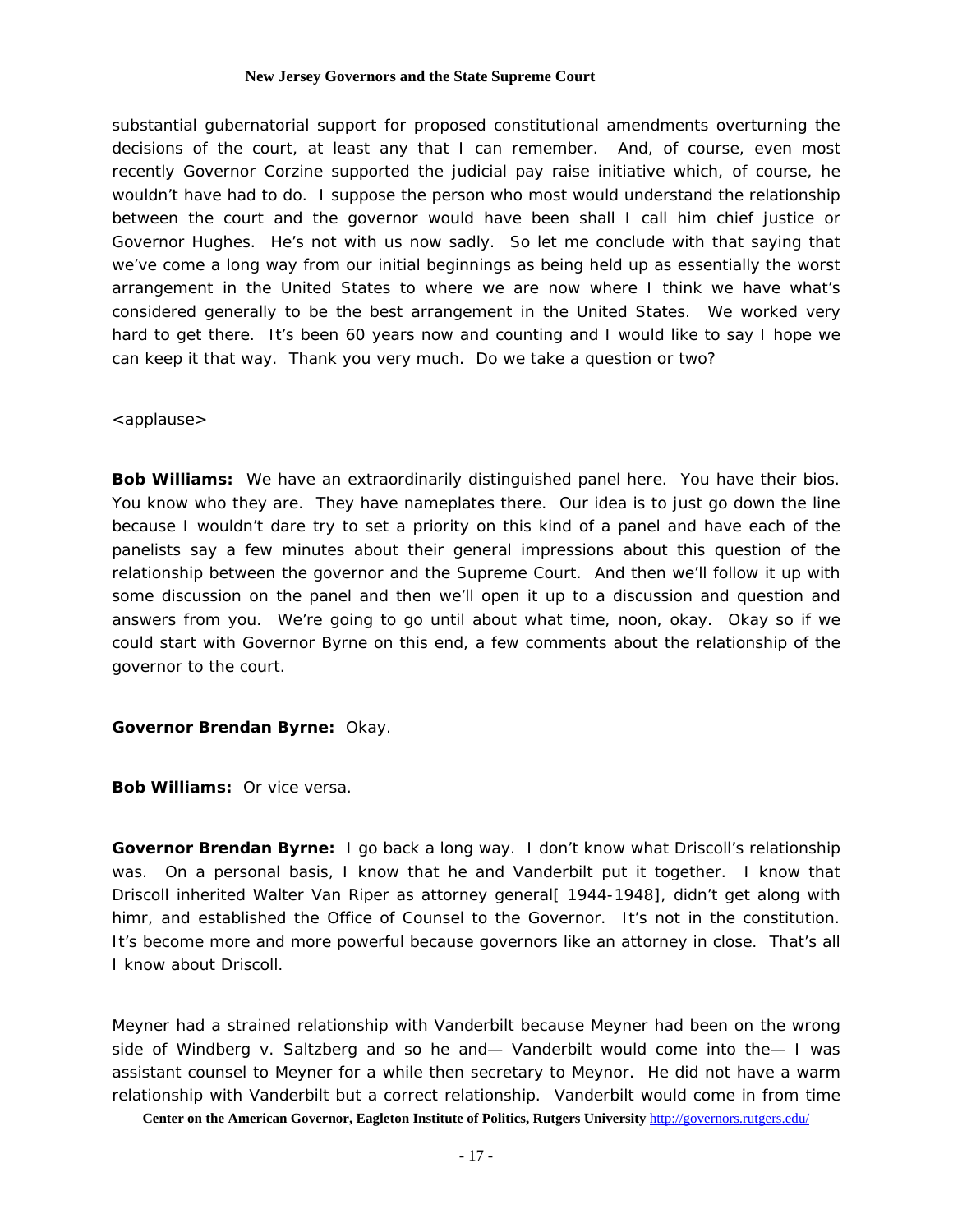to time and discuss things and prod him on salaries and openings in the court but it was not a warm relationship.

Meyner's relationship with Weintraub was extremely close and Meyner appointed Weintraub Chief Justice in 1956 or '57 after Vanderbilt died. Meyner was under great pressure to appoint either Herr or Wakefelt to that job for a couple of years and then after he was reelected appointed Weintraub. Meyner didn't want to take the chance. Meyner also at that point had a lot of courage because he was running for reelection. It wasn't a chip shot. There was a lot of pressure for a Catholic chief justice. Meyner refused to do it, political cost, but he went with Weintraub.

Weintraub was a tremendous influence on Meyner and frankly on me but Weintraub was the chief justice and very influential. As a matter of fact, I remember I was secretary to Meyner. He called me in one day. He says, "What do you think of Scatino [ph?] for the New Jersey Supreme Court?" I said, "It's another Weintraub." He says, "Good" and he appointed Scatino understanding that may be how it was going. Hughes I think and Weintraub got along pretty well. Hughes was the governor and Weintraub was the chief justice. Weintraub stays on the court during the Cahill time and Weintraub submits his resignation to Cahill early in 1973 and 1973 is an election year.

I think Weintraub was going to resign in the spring of '73, maybe April. I'm now the candidate, the presumed Democratic candidate. Cahill calls me and I'm just a candidate but Cahill calls me and says he wants to appoint the successor to, who was the chief justice, who died, Garven [Pierre Garvin]. I said to Cahill— I'm not sure why Cahill thought he needed me, by the way, but he was convinced he couldn't get a justice confirmed without me. I'm just a candidate. I said to Cahill that I would okay his appointing a justice but not a chief justice. He comes back to me and he says, "I got a chief justice that you can't refuse." He gave me Hughes' name. Actually I ran the Hughes name by Weintraub and Weintraub came back on that and said, "I think it's going to be all right." But the fact is, is that Weintraub in my experience was the kind of chief justice who you could deal with. I mean he was the best lawyer I've ever met, ever experienced, and I apologize to John Gibbons for saying that but I was very close to Weintraub.

When I was the prosecutor of Essex County, I would actually call Weintraub on occasion. I remember one time I had a case that was being tried in Essex County and the jury is out and the United States Supreme Court decides the case in which they held that a prosecutor cannot comment on the defendant not taking the stand. So now the court decides that while the jury is out. So I go up to the trial judge and I say, "You got to recharge the jury" and the trial judge says, "No, you can't. I can't recharge that jury." So I call Weintraub. I don't think that he would do that to me but I call Weintraub and I said, "I got nothing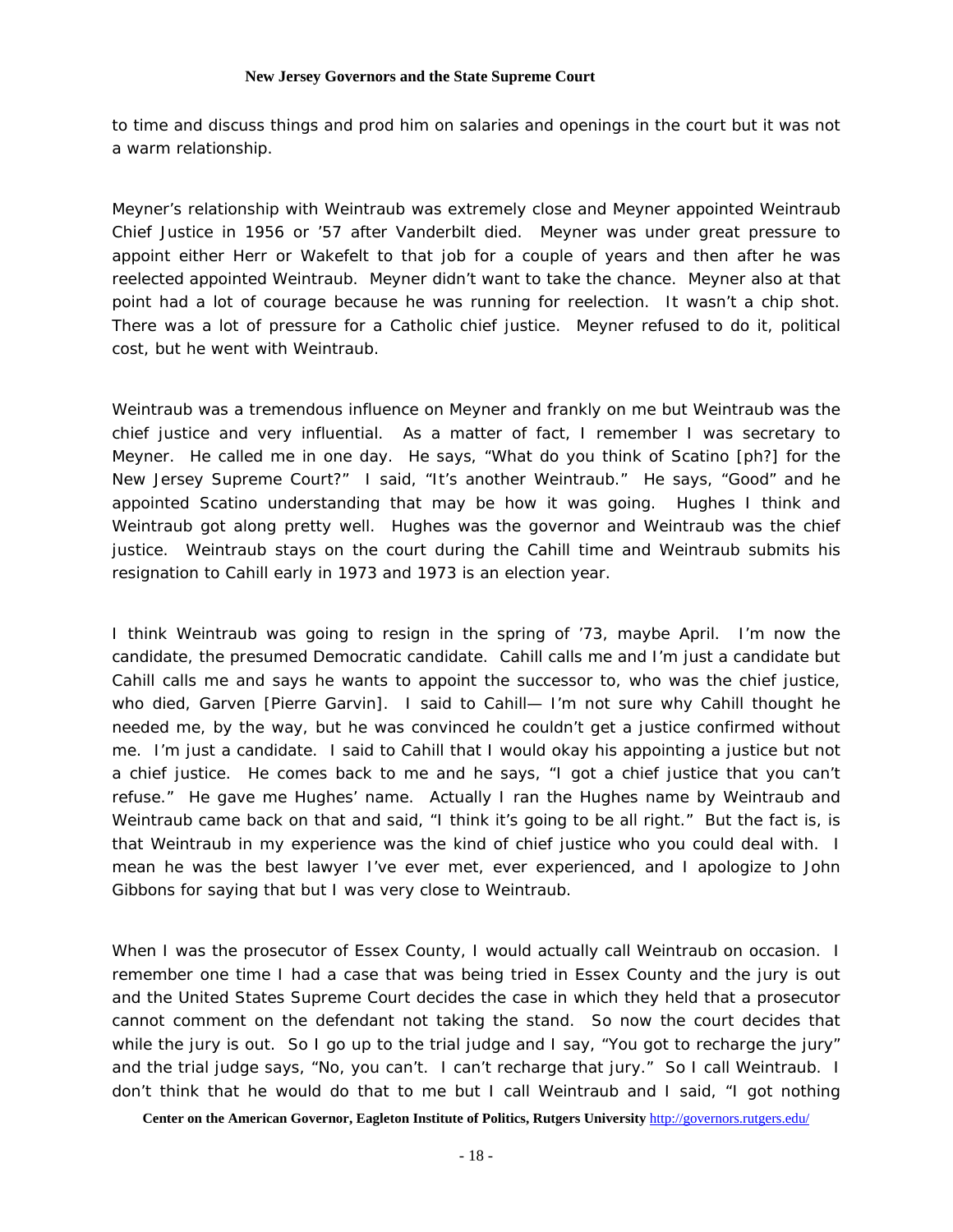unless he recharges the jury." Well Weintraub calls the trial judge and tells him to recharge the jury. I think there's a lot to be said for that.

Professor Williams mentioned that the Supreme Court was holding the decision in the Pinelands case. Hughes would call me every couple of weeks and say, "Why can't you get the legislation passed?" I would say, "Well I'm trying my best." And he would say, "Well, we're going to have to decide this case sooner or later so do your best." We got the case. I think he was having a lot of trouble getting four votes for me but we got the dissent. I think that having an informal nice relationship between the governor and the court is good for the state of New Jersey and by and large we had it, not with all the governors, not with all the chief justices. I remember I drove Arthur Vanderbilt home from a grand jury dinner in Passaic County one day. I'm a little kid and I'm working for the governor. Vanderbilt says to me, "Please tell the governor that it shouldn't be too long before he puts Ralph Fusco [ph?] on the bench." Why does the chief justice got to tell some 30-year-old kid what he should be telling the governor directly? I don't think there's any harm in telling the governor. Anyway, I had a lot of experience with chief justices. I was as close to Weintraub as anybody. I had clerked for Weintraub. And just give me a minute and I'll tell that story because I like it. I finished my second year of law school. Somebody tells me Weintraub is the kind of guy you should clerk for, so I go see him and I say, "I would like to serve my clerkship with you." And he said, "What law school did you graduate from?" I said, "I haven't graduated from law school" and he says, "I don't want you." I said, "You don't understand. I'm willing to work for nothing." He said, "No, you don't understand. I don't want you." So he called me back three or four days later and said, "If you really want to work for nothing, come on in." And I came in and that forged a lifelong friendship. Jim.

**Governor James Florio:** Well thank you very much and I'm pleased to be here. This is a very impressive audience. I guess my experience is somewhat different from Governor Byrne, obviously a shorter period of time and over and above that didn't have the interaction with the chief justice, Chief Justice Wilentz largely because I shared his view that it would probably be inappropriate to be talking substance. Obviously at social gatherings we'd say hello and things of that sort but there really wasn't a whole lot of small talk or a conversation going back and forth about things that were involved, even types of advice that you might think. I'm comfortable. I was comfortable with that. But on the other hand, in terms of not so much the governor's relationship to the Supreme Court, but the governor's office's relationship to the Supreme Court was very vigorous.

I actually interacted through our Attorney General Bob DelTufo who I think is in the audience somewhere and the public advocate. The public advocate Freddie Carrabayo particularly was a very, very forceful spokesperson for administration values as well as he had some degree of independence but in this case we both independently agreed that the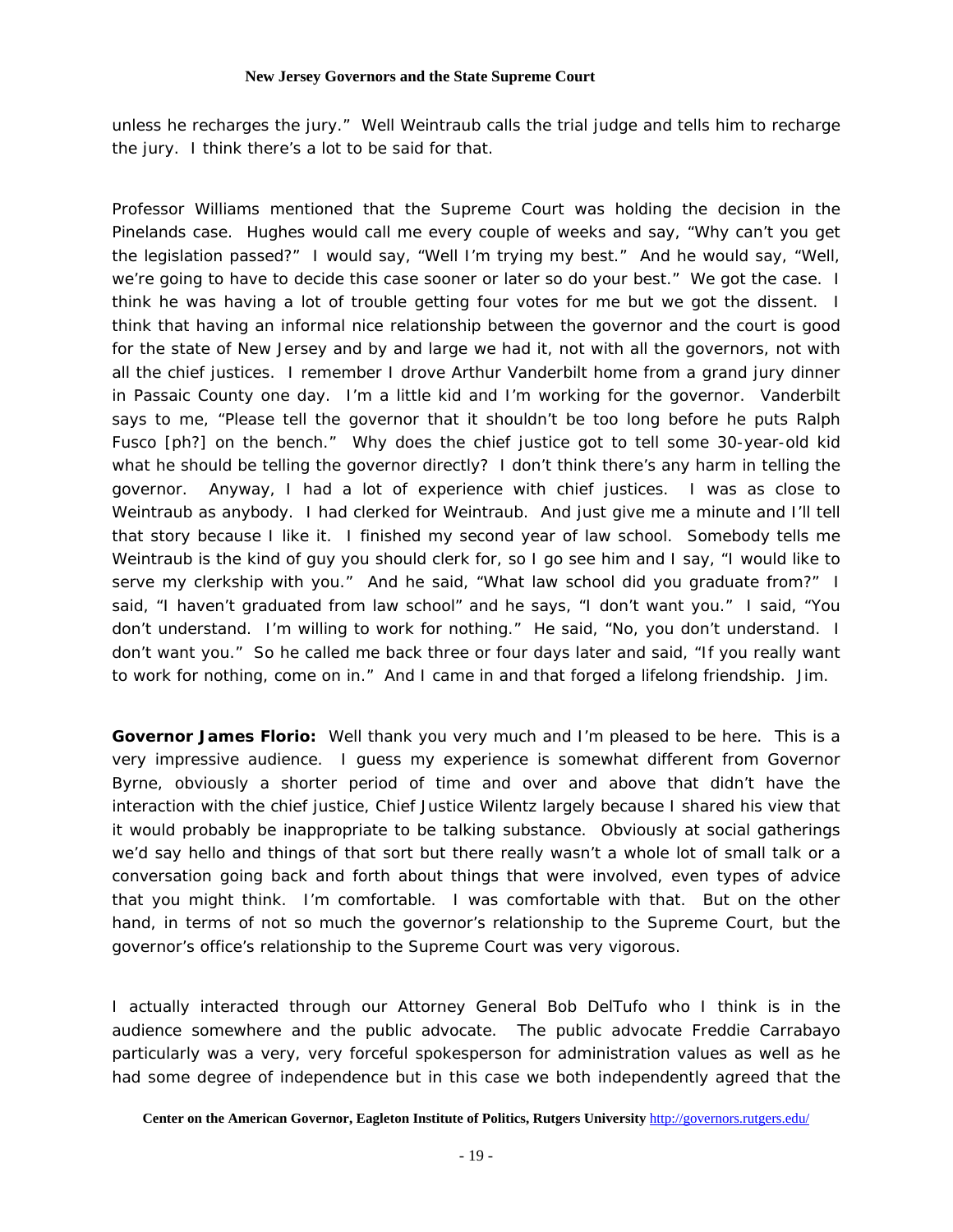insurance companies were ripping off the state and other things as well. So we were able to work with the court, with the Supreme Court in very aggressive ways. I just philosophically have always been a supporter of an activist approach out of the judicial branch of government largely in the years prior to my coming into office and even in the time when I was in office feeling that when the legislature and the executive branch were not able to fulfill their requirements of carrying out school policy, housing policy, and things of that sort then it was imperative that the courts step in and fill the void. Now clearly that's a contentious issue.

There are lots of folks who maintain that the court has just a traditional approach of interpreting laws not doing anything that is going to be perceived of as advancing perceptions of laws. I think what it is that we were trying to do in those clear instances and going back to Robinon v. Cahill as well as the Abbott case feeling that the legislature and the executive, and the executive I throw in because even though theoretically from civics 101 the legislature makes the policies. The executive just implements and executes. The fact of the matter is in New Jersey particularly and I suspect other places as well the lawmaking process is a collaborative process between the executive branch and the legislative branch and if they don't correct clear deficiencies then it seems to me that the court has no choice but to intervene so that when under Robinson v. Cahill it was clear that nobody in the other two branches of government were doing what had to be done to correct the deficiency of having the quality of children's education determined by the accent and what town they came from. The court had no choice but to step in.

Likewise, the Mt. Laurel cases when it was perceived of and this is prior to my coming into office that exclusionary zoning was overtly taking place and nobody was doing anything in the other two branches of government the court had no choice. I would probably make the argument now that there are lines when the court gets involved when perhaps they should not get involved. I would make the argument and this is a pending matter so nobody should comment on it, but I think Governor Corzine has done a very good job with the school funding formula that replaces the argument that people had that, well, the reason these cases evolved was because nobody was doing anything about the problem.

Now you may not like what he's done but it's clear that the legislature and the executive have done what they're supposed to be doing, which is setting policy and therefore perhaps there's some question as to whether the court should stay involved in this process or not. Even the Mt. Laurel case, discriminatory zoning is clearly an area that the court should come into. You start getting into more exoteric areas of planning, land use, maybe you can make the argument the court should not be as intimately involved.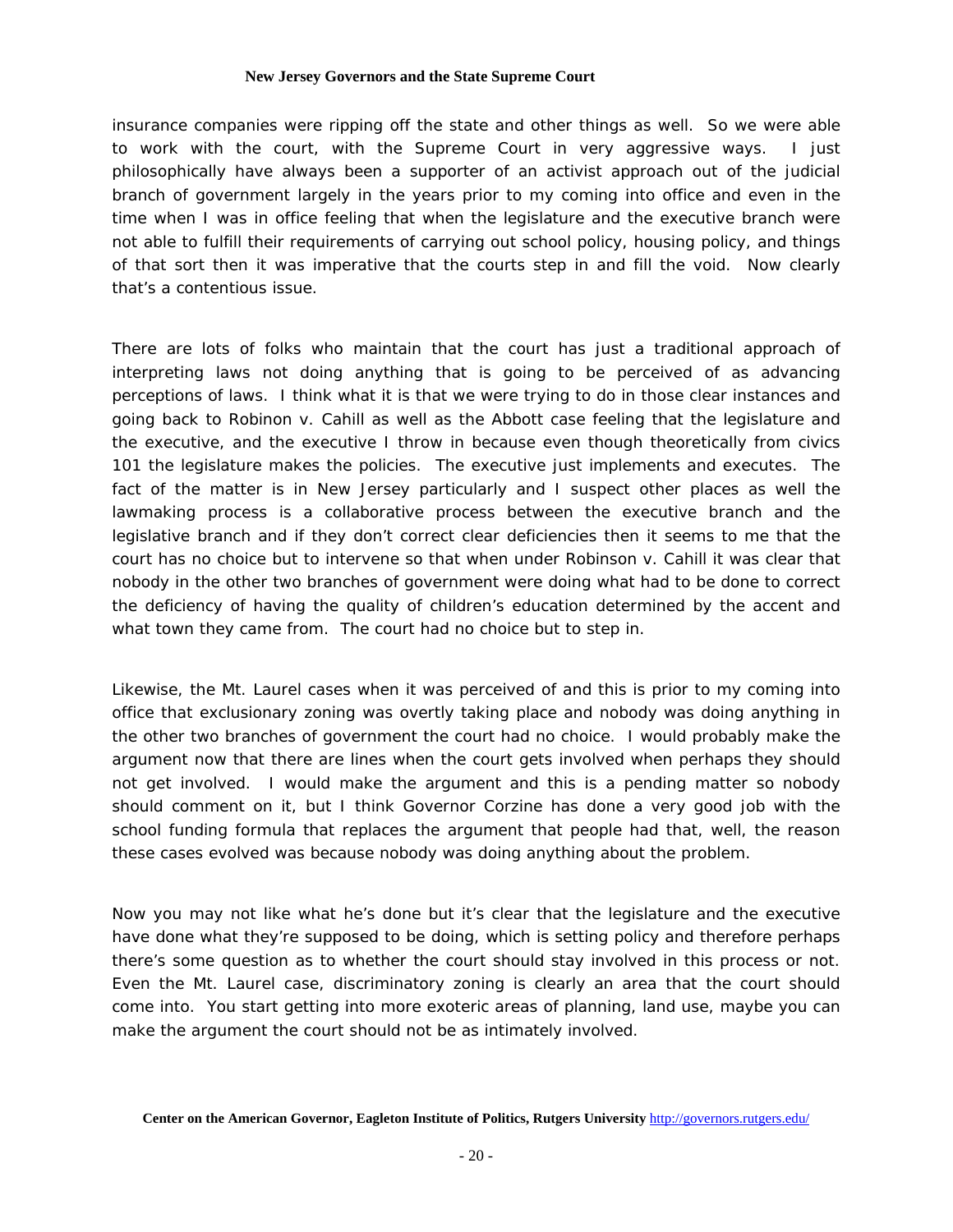But philosophically what my administration, what I tried to do was to strike that balance to be encouraging for the courts to pick up the slack that the other two branches of government did not do what they were supposed to be doing. And then, of course, the court provides you with the framework and still it goes back into the legislative process and the executive process to try to refine the framework principles that are established in the court decision so as to remedy the problem.

**Deborah Poritz**: I'd like to begin with a couple of anecdotes that relate to my experiences both when I was attorney general and then as chief justice with governors and chief justices. And then to speak just a little bit about something that hasn't been mentioned here which is not part of the New Jersey system, but I think has ramifications in the New Jersey system and that's the election of judges in other states. And what that means in New Jersey in a sense that we do not have election of judges and have alongside of that some of the most stringent ethical rules that exist in the country on the political activities of judges which may tie into the relationship with governors and the executive branch and how that may have changed over the years.

Let me begin with when I was chief counsel to Governor Kean in the last year of his administration and my memory of his relationship, and I wish he was here to speak for himself with Chief Justice Wilentz, I often as chief counsel, I think that's true of many chief counsels to governors, participated in meetings that the governor had that related in some way to the law, to legal issues, interpretation of legal issues, meetings with judges and particular points of law with the legislature and so forth. When Chief Justice Wilentz came to visit Governor Kean and he did twice that last year of the Kean administration, the governor met him and greeted him and I watched the two men, the cordial relationship between them, the sense of respect and I think affection between them and I was never invited into those meetings. Those were one-on-one meetings between the governor and the chief and they came out of a long personal relationship that I believe had started in the legislature when they were both there but perhaps earlier and it was I thought a very special relationship to observe. I cannot speak to what they said to one another, only to the relationship itself.

I had a short relationship with Chief Justice Wilentz and this goes to I think what Governor Florio was saying about members of the administration and relationships with the chief. When I was attorney general in Governor Whitman's administration, I had a number of meetings with Chief Justice Wilentz about administrative matters. There were issues about the intersection between the executive branch and the courts on administering the probation system and child support. There are often in our system of government, as much as we like to think of the separate compartments of state government, there are these intersection points that may occur in administration and in other arenas and the court has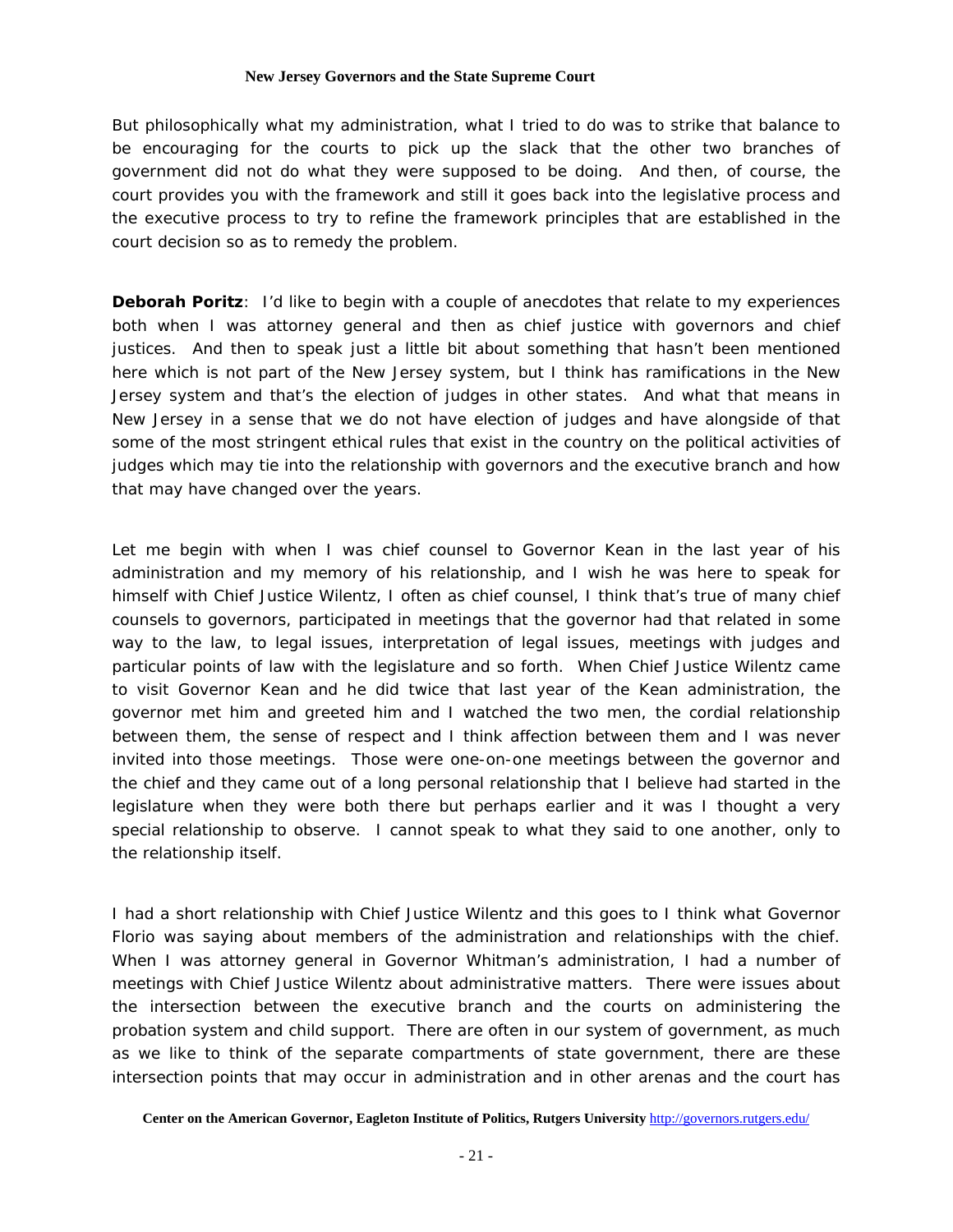been careful over the years to in the interest of comedy step back when there maybe was an incursion into perhaps one another's domain and the court has done that where appropriate. But I had meetings as attorney general with Chief Justice Wilentz about those issues and I would talk to Governor Whitman afterwards and discuss policy and what the executive branch views were of those intersections and how we should work together.

So certainly in the arena of administration, of various parts of the system where there was really substantial intersection, there was the necessity for that kind of interaction I believe. I did meet with Chief Justice Wilentz before he died once and that's more about I had been nominated to office so that's about the passing on from one chief justice to another about issues. We spoke very briefly about interactions with the executive branch and this will tie in I think to what I will say about the elections of judges and the restrictions on political activities of judges. I met regularly with Governor Whitman after I became chief justice. We used to have lunch together every couple of months. We never talked about cases. We talked about administrative matters, about those intersections I talked about. We talked sometimes about the appointment of judges, about candidates that she was considering that I might know. She, as you know, was not a lawyer and was always very interested in what I might have to say about the lawyers I knew and whether those appointments made sense. That was a relationship that I felt very strongly about. We were always careful about substantive issues in matters before the court that involved the executive branch.

When I went to conferences of chief justices when I was chief justice, the constant topic of conversation was the election of judges. Most states elect judges and in most states there were issues. Over and over again there was concern about the independence of the judiciary in a state where campaigns were being mounted to get rid of judges who had written opinions that various groups didn't agree with. Justice Sandra Day O'Connor has made the independence of the state judiciary in states where judges are elected one of the priorities of her post retirement efforts to speak about issues about the judiciary. She goes around the country talking about these issues and the problems in those states where judges are elected and where judges can be thrown out of office when these campaigns are mounted about the payment to judges in support of their election by companies and others that are before their courts and enough of these scandals have hit the newspapers, so that we all know about them. We don't have that in New Jersey.

Whatever we say and whatever we will say about the appointments process what Governor Corzine spoke of earlier, it is in my view so far superior to the election of state court judges and the impact on the independence of the judiciary in those states that we at least begin from a point of departure that I think is very important. Someone spoke of the court's control over the bar and over I didn't hear mentioned judges. I chair a committee the court created to review the judicial ethics code after the ABA came out with proposed revisions.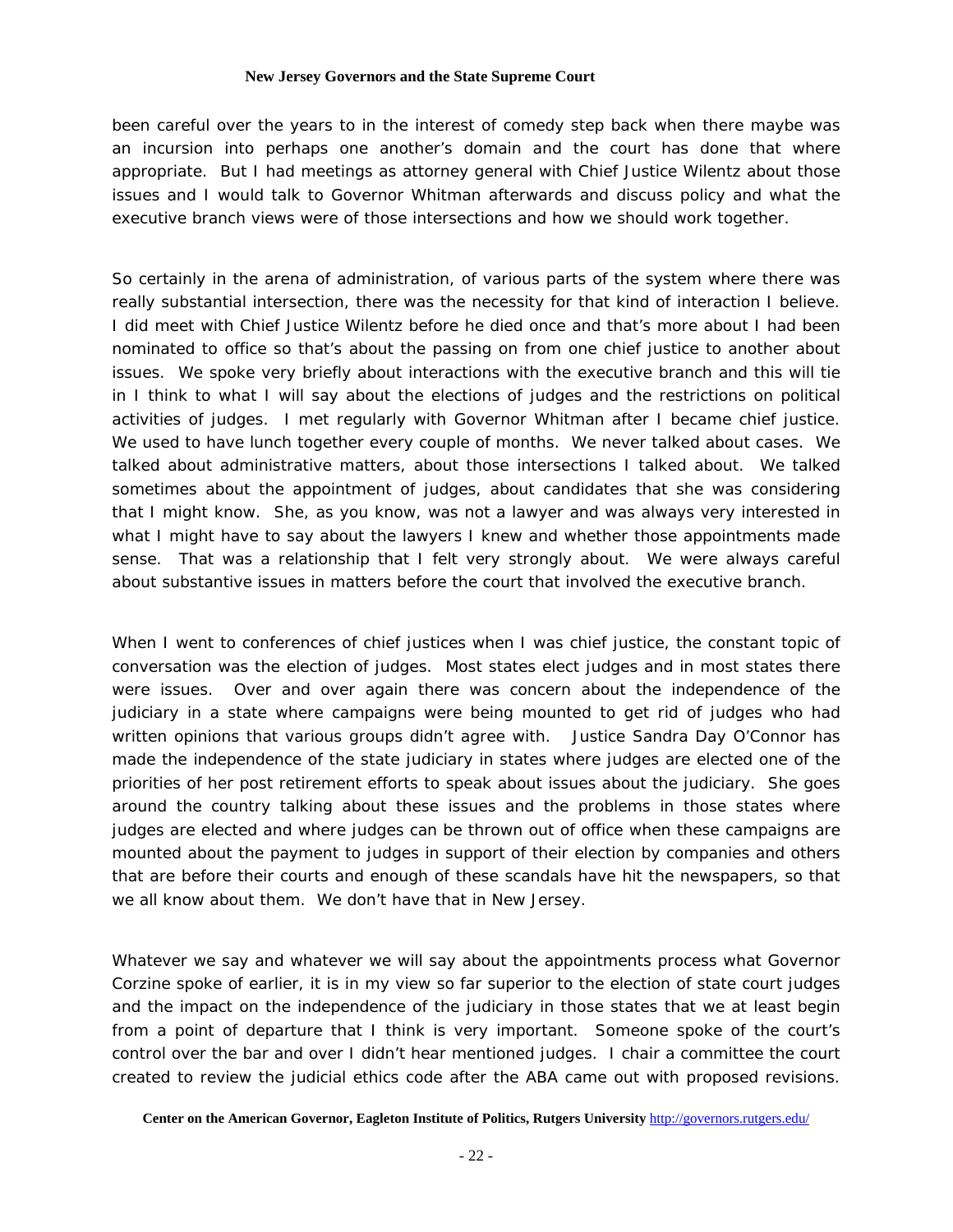And one of the things that we did was when we looked at the ABA code was to take all of those sections dealing with political contributions and so forth to the elections judge and say, "You know what we don't have to do that." But we do have I think the most stringent political activity restrictions on judges bar none and that's a decision that's part of the tradition I think that's developed in New Jersey to enhance the independence of the judiciary to be sure that even though we have, and I think we heard about the tradition of the governor's appointing a split on the Supreme Court between Republicans and Democrats, there's one Independent there now, and also in the appointment of judges but the idea is whatever you were before, however active you were politically before, once you're on the court that ceases. If you look at that closely, you realize that that restriction has an impact on the relationship between the court, the judges of the court and the governor and the executive branch and the legislature because it literally creates a wall that is largely unbreachable. And even Chief Justice Wilentz found himself bumping up against that wall. I think that tradition and that approach embodied in the code has a lot to do with the relationship between the other branches of government and the courts and we may deal with that more later.

**James Zazzali:** No introduction?

**Deborah Poritz**: You need no introduction.

**James Zazzali:** That was by far the most recent introduction I've ever had. I'm reminded of Brendan Byrne's earlier remarks opening up telling us how he went to work for Chief Justice Weintraub for nothing or wanted to work for nothing and what that reminds me of is the fact that fast forward 15 years after that where people in this audience such as Barry Evenchick] and Richie McGlynn and I worked for Brendan Byrne in the Essex County Prosecutor's Office. We did not work for nothing. It only seemed that way. Chief Justice Poritz and Bob have covered a good bit of what I wanted to talk about so I'll just cut and paste. Bob was talking about the history of the court, et cetera, and the one quote that I came across about a year ago, which resonated with me is by a historian named E.W. Brogan, an English historian maybe that will be familiar to some of you. He's really one of the best of the  $20<sup>th</sup>$  Century in England. And he was talking about the common law in England and he said, "If anyone wants to see the common law in its most arcane manifestations, one only has to go to New Jersey, not England." And he went on to say that Charles Dickens would be more at home in Trenton than London. That shows you how fast forward it is, how bad it was. Fast forward five years to 1948 and to the article that Bob referred to in his magazine, which is the publication of the American Bar Society and the article was called The Head of the Class. And I remember how it started. It said in the referendum last November, 1947, the New Jersey voters took its judiciary from the back of the class and to the head of the class.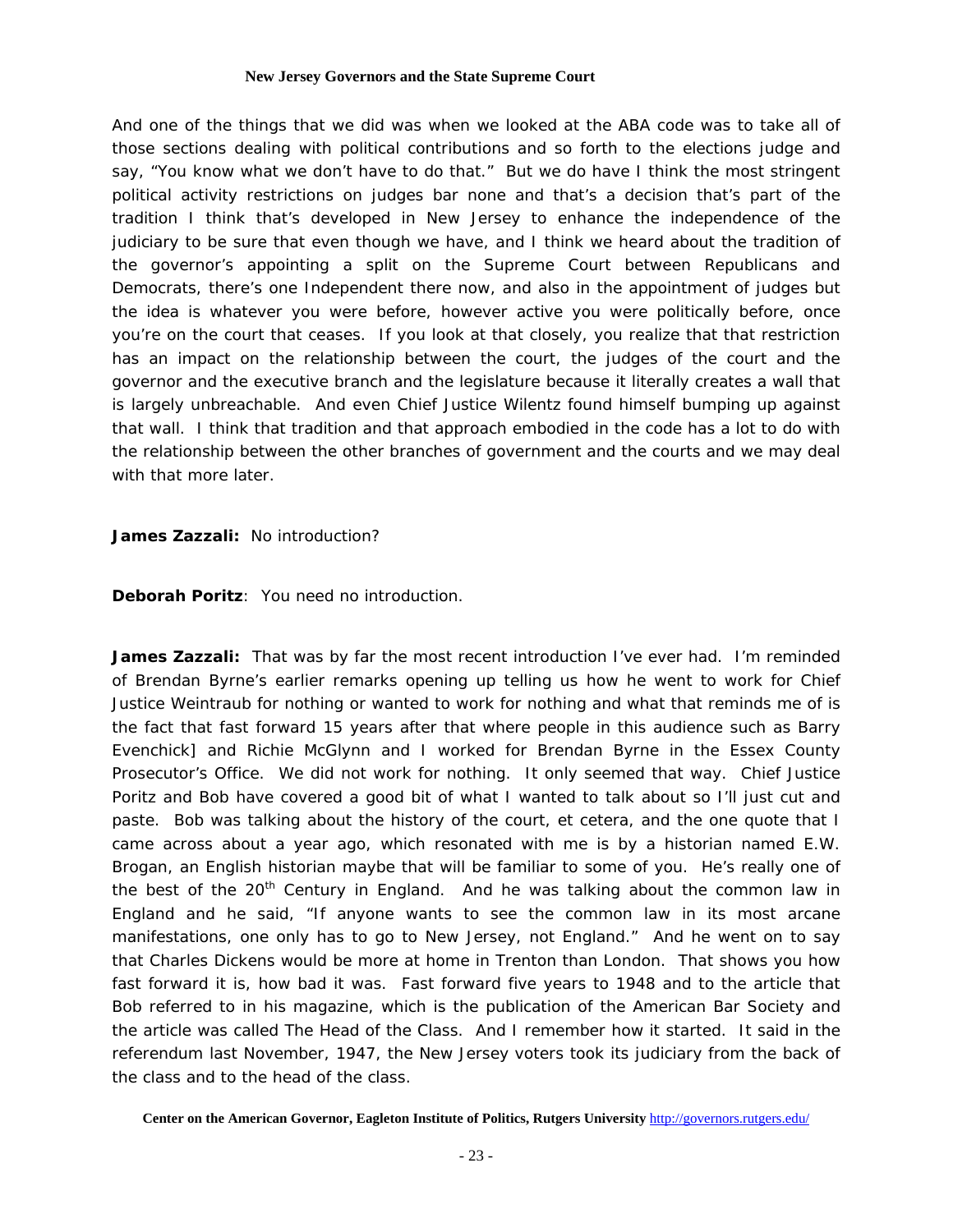Now let me fast forward once again, if I can use the phrase, to this past October. It was a thrill for me to be at the FDR Institute in Hyde Park where there was a seminar analogous to this one called the United States Supreme Court and the Presidency and the relationship over the generations, a pretty impressive group of three former White House Counsel Nina Totenberg, Senator Sarbanes. Suffice it to say that this is a more impressive group. But Chief Judge Kaye got up there and said in her keynote address, and I'm paraphrasing it, but the two best judiciaries in the nation, particularly from the point of view of absence and political interference were first New Jersey and then Massachusetts. That was a great thrill for me. I mention it why? Why have we gotten as good as we are?

 I'm not presumptuous enough to say that New Jersey is the best other commentators have but certainly we're right up there and we're fourth. Where's Bob? We're fourth in the United States, in the University of California Law Review out of Davis. Nothing gives a lawyer more pleasure than to correct a law professor. We are fourth. It's California, Washington, Hawaii I think and then New Jersey. Why? I think and the chief touched on this it's the fact that we appoint our judges, an over simplification and we do have problems and warts with senatorial courtesy and the like, but clearly appointed judges makes the difference. That structural constitutional requirement speaks volumes. Last October, I was down at my alma mater Georgetown and I gave a talk on the subject of appointed versus elected judges, not knowing who was going to be there. And who in the front row was sitting there but O'Connor, Breyer, and Souter and that was intimidating. I look in the front row here and I see Bill Greenberg.

By the way, three months fast forward, I keep using that phrase that was October, in January I'm coming up on the train from D.C. on the Acela. Who is sitting next to me or across the aisle but Sandra Day O'Connor. She obviously did not remember me and just like you three months later she remembered nothing of what I said and that'll be true three months from now but I think the chief justice spoke eloquently to the issue.

The second reason I strongly believe that we make a difference here is because these governors for the last 60 years have taken the responsibility of judicial and prosecutorial and attorney general appointments, but particularly appointments to the bench and specifically the New Jersey Supreme Court so darn seriously and it's a credit to them, Democrats and Republicans alike that they have— whatever the problems they may have had over the years look upon this responsibility, I think in some cases as their first responsibility. I think in the process which is the converse of what I've just said they've depoliticized the court.

Let me shift to the executive branch. As attorney general under Governor Byrne, as chairman of the SEI under Governor Florio without embarrassing them never once in those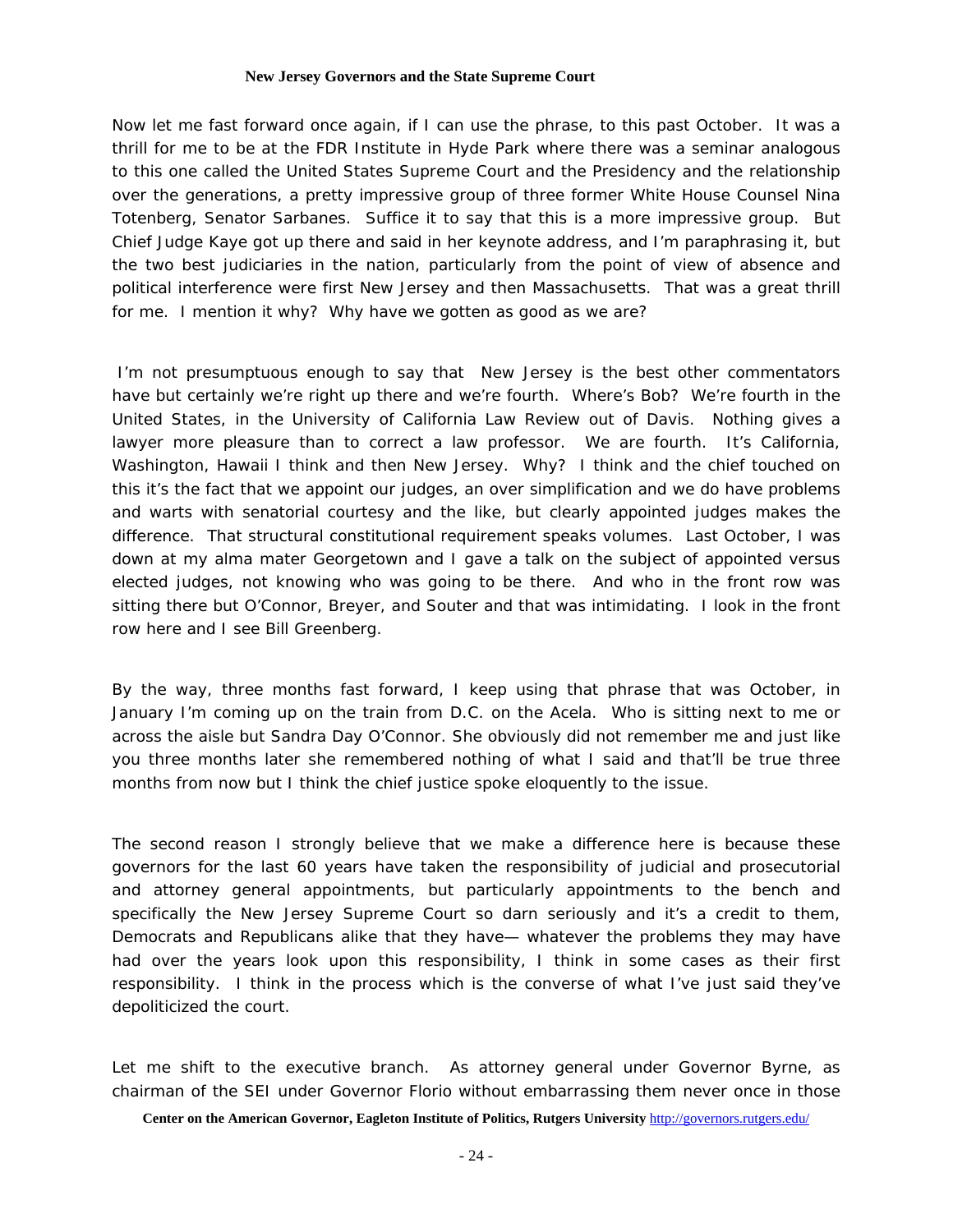tenures did either of those governors ever discuss anything with me concerning my responsibilities much less ask me about what was happening. And I dare say that it's absolutely the same thing applies to service on the court. I don't think the governor ever dares to recommend an appellate division judge, for example. I haven't seen it. Of course I was only there for about three seconds but I just don't think that kind of interference is going to frankly be damaging to the candidate. And the chief justice also touched more than I have to or more than I will on the subject of the ethical restrictions. They are really, really demanding and that's one of the reasons why I think our judiciary remains so independent.

An example that comes to my mind is that when I was named an associate justice in the year 2000 I had to resign from the Rumson Library Board which was ridiculous I thought. What really bothered me is not to have to give up all that prestige; no, that was not as troublesome as the fact that as an associate justice I then had to pay fines on all my overdue books. A final anecdote, Governor Byrne spent so much time talking about his relationship with that fellow Weintraub. I say that because it recalls something that still wounds me deeply. It was 1967. My dad practiced law in the Academy Building. So did Joe Weintraub before he was on the court. They were together in that building, not together, knew each other for about 15, 20 years. It was Christmas of '67. I was living at home. I was working for Governor Byrne as an assistant prosecutor and my dad came home to dinner that night with my mom at the table and said, "Gee, I walked into— it was December 23. I walked into the Academy Building this evening about 5:30 to pick up my papers and who came walking into the elevator with me but Chief Justice Weintraub. "Oh really," not that I was fishing for compliments or anything because I was appearing before the appellate division and the Supreme Court probably— the appellate division every week, Supreme Court probably about once a month with Barry Evonchik, my boss, but I was there ten, 12 appearances before that court. So I said to dad, "What did you talk about in the elevator?" Again I wasn't fishing for compliments. I said, "What did you talk about?" He goes, "Nothing. We just exchanged humanities and pleasantries." I said, "Did anything come up?" And he says, "Yeah." He says, "Andy," my father was Andy, my brother was Andy, he says, "I can't tell you how much I enjoy your son." He said, "I can't tell you how much I enjoy each June playing in the Essex County Golf Tournament with your son Andy" and that hurt. So with that let me turn to our senior in so many respects, how many years on this?

**Robert Clifford:** Don't rub it in.

**James Zazzali:** How many years on the court?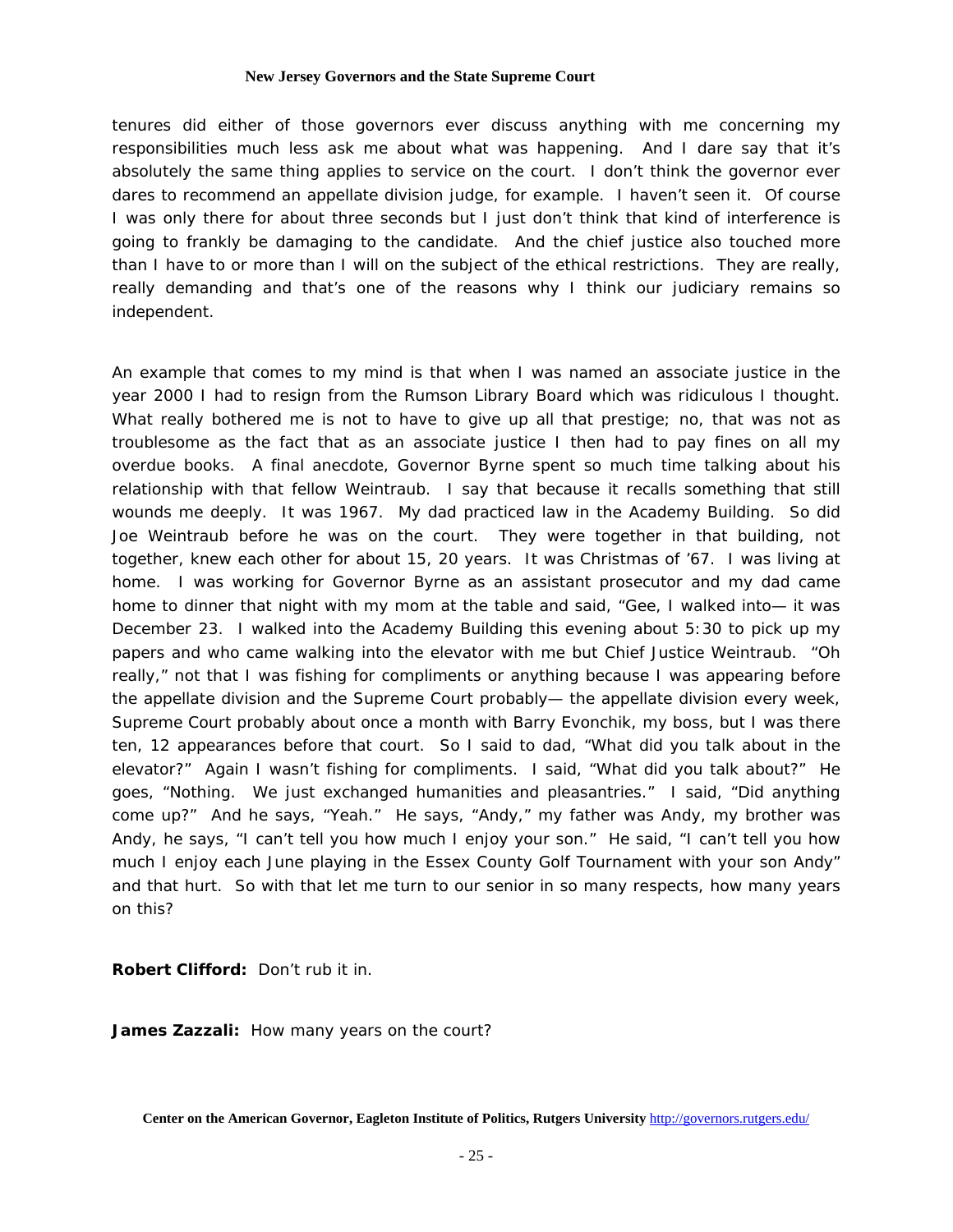**Robert Clifford:** A record 21 years, three months, and 16 days. Well, the problem of increased maturity known as old age permits me to go off on a life of my own. Yeah, you can have it. You're not going to pick up much with this you know. I asked Professor Weffing [ph?] to get this information for me, not that anybody has referred to it at all but when the 1948 Constitution was implemented how did they choose who was going to be chief justice? And I don't think there's many people in the room who know. I hope not because I don't know but I'm going to tell you what I have heard. They appointed Arthur Vanderbilt who had mastered this whole plan in getting the constitution and everybody in place to be chief justice insisting that he sit as an Essex County Court judge for I thought it was one day. John thinks it's maybe one week, got a pair of robes for him, never sat a day on the bench, didn't even have a courtroom I don't think. Once that time had expired then he was eligible to be chief justice, the only one of the original seven who had not enjoyed any previous judicial experience, I hope I get this right, the case Ackerson, Kerr , Lockenfeld, Oliphant and Berley, all sitting judges. An idle piece of information will get your conversation going at the next \_\_\_\_\_\_\_\_\_\_\_\_\_ it will be all over the place to find out about that.

Professor Williams referred to the fact that people sometimes don't know what to call Richard Hughes or didn't know what to call Richard Hughes. Was he to be called chief justice or was he to be governor? The answer is just pure Hughes. He didn't give it a moment's thought. "Oh, I think I would prefer to be called governor because you're elected by the people of the state. The other title is bestowed by one man." That's pretty neat especially since he didn't have much chance to think about it. I suppose he had been primed for it before.

The Hughes stories are endless, his own person. For instance, we all know of the proscription against discussion of legislative matters with members of the court. Now there's no more gregarious guy in the western world than Richard J. Hughes and on a Sunday afternoon he gathered members of the court to his home in Princeton, the street right now I forget, to discuss a legislative bill and we did it. The court sat and gave serious deliberation to this. The next thing you know the chairman of the committee comes walking through the living room door, "Oh, yes I forgot." He invited the whole damn committee there with no display of we don't want people to know about this or anything, none. "Come on in. Join the crowd." The next thing is Betty Hughes comes drifting downstairs in this lavish Sunday afternoon gown. That was the end of business I'll tell you. I'm sure it never crossed his mind. It crossed everybody else's mind. It never crossed his mind that this might have a funny tinge to it, again apropos of absolutely nothing. I guess you suffer this through the requirement of retirement from the bench at age 70.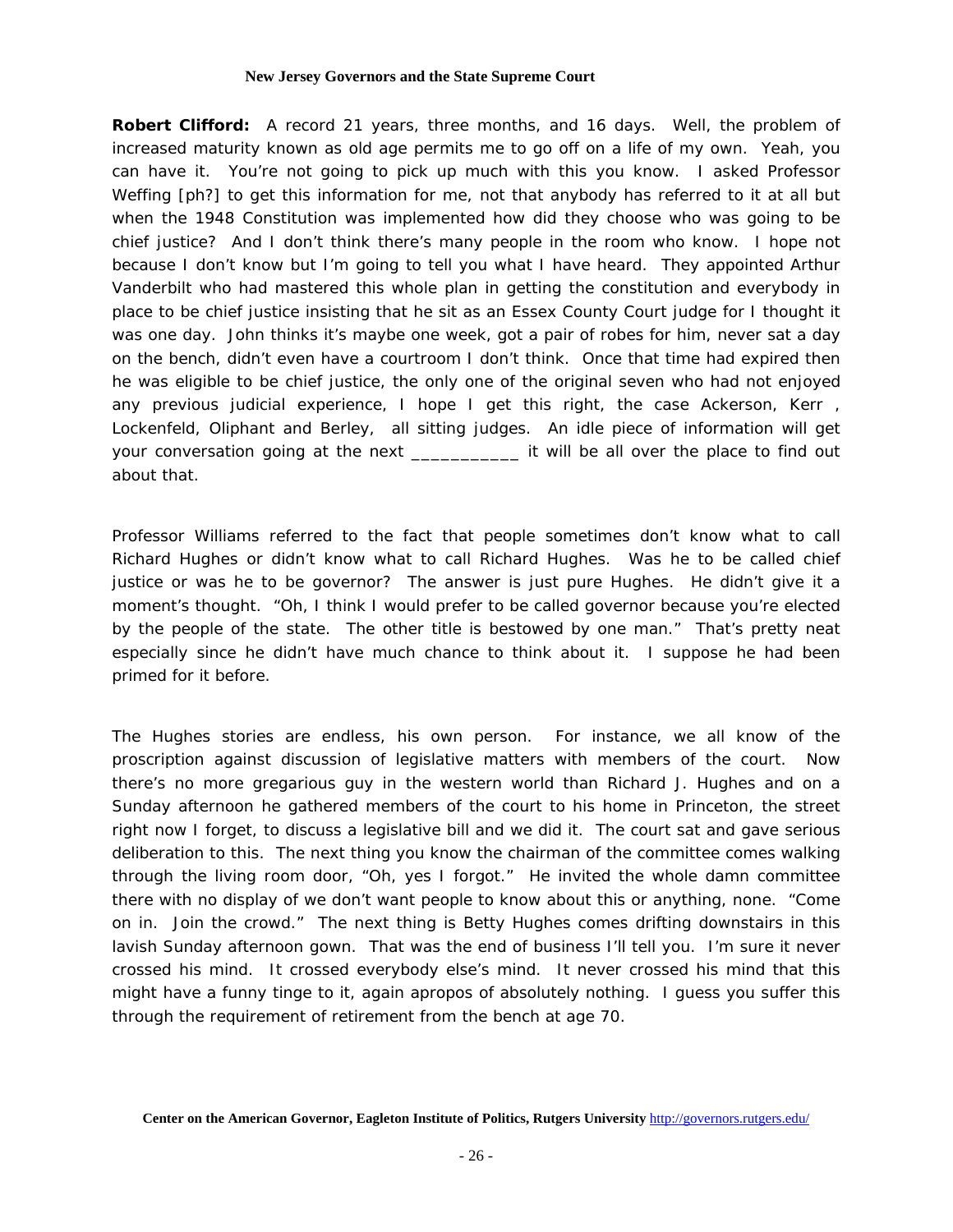In the history of the chief justices since 1948, Governor Hughes had two terms, no appointments to the Supreme Court in eight years; Governor Florio, four years, no appointment to the Supreme Court. I'm having a tough time. It's really not worth hearing. I can maybe play it for myself or something. Governor Cahill, I think I am now his last appointment to the Supreme Court, sat for one term, had five appointments to the Supreme Court, had six appointments to the Supreme Court, five of them in one year, and two of the five were chief justice. It's just a remarkable effect of at 70 get out of here. Somebody asked me today, "What do you think about that?" I think it's fine, well I do. I'm serious about it, the introduction of different views, different points of view, different approaches to life.

When I went to the court in 1973, I was not only the only member under 50, I was the only member under 60. Some guy in oral argument came up with an expression that Peter you should know this, remind me, anyway it's a World War II expression and I got six guys on the left of me who had no idea what this means. They're looking puzzled out front. I said, "Don't worry, I'll take care of it out there." But I see precious little weakness to having new blood appear. Again I'm filled with points of no significance whatsoever. The court on which I last sat served undisturbed, that's not a good word, served without change for ten and a half years. The predecessor so-called Weintraub court had served for eleven years and we had and I've not heard today nor much elsewhere, we had a hell of a good time with this duty, burdensome as it was. We were known to meet. I don't know any other court that at least we know about meet on occasion during the year for a party. We had the chief justice playing the piano in my house with a sombrero on and it went downhill from there. But these were people who worked hard, worked well together, and enjoyed a remarkable affection, admiration, and respect for each other. It was some experience. Now find something irrelevant to talk about Dan.

**Daniel O'Hern:** I'll introduce myself since no one else has. I served on the Supreme Court from 1981 to 2000 and on our court we had what we called a five minute rule of uninterrupted oral argument. I always tell lawyers waive the five minutes. So I'm going to waive my five minutes of uninterrupted opening remarks. I just have one comment and two little anecdotes on the relationships between governors and the court. First and I think perhaps the most important thing to observe is that the first five governors of the state were lawyers, little provincial or parochial to make that observation. I think they started and nurtured this tradition, at least we think, of very sound judicial appointments and I think that's a great asset, has been a great asset to the state of New Jersey and then just two little anecdotes about the relationships between governors and the court. I actually served during four administrations, Byrne, Kean, Florio, Whitman, and believe me we always knew what the governors wanted often or sometimes in big cases. Cabinet officers would join us at oral argument so it wasn't a guessing game but there was very little if none overt politicking in support of position.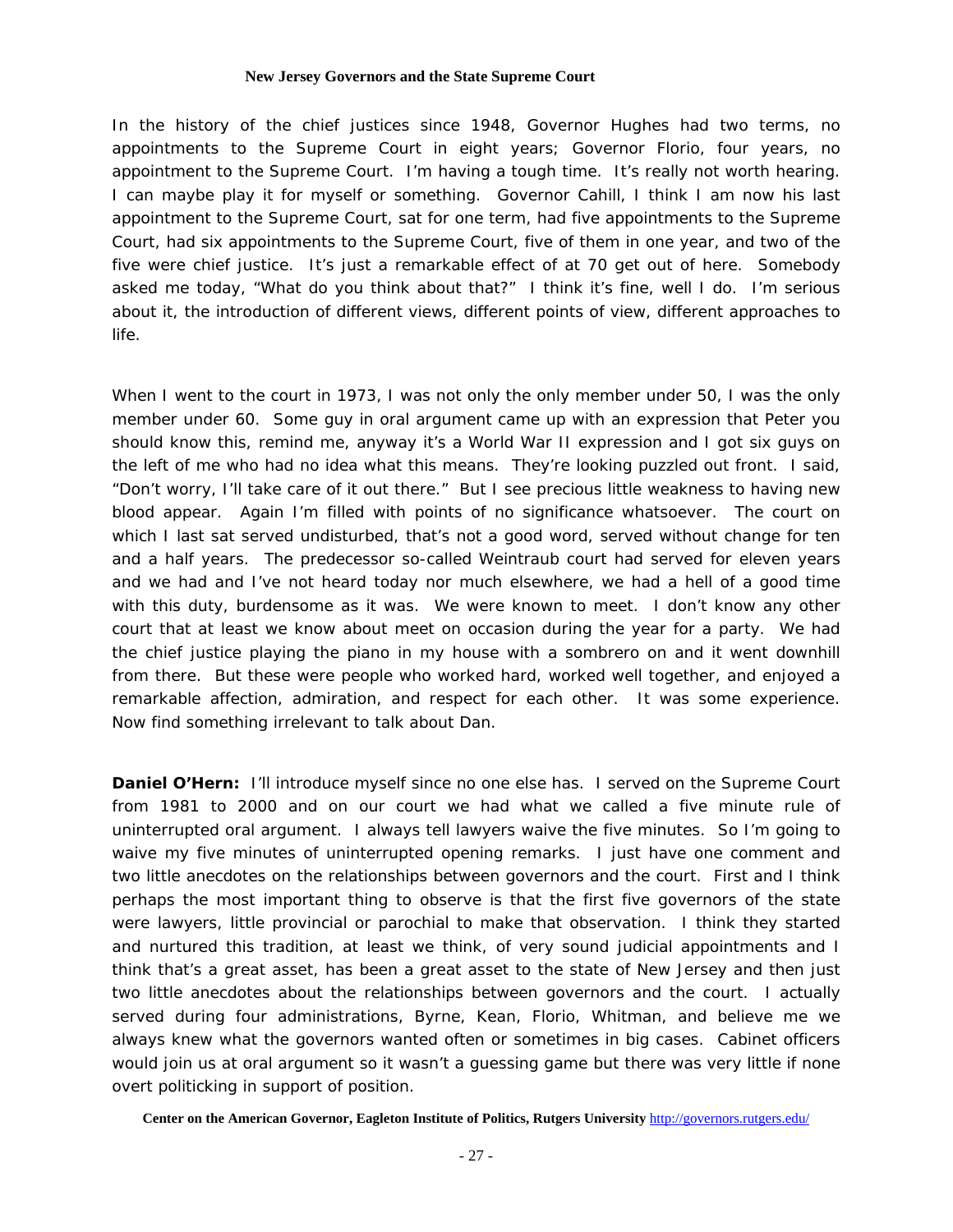The two small anecdotes about relations; Governor Byrne may have forgotten this but when Frank Gravesproposed the Graves bill I called up Chief Justice Wilentz. I've forgotten whether I saw him personally or talked on the phone but after I explained our position for quite a while he said, "I don't think we can— I don't think I can do that Dan." He wasn't about to get involved. And the other thing Richard McGlynn I see in the audience reminds me of a very fine tradition. I don't know if it preceded Governor Byrne or the extent to which it has lasted but it was his custom to invite the present and past members of the court. And on one occasion, Richard McGlynn and I guess the fat lady sang.

<off mic comment>

**Daniel O'Hern:** Okay but it was a beautiful occasion. I remember it very clearly. I was counsel to the governor at the time. But the mutual respect that Chief Justice Poritz spoke about was obvious in that room. If Governor Corzine over here and Ed McBride is here, I would encourage you to reinstitute that institution. This is Justice Stein. One of our favorite things on the court was when lawyers would mix up the justices.

**Bob Williams:** For purposes of identification we call him Tropicana Stein.

**Gary Stein:** Well the younger members of the panel are down at this end and we obviously don't have a reservoir of stories to match the stories that preceded us, but I do have to echo Justice Clifford's comment about the camaraderie on the Wilentz court. I was blessed as a recipient of much of it. When I decided to ride 60 miles from my  $60<sup>th</sup>$  birthday and 65 miles from my  $65<sup>th</sup>$  birthday on a bicycle, Justice Clifford who is a few years my senior rode with me every step of the way. And when I cramped in the last two miles and everybody, including my son went right by me, it was Justice Clifford who stopped and picked me up. The other wonderful memory among hundreds on the Wilentz court was Justice O'Hern trying to teach Chief Justice Wilentz the intricacies of professional football especially since the New Jersey Jets were owned by Chief Justice Wilentz' brother-in-law. And, Dan, on Mondays after a Jets loss on Sunday would say to the chief justice, "Chief, tell your brotherin-law that team can't win with a Jewish general manager."

I just have a few observations to make. I think all of us really are the beneficiaries of the wisdom of those who wrote the '47 Constitution. We've got a wonderful structure, wonderful constitutional structure for our state government. When I was a kid in law school in the '50s, I already was admiring the decisions of the New Jersey Supreme Court. We have one of the strongest, if not the strongest chief executives in the country and we have a strong judiciary with enormous powers in the chief justice and in the court to administer the court system. And so looking at the '47 Constitution with the advantage of hindsight, I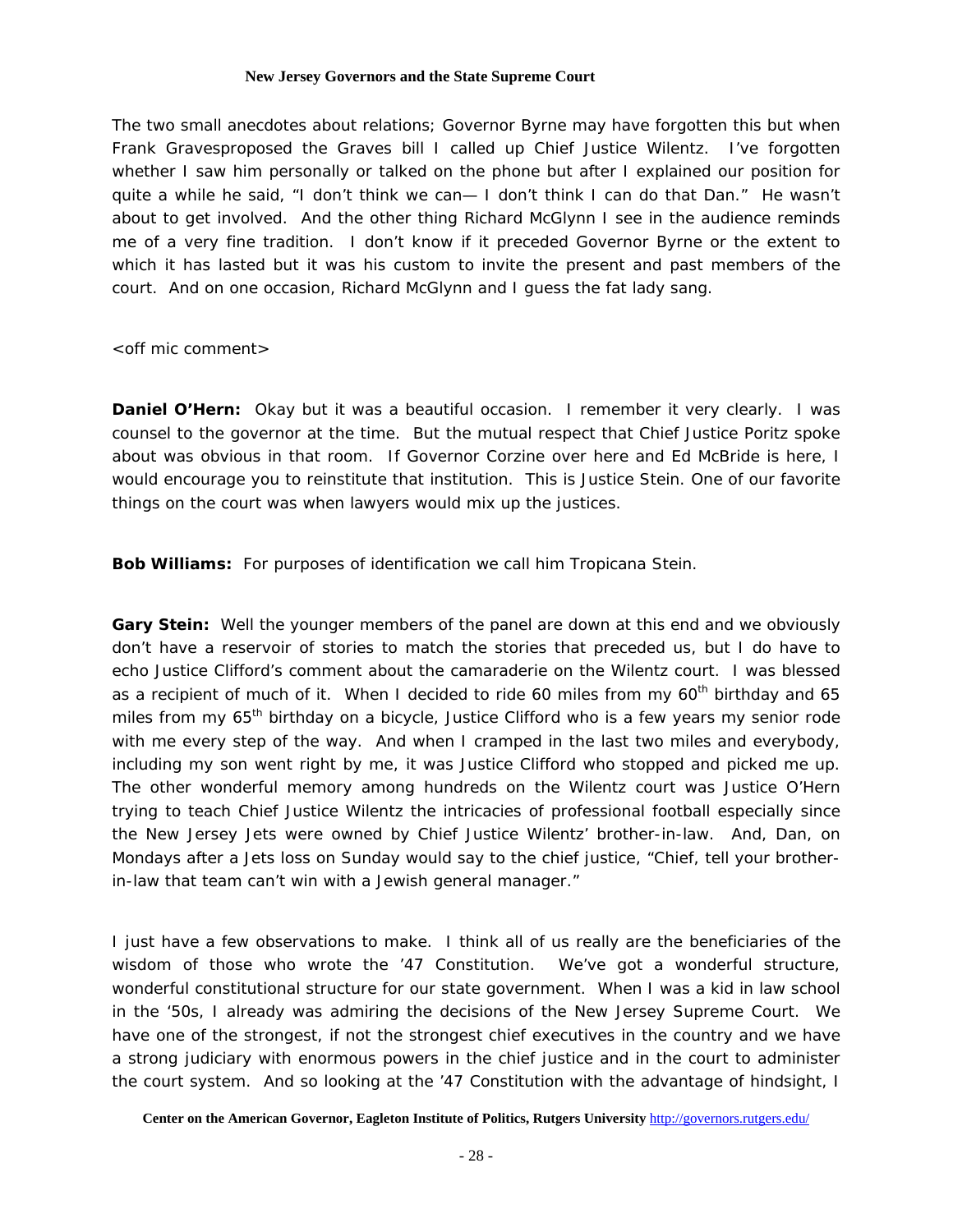think we can persuasively conclude that they did a heck of a job. If there are problems that are being identified currently, I think there are few but perhaps significant. My own sense is that obviously the nomination of judges by the executive with the confirmation by the Senate is far to be preferred. I share the experience of others who talk to judges in states that have elected systems and they're obviously the wrong way to go. But our problem is at least from my perspective I think the quality of our trial bench has diminished in the last 30 years and I think that diminution is a direct result of the increased influence of senatorial courtesy. There's simply a different balance I perceive between the way judges were selected when Governor Byrne was in office. The way they're selected today I think the Senate is exerting far more influence than the constitution contemplated.

Our court addressed the constitutionality of senatorial courtesy in the DeVesa case. We split three to three and the division was over the question of whether the issue was ripe and harkening back to the Supreme Court's decision in Baker v. Carr the standard was whether or not there were identifiable standards to determine whether or not senatorial courtesy violated the constitution. Three justices thought there were, thought that the constitution contemplated collective action. Three justices thought there were no such identifiable standards. And so the lower court was affirmed and senatorial courtesy lives. I think it's done great damage to the state. I don't know what the solution is.

Perhaps somebody would like to try again and test the constitutionality, but for sure the quality of our trial bench depends on the discretion of the executive to pick good judges and not on camaraderie and allegiances exerted by senators who put forward judges based on standards that don't contribute to quality. I think the other phenomenon that we've witnessed is that the composition of a legislature is significantly different from what it was 30 years ago. There used to be some of the great talents in the state standing for election in the state legislature. Chief Justice Wilentz was in the legislature. We had guys like Dick DeCorte and Ray Bateman and Al Burstein and all kinds of talented individuals who would put their private lives to one side and stand for election and the quality of legislation that came out of the legislature in the '60s and '70s was demonstrable. I think that society has changed. Salaries for lawyers obviously are a lot higher now and perhaps discourages young lawyers from pursuing political careers. My starting salary on Wall Street in 1956 was \$4,000 a year.

Panel Member: You tell that story to us every week.

**Gary Stein:** Yes. And not many lawyers today are willing to put aside a fat salary to run for office. I don't know what the answer to that is. The pay to play legislation that's been enacted recently perhaps has helped to change the political landscape. But if we're going to have the kind of a tripartheid government that the framers envisioned in 1947, we need a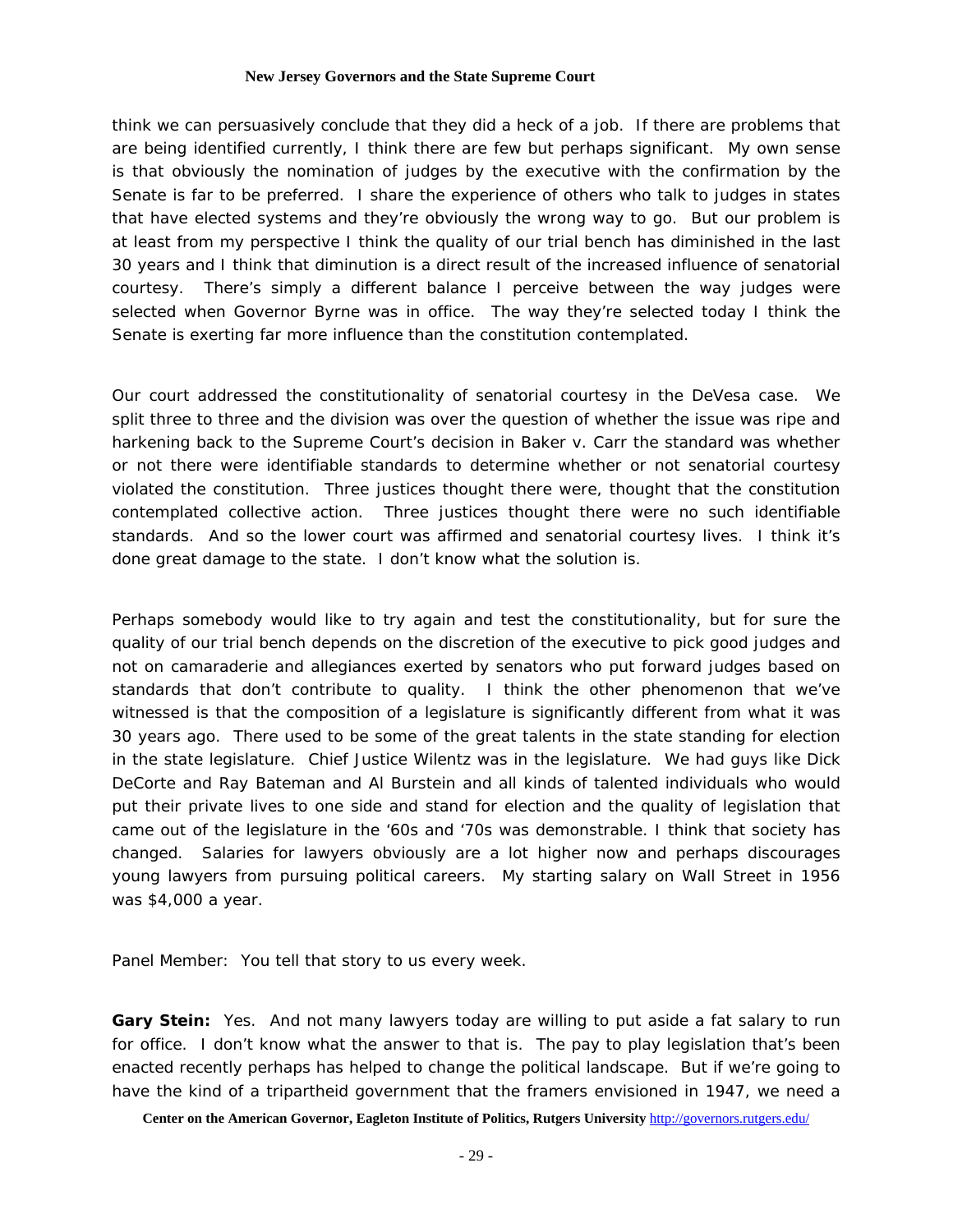stronger legislature. It's an issue that I think warrants our attention and concern. It's a delight to be here today and I'll turn it over to Justice Verniero.

**Peter Verniero:** Thank you very much. Thank you to Eagleton Institute and the Bar Association and ICLE as sponsors of today's gathering. I think it is an extraordinary gathering in terms of the panel and the audience. Being the benefit of speaking last, I have the option of deciding whether to agree and express my agreement with everything that was just said or disagreement. In looking down this panel, I don't dare disagree with anything that was said. So let me just try to sum up what I've heard and certainly what I feel is the essence of the relationship between the Governor's Office and the State Supreme Court in New Jersey. The relationship is really formed and seen at three different levels. There is a personal level.

My perspective there is as chief counsel to Governor Whitman and later as attorney general in the Whitman administration, where I had the opportunity to view firsthand the relationship between the governor and then Chief Justice Wilentz and Chief Justice Poritz. I would say without qualification the personal relationship was always cordial. That cordial relationship expressed itself in different ways. The governor would host the court for dinner. The chief justice and associate justices, the court would reciprocate. There was never a discussion of any weighty matters that may come before the court. But it clearly was a personal relationship that was cordial and friendly.

The second level, the second type of relationship is what I would call administrative. Chief Justice Poritz spoke to that. There is a lot of work that needs to get done at an administrative level between all three branches of government, but particularly between the governor's office and the judicial branch. We have three branches, but one government in New Jersey. The three branches do have to act as a single government on many occasions, most prominently with respect to the state budget. The judicial branch's budget proposal is part of the governor's proposed budget, so there is a great deal of work that needs to be done administratively in discerning the judiciary needs for its budget, and the governor has to make hard choices as he or she must make with respect to all line items. So there certainly was, during my tenure in the executive branch and I'm sure since, a lot of interaction on the administrative level. I would characterize that relationship as cooperative. I would say that also was as a matter of course. I certainly didn't see any periods where there was a real lack of cooperation on any major administrative issue. The third relationship is probably the one that the public sees most of and what historians perhaps will write more about. That is what I would call the institutional relationship in respect to deciding cases on the court's end and the governor proposing and ultimately adopting legislation and the public policy of the state. On that level I would say always the relationship was respectful, but on that level there was sometimes tension. The tension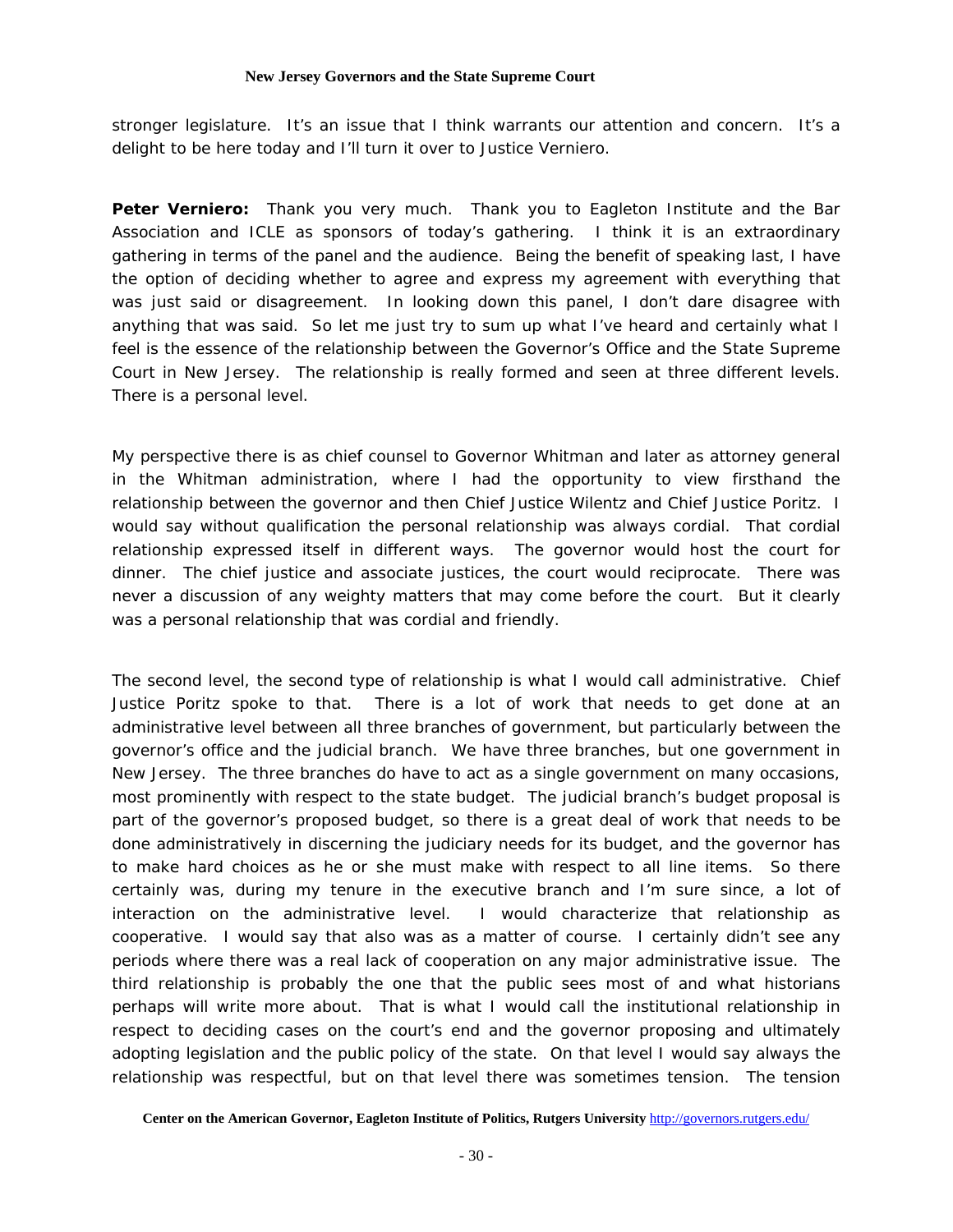was not personal. The tension was not spiteful. The tension did not manifest itself in any negative way on any personal level. But as Professor Williams said and as others have commented, we have in New Jersey, and I think this is a good thing, we have probably the strongest chief executive model in the country and probably the strongest state judicial model, given the broad power that the New Jersey Supreme Court has and that the chief justice has in selecting appellate division judges and the like. When you have that much authority and power reposed in the hands of either seven members on the judiciary side or one individual on the executive branch side, there is bound to be some periods, some issues, on which the roles of the two branches bump up against each other. You can call that tension. You can call that friction, however you want to call it. It's part of the system.

I think we've been blessed in this state always, without exception, whether it's the two governors here or the other governors who are not here, whether it's the two chief justices here or the others that preceded them, that institutional relationship and the inevitable tension that sometimes exists has always been managed well and in the best interest of the public. I think all who have served as chief justices and governors ought to be applauded for that. I argued two cases as attorney general that were, I guess you would say marquee cases that really speak to this relationship. I argued two of the *Avid v. Burke* cases. In the second case, I really put an emphasis on this institutional relationship. I basically asked the court to give the governor and the legislature some leeway is the way I phrased it, some breathing room. It did that.

In the second case that I had argued, it did not order additional funding and in terms of the timing of certain things, it accepted the executive branch timing. At least for a time being, the court said that it was not going to retain jurisdiction in those line of cases. So that, for all its known "activism" reputation, and we can have a whole another discussion about judicial labels. I don't really like labels for a number of reasons. But the court obviously is known in some quarters as activist. For all of that reputation, if you look very carefully at some of the major decisions that the court has made, you do see deference between the court and the governor and the court and the legislative branch. You see that in a lot of smaller cases, cases that are not as prominent, equally as important, where Chief Justice Wilentz, Chief Justice Poritz, Chief Justice Zazzali would often write in their judicial opinions themselves, "We are deferring to the elective branches." So the system has grown up well, I think. I think whatever roles have to be asserted have been asserted in the public interest. For all the talk of constitutional confrontation and so forth that you sometimes hear, we've never really had a constitutional crisis in this state. I predict that we never will, provided that governors continue to do their job in appointing honorable persons to the court, which I think that they have, and members of the court do their job in discharging their duties with integrity and with respect to their role in the system.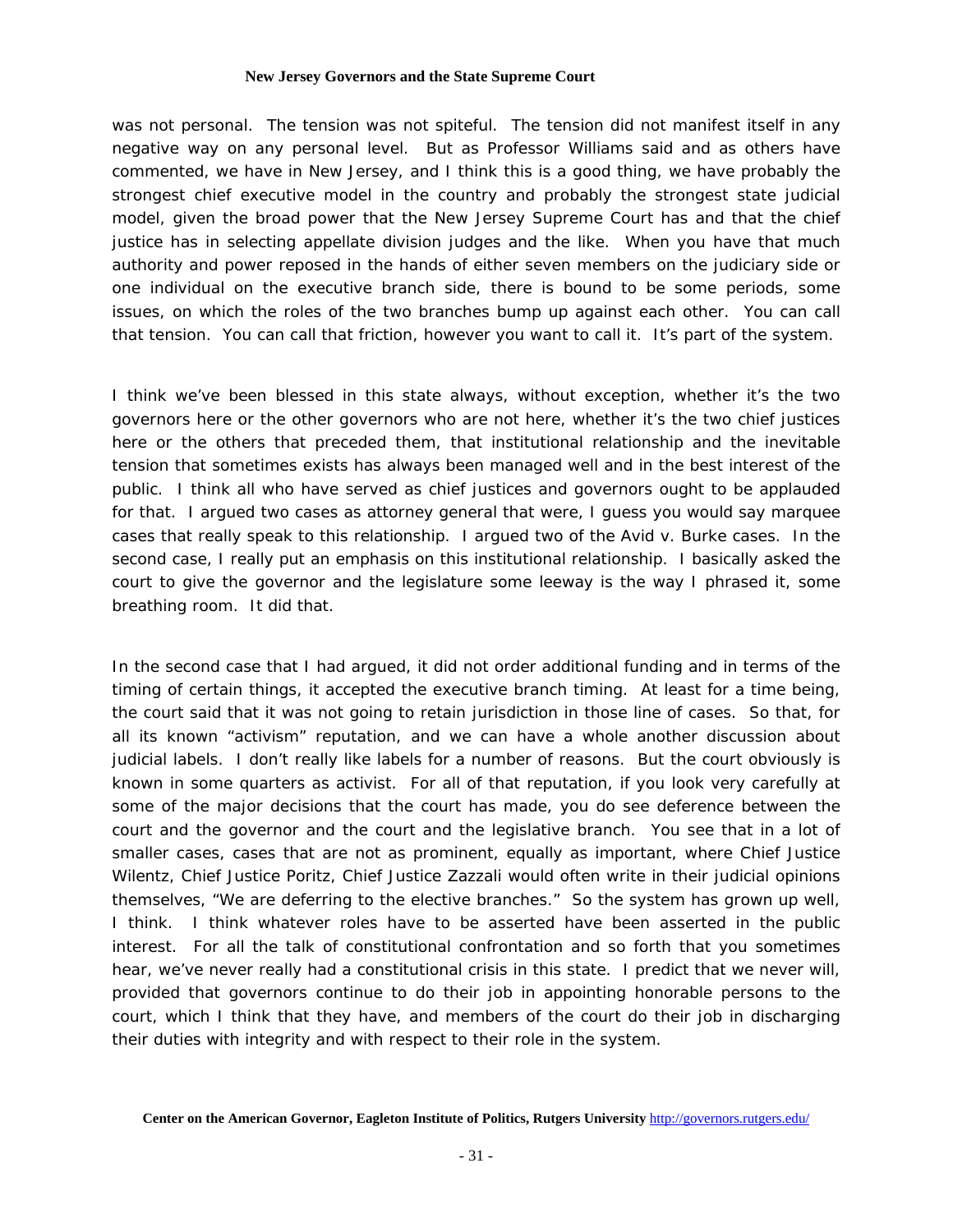**Robert Williams:** I want to thank the panelists for the substance and the candor of their comments. We have time for some question and answer from the audience. Let's see if we can get some discussion going here. Yes, Phil?

Q: Now that the beatification or some beatification of the judicial and executive branch has taken place, I would like to ask Governor Byrne. Isn't it true that a group of the defeated state senators from Warren County, that is Governor Meyner, when he took on the Supreme Court in  $\le$ inaudible> Chief Justice Vanderbilt  $\le$ inaudible>. Isn't it true that that's the reason why it was six to one with Vanderbilt dissenting in *Green v. Meyner*? Everyone here remembers that in the gubernatorial election of 1953, Meyner won two counties--Hudson and Warren. Green won all 19 others. So let's bring it down to a real New Jersey level. There were strong personalities and constant--

**Brandan Byrne:** Was it *Green v. Meyner* or *Meyner v. Green*?

Q: *Green v. Meyner.*

<inaudible>

**Brandan Byrne:** I thought it was *Meyner v. Green.*

**Robert Williams:** So it's cross examination and not discussion.

**Brandan Byrne:** You're saying was that all political?

Q: Wasn't this a grudge that <inaudible>?

**Brandan Byrne:** Sure.

Q: An example of it?

**Brandan Byrne:** Sure.

Q: <inaudible>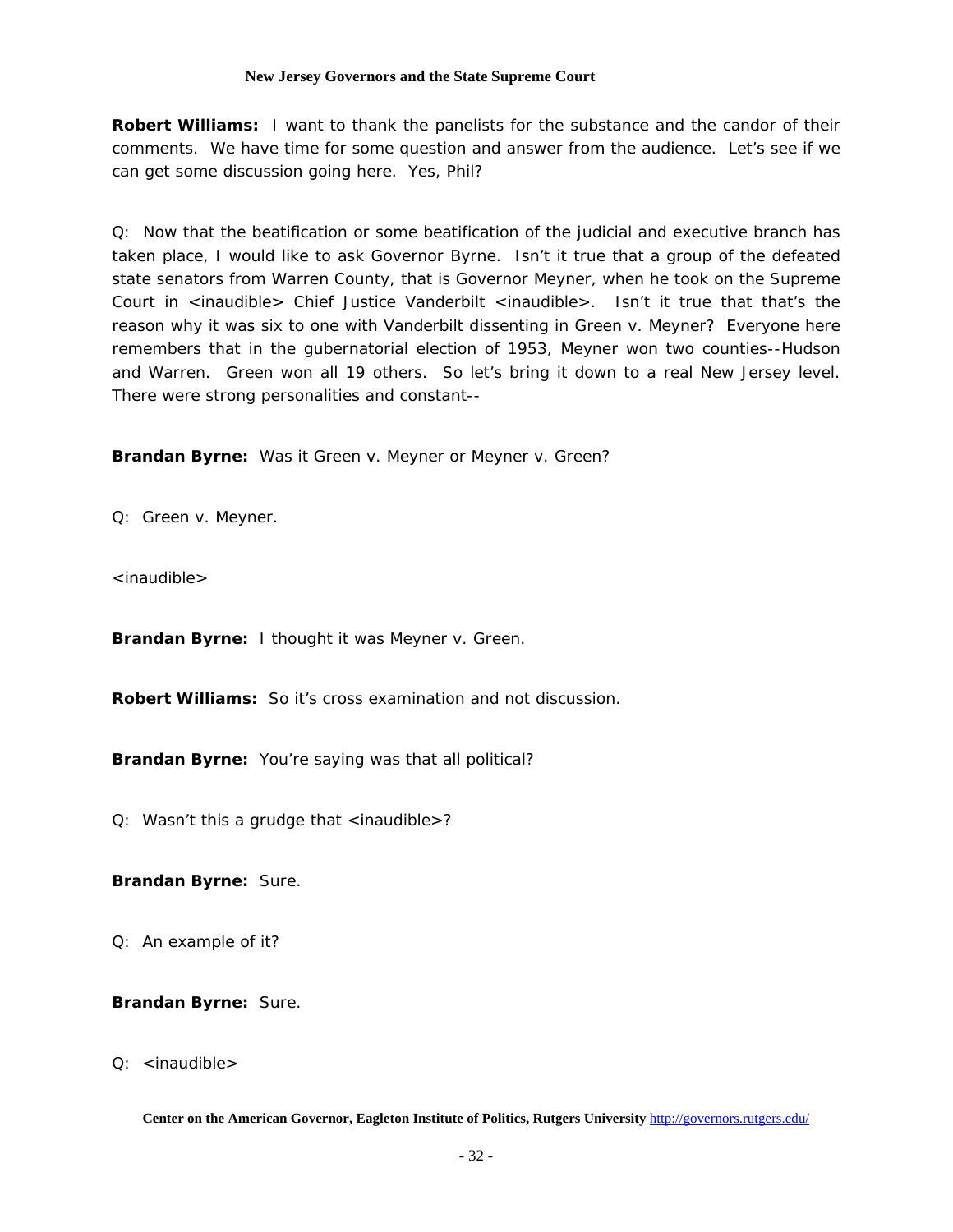**Brandan Byrne:** Sure. So what?

<laughter>

Q: Isn't it important that we keep that tradition up in New Jersey?

**Brandan Byrne:** Arthur Vanderbilt III is a partner of mine now. We argue the relative merits of Arthur Vanderbilt and Frank Hague all the time. He can't point to anything that Vanderbilt did other than the constitution and maybe a third party. I could point to a lot of things that Frank Haig did. Yes, there are political aspects sometimes <inaudible>. I think Vanderbilt was probably right in the decision on Windberg when the incident in Meyner's counsel in that case was Joe Weintraub. When Joe Weintraub got to be chief justice, he saw it the other way, too.

You know that reminds me of a story about the little kid who runs into his mother and says, "Is a lion in our backyard?" The mother runs out and comes back and says, "It's not a lion; that's a dog. I want you to go to your room and I want you to pray to God for forgiveness." The kid goes to his room and comes back down. The mother says, "Did you pray to God for forgiveness?" The kid says, "Yes. But God thought it was a lion, too." I think that if your point of view says this is the right thing to do, then no matter what, it's the right thing to do. I can understand. Vanderbilt was tough. He was authoritarian. I think that if he hadn't done some of the things he did we might not have been as far along.

**Robert Williams:** I'm honored to call on my former student, Ed McBride.

**Ed McBride:** Thank you, Professor Williams. This is a question to the former members of the court, who I've noticed in the biographies, all but Chief Justice Zazzali came directly from the executive branch to the court. Chief Justice Zazzali, however, was <inaudible>. I'm just curious the extent to which you think and how that affected your colleagues on the court who did not come from the executive branch particularly dealing with cases that involve policy and the executive branch <inaudible> power from the governor.

**Robert Clifford:** I was the first to come \_\_\_\_\_\_\_. That's true. Everybody up to that point had prior judicial experience at some level.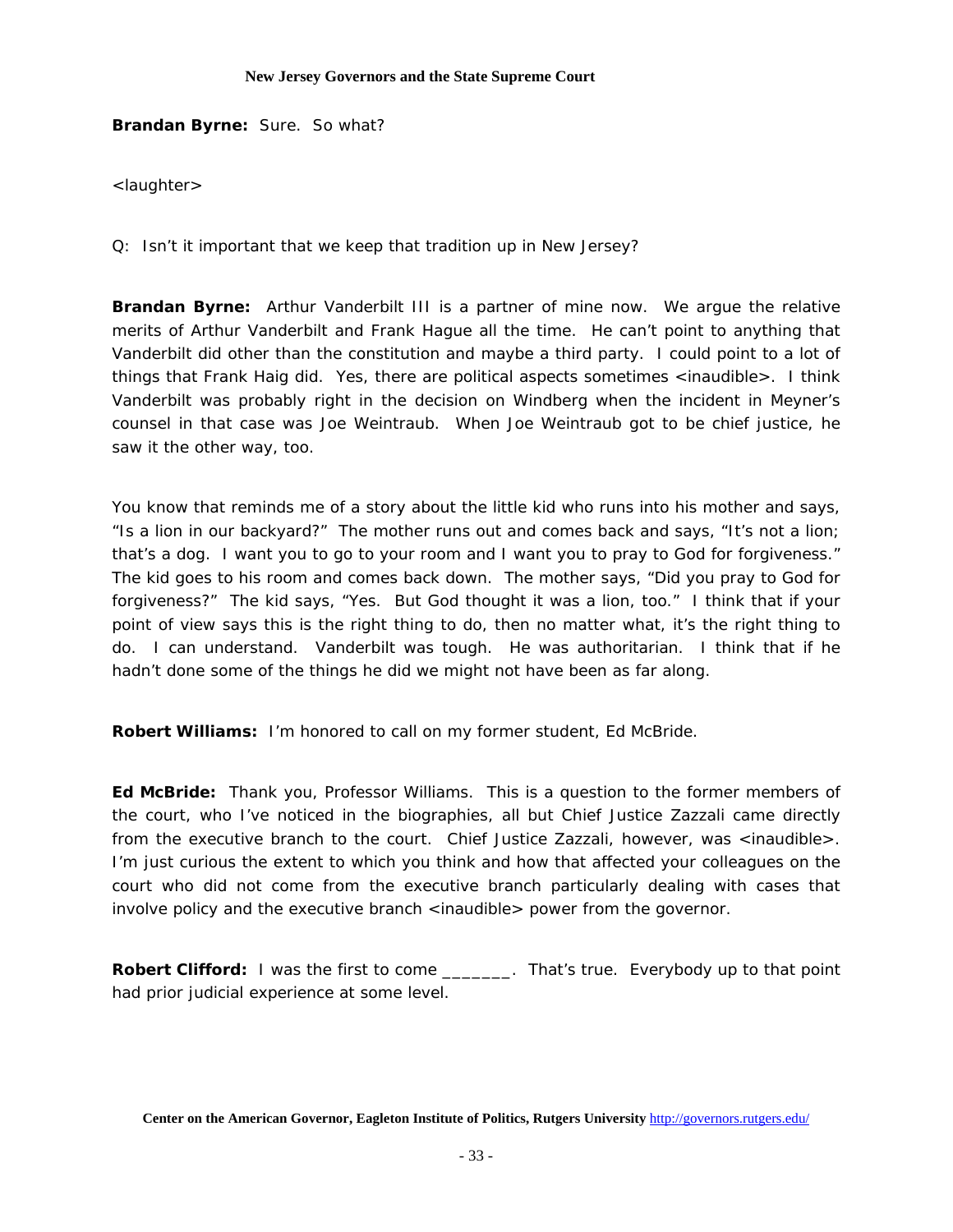**Robert Williams:** Will you pull up the microphone? The question was what sort of is the effective pattern of executive branch appointments to the court from the executive branch? That's a crude paraphrase.

**Robert Clifford:** I don't want to answer that question. I want to answer the one I asked. I cannot recall it affecting me or my approach to the work of the court other than anybody would expect it to affect a 48-year-old country lawyer going in with these biggies. I was the initial driver that got Justice Jakins [ph?], Justice Hall, and Justice Matthews [ph?] and drove down to Trenton. Let me tell you, I had a habit of studying, working odd hours. I'd get up at 3:00 in the morning. This amazed people. I've done it all my life. It has nothing to do with anything except these other three giants would get in the car. I'm primed up to hear. I've got to learn everything about these cases. I'm going to rip them up. Justice Hall gets in. "Well, not much here today." Not much here today? I busted my tail for hours to try to put these things together. Jacobs, "No, no. This ought to go pretty fast." Matthews sitting and nodding. I was duly impressed on that basis. This is a job. You learn this stuff and you try and find a way to give a respectable answer, because these people didn't have to go through all that. I laid the groundwork for them.

**Daniel J. O'Hern:** My own response to the question is I thought the experience in the executive branch was, for me, an invaluable experience. You can almost sense the physical dynamics and the personality dynamics of these questions of separation of power. Someone referred to the opinion that Justice Garabaldi wrote for the court, this beautiful opinion explaining that relationship between them. I don't think I would have had it without having had executive branch service.

**Deborah Poritz:** I was going to say something along those lines. There's been some concern about how many of the justices have come from the governor's office, the governors in a circle, if you will. I've never actually done a count. I think back in the ten years I was there, so many of the cases that come are about relationships between the different branches of government, legislation being challenged or decisions of the executive branch being challenged or just one after another after another. People who have served in another branch of government come to the position with some on-the-ground understanding in a very practical way of the way those relationships work. I think that's been an important asset to the court, a really important asset. I am struck by, now in private practice I speak to some of the lawyers who have never been involved with government who've represented private clients throughout their entire careers and their, just because of distance from it, lack of knowledge about the way government really works and what happens between the branches and so forth. So you do start with that knowledge when you come from that position. In the end, though, it's good to have a mix. I think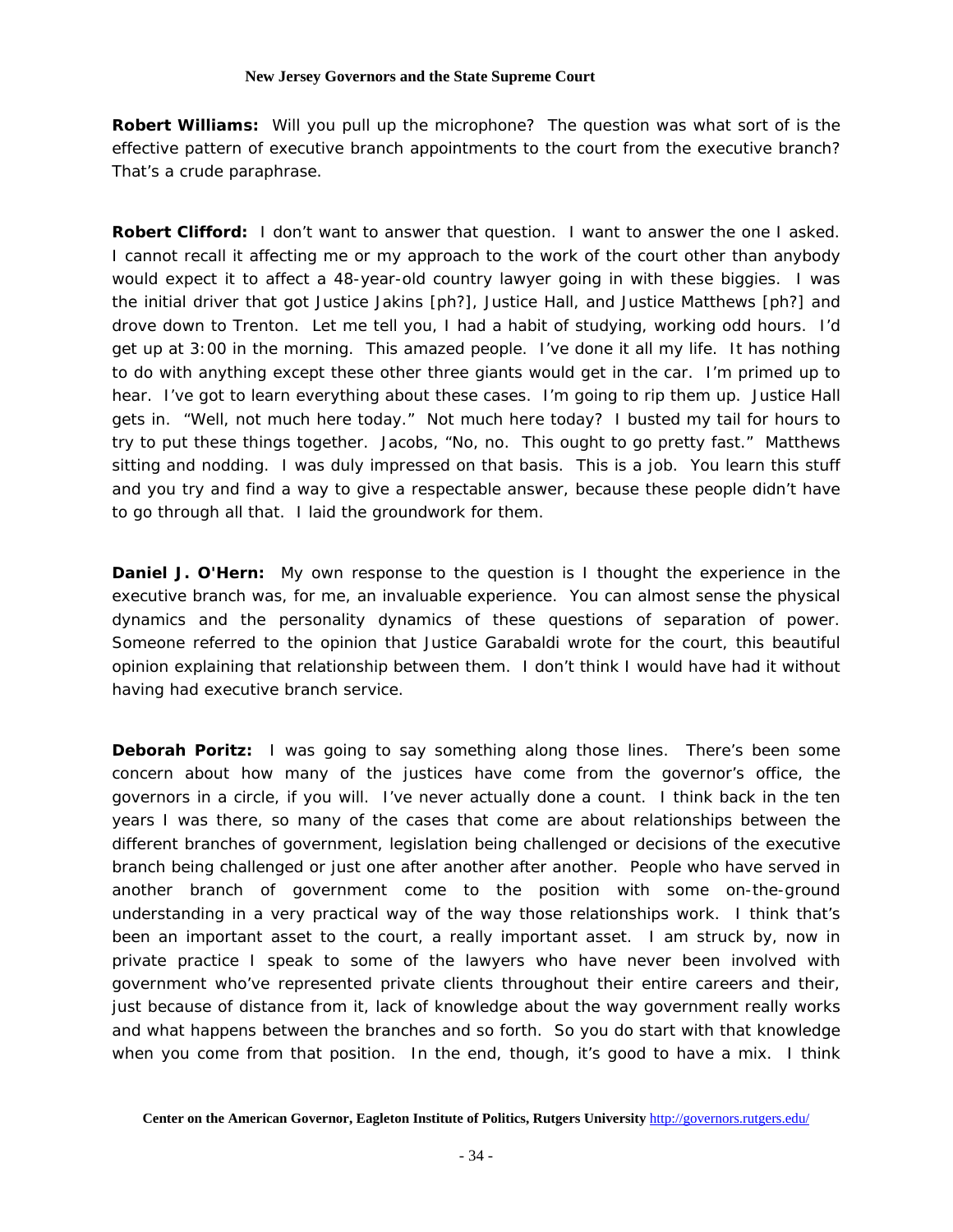some of the justices who've come from private practice have added a great deal to the court. I think, again, this has worked pretty well. We've been lucky.

**James Zazzali:** The chief's comments on mix I think is very appropriate. I would call balance the same thing. Look in recent years in terms of three different sources from the executive branch, Chief Justice Poritz, Jaynee LeVecchia both having had distinguished careers in the executive. Appellate division judges, John Wallace, Virginia Long, Helen Hoens and people from the Street--Bob Clifford, Justice Stein, who was in practice for so many years, and Justice Albin succeeding Justice Stein. I think it works by some force of happenstance.

Peter Verniero: Let me just echo that. I don't think it's certainly a prerequisite to have executive branch experience, but nor is it a hindrance. I think it is actually a positive factor. So much of the court's docket is dealing with executive branch legislative type of issues. But there is a real institutional mindset that takes place when one goes from whatever experiences onto the Supreme Court. There is an appreciation collectively that the court has its own role to play in the system. I remember the first opinion I wrote as a member of the court went against the executive branch interest. But that was a unanimous opinion. So yes, having executive experience can help you perhaps better understand the relationships and some of the nuances, but at least in my experiences, it did not affect any decision making from an objective perspective.

**Robert Clifford:** You must understand that Justice Verniero came from the immensely valuable experience of clerking for a Supreme Court justice.

**Robert Williams:** Well put.

**James Zazzali:** You were saying before, let's try to help him. Is it all right?

**Robert Williams:** Yes. Go ahead, I'm sorry.

**James Zazzali:** To try to help you. You were saying how your colleagues used a World War II phrase a few minutes ago. Do you remember what it was? You have to understand that Justice Clifford was probably in the history of the court, without embarrassing him, the court's finest wordsmith, a magnificent writer. But he was especially good at dissents. He wrote a lot of dissents. The word that your colleagues used to describe you in your dissents from World War II I think is kamikaze.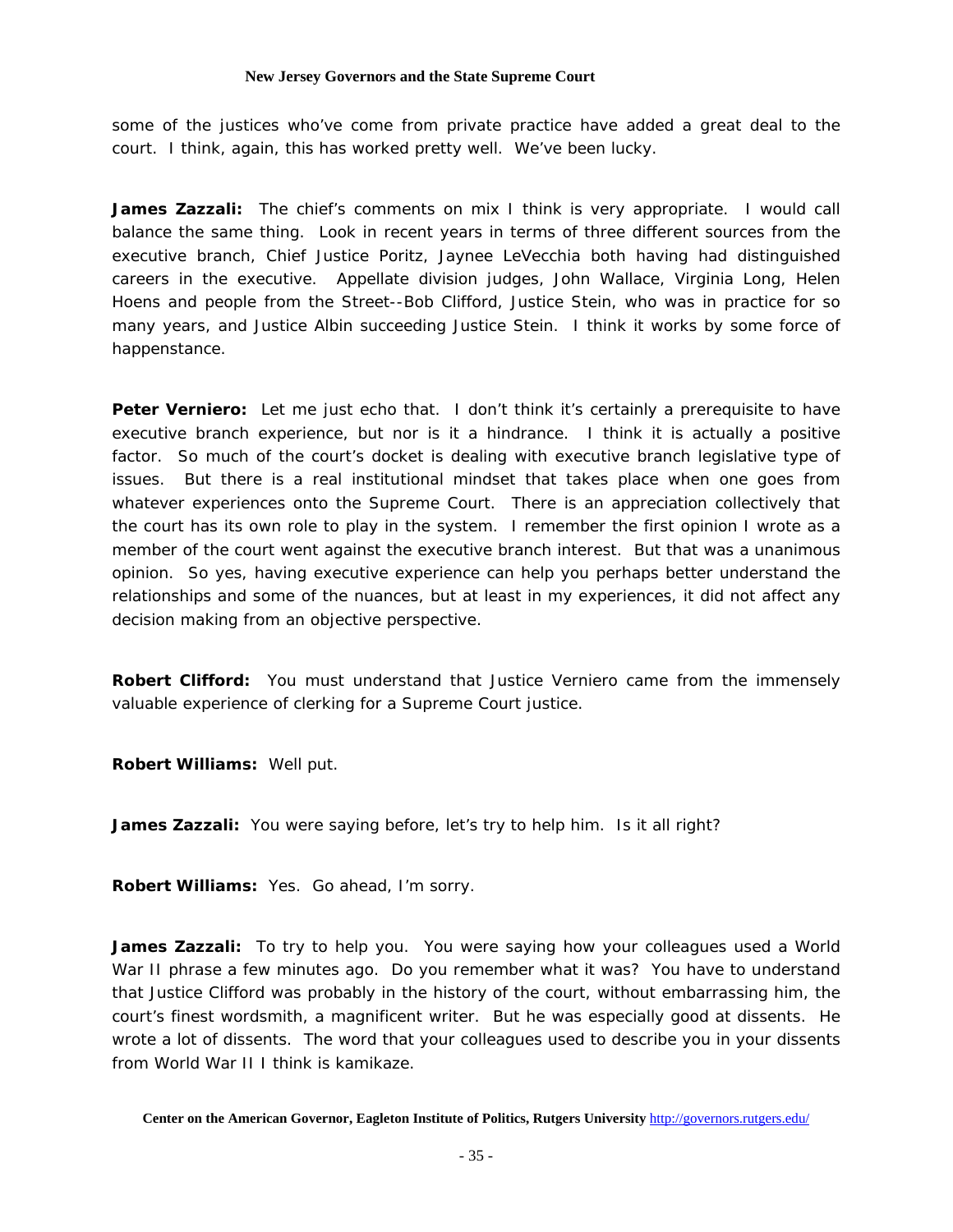<laughter>

**Robert Clifford:** You're a nasty puncher.

**Daniel J. O'Hern:** Professor, if I might respond to Justice Stein's observation about the appointment of judges and the changing dynamics. I think and I wish the governor, of course, and Mr. McBride will tell him this. A governor has such extraordinary power that the governor's office can insist on getting good judges. And you will get good judges. For some reason it slipped into having the senators recommend the names to the governor, which I think is just wrong.

**Robert Williams:** Yes?

Q: <inaudible>

**Robert Williams:** Can you hear in the back?

Q: What happens is in New Jersey we have the governors that appoint the candidates and they <inaudible> on the senate. The only power that the senate has at this point really <inaudible> a connection to the campaign system, the funding system. That's the reason why <inaudible>. This is suggestive of campaign funding working its way to try to <inaudible> the appointment of judges. I think I would personally agree that <inaudible>. That has to be changed. That should be changed. Any comments?

**Robert Williams:** The point is, doesn't senatorial courtesy in some way link the appointment of judges to an electoral political process that does have to raise money? Is that a rough paraphrase?

**Gary Stein:** I can't comment on what's going on today in the rest of the state, but my observation through the window in Bergen County suggests to me that it's got little to do with money and a lot to do with power. And that senators simply won't sign off. We all understand the practice and governors have had to deal with it for years. When my name went in from Governor Kean to be on the Supreme Court, I think Greg Stevens told me that a senator wanted to trade me for a toll collector. <laughter>

But the problem today, as Justice O'Hern points out, is that the leverage is different. The leverage is different. Governors don't have the kind of control of the process that they did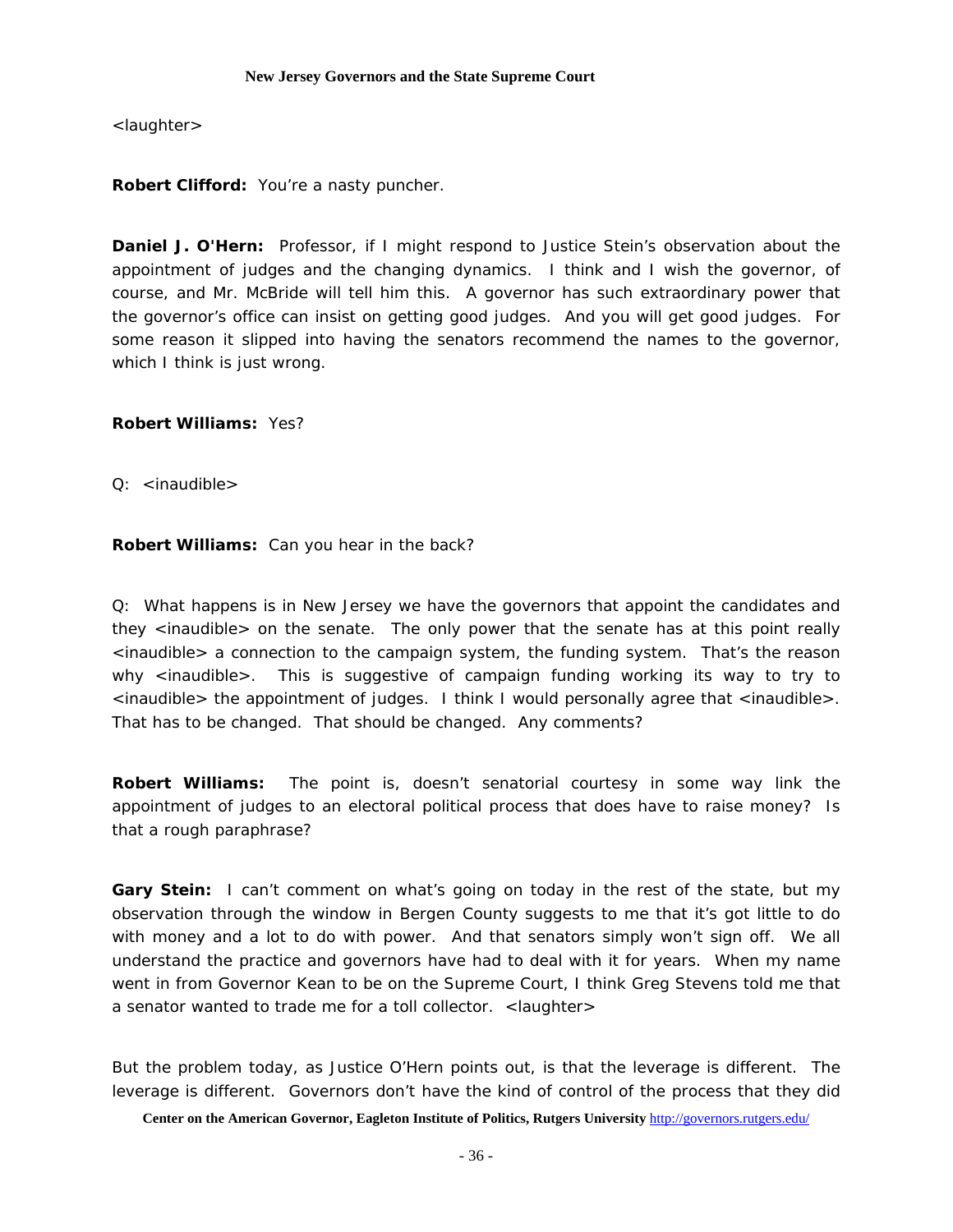30 years ago, because senators, because they won't sign off, I think the practice has developed that the names aren't submitted until they're cleared by the senator in advance. So the horse trading that's going on has put the senators in a much more dominant position than the constitution contemplated. Now when we got the case I think DeVesa [ph?] involved the appointment or reappointment of Judge Murphy. It was pretty clear from the record that one senator was holding up that appointment. The argument on our court was whether or not you could lead the constitution to understand that that the process of advice and consent contemplated collective action by the senate, as opposed to the action of one senator. Three of us thought that was a discernable way to read the constitution. Three of us thought it was not. But I think that the situation has gotten worse. When the executive branch is forced to compromise and compromise, of course, is the essence of our process. But when the compromise affects the quality of trial judges and those of us who have retired from the bench and are now in practice can see it day to day. It diminishes the constitutional vision that the drafters had in 1947. So I think that it's something that we have to address institutionally in this state. We need the very best of the bar to devote some time to the judiciary. We're not going to be able to do that if senators are going to be making the choices.

**Deborah Poritz:** I think there are three components to this problem. There's one that I think relates to what you were talking about. That is a desire by a legislator to put someone on the bench as part of patronage. Perhaps that person has been involved in a campaign. There's the level of power. I don't know if Justice Stein was referring specifically to this, but I think he was. The power that individual senators can use to get what they want from the governor, from the governor's office, the trading power within the legislature. I think there is also, and this in its own way is a strong threat to the independence of the judiciary, a decision by various legislators that that decision made to prevent the appointment of someone whose views they believe will be antithetical to their views on some political question or issue that they think is important and might come before the court or even the lower courts. I see it as breaking down into three separate components. I think all of them work to the disadvantage of the system and to the appointment of quality judges.

**Brandan Byrne:** We have six Supreme Court justices here. How many of them think that senatorial courtesy is unconstitutional?

<laughter>

**Robert Williams:** Two to two to two.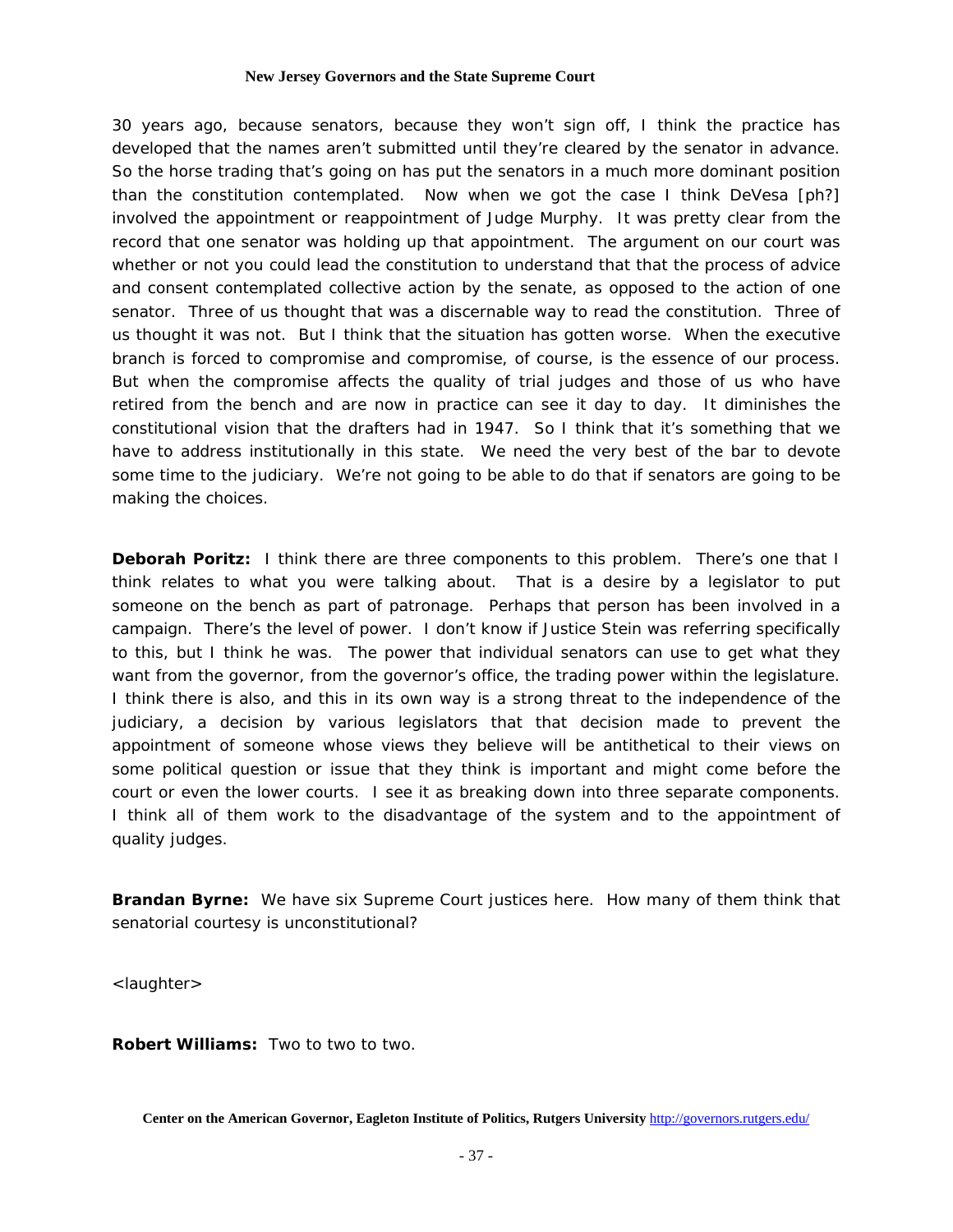**James Zazzali:** That's the national debate. I addressed it in Georgetown this past weekend and in Delaware at the meeting of the American College of Trial Lawyers. It was addressed down there. Next door in Pennsylvania, which is, for lack of a better word, corrupt. I'll say that in terms of the judicial practices. Bob Brawn [*Star-Ledger* reporter], please be careful with that, okay? The evidence is demonstrable. The guy was on the panel and he said, "Well, I think it's working pretty well in Pennsylvania." Sandra Day O'Connor, who is from the southwest, in a recent publication, talked about Texas and said the information that I'm getting from Texas, anecdotally, but it's true, is that lawyers, when they're before a judge, will very often meet beforehand to agree that they will both contribute to that judge in his forthcoming campaign so they'll be guaranteed an unusual playing field. She said, "That's horrible." Now that's a better description of the word corrupt. Strike Pennsylvania, Bob, okay? And in an anonymous poll taken of Texan judges, 45 percent indicated that those lawyers or litigant to parties that contribute to their campaigns, when that happens, they acknowledged confidentially and anonymously that it affects their decisions and their opinions. As Phil Carchman said, 45 percent, he said, "One percent is tragic." Be proud of what you have. I don't think it's going to change in the rest of the country. I really don't. Not in my lifetime.

**Robert Williams:** One of the problems is people think they want to be voting for judges. When I worked for the state legislature in Florida, we thought about this. We said most of the races are uncontested. You're not voting. You never have any choice. They said, "We want to do it anyway," because it feels like, particularly now with the way people feel about government as not much trust in government and all that. Now we're not even going to be able to vote for our judges. The other thing is interest groups. My wife practices in Pennsylvania and represents some very powerful big unions. They want to elect judges and lots of other interest groups also feel that way. Yes. Please speak up, if you can.

**Miss Siler:** My name is Miss Siler [ph?] and I'm a civilian. I'm not an attorney.

**Robert Williams:** My congratulations.

Panel Member: Attorneys are civilians, too, you know.

<laughter>

**Robert Williams:** They're even human.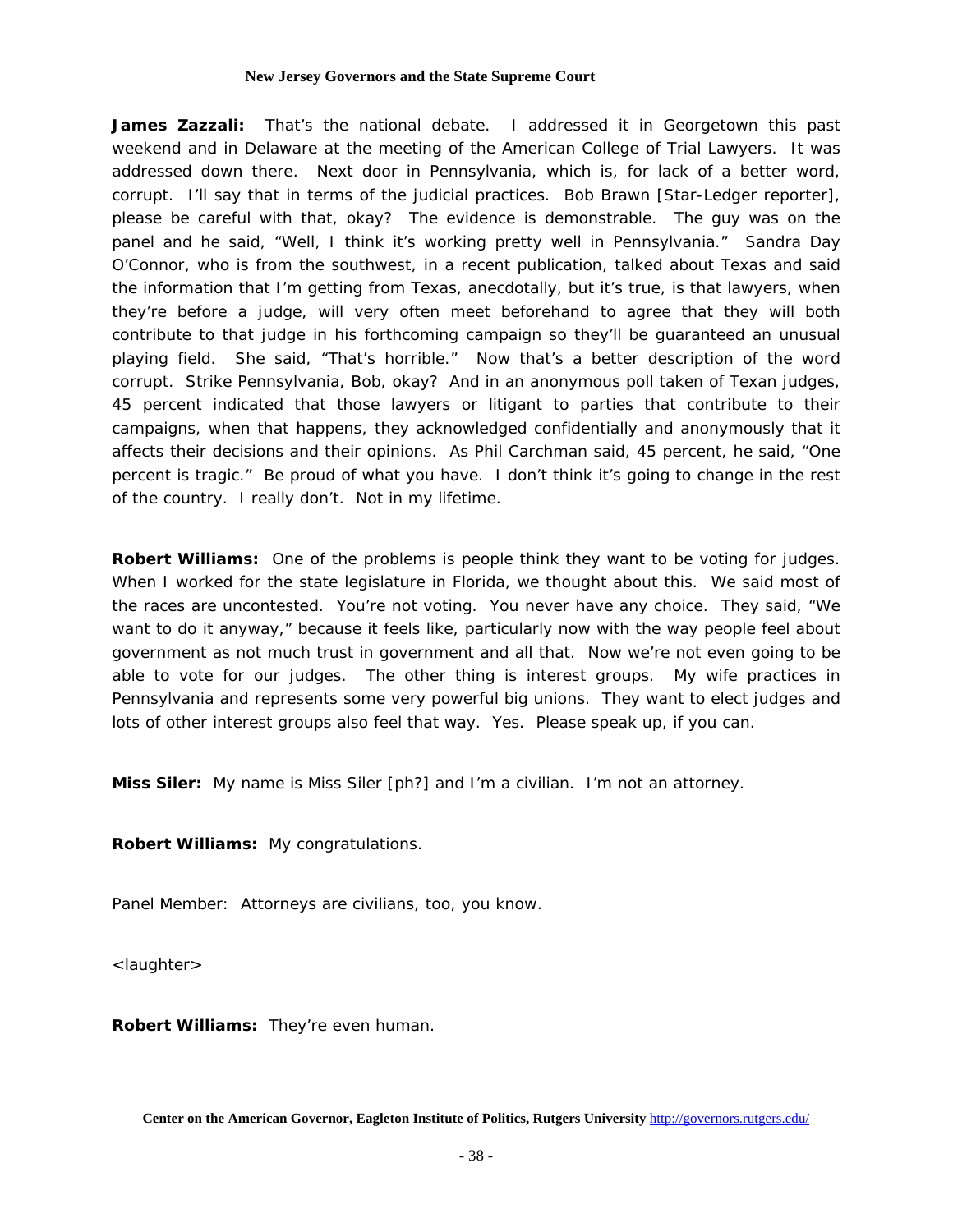**Miss Siler:** This is absolutely fascinating and I really wish that this whole session could be shown to every law students as a motivation of history and politics. I never have any \_\_\_\_\_\_\_. I'm a teacher and I will mention here. But if I could \_\_\_\_\_\_\_\_ to this, I think I would have taken more courses in college in history and politics. I have a question to ask Judge Clifford about how he felt about the mandatory retirement age.

**Brandan Byrne:** Of governors or justices?

<laughter>

**Miss Siler:** <inaudible> new blood. I'm in agreement that bringing in new blood is important. But where I disagree is that I don't believe it should be based on age. I just think that something like a maximum number of years and I don't know what the maximum number of years is, but you'd probably, as an engineer I'd say you could go study what the term spans have been and come up with an algorithm as to what is the right. So I'd like to know what the justices who have retired or had to retire because of age feel about it.

**Robert Clifford:** They're not as adult by age as I am. Therefore, they can, with impunity, take a view that they don't really have to live with years <inaudible>.

**Daniel J. O'Hern:** If I had not been forced to retire, you would not have had Justice Zazzali become chief justice.

**James Zazzali:** I agree with both of them. No, I agree with both of them, because I think "new blood," I think we should give younger men and women an opportunity. I really do. I think Governor Byrne can speak for himself and may be of like mind.

**Deborah Poritz:** Let me amend that slightly and tell this little story. I was walking in the supermarket behind my basket in Princeton. Alongside of me, coming up to ask, was former Attorney General Katzenbach pushing his basket in the supermarket. I was within I think a week of retiring at age 70. He said to me, "75 would be better." It's good to get new people. I think that's important. I do think when the framers of our New Jersey constitution thought about this, it was a different dynamic. People didn't live as long. They weren't as healthy. I do think people still have something to contribute, but in order to achieve that balance so that you do get new people in, younger people, I like Attorney General Katzenbach's suggestions.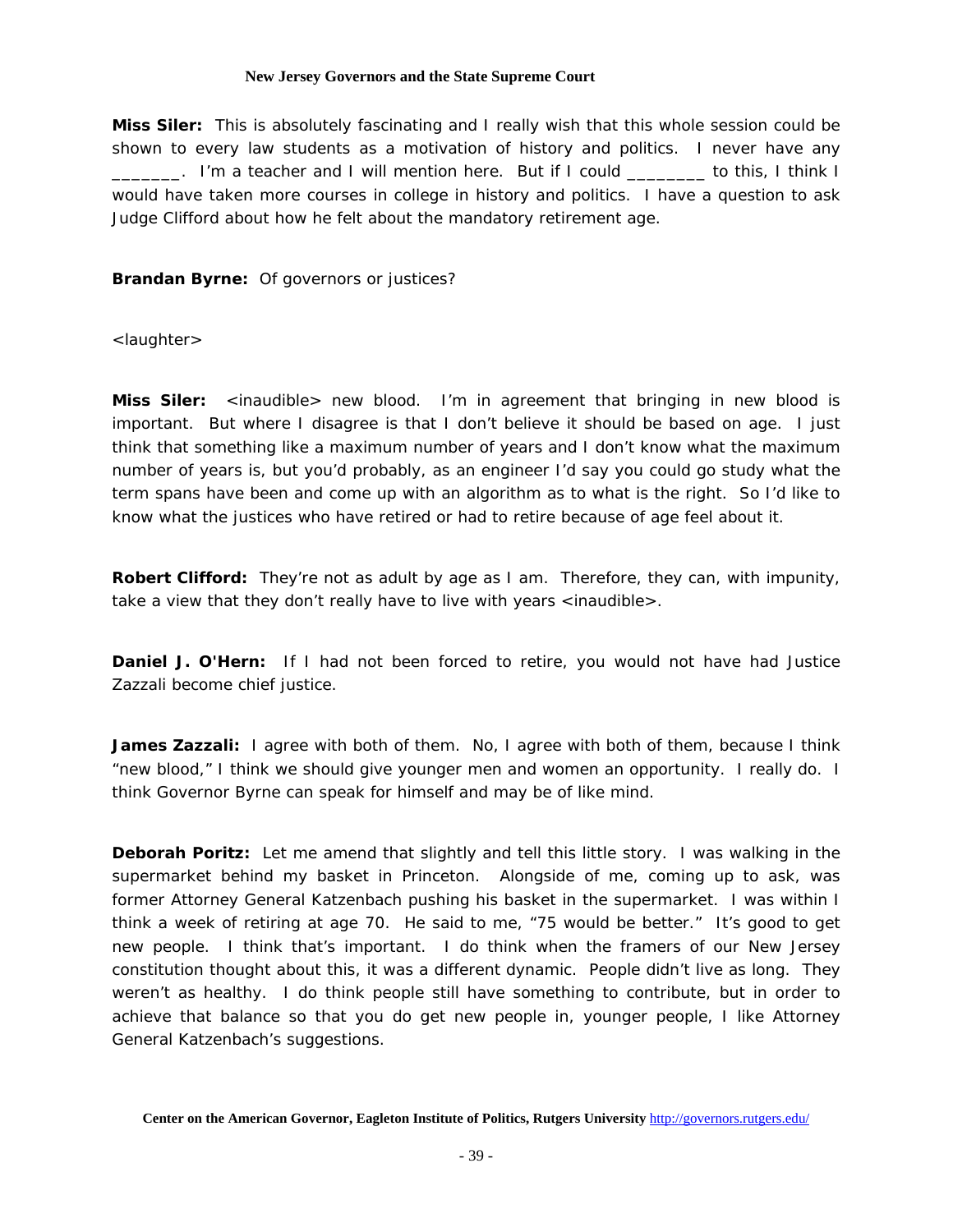**Brandan Byrne:** His opinions do not affect the United States senators.

**Miss Siler:** You can still can get a lot of people coming in at different ages.

**Peter Verniero:** Bob, I have to do my part to show that those under 50 can tell war stories. I have one war story I will tell. We were deciding the court had heard a particularly important and prominent case dealing with grandparent visitation rights and how those rights interplay with parental rights. This is a lesson for any lawyer who's out in the audience about be careful what you say in elevators and restrooms in courthouses. One of the court's law clerks was in an elevator. I think it was in an elevator. The two lawyers who had just argued the case were conferring about how the argument went, did not realize a member of the court's staff was in the elevator. The one lawyer said to the other, "How do you think it went?" The other lawyer looked back and said, "I don't know. When I looked up at the bench, I saw a lot of grandparents up there."

**Robert Williams:** That's great. There's a great story of Justice Brennan, as you know is from New Jersey, served on this great court and helped to write the 1947 judicial article that included the set mandatory retirement age of 70. After he went on the United States Supreme Court and was about 80 years old, he came back and gave a talk. He used to come back to New Jersey all the time. He gave a talk where he said he'd rethought his position on the 70. We, on the *New Jersey Law Journal* editorialized in favor of moving it to 75. But your idea is what they do in Europe. They do long terms--12, 15 years--with no succession. So that's something that's been floating around as well. People come on at different periods and then go do different things and stuff. I think we probably shouldn't stand between you and lunch any longer. Let's please join me in thanking our panel.

<clapping>

# *End of first two of four parts*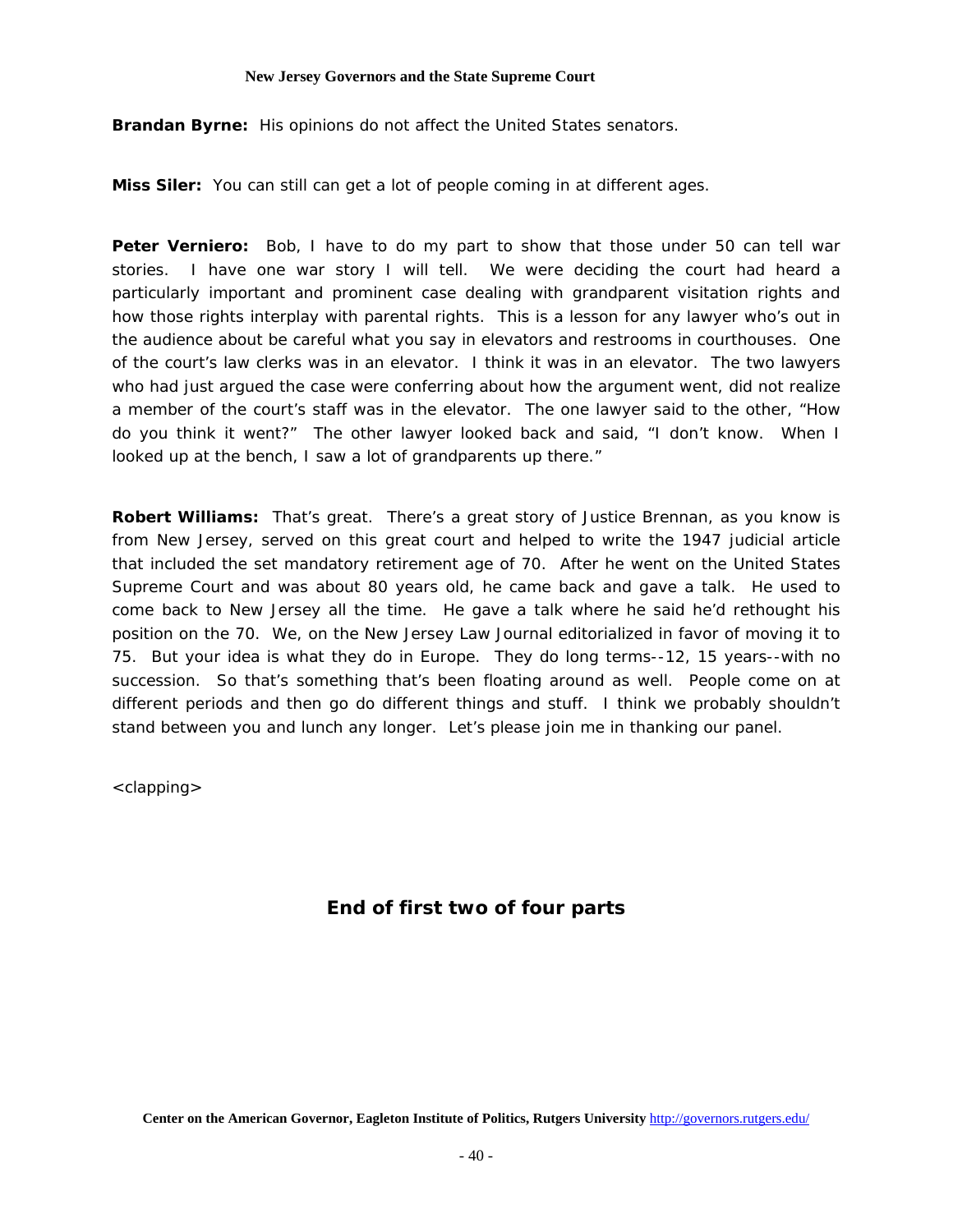A forum held at the New Jersey Law Center on May 8, 2008

Co-sponsored by the Center on the American Governor, the New Jersey State Bar Association and the Institute for Continuing Legal Education

### *Transcript for Parts III and IV*

John Wefing: Good afternoon everyone. Hopefully, you have all enjoyed the morning session, I certainly did, and learned a lot. And I hope this afternoon will be equally informative. I know my earlier moderator colleague decided not to introduce the panel, but I've decided to do so. But I'm doing it in a way probably very different from what most introductions of them have been. Because I was originally asked to be on the panel, I believe, because I'm writing a book about Governor and Chief Justice Richard J. Hughes. I've been working on the project for a couple of years already. And sometimes my wife says to me, "Do you talk about anything besides Governor Hughes?" But I have managed to tie every one of our panelists directly or somewhat a little indirectly into Governor Hughes and his role both as governor and as chief justice. So it's a daunting task, undoubtedly, to try and talk about a distinguished panel with two former governors, one former chief justice, one former associate justice, a former U.S. attorney, who is also a former attorney general, and a number of former judges and prosecutors. But they've all "former" in their terms, but delightfully, all of them are still practicing law or engaged in other activities, and are continuing to contribute to our society. So I want to start, of course, with Governor Byrne. Governor Byrne was reappointed prosecutor in Essex County by Governor Hughes.

Mayor Addonizio, who many of you may recall, the former mayor of Newark, was actually eventually prosecuted for his various acts of misconduct. And one of the things he tried to avoid was the presence of that annoying prosecutor in his county, Governor Byrne, now Governor Byrne, or former Governor Byrne. He had originally been appointed by Governor Meyner. Governor Hughes was now chief justice, and trying to decide whether to reappoint Governor Byrne as prosecutor. Many of you who have any knowledge about Chief Justice and Governor Hughes knew that his nickname was "Two Buckets." His nickname came from the fact that he tried to keep everybody happy at all times. And he, knowing that Addonizio was mayor of Newark, was trying to block the reappointment, he turned to Governor Byrne and said, "How would you like to be alcoholic beverage commissioner for the state?" Governor Byrne said, "Well, okay, but I'd really rather be prosecutor and continue my work." As some of you know, Governor Byrne later got the nickname of "the man who couldn't be bought," which had a lot to do undoubtedly, with his eventual governorship. But in the meantime, Governor Hughes acceded to his request, and did in fact reappoint him. Later on, he appointed Governor Byrne as the director of the Public Utilities Commission as well.

Chief Justice Poritz has led our court for the last 10 years. She was appointed by Governor Whitman, as you know, after serving as both counsel to the governor and attorney general. And I can tie her in very indirectly. She's been worried about how I would manage to tie her into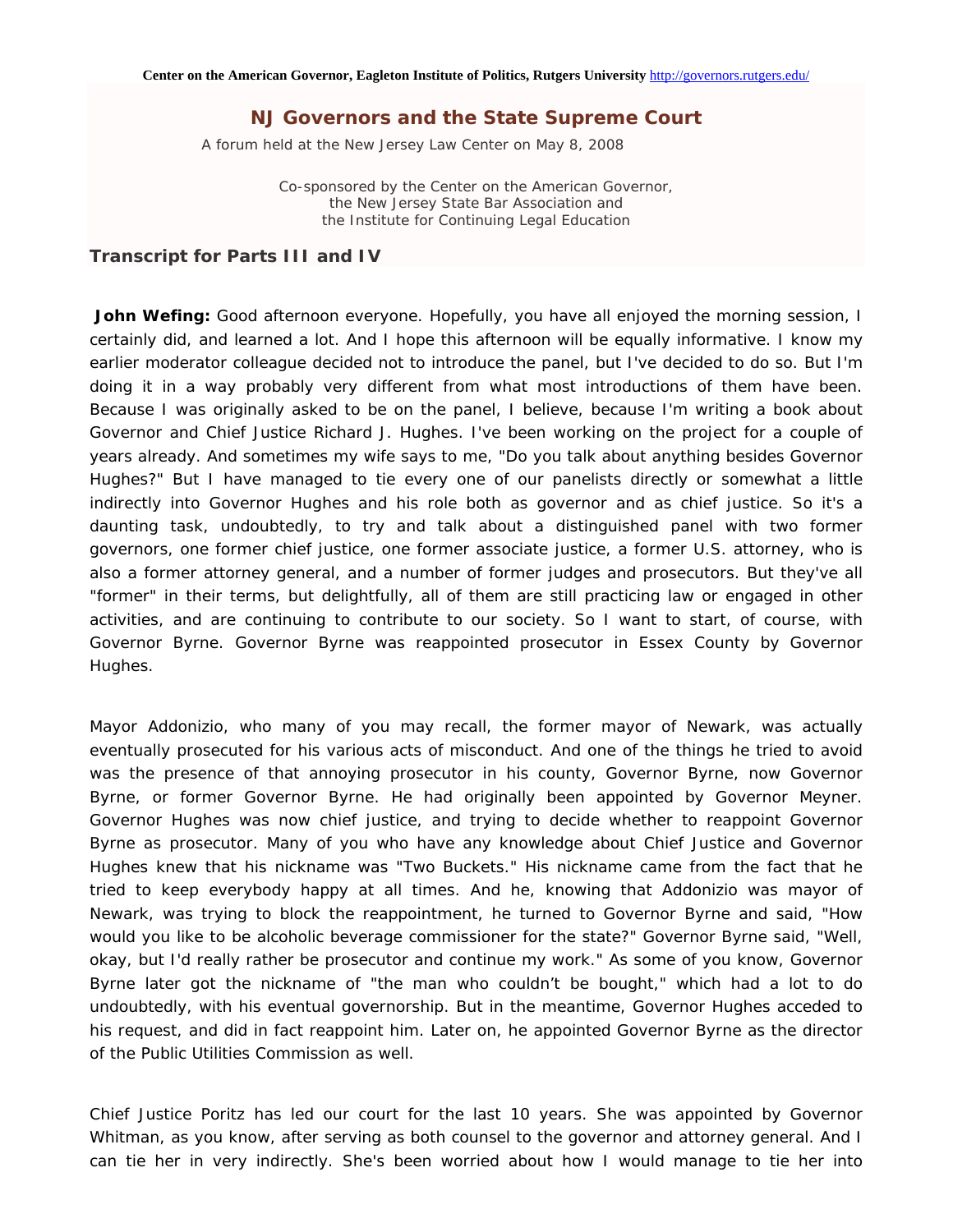Governor Hughes. But I can do it by telling you about a wonderful letter that Governor Hughes wrote-- I should say Chief Justice by then, Hughes wrote to Marie Garibaldi. Many of you may recall that Marie Garibaldi was the first woman justice on the New Jersey Supreme Court. And in the letter that he wrote to her, he clearly indicated his incredible support for women and women in high places. So I know if he had lived to see the appointment of Chief Justice Poritz, he would have been delighted and sent her a similar wonderful note.

Justice Clifford had an incredibly distinguished career as a trial lawyer, one of the best in the state, and then spent a number of-- had a number of positions in the governor's office when he was appointed to the court. He was appointed just a few months, I believe, before Chief Justice Hughes became the Chief Justice, served with Chief Justice Hughes for seven years, they were quite good friends, I believe. And then he went on to serve another 14 years on the court. Even in his later years though, Hughes could never leave politics behind. There was a wonderful, large celebration on his 80th birthday. But never one to do one thing, he was, as I say in my book, a multi-tasker before that term became common. It was also a fundraising event for the campaign of Governor Florio for Governor. And Governor Florio also had met with Governor Hughes when the only time in history that New Jersey hosted a large national political convention. Some of you, I look out and see a few young faces, don't remember that in 1964, the Democratic National Convention was held in Atlantic City. Governor Hughes was the host of that convention. That was the convention where Johnson was overwhelmingly selected, and then overwhelmingly won reelection. Actually, President Kennedy had chosen Atlantic City as the place for the convention, but unfortunately as we know, he was assassinated before that time. There was a big debate during the campaign about the seating of the Mississippi delegation, it became a major factor. And during that time, they assigned a number of young Democratic volunteers to sit in the seats of the Mississippi delegation until they could decide who was going to actually hold the seats. And Governor Florio was one of those young Democratic newbies who was sitting in those seats.

Judge Humphreys, a distinguished jurist serving as an assignment judge in first Hudson, and then Essex County, was serving as prosecutor of Passaic County during the years that Hughes was serving as chief justice. He was involved in many fascinating cases, including, some of you may recall the Ruben Hurricane Carter case. I hope many of you recall that case. I always tell my students that Denzel Washington was innocent, but Hurricane Carter was guilty. But he had been very instrumental in that case, which case of course eventually went to the Supreme Court and was decided during the years when Hughes was chief justice of that Supreme Court. Bob Del Tufo, who's held the two highest law enforcement positions in the state, both the United States attorney and the attorney general of the state, and who is particularly of interest in today's discussion, because he clerked for two years for Justice Weintraub, was also an early-on supporter of Governor Hughes in his first campaign, a fascinating campaign where Hughes was not expected to win, and yet ultimately did win.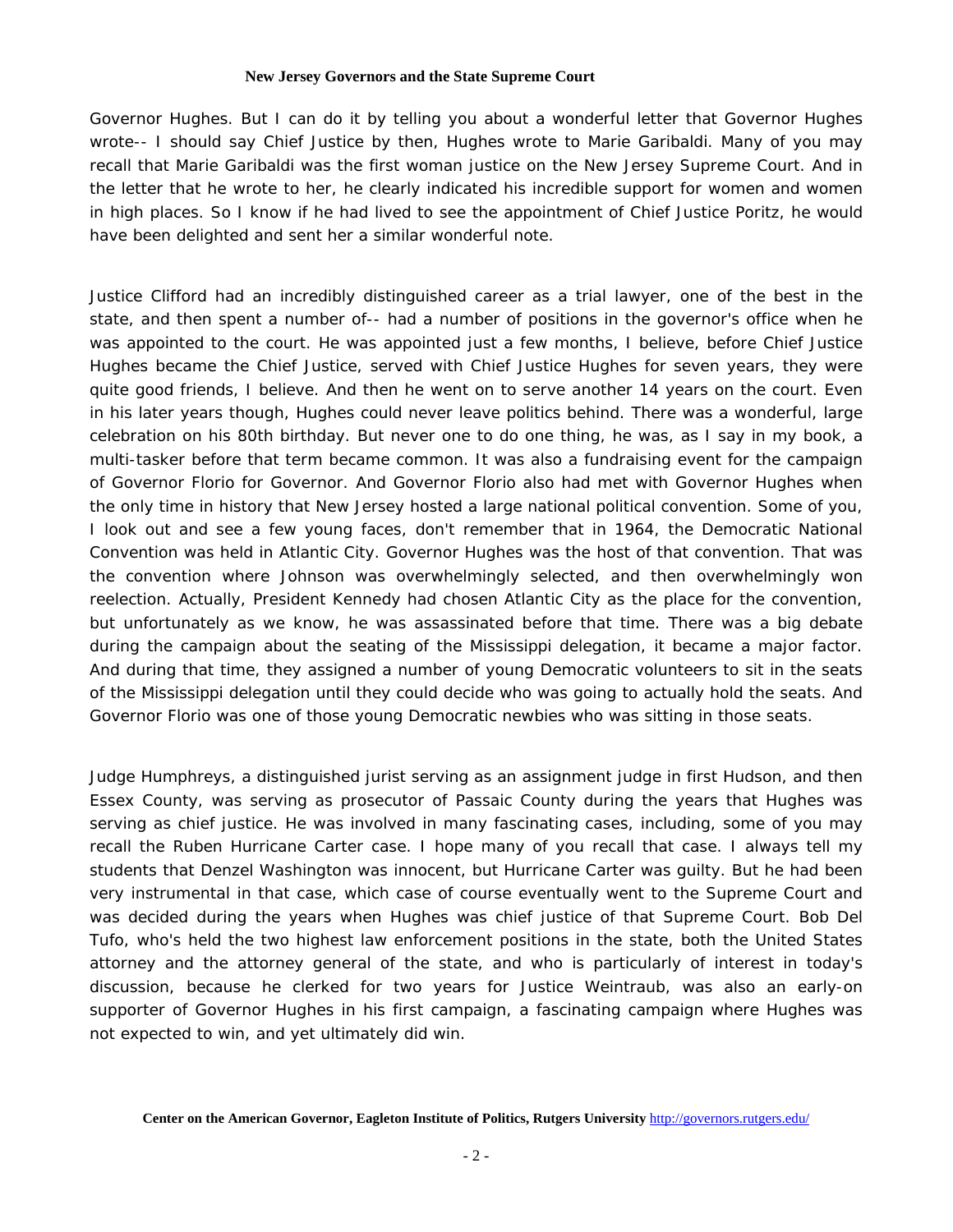And just yesterday, I found out from Bob Del Tufo that he was there during the historic moment when President Kennedy, just three days before Hughes's election, arrived in the state and may have been the factor that led to the election of Hughes. Hughes did in fact start out with being hundreds of thousands of votes behind Mitchell. And by incredible campaigning, did narrow the gap. But the arrival of President Kennedy and his stirring words that Bob remembered so well and so clearly, certainly made a difference. Judge Arthur Simpson had a long-standing involvement with Governor Hughes. Judge Simpson originally agreed to spend six months working as the acting director of the courts, and ended up spending the entire seven years that Hughes was chief justice as the director of the courts. And as many of you know, and has been mentioned already today, in New Jersey, the chief justice has an enormous responsibility in running the entire court system. And I think today, we'll be talking about that in some more detail.

So when Don Linky asked me to chair this panel, he said "Keep it somewhat light, somewhat anecdotal." And I'm hoping today, in this part of it-- in the morning session of course, we were talking about the intersection between governors and justices, and particularly chief justices. Today I think we're, this afternoon in this panel, I'm trying to focus a little bit more on the chief justices themselves and what they added. And I think it became clear in our morning session that we have had a group of very strong, interesting, and powerful chief justices. They're powerful in part because of their role, because of the way the court works, and there was much discussion of that earlier today. But also, by dint of their own strong personalities. And we had undoubtedly a group of the strongest personalities you could imagine. So I want to just briefly start a discussion of some of the personalities and a little bit, their approaches to the law. And a little bit of this was touched upon earlier, but I want to also raise the issue of result orientation and things of that nature, and whether or not the court has reached results that might have been, on occasion, inconsistent with the technical issues that were before them. But reached decisions like Winberry v. Salisbury, which was mentioned earlier today, in which perhaps, if you really read the law carefully, you would have to agree that the decision of Chief Justice Vanderbilt in that case was not correct.

So anyway, let's begin with Vanderbilt. Unfortunately, not too many of the members of the panel had any direct contact with Vanderbilt. But I think most of the people in the room do know something about Vanderbilt. Vanderbilt managed to at one point in his life be both president of the American Bar Association, the dean of the NYU Law School, a Republican leader of Essex County, an active practicing attorney, all rolled into one. And so he had a major role, as was already mentioned by Bob Williams, behind the scenes at the convention that created the 1947 Constitution, and then of course, became the first chief justice. What wasn't mentioned is that he was seriously considered for the United States Supreme Court. I often think how the history of this country would have been different if Vanderbilt would have been selected. Because although Vanderbilt was certainly not a conservative, he certainly, I don't think would have been the type of chief justice that Justice Warren ended up being. That could be debatable. But it came very close. And of course, Warren was ultimately selected over Vanderbilt, primarily because he threw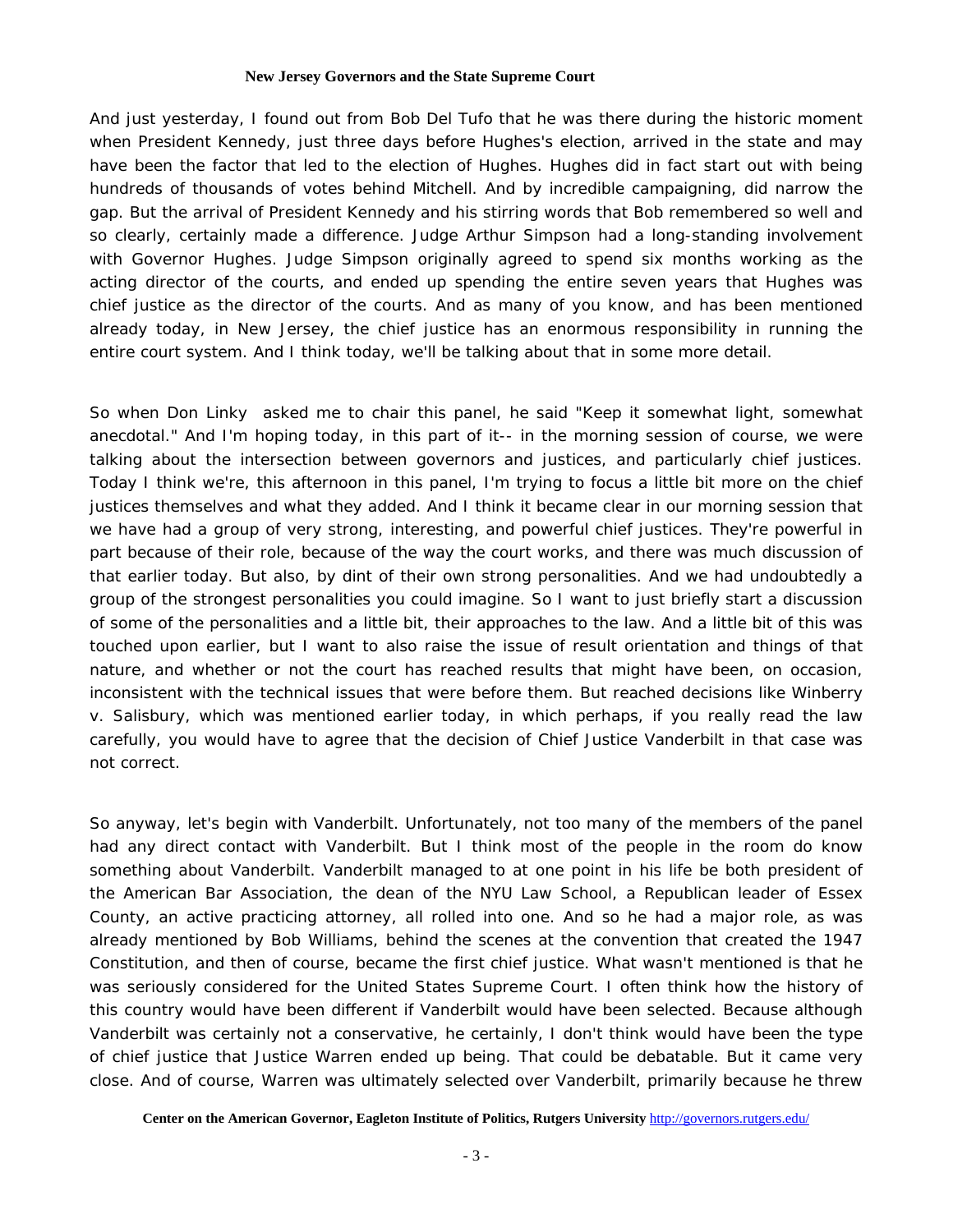his votes in favor of Eisenhower during the convention where Eisenhower was selected as President of the United States.

So I'd like to ask, I know already Governor Byrne made a comment or two about Justice Vanderbilt. I wonder if Governor Byrne would add a little amplification to his comments about Chief Justice Vanderbilt. Governor?

**Gov. Byrne:** Well, Vanderbilt really I think will go down in history not for any of the decisions he made as chief justice, but as the way he organized and ran the court. He was very tough. I remember arguing as a young lawyer one case. We didn't quite finish the argument by four o'clock and so it was carried over until the next Monday. And I stood up the next Monday and I said, "I believe I have some time left." And Vanderbilt looked at his notes and he said, "You have two and a half minutes left." And I think that sort of symbolized how tightly he ran the court system. He was a good administrator. He did not carry any political implications when he got on the court. I mean, he was pretty tough. When he was county chairman in Essex County, he was a pretty tough politician. There was in those days, and his grandson gets upset when I mention it, there was a custom, let me say, a custom if you were a county employee of making a contribution to the party. And that was pretty rigidly recognized. And something like that, once he got on the court, he not only didn't recognize that but pretended he had nothing to do with it. I think Vanderbilt got the new Constitution off to a good start. He got it working, he got the court system working. By the time I got to be a judge, there was sort of a court system in transition.

And Weintraub was the chief. But there was a time, I think before Weintraub's time, there was a time when you accounted as a judge for every minute of your time. You were accounted for when you were on the bench and when you weren't on the bench. I mean now, judges spend a lot of time off the bench and justify in terms of good administration. But in Vanderbilt's day, you submitted a report, you submitted how much time you did on the bench and how much time you spent on the-- anyway, this was all things that may not need anymore. It's like the tough regulations I made for Atlantic City. I see them being relaxed little by little. But we needed them when I put them in. And I think we needed a Vanderbilt when we had him.

**John Wefing:** Justice Clifford was clerking for Justice Walkenfeld at the time Vanderbilt was on the court. Justice Clifford, do you have any comments you'd like to add?

**Justice Clifford**: Only to remind people that Chief Justice Vanderbilt really didn't lose a lot of sleep about developing criminal law in New Jersey. And he had-- Oh, I always forget that old thing. There you go. You probably want me to do it all over again.

### **John Wefing:** That's okay.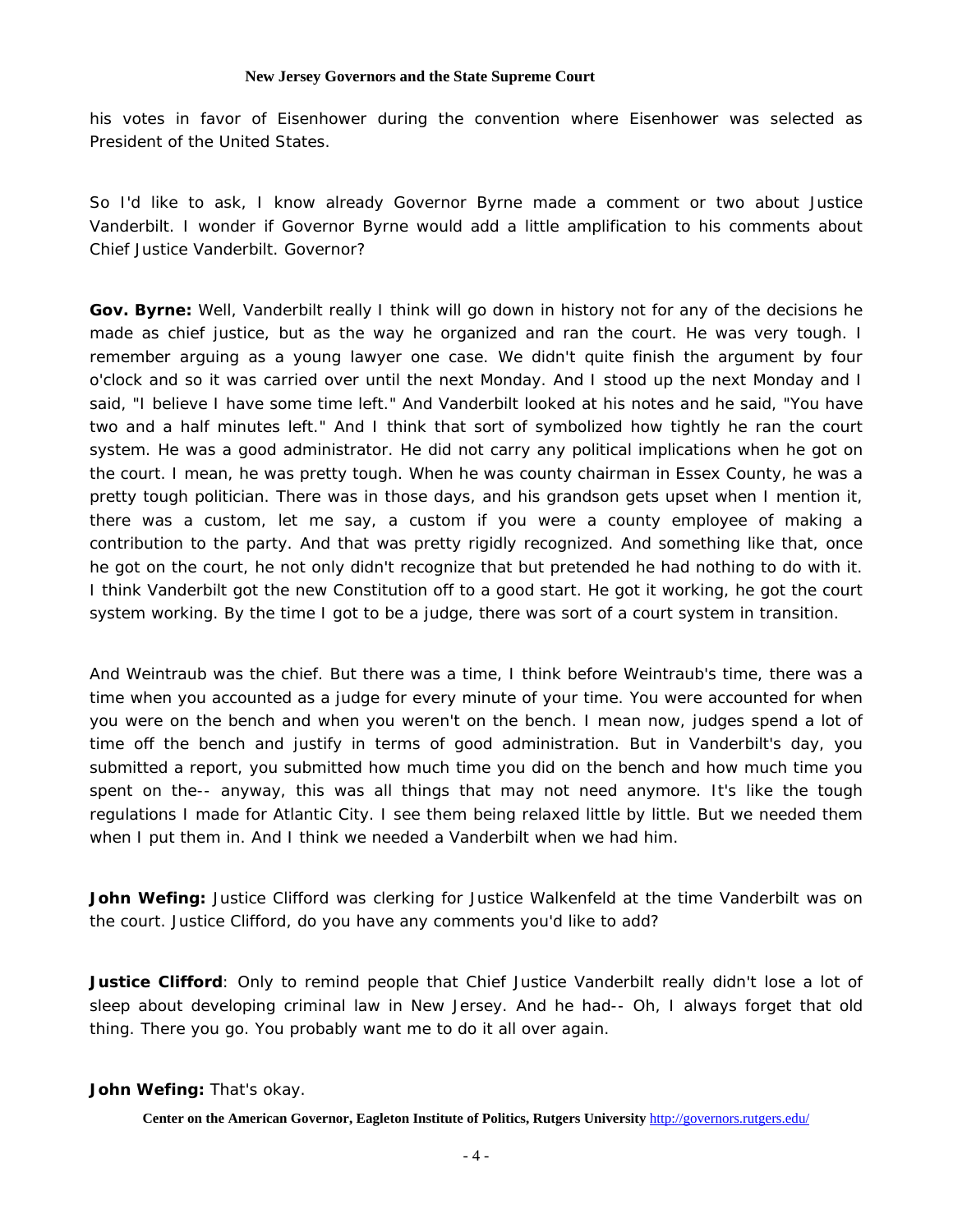**Justice Clifford:** I hesitate to sound critical by saying something like "disinterested in." He was perfectly content to leave to Justice Walkenfeld, who had tried I think, Governor Byrne will bear this out for me, tried more murder cases than anybody else in the history of the state by the time he was there. He knew his way around, and he was interested in it, he loved it. And Vanderbilt, I think the world at large took the view that he's going fine, don't get in the way. And he continued in that leadership, developmental to the extent that it was a developed position while he, Walkenfeld, was on the Supreme Court. But Vanderbilt died what? In 1957, did he not? Is that the right date? Doesn't make much difference. It was pretty close.

**John Wefing:** Fifty-seven. Yeah. He served on the court until '57, and died while he was on the bench. Yes.

**Justice Clifford:** That is right, yeah.

John Wefing: Fifty-seven. One quick story about Vanderbilt. Vanderbilt was very strong, and this was mentioned early today by Chief Justice Poritz and others, abut no political involvement. Interestingly, Driscoll appointed Vanderbilt in '48. He also appointed Hughes in '48. We talk of Hughes as governor and chief justice, but you should not forget that he was a judge for 10 years before he was ever governor. And he was originally appointed as the last of the Court of Common Pleas judges. That was one of the many different court systems that Bob was talking about earlier that was so convoluted and difficult. And he was appointed to the Court of Common Pleas. Two days later, he and all the other Common Pleas judges were appointed as County Court judges. So this was done under Driscoll at that time. But Hughes of course, prior to being a judge, had been democratic leader of Mercer County, had run for Congress and lost. So he kind of still kept a little bit of contact with his political colleagues. And of course, that was a total no-no. And one day it appeared in the paper that Hughes had been at a dinner that was in his honor thrown by a number of political figures. And Vanderbilt had him down on the carpet immediately about that kind of activity. Hughes read a long, detailed letter of explanation, saying it was just a very small group of personal friends, who also happened to be political figures. And the court accepted his information. But that was the start of this strong, strong attitude that judges are not to be involved in politics in any way.

**Justice Clifford**: Hughes was, incidentally, a marvelous trial court judge. People, most of them when he was on the bench in Elizabeth.

**John Wefing:** In Elizabeth? Yes.

**Justice Clifford:** Yeah. Frank clearly was reaching an age where it appeared desirable that he might enjoy some other pursuits. And the chief justice had made Dick Hughes the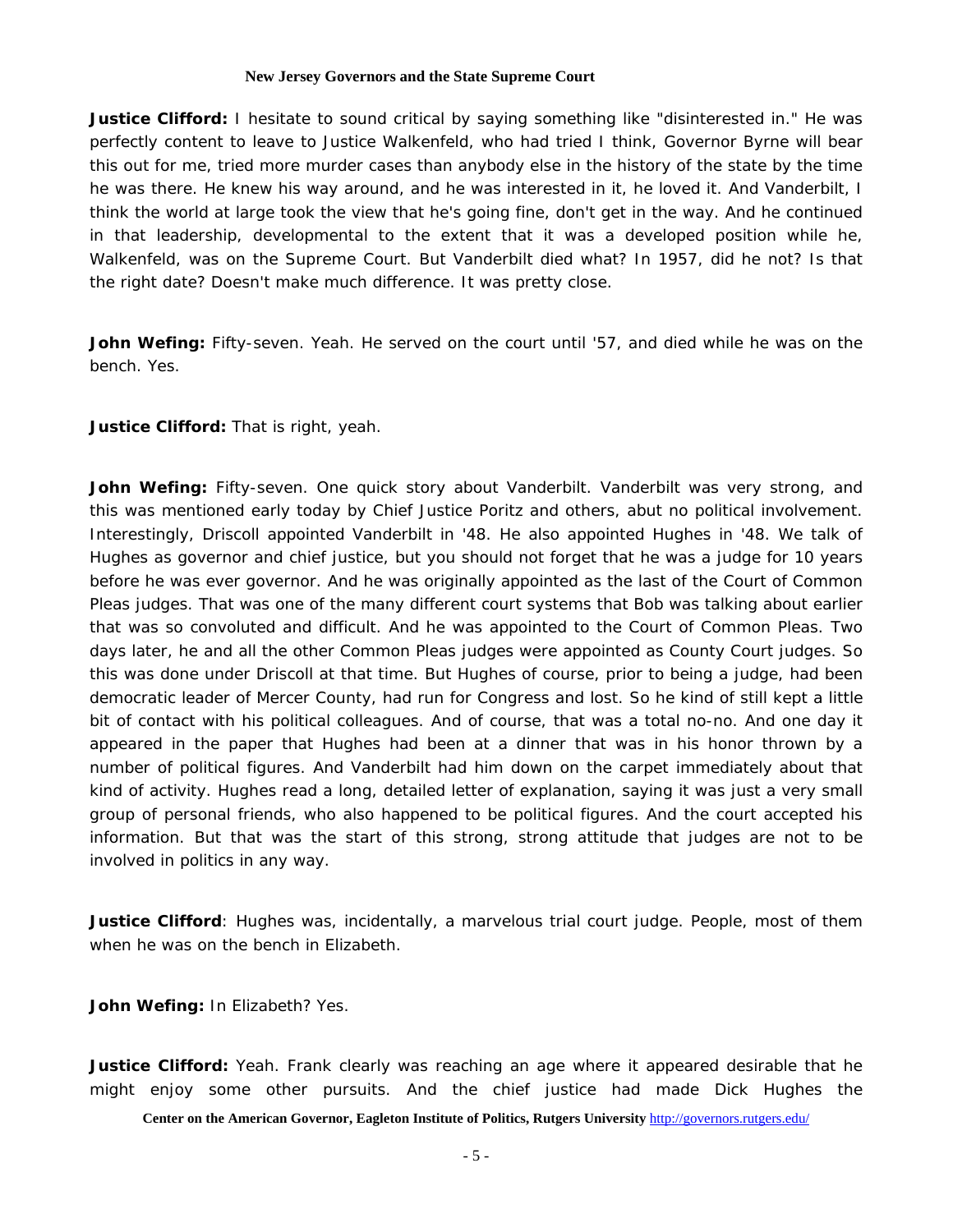\_\_\_\_\_\_\_\_\_\_\_\_\_\_\_\_\_\_\_. But I mean, he knew how to try a case. You had a master in front of you when you tried a case in front of him.

John Wefing: He was a wonderful trial attorney. I know Governor Byrne, in my interview with him, also mentioned that he used to try cases before Byrne while he was a trial-- before Hughes while he was a trial court judge.

**Gov. Byrne**: Yeah.

**John Wefing:** That's enough. I remember you saying to me that he would do something that I don't think many of the judges do today. Do you remember what that was that we talked about?

**Gov. Byrne**: Yeah. He would taken you into chambers after the case was over. And he would give you a critique of how you tried the case. And I'll never forget his telling me, "Mr. Byrne, you don't have to, for the jury, recall all of the testimony of all of the witnesses. You can do some of them."

**John Wefing:** Hughes always liked everything short and to the point, there's no question. Any other comments on Vanderbilt?

**Gov. Byrne:** Yeah. There was a case. This involves Vanderbilt, Weintraub and Walter Winney [ph?]. Walter Winney had been the prosecutor of Bergen County. He was indicted. And Vanderbilt wanted him indicted. I mean, not that he had anything to do with it particularly, but he wanted him indicted. He didn't like Walter Winney [ph?]. The case gets before Hughes as the trial judge. Weintraub is representing Walter Winney [ph?]. Hughes reads Weintraub's brief and dismisses the case. Vanderbilt takes Hughes off the case, reassigns it, and insists that the case be appealed. Vanderbilt reverses Hughes. And Weintraub tries, with John McGeehan, Weintraub tries the case and gets a conviction. So that was the confluence that kept coming up with Vanderbilt and his enemies.

**John Wefing:** The fascinating thing is that Vanderbilt actually selected Hughes to try that case. I'm not sure why. It was being tried in Bergen County, Hughes was then either in Mercer or Union, I'm not sure which at that particular moment. Hughes managed to try trial cases in 11 different counties. I don't think any other judge in the history of New Jersey has ever actually handled cases in 11 different counties.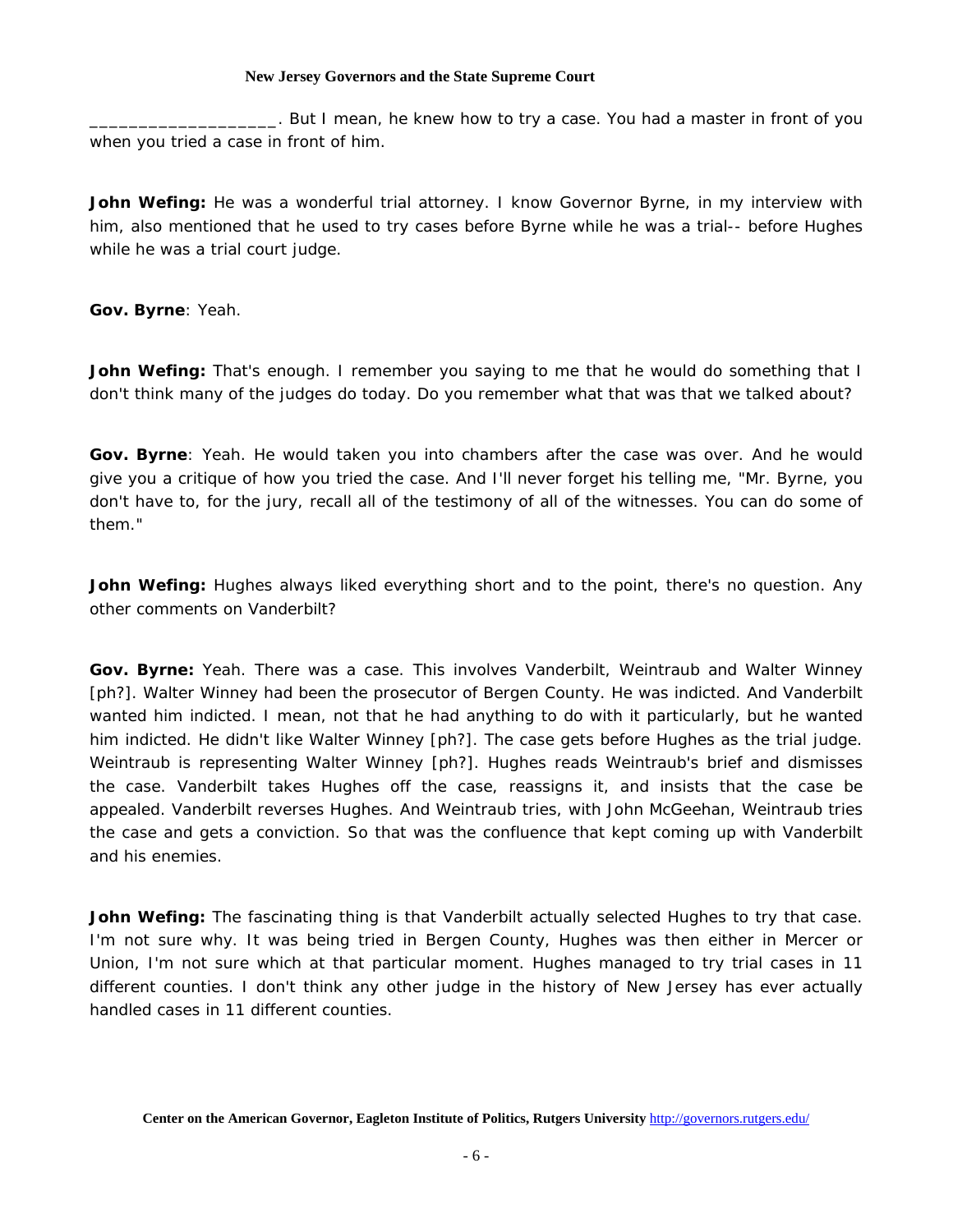**Justice Clifford:** Am I right that Weintraub never won a case against *\_\_\_\_\_\_\_\_\_\_\_\_\_\_\_***.** When Vanderbilt was in court, any case that got to the Supreme Court failed under Vanderbilt's

**John Wefing:** If Weintraub was trying the case?

**Justice Clifford:** If Weintraub was trying for the defense.

**John Wefing:** That I've never checked that.

**Gov. Byrne:** Vanderbilt wanted to do what?

**Justice Clifford:** I'm sorry?

\_\_\_\_\_\_\_\_\_\_\_\_\_\_\_\_\_.

Gov. Byrne: Vanderbilt never wanted what?

**Justice Clifford:** No, Weintraub never won a case that was tried when Vanderbilt was chief justice.

**Gov. Byrne:** Weintraub never won one?

**Justice Clifford:** No.

**Gov. Byrne:** Probably he didn't.

**Justice Clifford:** Vanderbilt was--

**Gov. Byrne**: Although ironically, Vanderbilt had a great respect for Weintraub and assigned him as a pro bono-- as an amicus to write a brief for-- I forget what the case was. It was some criminal aspect. But Vanderbilt respected his skills.

**Justice Clifford:** He could be, as you well know. I'm trying to find the right adverb. He could be just obstreperously abrupt in the court when he ruled. <slaps table> In the Supreme Court. He would make his ruling then turn the chair around and put his back to the audience. I was clerking at the time, I damned near fell off the chair. There wasn't any mistake about what the ruling was.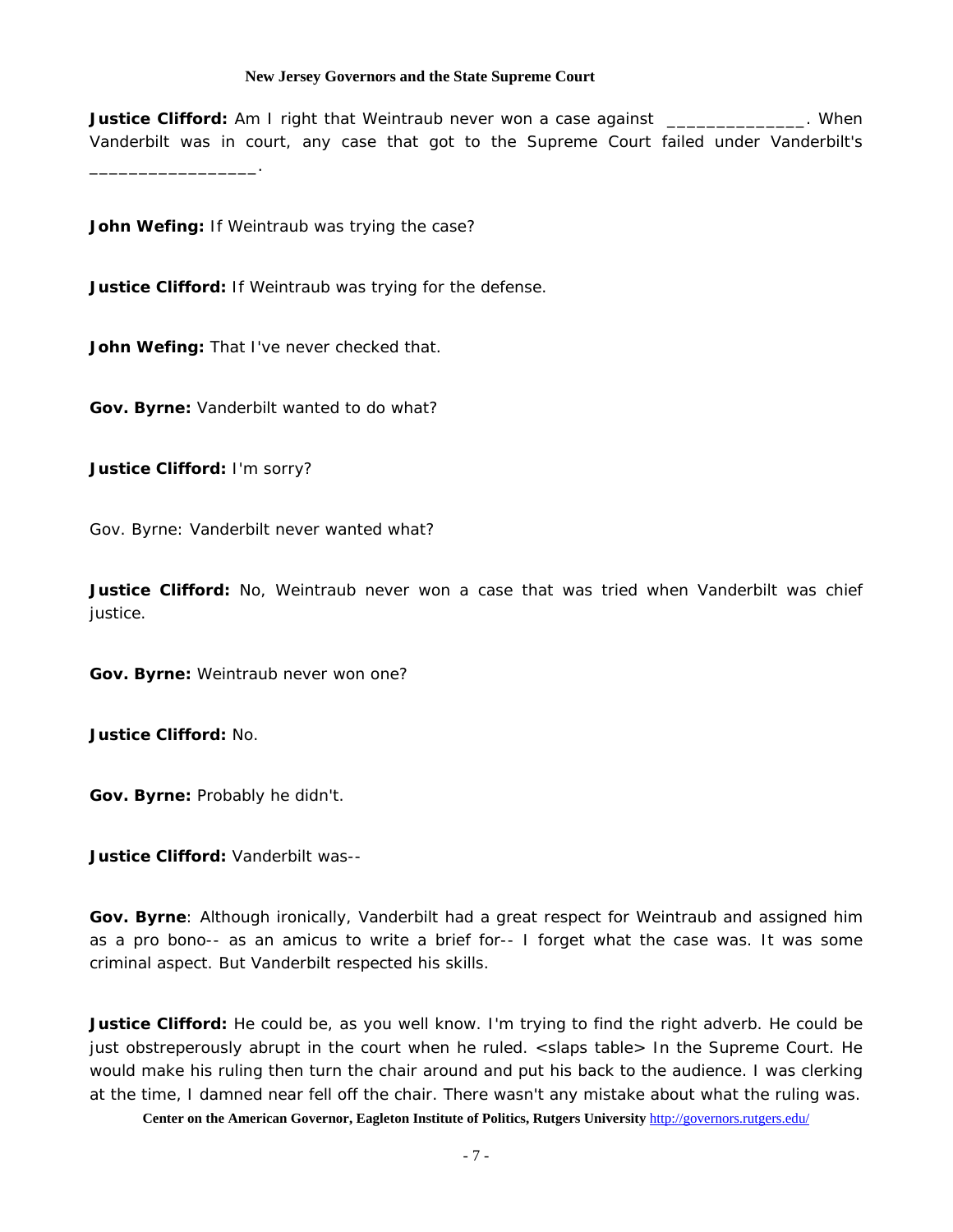**John Wefing:** Judge Humphreys wanted to add a comment.

**Judge Burrell Ives Humphreys:** Two short stories about Chief Justice Vanderbilt might be of interest to you. I too argued a case before the Vanderbilt court when I was a very young lawyer. I was clerking for a federal judge at the time, and he allowed me to do it. And it was an indigent pro bono case. My client had committed a crime, been put on probation, gotten a suspended sentence, committed another crime while on probation, now the judge gave him a much bigger sentence. And I was arguing that the original sentence should not be increased. And I'd only gotten a few sentences out of my mouth when Chief Justice Vanderbilt suddenly said, "Young man, isn't your entire argument a technicality? And are we up here to hear technicalities anymore?" Well, my wife had typed the brief. And I was not getting paid, so I was rather angry. And I said, "My client appeared before the bar of justice, he received his sentence, three years later that sentence was increased. He's still in jail, he doesn't think it's a technicality." At that point, I expected to be taken away in handcuffs. But the chief justice just smiled and said, "Continue." I lost. Eight-one, though. There was one justice, Justice Hare [ph?].

The other story may be of more interest to you. One of the most important reforms that Chief Justice Vanderbilt put in was to have a continuing committee, that is, the various rules committee that each year would look at the rules and revise them. And the Bar hated this, particularly the Civil Bar. The rules were constantly being revised and they had to read the rule book every year. Chief Justice Vanderbilt also was leader of the Republican Party and an arch enemy of Frank Hague. So there was no love lost between Hudson County, Democrats, and Chief Justice Vanderbilt, Republican. So one year, I was with a large law firm in Hudson County at the time. Chief Justice Vanderbilt was to be the speaker. And he got up and he started speaking. And at some point, the Hudson Bar, because we were at the Waldorf Astoria in New York, started booing him. In fact, I think somebody threw a roll at him. It was all about the rule book, you know. And I remember he gripped the lectern and he looked down at them and he said, "I know you don't like me. But I don't like you." And from there on, it went down.

**John Wefing**: For those of you in the audience who are younger you should know that Mayor Hague from Jersey City was probably one of the most powerful bosses in the history of New Jersey. Pretty much could pick governors in the early years of his mayoralty. He was a very powerful force, and also had the same rule about three percent of your salary always went to Mayor Hague. Mayor Hague lived on a salary of \$6,000, but had an \$8,500 a year rental, a house in Deal, and a place on Fifth Avenue in the city. So somehow, that three percent was well spent by him.

**Justice Clifford:** His nephew sat on the Court of Errors and Appeals too.

**Center on the American Governor, Eagleton Institute of Politics, Rutgers University** http://governors.rutgers.edu/ **John Wefing:** Justice Clifford tell us that. Do you know the whole story on that?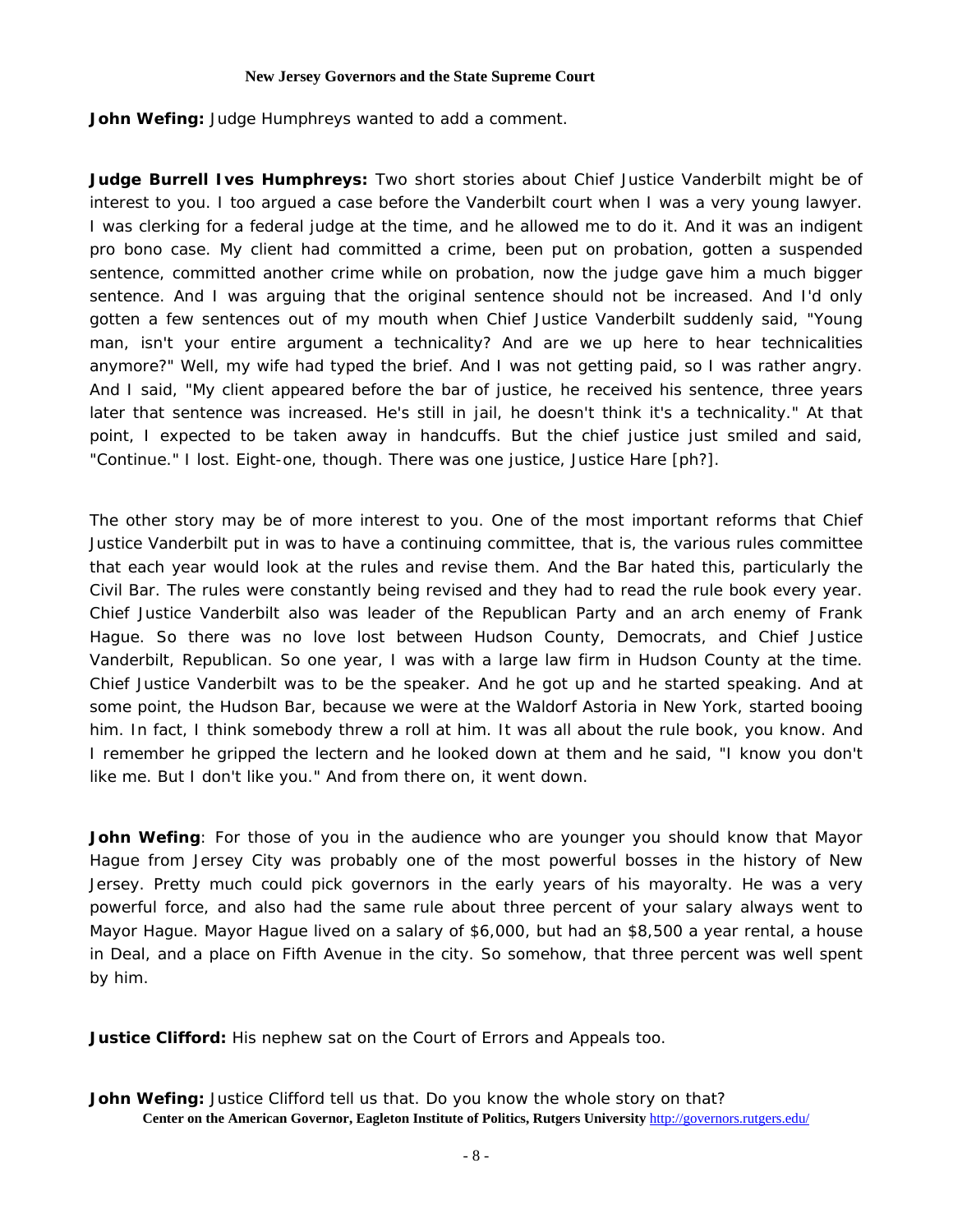# **Justice Clifford:** No.

**John Wefing**: Okay. I'll steal it from you. It's been mentioned earlier today about the 16 member Court of Errors and Appeals, with six lay members of that court. Probably the worst example of political patronage perhaps in the history of New Jersey with connection to the court was when Mayor Hague's son was appointed to that court. A. Harry Moore was governor and he made the appointment. And when asked by the press, he boldly said, "I thought it would make his daddy happy." So fortunately, things changed dramatically obviously after that. Now we should turn to Chief Justice Weintraub. A quiz for the whole audience. How many people know who Weintraub's classmate was at Barringer High School in Newark? John Gibbons would know, of course. John Gibbons knows everything.

# **Audience member:** William Brennan.

**John Wefing:** William Brennan, Chief Justice Brennan. Now, Dan O'Hern, who was here earlier, I don't know if he's still here, wrote an article some years ago in which he said at the beginning of their careers, there would have been no doubt in most people's mind that Weintraub would go the furthest in a law career, because he was clearly a super bright individual. Brennan was not unintelligent, obviously, but he did not quite match Weintraub. I've often said it was one of the reasons why Weintraub could scoff at some of the U.S. Supreme Court cases later on. And we'll talk more about that later. But let's turn to Weintraub. I know Governor Byrne has spoken a bit about Weintraub already. But if you'd like to add anything to what you've already said, please do.

**Gov. Byrne:** I'll comment on what everybody else says.

**John Wefing:** Okay. Mr. Del Tufo, you clerked for Weintraub for two years. And what are your thoughts on Weintraub?

**Robert Del Tufo:** Thank you, John. I will get to Weintraub, this is almost relevant, in just a second.

**John Wefing:** Sure, absolutely.

**Robert Del Tufo:** But when you said to be anecdotal, you never said to be anecdotal and be on the subject matter.

**John Wefing:** Absolutely not.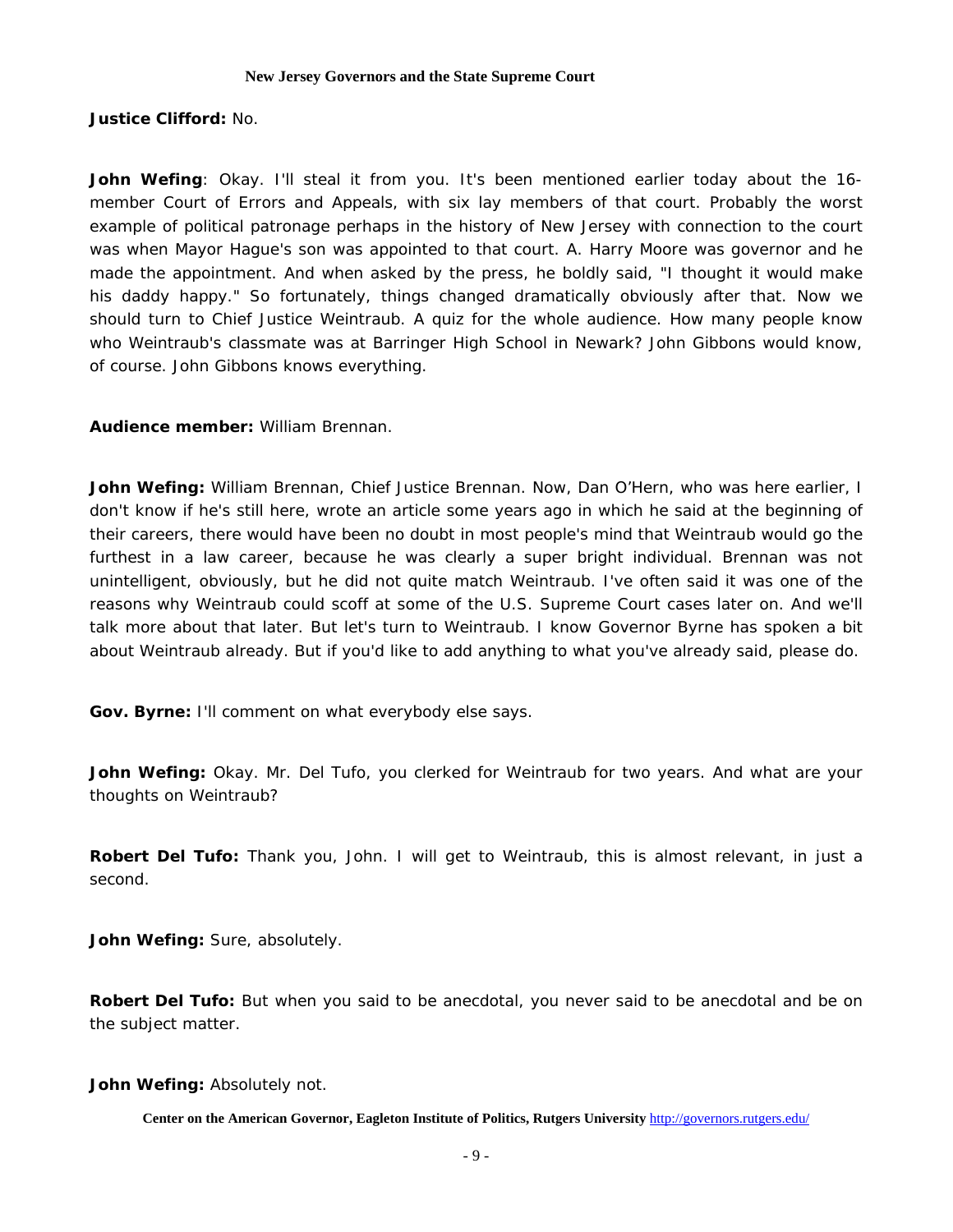**Robert Del Tufo:** I just have to say a couple of things up front. I was struck when the prior panel was here when, I think it was Justice O'Hern, or maybe it was Justice Clifford, was talking about mixing up judges, which brought to mind a story which I thought you might enjoy. Justice Souter and Frank Bellotti, former AG in Massachusetts, put on this dinner every year in September for law enforcement types, just to drink a lot and eat a lot. And he told me this story. Souter, as you know, was the attorney general of New Hampshire. And he drives back and forth from Washington to New Hampshire. And he stopped in Massachusetts on his way on one of these trips. And somebody came up to him-- Governor Byrne, I can't think of anybody being as quick as this except maybe you. So I think-- I'm trying to make it relevant, you know. Doing my best. Someone came up to him and-- well, I have to add first that Justice Souter and Justice Breyer are confused many, many times. They think one is the other and the like. So this fellow in Massachusetts came up and said, "Justice Breyer." Souter said, "Yes." And he said "What is the major thing, what's the greatest thrill, what do you get from being a justice of the United States Supreme Court?" And Souter looked back and said, "It's working with that great justice, David Souter."

And I saw Harvey Fisher here earlier, that was a memory. Harvey runs the New Jersey Lawyer now, but he was a reporter during the Byrne administration, when Governor Byrne had to go and say that this was government under glass, and a lot of these reporters believed it. And I remember Harvey Fisher spent weeks—

Lew Kaden was Governor Byrne's counsel. And he had to live in New Jersey. And of course, Kaden lived mostly in New York. But Harvey Fisher followed him around for weeks to see if he went to his home in Perth Amboy or went to New York. But just by way of recollection, you remember Governor Boley Schwartz and Moon Mullins and John McLaughlin and John McGowan and Rodney Sullivan, Joe Sullivan, these were really colorful reporters back then, but they were really good. And they had the capacity to dig under glass and to look, and they did. And it really was a very healthy thing. It's too bad we just don't have people in the media, and reporters of that quality anymore in New Jersey or anywhere else. I think that one theme I just want to express, and I'm going to get to Weintraub, John, I promise. And this is part of it, is experience is so important. If I look back at the chief justices and the justices of the Supreme Court going back-- Vanderbilt court I don't know very well. But going back to the Weintraub court, they were all people who had significant life experiences, and when they were on the bench, brought that experience to their tasks, which I think is very, very important. And I have to say one thing about my colleague on this panel, Justice Clifford, in terms of experience. Justice Clifford, many of you may or may not know, was one hell of a trial lawyer. I mean, he was one of the best trial lawyers I have ever seen. I had a couple of cases with him. They didn't turn out very well. But he would win them almost in the beginning. He would get up on the voir dire, and he would address the jurors by name. "Mrs. Smith, now have you done this? Mr. Goldstein, how are you--"

### **Justice Clifford:** First and last name.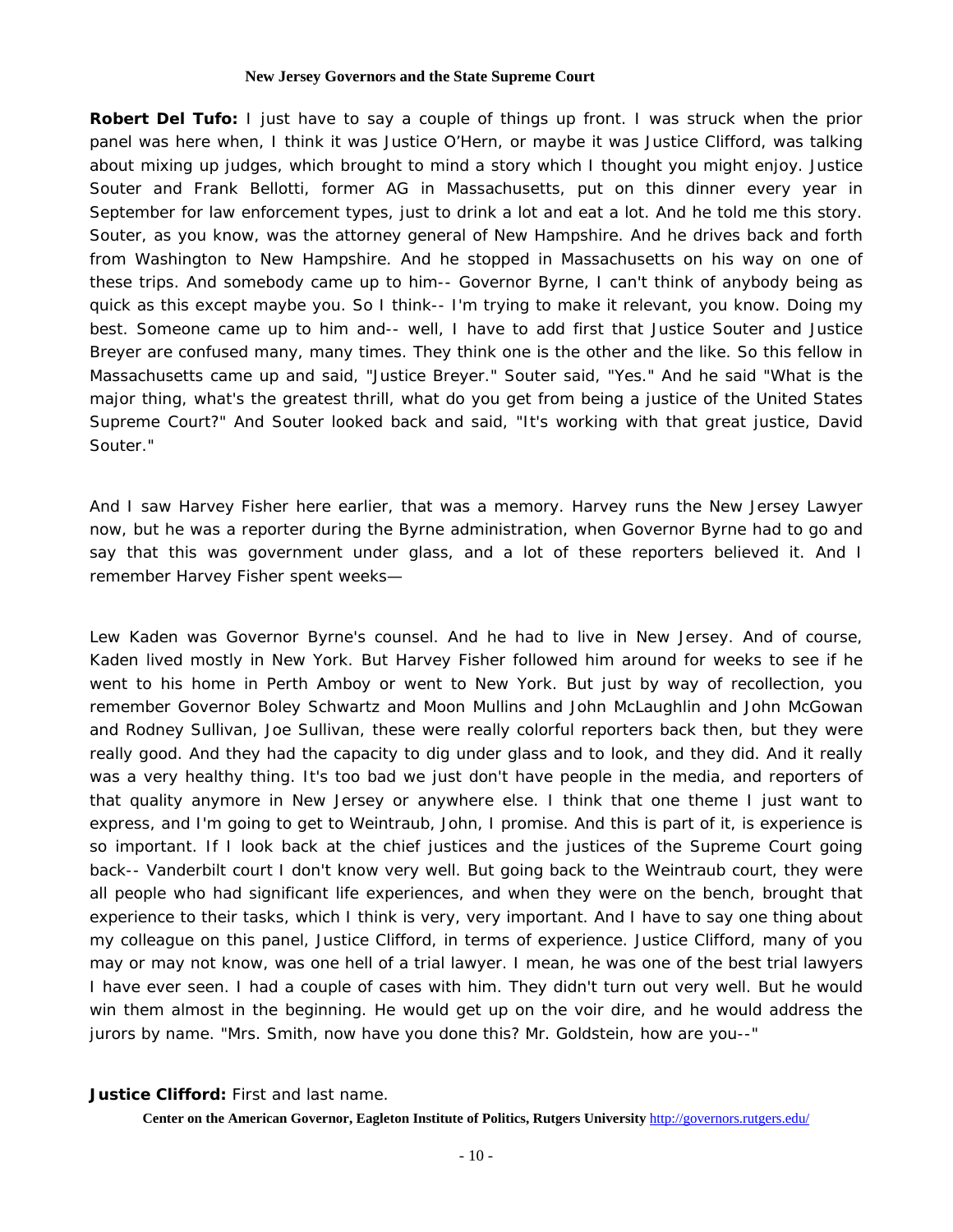**Robert Del Tufo:** I mean it was-- the jurors were taken back. They loved him immediately. And I've never figured out how in the hell he did that. I think maybe you might have hinted to me once at a Bar Association meeting, but it was really extraordinarily effective.

**Justice Clifford:** Sheer genius.

**Robert Del Tufo:** As John said, I had some first-hand experience as a young lawyer with a chief justice and justices of the Supreme Court. I did clerk for Justice Weintraub for two years. We were ensconced in the Mutual Benefit Building on Broad Street in Newark. And the chambers there included the chambers of Justice Francis and Justice Jacobs, and later on, Justice Scatino [ph?]. And it was really an extraordinary experience coming in contact with people of that brilliance and caliber and learning really what's important to an appellate court. I do remember frequent visits by Governor Byrne. I think you were still wearing those white bucks at that time. Coming in the office and speaking with Chief Justice Weintraub. This was while you were still secretary to Governor Meyner I think, and then afterwards, while you were prosecutor.

# **Gov. Byrne:** Yeah.

**Robert Del Tufo:** But you weren't prosecutor, I think, when I was there. So it had to be while you were secretary to Governor Meyner. Chief Justice Weintraub was a very private and reserved person. But I did have the opportunity to spend some time with him when he would be more relaxed and open up and talk about things, talk about his life, talk about life force, talk about life and death, and everything that really concerns us. And it was really interesting for me, with no experience, to listen to a man who had vast experience. Now, he really had a different experience than Richard McGlynn and Whiffenpoofs. I'm sorry, he went to Princeton. I did too. He worked in Ed McGlynn's office in Newark, as a teenager. He was an office boy, swept the floors and did things. And Ed McGlynn sent him to Cornell for college and to Cornell Law School, and made him a lawyer. And when he finished, he went back and practiced in that office. So he had another layer of experience than perhaps others of us do. He worked very hard on preparing for arguments and for writing his opinions. And I would mention, John, that the Sunday closing decision is not in the list of decisions contained in the materials. But that was a pretty important case. It had religious overtones and all kinds of things. And the Supreme Court, probably to the legislature's astonishment said that when the legislature enacted a Sunday closing statute that was directed only at automobile dealers, they had repealed the old Sunday closing law by implication. And I mean, that created quite a fervor, because Sunday closing legislation was being transformed then to a day-of-rest legislation. But for years and years and years, it was the Christian holiday. And so there were lots of things, lots of extracurricular things going on at that time. He wrote his own opinions. I tried my best for two years to give him a draft of something or to get a paragraph. And finally, I'm down to a sentence, for God sakes. And I think he would just look at it and "Yes, all right." And that's really hard work. But he wrote everything. In all candor,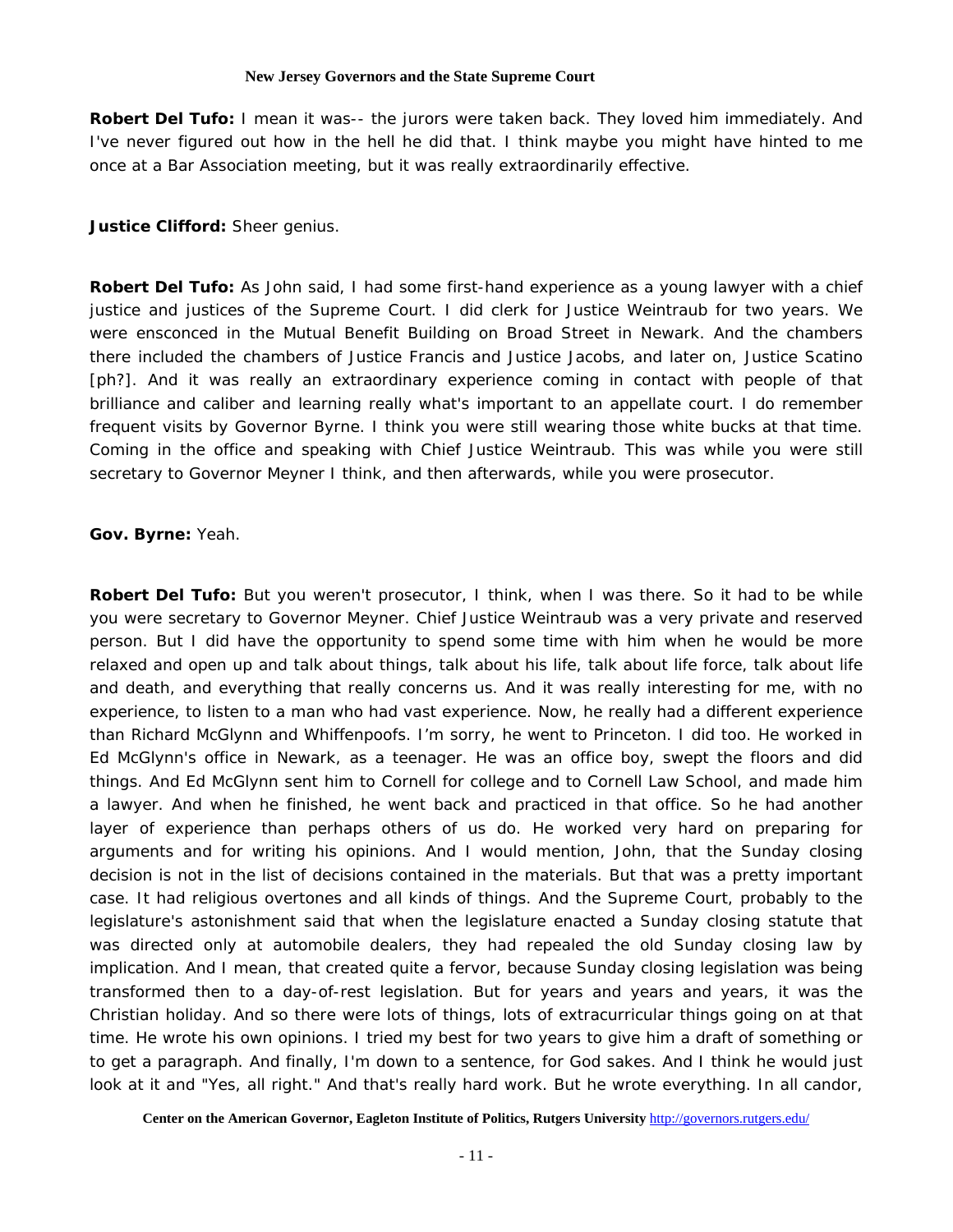I think I managed to get three, four words in over that time. It's not a very good record. And it was a great experience for me. We got along well.

When I left him, I was giving an argument and I was before the Supreme Court. I can't remember what the case was about. And Fred Hall, Justice Hall, was really beating the hell out of me. He was asking these questions, question after question. And I was really, really floundering. And Weintraub stepped in and he said, "Mr. Del Tufo, I take it your position is--" and then he rattled off this whole thing. And I had no idea what he was talking about. And I just said to myself, "Is he trying to help me, or is he trying to hurt me?" And I said, "I think he's trying to help me." And I said, "Yes." And when I was driving home, I figured out what he had told me. And he was absolutely right. I would just, in closing, generally on relationships I don't think we've ever had in New Jersey, I don't know about Governor Meyner and Chief Justice Weintraub, Governor Byrne, you'd know more about that, but I think it's true there as well. We've never had a Lyndon Johnson, Abe Fortas type of relationship, where people are talking back and forth, and maybe even talking about cases. But we do, in New Jersey, have a really small tight-knit community that is very collegial. And everybody really is attuned to what's going on politically and practically and the whole business. So you have the court being social activists, say Mt. Laurel or the school cases, or the Sports Authority case, for example, that was a tough case. And bonding kinds of cases. And also, at least in those bonding and Sports Authority cases, being deferential and-- the Turnpike case, Parsons, which goes way back. That's Vanderbilt's court, I guess. Trying to be deferential to the legislature and upholding the legislative will. It's a real balancing act, and I think it's the way courts ought to operate.

And I don't think courts can operate that way unless the justices have human experience and know what goes on in the world, and also that if we didn't have that tight-knit community where lawyers and judges and citizens really interact with each other. And I'm going to close by giving you an example of that interaction. The legislative correspondents' dinner was a very, very big annual event, where all the state house reporters would put on skits and just trash everybody in government. And the sitting governor and former governors, and sitting chief justices and former chief justices and distinguished people like that sat on the podium. So it was again, everybody sitting there experiencing things that deal with New Jersey as a whole. But I remember one dinner when Governor Byrne was running for reelection, and Paul Jordan, Mayor of Jersey City, was running against him. And this by way of-- I'm connecting this by saying justices were in the political mix, John. It really doesn't work, but I'm trying.

**John Wefing:** It's fine. It's interesting.

**Robert Del Tufo:** And it was at the old Robert Treat Hotel, big, big beautiful ballroom. But the air conditioning wasn't working, as I recall. It was so hot, the bowls of ice cream in the center of the tables were melting. But prior to that dinner, Paul Jordan was attacking Governor Byrne for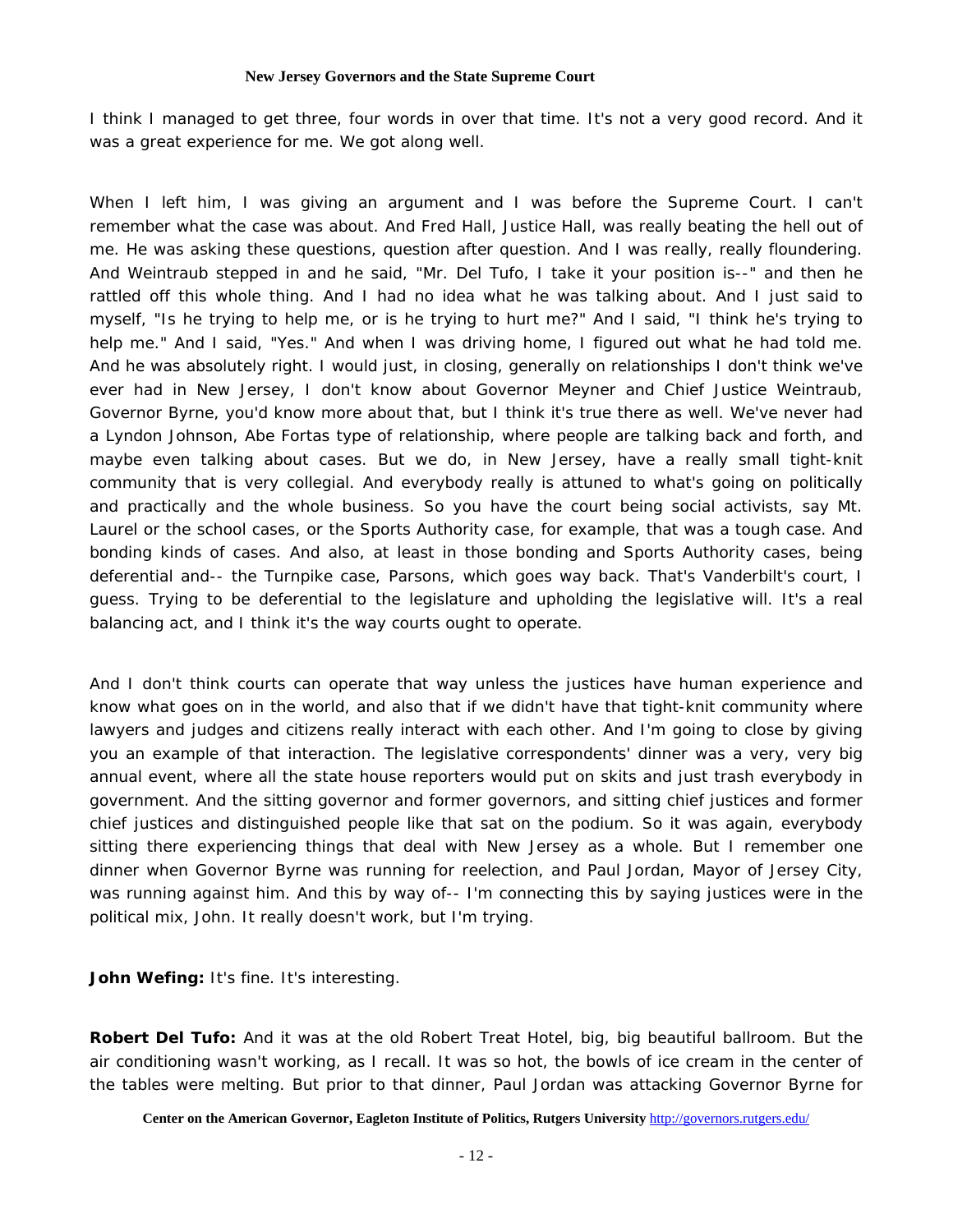using helicopters to travel around the state. And then a story broke where Governor Byrne's very, very wonderful, but very, very independent daughter somehow got her hands on a state car and had an accident out of state. And then the papers, the legislators, they're all beating on Governor Byrne. They were saying, "What about the other kids? They probably have cars too. Let's go do this. Let's go do that." So that was the way things were when Governor Byrne got up to speak. And I really don't do it justice. But somewhere along the line, he says "Well, Paul Jordan says I shouldn't use the helicopters. But how am I going to get around when the kids have all the cars?" And now trying to make it relevant. This tight-knit community, that was never heard from again in the press or from anybody else. It was a wonderful, wonderful thing. Thanks, John.

John Wefing: There's been some suggestion by some, I think, that Weintraub was such a dominant personality on the court that he almost enforced a unanimity of approach. Years ago, I did a study of the decisions of that court in the area of search and seizure. There were 60 decisions during that time, 58 were unanimous. And they were almost all anti-defendant, which was kind of Weintraub's position on the exclusionary rule, which he opposed. Is there any support, do you think, for the idea that he so dominated the court that they would go along with him without too much regard to their own opinions?

**Robert Del Tufo:** No.

**John Wefing:** No.

**Robert Del Tufo:** He was a dominating--

**John Wefing:** Oops, I'm sorry.

**Gov. Byrne:** It wasn't his personality, it was his logic. Weintraub could logic with you and make a pretty good case. And the 58 decisions out of the 60, the one decision he would not make, I tried to get it after, what was it, \_\_\_\_\_\_\_\_\_\_\_\_\_\_ v. Ohio?

**John Wefing:** Right.

**Gov. Byrne:** After that case, I argued that the good faith rule should be applied, and that that case did not overrule \_\_\_\_\_\_\_\_\_\_\_\_\_\_\_\_\_\_\_ v. Richmond, which said if you did it in good faith, you don't suppress the evidence. I divorced the remedy from the-- He would not buy that. Not because he didn't think it was right, but because he didn't think the Supreme Court would let him get away with it.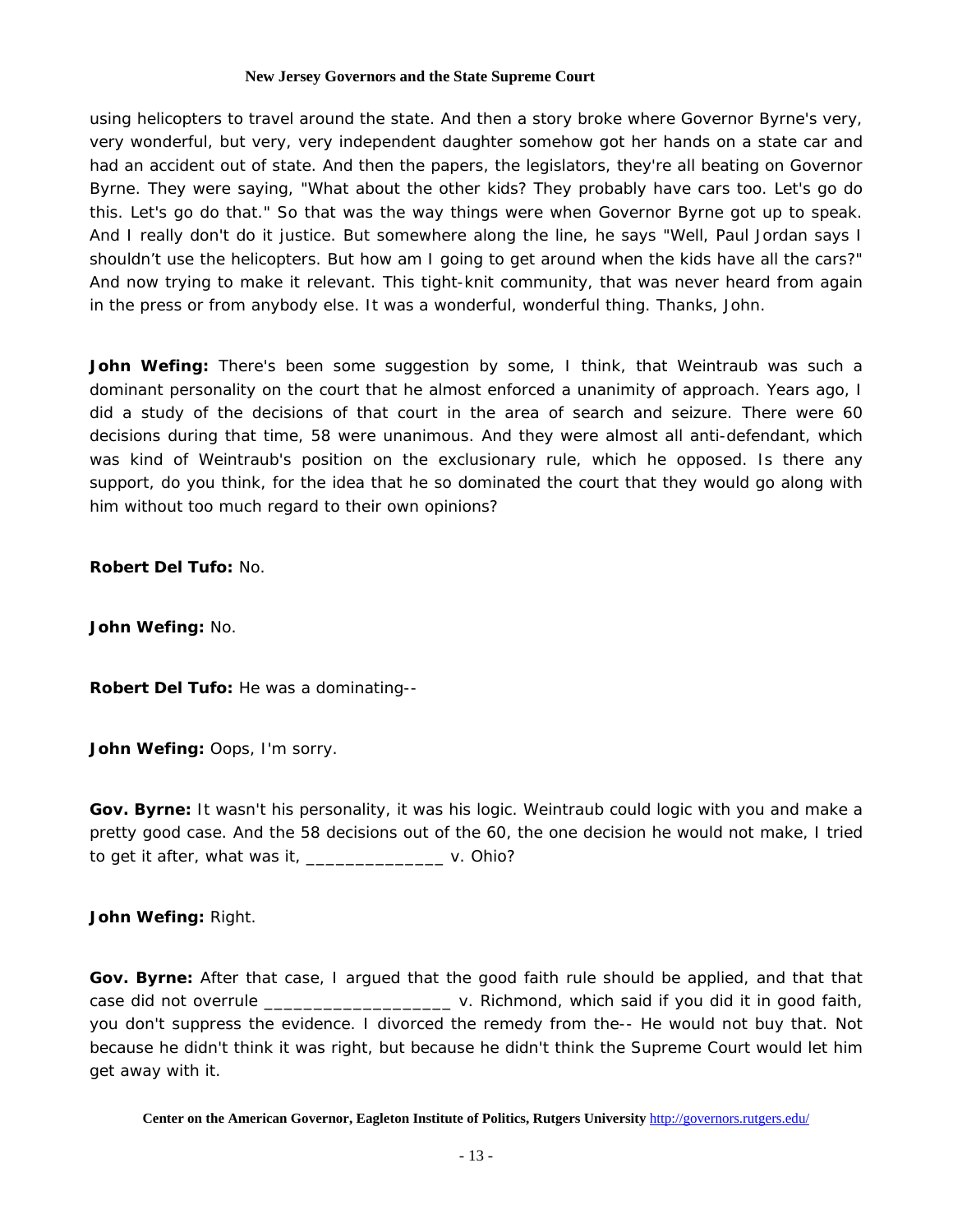**Robert Del Tufo:** John, can I just say I agree fully with Governor Byrne. I think it was his intellect and his organization, his logic, that would compel people to agree with him. But listen, that court had some really strong personalities on it. Justice Jacobs and Justice Francis, and they would clash occasionally right in chambers. And they had Justice Hall. It was a pretty independent minded group. They were not going to be cow towing, is what I'm saying.

# **John Wefing:** Judge Humphreys?

**Judge Burrell Ives Humphreys:** A comment on the powers of his persuasion. New Jersey had the McNaughton Rule in insanity. Did you know what you were doing? Did you know it was wrong? And this had been criticized throughout the psychiatric community as the wrong rule, terrible rule, made no sense. No psychiatrist agreed with it. Along came a case in which the defendant liked to burn down Catholic churches with people inside them. It went up to the New Jersey Supreme Court, and he wrote an opinion in which he said admittedly, McNaughton has terrible flaws. State v. Louisi [ph?], I think, or Louizi [ph?]. Terrible flaws, but it's the best we have. There's no other way that you can parse the human intellect and the human emotions and come up with a just result. Single handedly, he stopped the movement in the country which was leading toward the rule in Washington, D.C., I believe, which was the crime the product of a mental disease. He stopped it. And one of the psychiatrist, Professor Whitehoeffen [ph?], I think, wrote an article in the ABA Journal saying he changed his mind after reading that opinion, McNaughton's the best we have. And today, we still have McNaughton.

**John Wefing:** And almost every state in the country now has McNaughton again.

**Gov. Byrne:** I'd like to know from the chief justices, especially, if you get a bad judge, or a judge is sort of incompetent, how do you deal with that judge? Do you send them to Cape May County?

**Judge Burrell Ives Humphreys:** Tell the assignment judge to take care of it.

**Gov. Byrne:** No seriously, what do you do?

**Chief Justice Poritz:** In every system, there are going to be some people who are not functioning in the system. Initially, after there's realization that someone's having a problem, after consultation with the assignment judge, at least when I was there, presiding judge, or both. We tried to make sure that the judge had an assignment that would not be too taxing, that the judge could handle, and that would enable the judge to gradually learn to function. We would assign a mentor to the judge. We would go through an evaluation process to try to help the judge. Which brings us to the tenure point. And that's very interesting, because the chief justice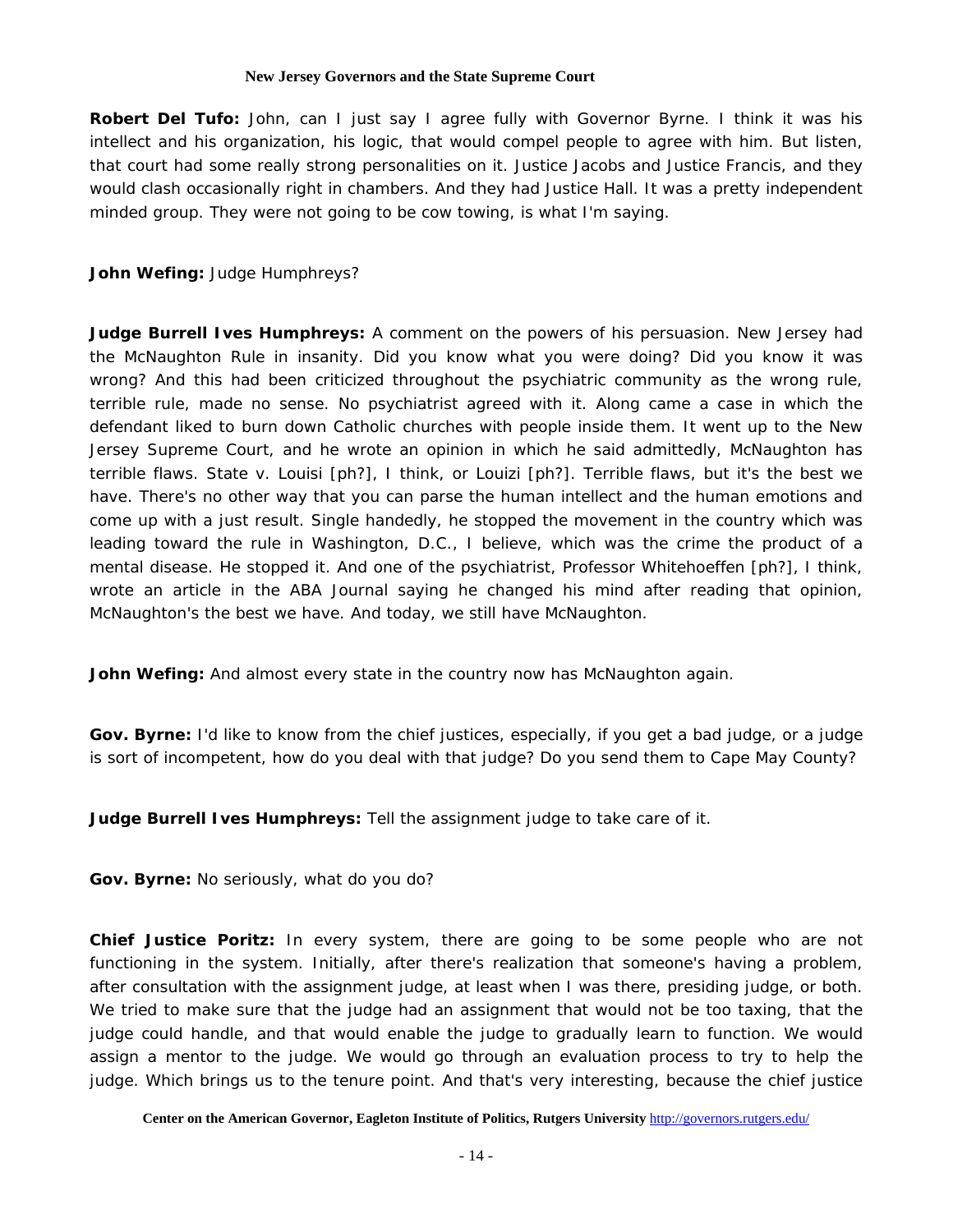is in a very awkward position at the point of reappointment of judges. There's the chief justice's sense of his or her system and how the judges in the system feel. The judges want to believe that the court and the chief justice stand behind them on reappointment and will assist them in reappointment. I think there would be enormous morale problems in the court system if there wasn't a sense that if you do your job reasonably well, you're going to have the backing of the system. And if there are attacks based on politics or whatever that are irrelevant to the kind of job you're doing, the system will help you out. What do you do when there's a judge who's really not functioning well, even after getting a tailored assignment, even after mentoring, even after a video of a judge's performance and a critique, and all of the kinds of things that you would want to do to try to help a judge really be able to function well. And the answer is, it's difficult. There were occasions when I know from my predecessors and I, when we declined to comment on a judge who had come up for reappointment. And that was enough to say that there were concerns about the judge's performance. Sometimes that led to a break in service. If the governor doesn't nominate you, you probably know if the governor doesn't nominate. And within the seven-year time frame, there can be a break in service. The person is reappointed and another seven years runs, and there has to be another point at which the judge can achieve tenure. And sometimes that's enough for the judge to really take stock say "Look, I almost didn't make it. I've got to really learn how to do this, if that's the problem." But it's a difficult position in our system that the chief justice is in, in terms of relationships with the judges in the system and the sense that there has to be some point at which you say "We want quality judges and the performance here is not that."

**Gov. Byrne:** I remember one time there was a judge in Hunterdon County. And I got such bad reports, I refused to reappoint him. I got a call from a Supreme Court justice who said, "Boy, you're doing the right thing. This guy is terrible." I said, "Can I quote you on this?" "Oh, no, no." So what I did thereafter was ask the court to set up an evaluation system of their own. And I think they still have it.

# **Chief Justice Poritz:** They do.

# **Gov. Byrne:** Yeah.

**John Wefing:** Perhaps at this point, we can turn to the next chief justice. Well actually, the next chief justice would be Pierre Garvin. Unfortunately, Pierre Garvin, who was a very-- I did not know Pierre Garvin, but I understand was a very capable individual, unfortunately died very shortly after his appointment. So while he is certainly a chief justice, I don't know that there's any reason to talk about him. Then we turn to Governor Hughes, who was, as I mentioned earlier, the only one who served in both capacities. I think it was already mentioned at the earlier program that Governor Cahill, while a lame duck, he had lost in the primary and was not going to be reelected, wasn't even going to run again, did desire to make the appointment. And he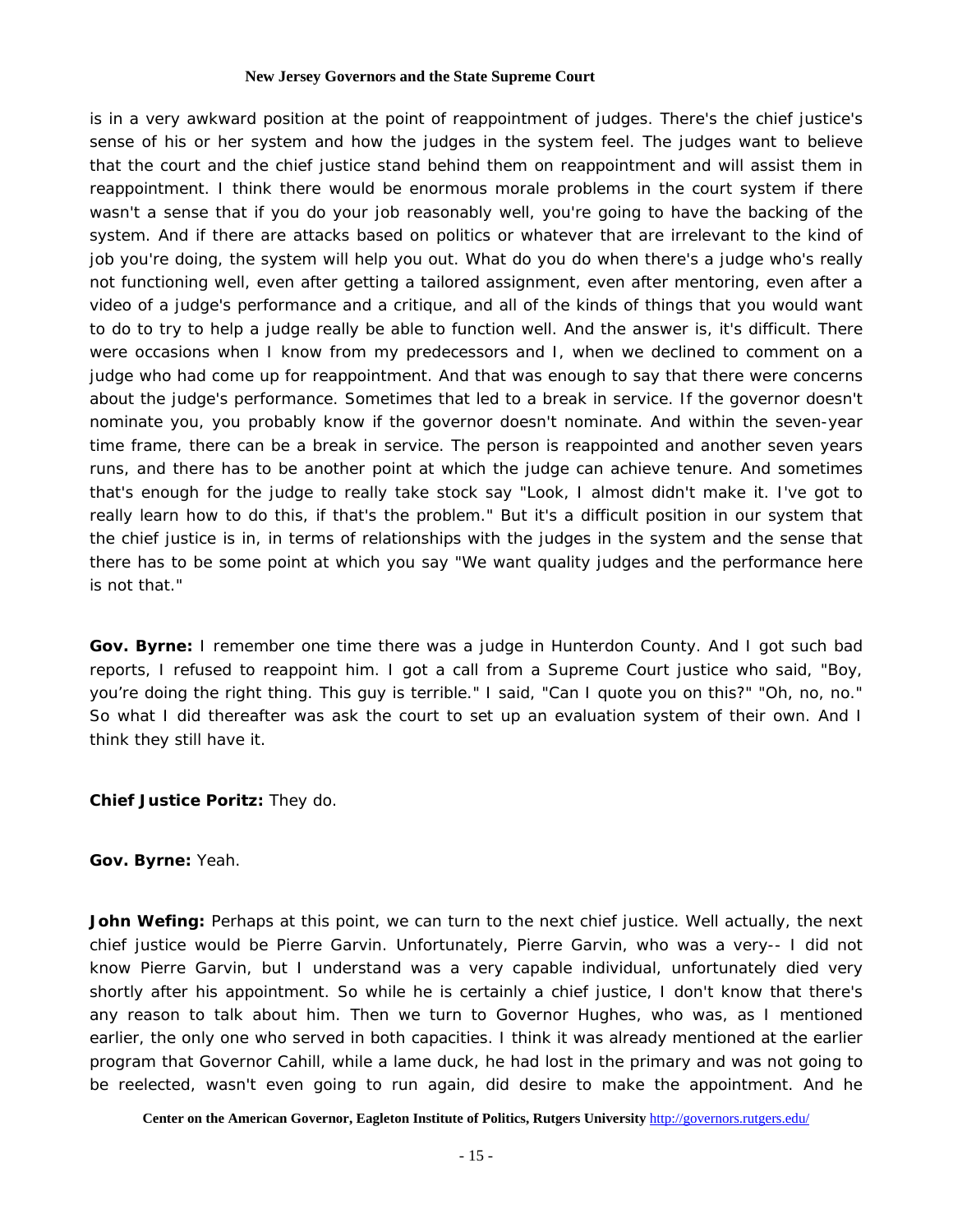ultimately suggested it. And as Governor Byrne said earlier, Governor Byrne acquiesced in the suggestion. But he came in with a mixture of experiences. And certainly had been a judge for 10 years, had actually been on the appellate division the last year or so of his time. Resigned from the court primarily for financial reasons. But he had also administrative experience, obviously, as governor. He had worked for three years in a law firm in between. So maybe I can turn to Judge Simpson for a moment, and ask a little bit about Governor Hughes as the administrator of the courts.

**Gov. Byrne:** But isn't that guy with the funny looking bow tie supposed to be up here?

**John Wefing:** Justice Pollock? He's on the next panel.

**Gov. Byrne:** Oh, the next panel? All right. I don't want to miss Pollock.

**John Wefing:** Judge Simpson, could you comment on Governor Hughes as an administrator of the court?

**Judge Arthur Simpson:** Well, I think he was a magnificent administrator. I don't know if anybody had any thoughts to the contrary. I'm sure you're all aware of the individual himself. You probably know, if you don't, you'll hear it right now from me, that when he was governor, he was a widower with four children. He lived in Princeton, New Jersey. And he met, while trick or treating with his four kids, a woman named Betty Murphy, who was a widow with three kids. They got married, and had three more kids. Now there were a total of 10 of them. When he decided to run for governor, he had promised the kids a cross-country trip, 3,000 miles to California and back, if he was elected. He was elected. So they had two station wagons. He had five of the ten kids in his station wagon, Betty Murphy Hughes had the other five kids in her station wagon. State trooper in front and a state trooper in back. They drove 3,000 miles across the U.S. and 3,000 miles back. This was the kind of person he was. Absolutely the finest I've ever met in my life. I can't think of any particular case though, that you may be referring to.

**John Wefing:** I'm thinking of some of the developments. I think he started a number of programs while he was administrator, while he was chief justice. I believe he put lay people on the ethics committee. He did a number of creative things in that way.

**Judge Arthur Simpson:** I believe you're absolutely right. He did those things when he was chief justice. And I can't think of anybody that was both governor and chief justice that had a much more remarkable record than him. Perhaps somebody else in the audience can, or even at the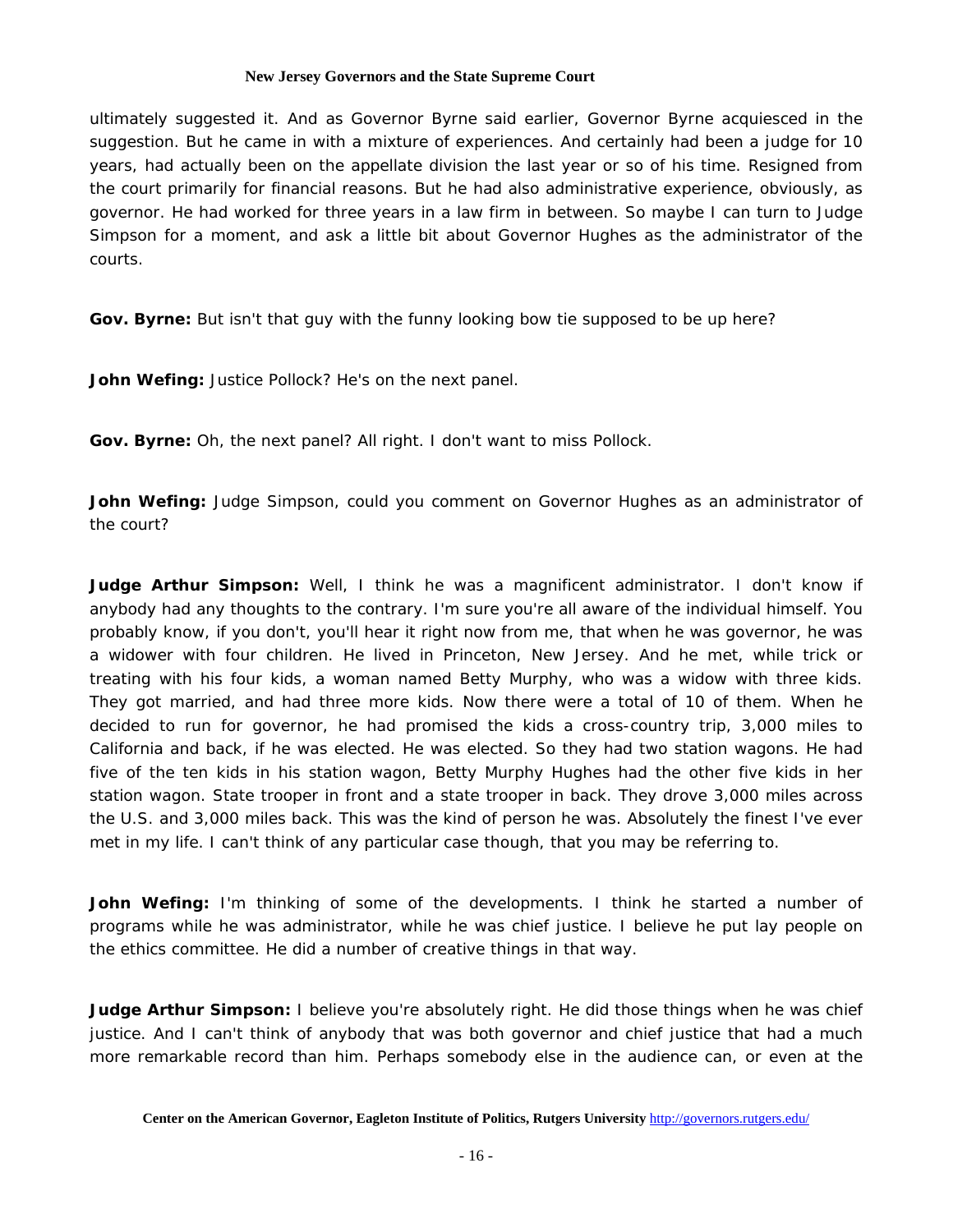front table. But I cannot think of anyone that had that combination of a career of governor and chief justice as Richard J. Hughes.

**John Wefing:** Judge has mentioned the "his, hers and ours" case. There's a fascinating story about Betty Hughes. Those of you who remember Betty know that she was quite a character in her own right. She wrote an article regularly for newspapers, she was a fairly popular television personality out of one of the Pennsylvania stations for many years. But she tells the story of when they were first moving into Princeton, some of you may have lived in Princeton, so forgive me if I say this, that there are a certain number of somewhat snooty-type people in Princeton. And she was in the supermarket buying stuff for the family and nobody recognized her as the governor's wife. And the people were talking and saying, "Can you imagine that mob of kids moving into our Morvin? They'll probably have a pig in the parlor." Betty went out, bought a beautiful Belgique pig, and placed it in the parlor, where it stayed for the rest of their governorship. And I say "their governorship," because that's the way Hughes would often refer to it, as their governorship. I want to turn to other members of the panel to see their reactions to Hughes. I could tell a million stories, but that's not my job. Governor Florio, please.

**Gov. Florio:** I'll say something about Governor Hughes, he was a very, very nice man, as those of you who know him know. But there are a classification of judges that I know and I suspect you know as well, who are political people. I mean, they are former legislators or former people. And they maintain their political instincts. Notwithstanding, they perform well in the court, they obviously are nonpartisan. But I think it's fair to say that Governor Hughes as Chief Justice Hughes, Justice Hughes, still maintained his political instincts, as you heard. [audio begins abruptly]

After he retired from office, he had reached out to us, "I want to be helpful to you. I'm going to have a birthday party. Why don't we convert it into a fundraiser?" which we did, as you heard. There are judges I know around the state who are former legislators, former political people, that I'll run into them every once in a while. We'll have a cup of coffee. And they just salivate at the idea of having political gossip shared. that's something that I think that Governor Hughes maintained. When I was in office, during the midterm elections, as some of you may recall-- I see Senator Gormley's here. He recalls it vividly-- the opposition carried the day in both houses of the legislature by overwhelming numbers, vito proof numbers. The day after the election, I got a call from then retired Chief Justice Hughes, who called and said, "Governor, I just want to offer you some advice. I had the same problem." I think it was in his second term, in the midterm election, he lost the legislature at both sides. And he said-- this is a very nice, good piece of advice. It was very thoughtful. He said, "You know, always try to accommodate, wherever you possibly can, but never compromise on principle." I think that was something that was his way of doing things, always trying to be as accommodating as possible, but there were certain lines below which you don't go. And so he always regarded himself as obviously a justice,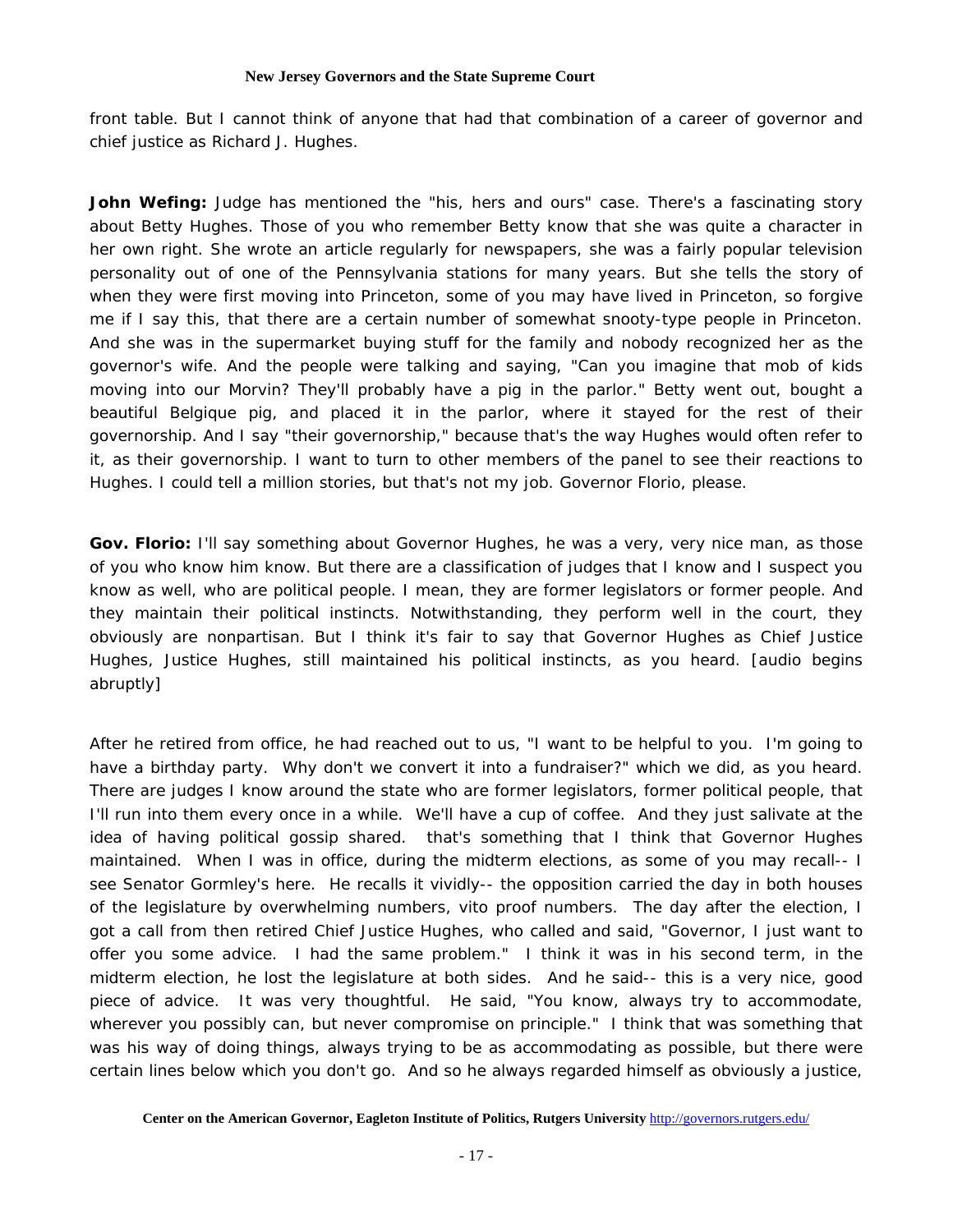a chief justice. But he always had these political instincts that he was willing to share, and in some respects, hungry to share, because he remained to his last day, a basically political person.

**John Wefing**: Justice Clifford, you served for seven years with him on the court. Any thoughts?

**Justice Clifford**: Yeah, I don't want to tell you about those. I want to add a story I forgot about Hughes. He was a sartorial moron. He was incapable of putting together a jacket and tie that did not clash dreadfully. It became accentuated when Betty Hughes took-- she used to go down south occasionally for health purposes. That left Richard to pick out his own clothes. This was a disaster. It was. He went to conference in the chambers that Bob Del Tufo was talking about on Broad Street. That meant all of the members of the court, of course, were there, and all the staffs from the various justices who attended were likewise there. The day comes when Betty's down in North Carolina, Richard has to dress himself. No other way to put it. And during a recess, he retired to the gentlemen's lounge. He came back and all the girls-- forgive me, you don't say that any more. All the young ladies in the-- I'm serious about that-- in the outer offices, you here going, "Tee hee, tee hee, tee hee." As the chief walks back in, we say, "What's going on?" He said, "I don't know." He stands up, and he's got a shirt through which you can see which says, "Candy is dandy, but sex won't rot your teeth." "Chief, we can tell you. What are you doing with that?" "Oh, Betty went south and I just reached into one of the kids' drawers and pulled out his t-shirt. Sorry about that." That was the end of that. The other sartorial disaster came-- well, it came many times. He had a driver. As you may recall, the chief justice's vision was somewhat impaired. I think he did not drive by the time he got to the court. But he had a driver. His name was Jack Slim, wonderful man. Drove Richard Hughes all over everywhere he had to go. Slim looked like the chairman of the board of General Motors. He'd sit in the front seat, driving the car. That's nice. And the chief justice would sit in the second seat. You would swear that there had been a serious mix up, and a change of corporate control. He looked like a movie star. Jack Slim looked like a movie star's version of the chief executive. And Dick would sit in the back with these cruddy looking-- I mean, bad. He just didn't care, didn't care, and when Betty was around, that was the only way it was taken care of. Well, we enjoyed it. Now, what did you want me to do? Talk about something special--?

**John Wefing**: If you want to.

**Justice Clifford:** -- I've taken up far more of your time than I should.

**John Wefing:** Okay, thank you. The sartorial splendor story, that's reminded me of another story. I shouldn't take up too much time, but we often think things skip generations, and Hughes's father was a Democratic force in South Jersey for many years. Although, as a Democrat in Burlington County, he didn't have much force. But he at one point was a mayor. He ran for a number of offices, almost always lost. But he was just the opposite, very dapper, very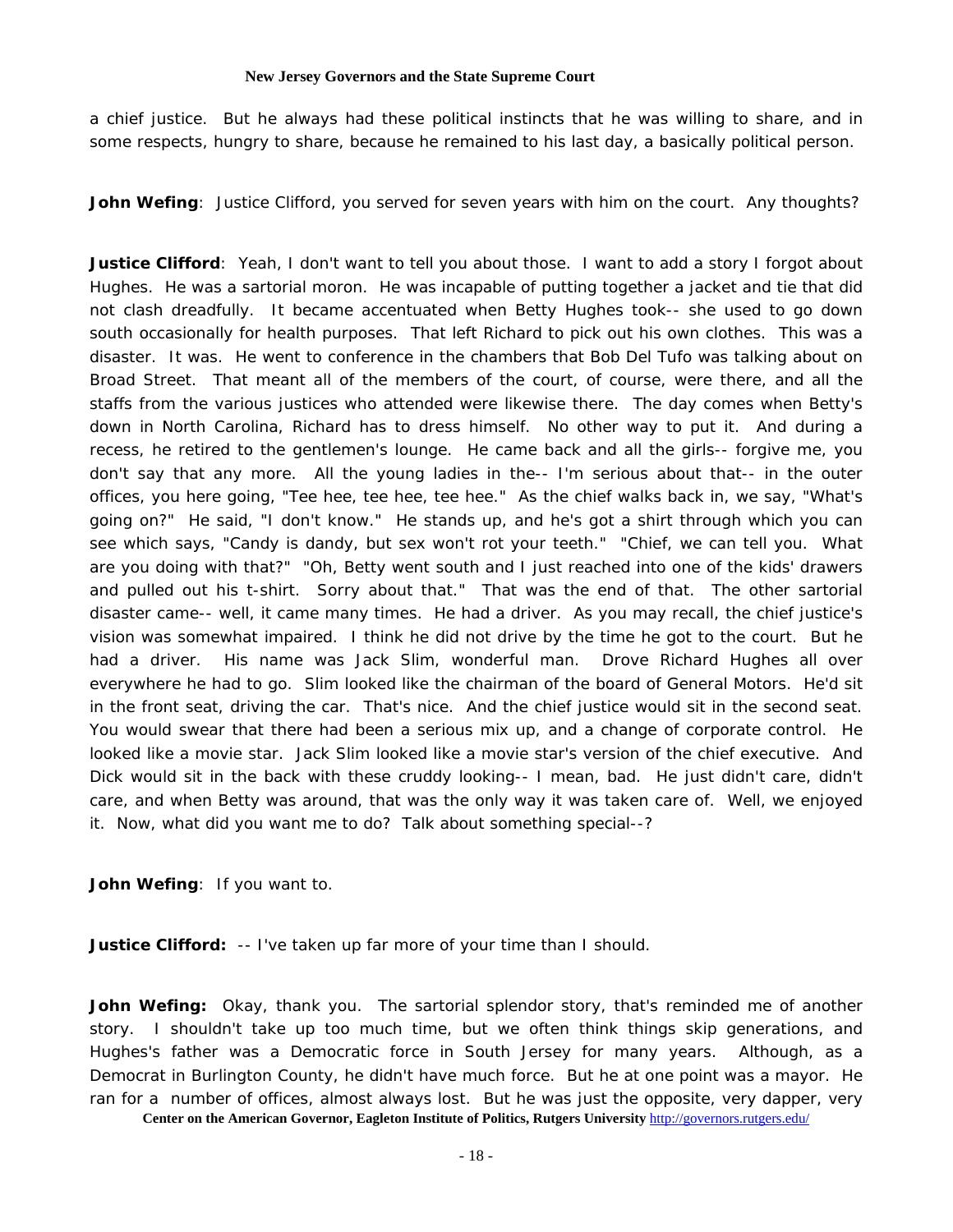well dressed, and throughout Hughes's first campaign, his father would constantly call him and tell him, "How could you go out dressed like that?" And unfortunately, Hughes's dad died two days before he was elected governor, died believing that his son was not going to win the position. We should though, because we're running out of time, turn to the next chief justice. We're not going to get to the \_\_\_\_\_\_ court and that. We'll just turn to the Wilentz court at this point. I'm sure most of you know a lot about Judge Wilentz, another powerful intellect, a person whose family was well known. His father had argued the Lindberg kidnapping case as attorney general of the state. A very powerful figure. Side story: the first person to call Hughes and urge him to run for governor after Grover Richmond-- it's fascinating. We all talk about how much luck is involved in all of this, and sometimes it's bad luck for somebody else, but in Hughes's first run, he was happily practicing law, making money after having retired from the court, trying to make up for the money he hadn't made while a judge and to raise his, at that time, I guess, nine kids. And all of a sudden, Grover Richmond, who had been selected by the party leaders to run for the Democratic nomination, did have a heart attack. It was not terribly serious, I don't think, but it was enough so that he was not going to run. The party leaders joined together, the old style Wilentz with John Kenney and Jerry [ph?] and Dennis Carey [ph?] and a number of others me at a restaurant, and decided, after going through many names, and finally picked Hughes to run for governor. But Wilentz's father was the first one to call Hughes from that meeting and say, "Why don't you run for governor?" So he came, Wilentz was in the legislature himself. He was a well known attorney and he was selected. Perhaps I can turn to Chief Justice Poritz to give some recollections about Wilentz.

**Chief Justice Poritz**: I'm going to start with a story that may seem unrelated, but really isn't, and it has to do with something that Bob Del Tufo was talking about before, when he told you about this dinner in Massachusetts, the Billotti dinner. That was something that was held with former attorneys general from the northeast, and current attorneys general. And I attended a few of those myself. I recall when I became chief justice feeling a tremendous amount of isolation and angst because, after all, I was joining a court whose members had been together for a very long time, and had worked together and knew one another, with the one exception of Justice Coleman, who was a more recent appointment by Governor Whitman. But everyone else had worked together for a long time. And although I had appeared before the court, and had interacted with Chief Justice Wilentz many times over administrative matters and in other context. And I will tell you about one appearance before Chief Justice Wilentz, because I think it was something that said something about the man. But I felt that there was so little continuity, so little way for me to learn from this great man. At the Billotti dinner, I was there with Chief Justice Jeff Amistoy [ph?] who had been an attorney general in the state of Vermont, whose court-- Jeff wrote the opinion, had issued that the civil union decision from Vermont. And Jeff and I were friends. We were standing together, talking about, "How do you do this job as chief justice? Can we give one another any advice or information?" And Justice Souter was there, and he was standing next to us. And he listened to us, and then he said, in a pause of the conversation, "Three years." And Jeff and I turned to him. He said, "I was sitting at my desk, the supreme court, and it was about three years. And I looked up and I realized, 'I can do this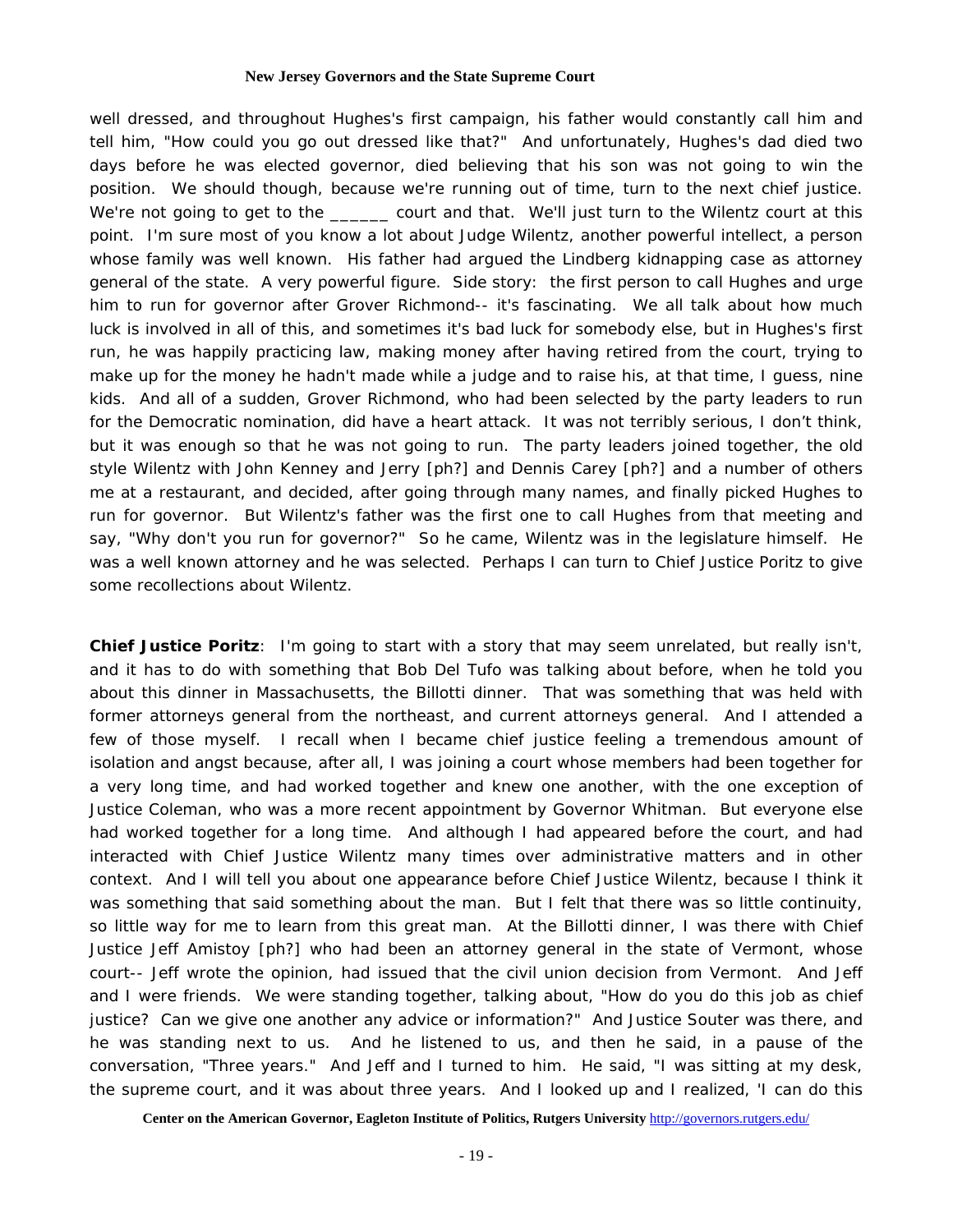job.'" So Jeff and I took that to heart. Jeff had a very difficult court, a non collegial court, a court of five members, where the members did not get along at all. I came to a court, as I said, that was almost, I think Justice Long called it a well oiled machine. They knew one another. They knew how to work together, and I was the outsider. I had, and I mentioned this earlier this morning, one opportunity to meet with Chief Justice Wilentz. It was in the hospital where he was waiting the possibility of additional surgery. He had a brain tumor, and he died shortly after. And he had-- I didn't talk about this this morning. He had a yellow legal pad, which he had written down the most important things he could think of that he wanted to tell the new chief justice. And he wanted as much time as he could get. I think we ended up talking together there in that hospital room for three hours. But the nurse kept coming in, and two members of his family kept coming in and saying, "She has to go. You're getting tired." And he kept saying, "No, no, a little longer." And I was sitting there with a legal pad, writing as fast as I could write, and trying to learn from him. And I remember some of the things that he thought were priorities, which I think also tell you something about this extraordinary man. He said he had spent-- the first gender in the court study was done. He had convened a committee. He was, I think, the first chief justice and it was the first court system in the country that had looked at these issues very carefully. And he said to me, "I didn't do enough, Debbie. I'm going to leave it to you. You'll know what to do." That was very high on his list. "We need more women and minorities in important positions in the judiciary." The chief justice, as you know, has the appointment power within the system, and so that meant we need more women and minorities on the appellate division. We need more women and minorities among the assignment judges and the presiding judges. When I came, there was not a single woman assignment judge. He knew it. That was near the top of his list when he talked to me. He also talked, we said something today, about the administrative side of the job. The chief justice, as the chief administrator of the court system, and as a member of this court that had a national reputation, has one. He said, "I have never learned to balance those two sides of this job. The administrative side of the job can swallow you, take all of your time. It's one thing after another. But there is the court, and the work of the court is so important." He said, "I hope, I wish that you can find a way to balance in a way that's better than I was able to." And I will tell you that I wasn't. It's almost unmanageable. Every day, the court system calls on you as chief justice to worry or make some decision about a problem down in Cape May, a problem in Middlesex, a judge who said something indiscreet to the press, or whatever it is. Day after day, those issues come before the chief justice, and they do have the potential to just swallow up all of the time. I think that what he was trying to say to me about the court-- and he didn't talk about how the court worked. I learned that later. He didn't talk about procedures and processes, and I do want to get to that, that were in place for the functioning of the court. He talked more about the work of the court, and how important it was, and he clearly loved the court. He viewed it as something very, very special and he wanted to convey that to me.

A propos of that, and the procedures and the way the court works, when I came, I learned from the clerk of the court that the court had a defined way of conducting its meetings, its conferences, of dealing with preparation for oral argument. And I remember, I got a long memo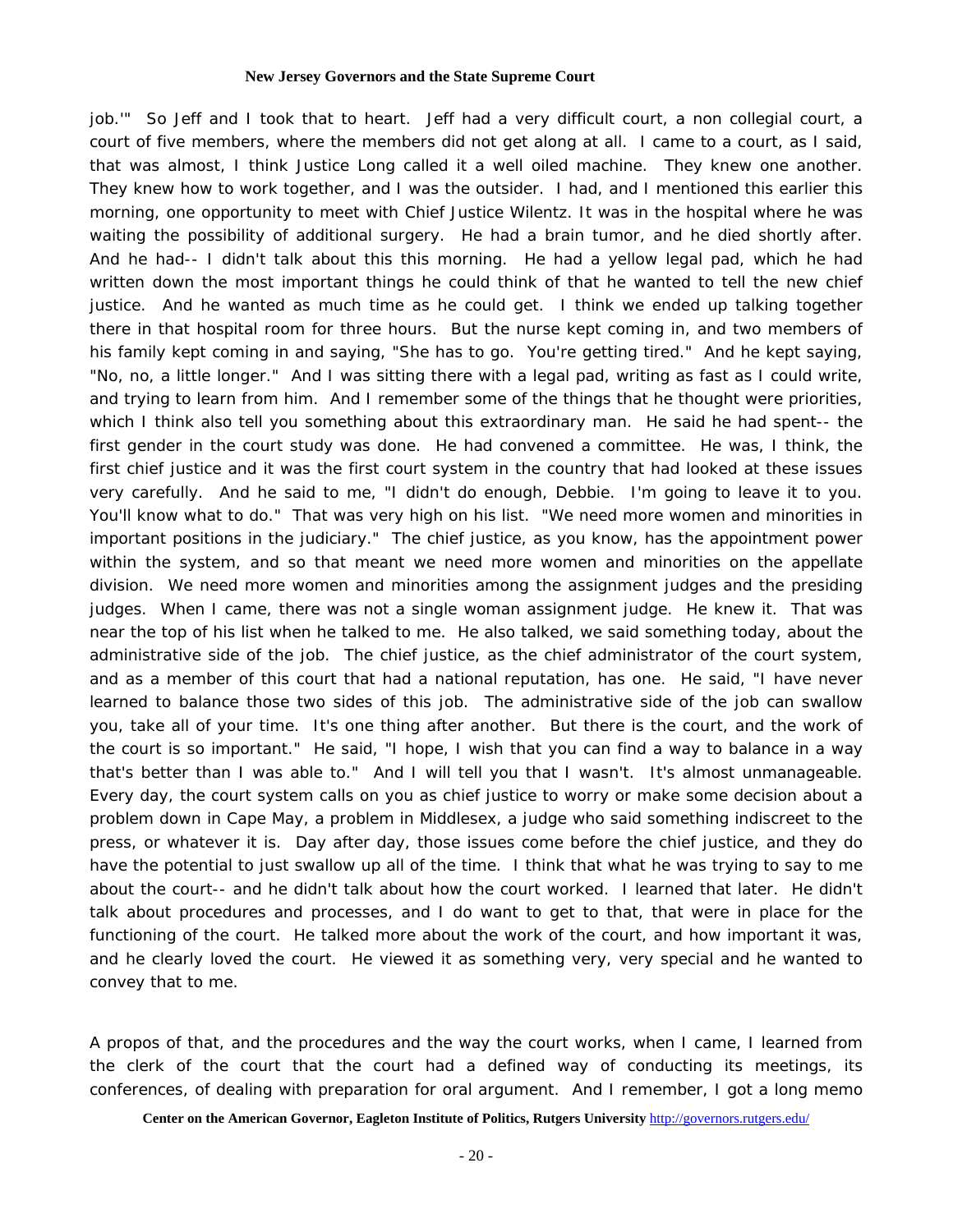from the clerk of the court describing these procedures to me. And I'm not a very formal person, and these were very formal procedures. And I remember running down the hallway, talking to justice Alan Handler who had his chambers down the hallway, who I think felt very keenly that he wanted to be able to give me advice and talk to me. He knew that I had talked only this one time to Chief Justice Wilentz, but he also felt that he didn't want to tell me what to do-- for a long time, under the modern constitution, try them, and we did, and I understood what he was talking about. Let me give you some examples. The court has a formal way of discussing cases, and that formality-- this is something ironic about this-- I think contributes to the collegiality of the court. If you know that you're going to speak at a certain point, you don't jump in to interrupt someone who's saying something you don't like, because that's not permitted. You wait your turn. And waiting for your turn means that you're going to have to think about how you reacted, and you're going to have to listen possibly to a few other justices who come ahead of you. And the discourse, I discovered, was extraordinarily civil. Whatever strong emotions might be there about a given issue or a given case, had time to diffuse through this process. And I learned something about the use of those kinds of formal structures in running a conference or even in the traditions that had come down to me through Chief Justice Wilentz. And I understand, although I've never learned specifically, but perhaps back to Vanderbilt, of not lobbying fellow justices, not calling about cases that you really cared about, waiting for conference. About what it meant to hold back, listen to oral argument, go back to your chambers, do additional research or ask the law clerks to do additional research, come prepared for conference, expecting that any member of the court may present on the case. Be ready to present on a case and give your opinion. And it was an extraordinary structure. I've spoken about it a few times before, but my understanding is that we had my predecessors some quite unusual men. They were all men who developed these procedures over time. As I said before, perhaps back to Vanderbilt. And they work.

And the collegiality of that court is really rather special. I would add that-- I think that's another thing that we might talk about, but the change over in the court, from the time I came, when there were so many people who had served together-- there was a woman then, Marie Garibaldi- who had served together and knew one another and worked well together, to the point where, at one point, I looked up and I realized, I was there the longest of anyone on the court. And that goes back to the traditions and the understandings and what we pass on from one generation to the next. And the difficulties when you have all new people, of trying to recapture that. I appeared before Chief Justice Wilentz's court a number of times. I still remember-- will always remember, an experience in which I was defending a law that established-- it was actually a regulation of the Department of Human Services, under a specific law, part of the AFDC statute, but established limits on emergency monies for shelter for women and children. That's who was being serviced, who lost their shelter, and it was challenged. Legal services mounted the main challenge. Dee Miller was arguing the other side. And I remember Chief Justice Wilentz leaning over that very-- by that time they were in the new courtroom, out of the Annex-- leaning over and looking down and saying to me, "Are you telling me, are you telling this court, that there will be women and children in the street in 180 days?" And I read the opinions that came out. There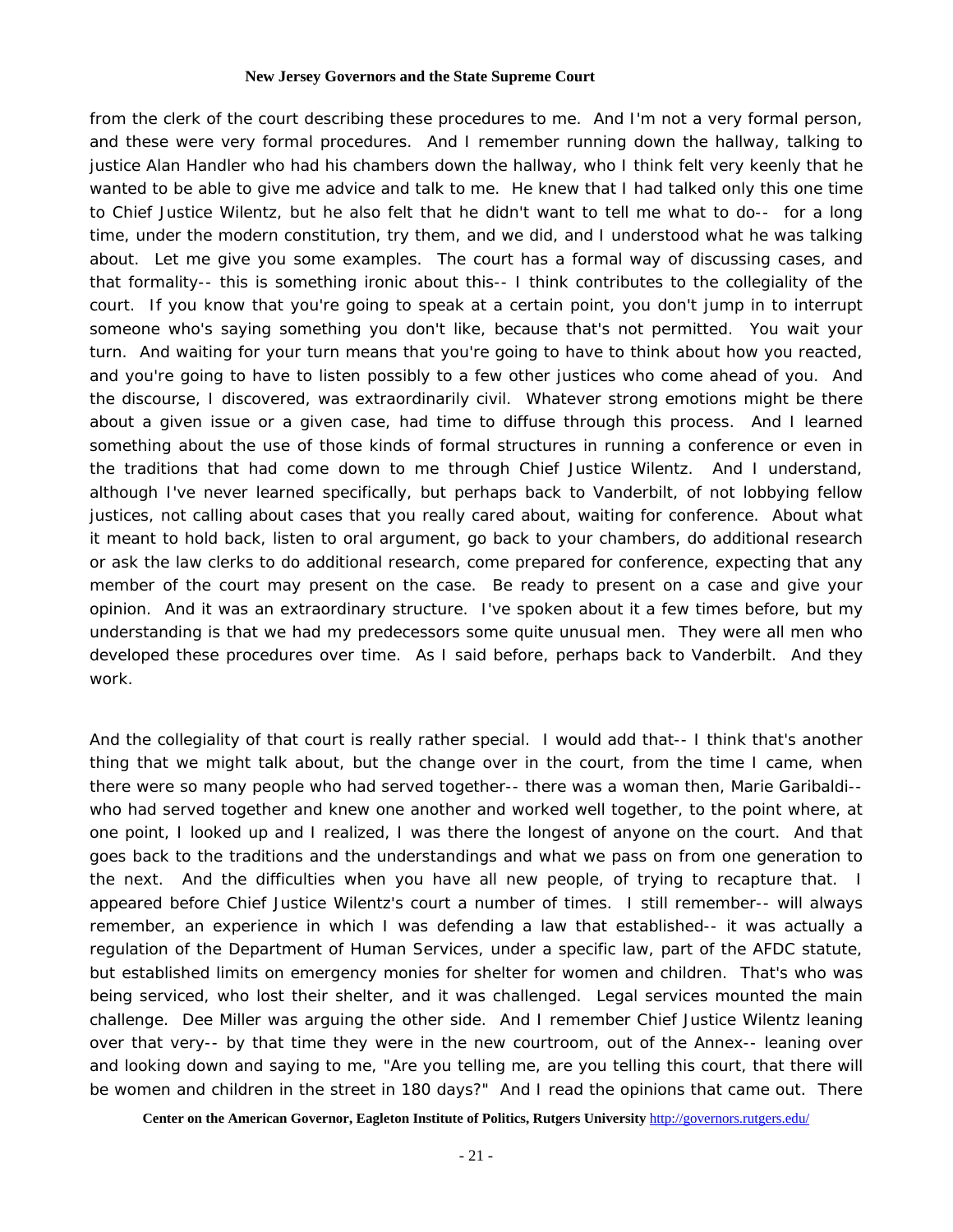were a series of opinions that dealt with these issues over a period of two or three years. And this goes to the interactions between the court and the other branches, which the court at first, in a pro curium opinion, was very deferential to the other branches, and essentially said, "The executive branch will do the right thing," because I had been able to say, after talking to the commissioner, that there were safety nets in place, and that that would not happen, that I did not expect that the commissioner would let that happen. But over a series of two or three opinions later, Justice O'Hern [ph?], I don't think he's here any more, he wrote them, the court getting more and more upset because it was happening. And the court finally invalidating the regulations, and I think with the fourth opinion, which says something about the relations between the court and the other branches, the court trying to be as deferential as possible, and finally saying, "This can't work." But it seemed to me that Chief Justice Wilentz was saying something about the law, but about how he viewed the law, and about how he viewed what the court's role was. And there's a theme that runs through all of the opinions written by Justice O'Hern, that embodies that view.

**John Wefing:** Thank you. Governor, did you want to add anything? We have time for just one or two questions. Does anyone-- go ahead. Thank you very much. Any questions from the audience?

**Governor Byrne:** Incidentally, in 1977, Robert Wilentz was the counsel for the New Jersey State Democratic Party, and he came to see me at Morven in that role to tell me that there was no way I could win another election.

**John Wefing**: How many people know Governor Byrne's nickname?

M1: One term, or?

**John Wefing**: Absolutely, OTB. Thank you members of the panel, thank you to the audience.

[End of session.]

**Paul Tractenberg**: Good day. I'm Paul Tractenberg, professor at Rutger's law school. I want to point out three things that are different, to some degree at least, between this panel and the others. I'm not sure whether it was designed this way intentionally, but this is in a way a differently constituted panel. That is, the official subject is, "Governors and Courts as Policy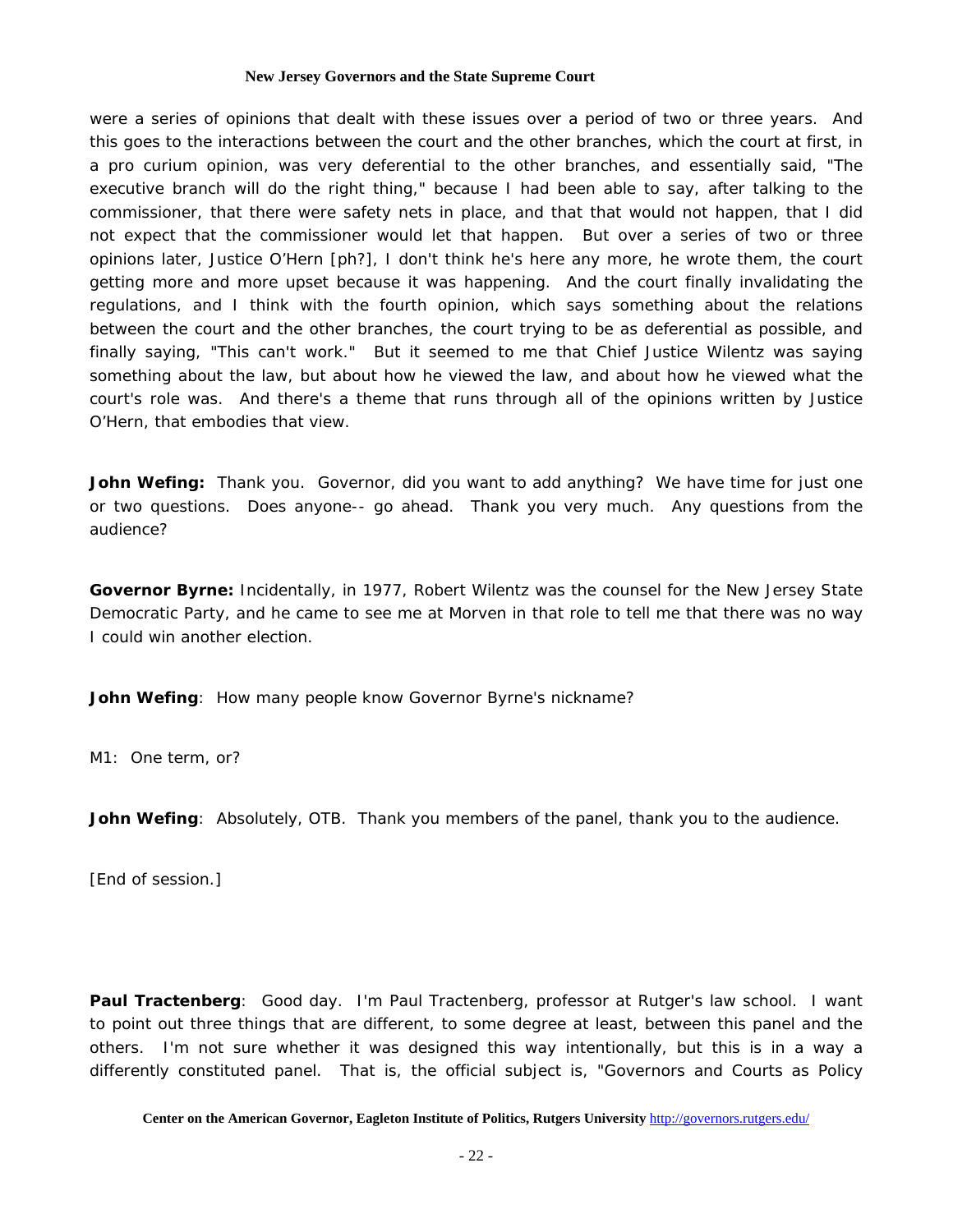Makers. Perfect together." We don't have a governor on the panel, so the panelists are going to have to speak for the governor.

We do have one former justice, retired justice of the New Jersey Supreme Court, Stewart Pollock, who probably comes as close to a governor representative as we have, since he served as counsel to a governor a long while ago, and I think only for a year or so. So I won't put that whole burden on him. We have a distinguished, long serving, widely respected legislator. I think the first direct legislative presence on the panel. We have somebody who, if it's not anatomically absurd, has managed to live a life professionally and personally, with a foot in four different worlds, and that's Judge John Gibbons, who of course, has a distinguished career as a private practitioner. Served for 20 years as a distinguished federal court judge, eventually the chief judge of the Third Circuit Court of Appeals. He has a career known to some of us very well as a constitutional law professor and author of some 20 law review articles. And in his latest incarnation, he's doing a lot of work in alternative dispute resolution.

We also have two people whose primary role, not exclusive role, is in the private practice of law, Bill Greenberg and Jack Kraft. And Jack and I had some substantial connections through Jack's involvement as a bond counsel in the early days of school funding reform in the Robinson against Cahill litigation. So it's good to have them here as a panel. The second way in which this panel will be slightly different is that I'm going to take what was a pretty complicated, comprehensive set of, if not instructions, guidance to the panel, and try to put it into a kind of structured outline form, not because I think for a moment I'm going to limit what the panelists will choose to say, but to give them and the audience a kind of overview of what is a potentially sprawling issue. And the third thing I want to do that's a little different is to tell you I have a very strong imperative to try to wind up this session as close to 3:30 as possible, even though we're getting started late, because I have a long standing play date with my three young grandchildren. So there's a lot of pressure for me to try to move things along. But let me just say, by way of trying to introduce the subject matter, because "Governors and the Courts as Policymakers, Perfect Together." I want to try a little bit to unbundled that. There's an assumption in there that the courts make policy, either on their own, or in collaboration with the governor, or other branches of government. I guess if I put my law professor hat on for a moment, there's both a descriptive way to look at that, and a so called normative way. That is, you could ask the question, well, is that really happening? Do courts really make policy? What do we mean by that? And then you could ask the normative question: if they do, is that a good thing or a bad thing? Is it inevitable that the New Jersey courts will engage in the policymaking process? Does the court's involvement in the policy process flow inexorably-- and this is probably my favorite phrase, taken from the jurisprudence of the New Jersey Supreme Court-- does that role inexorably flow from the court's role as "last resort guarantor of constitutional rights?" If you see yourself, and you advertise yourself as the last resort guarantor of constitutional rights, it's pretty hard, I think, to say, "Oh, but we can't engage in policymaking. We've got to draw a sharp, hard line and stay away from policymaking." There are, however, and this has come out throughout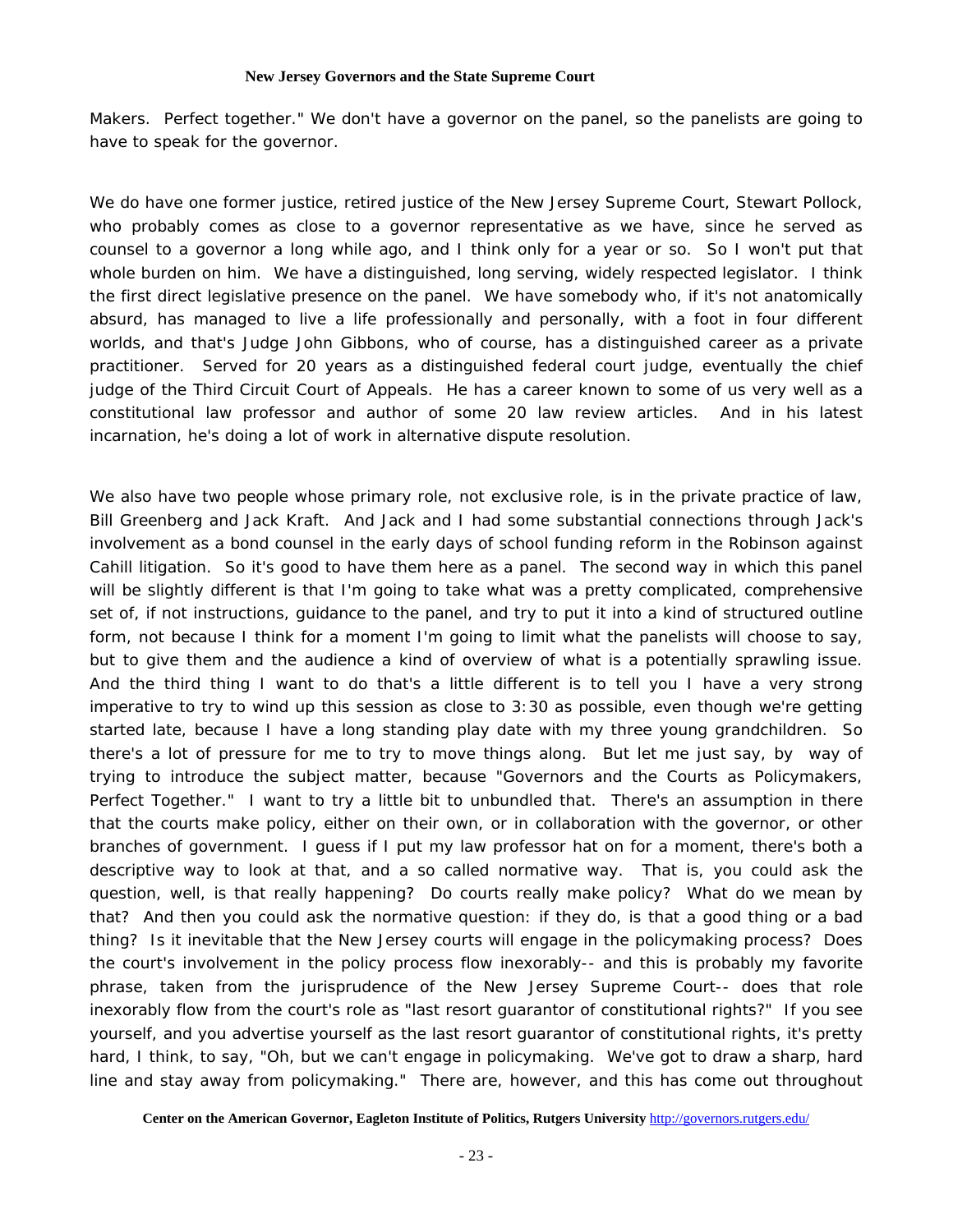the day. It's certainly come out through my long involvement with the court, primarily on the school funding reform litigation, that there are limits on what the court can do, what the court is prepared to do.

One of those, obviously, is separation of powers, a kind of formal restraint. There's the related, but somewhat broader constraint of deference to the other branches of government, which goes somewhat beyond the formalities of separation of power. Third, there are concerns about either legitimacy, or the capacity of the courts to engage themselves in policy related matters, particularly policy related matters that may have enormous budgetary implications. And then there are pragmatic considerations, and they've been sort of the subtext of a lot of the conversation. But that's the view that courts have kind of a limited or finite reservoir of capital, political capital, if you will. And the more time the court does things which may be unpopular with large portions of the public, the more it jeopardizes its status, the more it jeopardizes the willingness of the public to give great weight to, and to adhere to their decisions. There's also the question, if the courts were more constrained, if they stopped short of engaging in the policy process, would that embolden the other branches to step forward and discharge their responsibilities to a greater degree? Are we giving the other branches an easy way out, an easy way to get out from under making tough decisions, because they can turn to the court and at least privately accept the appropriateness of the court, or inevitability of the court, making some of the hard decisions? Or if the court held back, would it result in a system where majority but not minority rights were upheld and advanced? And I don't mean that necessarily in racial terms, although certainly often it does have racial or ethnic connotations.

And I want to list, without saying anything about, a number of the areas which Don Linky and the material he submitted, raised as test cases, if you will, areas where we are really challenged to make the hard judgments about the role the court should play. And let me, I think just listing them will give you some idea of how challenging it has been for the courts. We have school finance and educational rights. We have affordable housing. We have legislative reapportionment, which I don't think we've talked much of at all about. The death penalty, issuance of state debt, gay marriage, and I would add to the list a couple of others: racial segregation in the schools, the right to die with dignity and even surrogate parenting. I mean, these are enormously complicated and controversial public questions, all of which have wound up with the courts. Finally, two last elements of my little outline. With the benefit of hindsight, might any of these issues have been dealt with in a fundamentally different and perhaps better way by less or, unthinkable as it may be, more judicial involvement in the decisional process? And finally, are there new factors at work, some of which I think had been adverted to earlier in the program, that might alter the role of courts and their relationship to New Jersey's governors, or to the other branches of government? And the kinds of things Don listed, and I agree are real issues, is what about the public and media cynicism about government generally? What about the related notion of the public attitude toward judicial activism, whatever they take that to mean? Even the emergence of the internet as a powerful means of communication, and the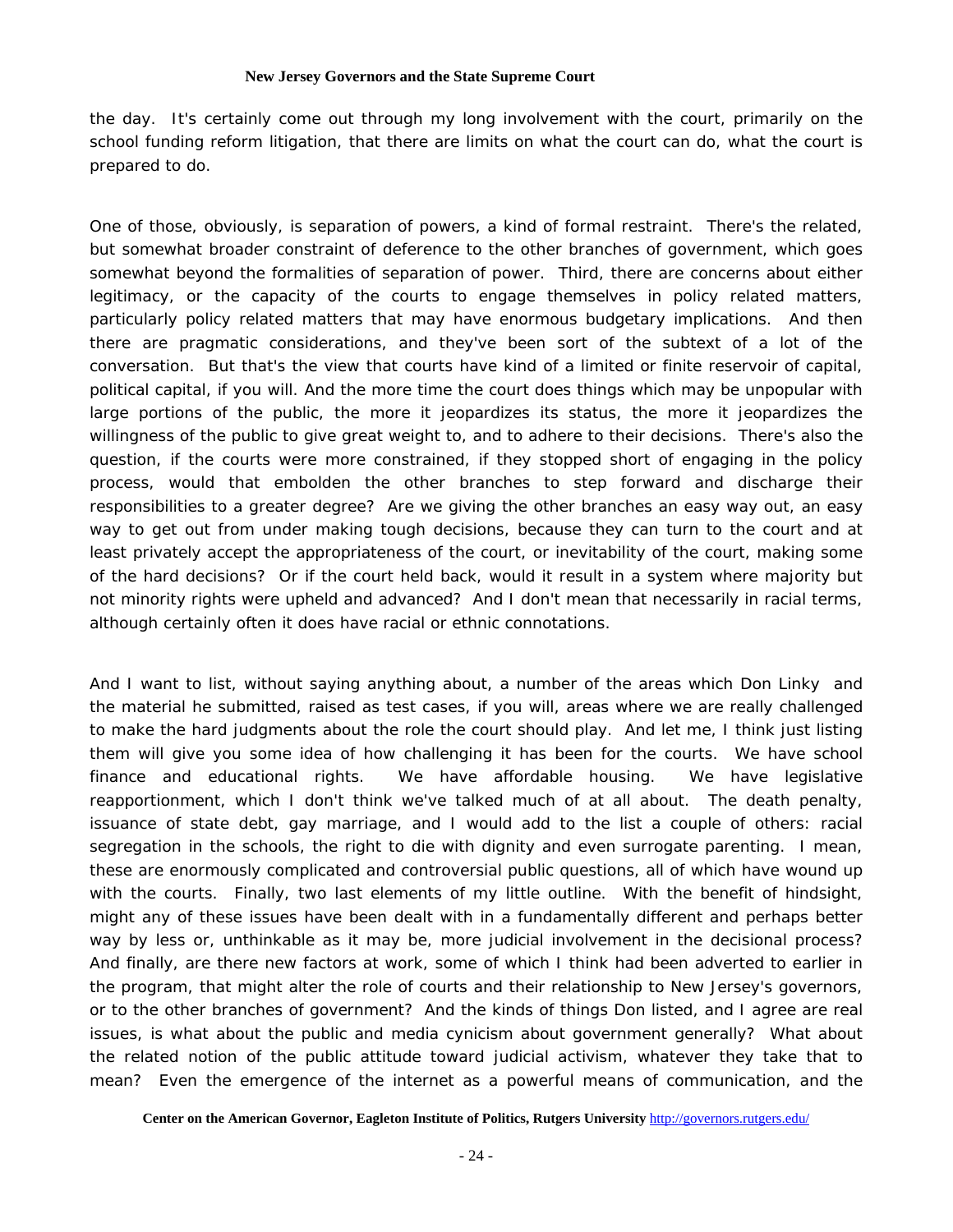emergence of talk radio as a political force. So we're in a very complicated, dynamic situation, where in my view, the stakes are enormously high. Go down that list of issues. They really go to the heart of what a society is about. In New Jersey, the court has wound up being centrally involved in all of those issues. They have interacted in complicated ways, as you've heard throughout the day, with governors. And if we had more legislative representation, we probably would hear an equally complicated and interesting story emerging there. So with that as an introduction, I invite the panel to weigh in on any or all of that. We are talking, I just remind you, about the main theme of the day, which is governors in New Jersey and the courts. And when it comes to policymaking, how have they gotten along, from the perspective of either side or the legislative or the private side? Since Justice Pollock has not only served as a justice, but I know has thought and written about the role of state courts, and the role of state constitutional rights, I wonder if I might impose on you just to react?

**Justice Pollock**: Thank you very much. Listening to that myriad of questions and issues, some thoughts nonetheless distill out. First, all of the court's decisions that you mentioned, and the various issues-- and I'll just refer to two, the Mount Laurel decision, dealing with prohibitions against excluding people of low and moderate income, and the school finance decisions-- they're all rooted in language in the constitution. So although public policy may inform the court, I hang a footnote at this juncture, and say we have to be careful how we define public policy. But although public policy may inform the court in those areas, the decisions are legal decisions. The only further thought I would offer at this preliminary time is that, in those cases, as I believe was true in all the decisions that the court rendered when I was on it, we showed great deference to the other branches of government. If you were to look at the decisions that you know so well, Paul, the Robinson Cahill, and the Abbot decisions, you'll see from the first decision, down to the point, I think it was five or six opinions later, when the court finally ordered the closure of the schools, there was great deference shown to the legislature. The provision of guidance, the extension of deadlines and so forth. And then if you read the various Mount Laurel opinions, there is a constant imploring to the legislature to please step in. And ultimately, of course, the legislature did step in, with the enactment of COAH.

So although the court on which I served, and I think the New Jersey court generally, has tried to be responsive to the needs of the time, whatever those needs are, and whatever time we're talking about, its decisions have always been rooted in law, generally in the instances I've cited, constitutional principles, and also having shown appropriate deference to both the executive and legislative branches.

**Paul Tractenberg**: Thank you. I wonder if I could jump to Senator Gormley on that very point. I think there are two different visions. I mean, one is, here's a court anxious to run the state government, run the state's finances, run the state's education system. And on the other, the view that this is a court that has sought to be as deferential as possible to the other branches, including the legislature. I think it would be interesting to get a legislative take on that.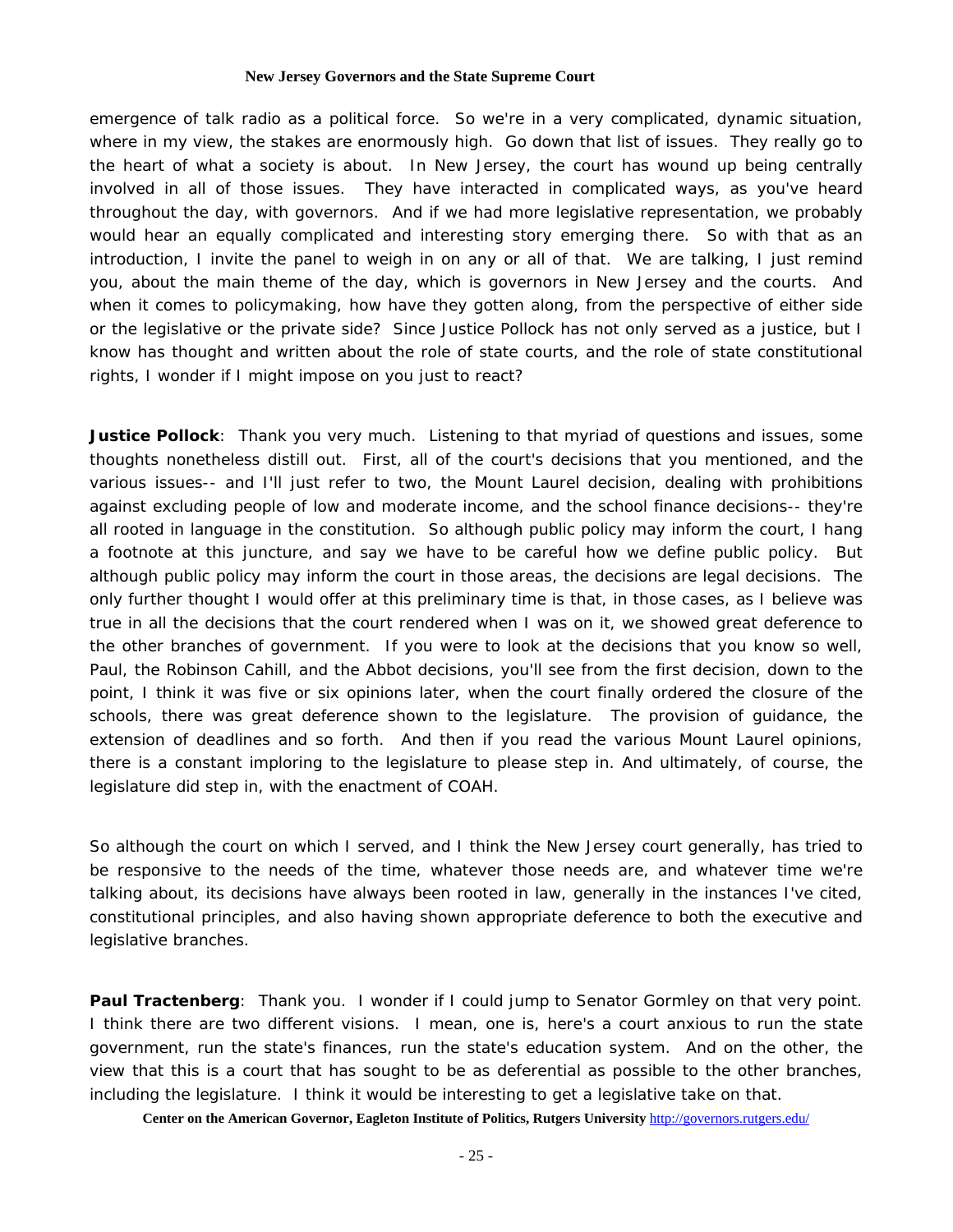**Senator Gormley**: First of all, it's an honor to be on this panel. I think a compliment to the governors that I've served under, since Brendan - Governor Byrne. The independence of the judiciary has been maintained across the board, despite how controversial it might be at times, and also in terms of how many times it might be politically not expedient to have supported that independence. That is a great tradition in New Jersey, that has been supported across the board by every one of the governors. In terms of-- I'm the other version of Ireland. He wrote the law review articles. Let me give you the pragmatic side. Okay, let's go to property rich districts. Now, isn't that special? And you go to a Republican caucus, and you say, "Well, you're going to spend as much money in Alpine as you do in Newark per pupil." And then you're in that Republican caucus, and they say to you, "Can we just do the Chevrolet and not the Cadillac to match the dollars?"

Now the similarity to Abbott decisions and the movies is, there are as many Abbot decisions as there are Rocky movies. Chief, I'm not making that up, am I? So if we got to Abbott two, and by the way, you have to understand, the people I'm going to talk about, even if I disagree, I hold in enormous respect. Chief Justice Wilentz, I was one of the three votes for him. By the way, I'm a Republican. You might get disoriented by the end of this talk. As a matter of fact, I remember, just on a personal note, brilliant, wonderful human being who I had the honor to talk to two days before he left this world, and he was just a very, very special person. And I admire him for the fact that his wife's happiness meant that much to him that he would put his position at risk. He was a very, very special person. However, if you look at the 1990 decision, we do tend, if you're in the caucus, you hear words such as communism bantered about. And of course, I'm there, having voted for him and defended him. And you do run into a situation, "Where's the money going to come from?" And one of the restraints or comments of the Republican caucus was, "What are we going to do about the efficiency of the money spent in these urban areas?" And it's the truth. If you want to look at inefficient spending, or to many degrees, what has been a boondoggle for patronage, it was how money was misspent in urban school districts.

So there is a balance here. You're never going to be perfectly correct, and if you're a politician, you always can pick the simple answer. You can pick, they're spending the money inefficiently, and that can be your harp. What you're trying to find here is what I call Switzerland. You're trying to find a point where there's a few moderates in the caucus, who are given enough coverage that they can bring some balance to this, because there's always going to be extremes at either end. And do I want to see money in urban areas? Of course I do. Do I want to see a better education for these young people? Of course I do. But at the same time, the court. And let's get to Governor/Justice Hughes, who had that gift that politician from California had, and I mean Earl Warren, who got that unanimous vote on that little segregation case, because he worked it to get the unanimous vote. And there's a gift there. And I do think, from time to time, just a little bit, just a little bit of the predicament that these politicians are going to be placed in by these well intended decisions, I think would be a good thing, especially in terms of financial restraint, in terms of certain of the school decisions, because they got quite expensive. And on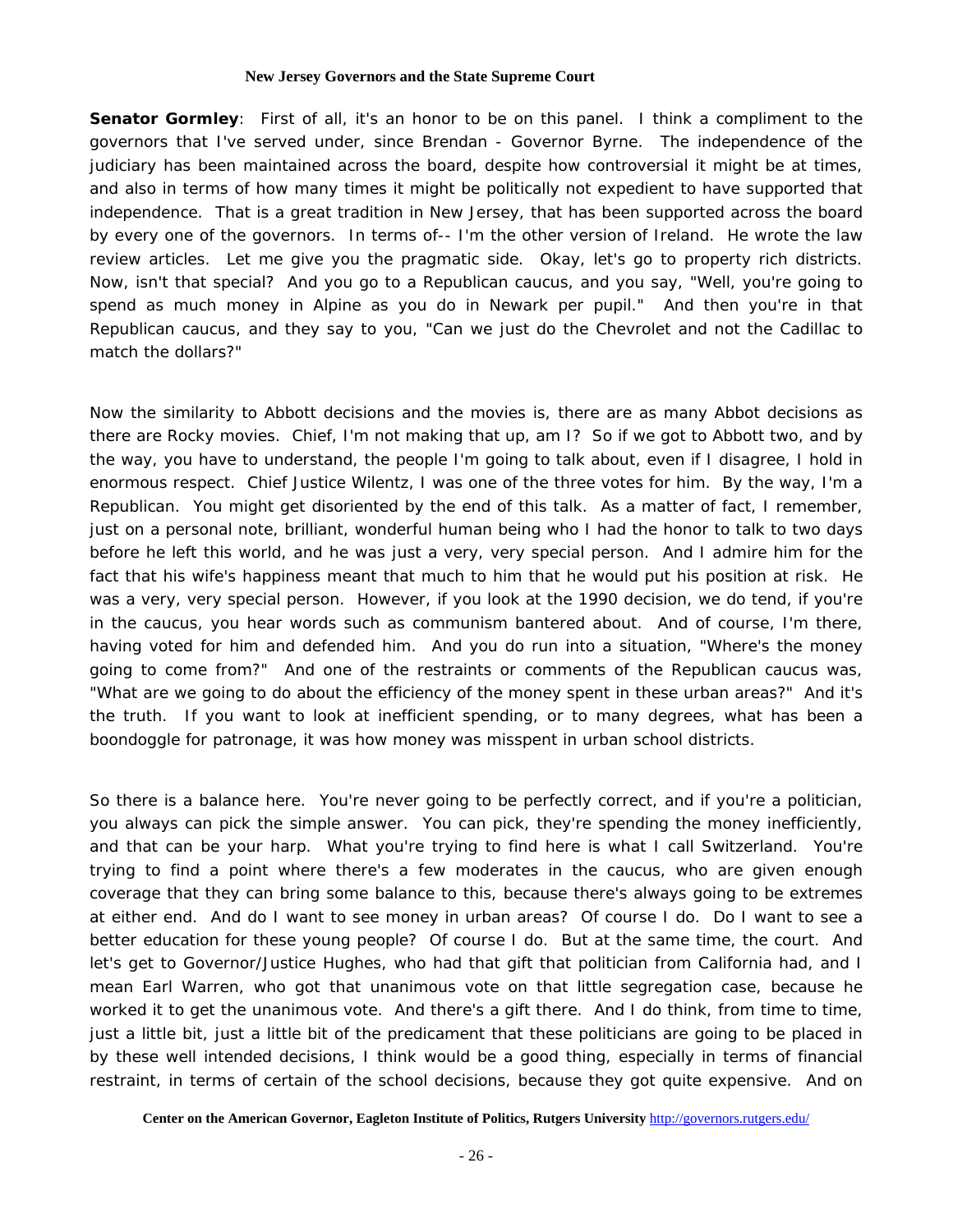occasion, there wasn't enough money to go around. And for my perspective, being the person who voted for every justice, being the person who, shall we say, was a defender of the court, in terms of the legislature, I would have wanted to see a little more restraint in terms of the spending mandates that came down. And I think that, was that pragmatic? Maybe it was, but I don't think a little bit of pragmatism hurts, in terms of making these decisions, because from my perspective, I had to deal with the demonstrators. I had to deal with the result of those opinions. But the independence of the court was and is great, and will be continued by people like Chief Justice Rabner [ph?]. But the problems you do have is, sometimes when you're writing in a pure world, I'm in that world where they're making sausage every night. It's not pure. And I just think a little twinge of pragmatism when we're writing a lofty opinion would be much appreciated for the people who are on the ground.

**Paul Tractenberg**: Since Judge Gibbons, as I indicated earlier, has carved out a role for himself in alternative dispute resolution, I think he's the perfect member of the panel to turn to now. We have a bit of an argument building. Is there a principled, win-win way to resolve this?

**Judge Gibbons**: I don't think there are any magic formulas for resolving the stresses of government, and I'll give you an example. When government is most under stress, is when it's facing challenges that may go to its very existence or legitimacy. Perhaps at the federal level, we have seen now going on eight years of that. But in the history of New Jersey, we went through a period in 1967 when we had riots and chaos in the street that seemed to be threatening the very fabric of government. The executive branch had to take stern measures. They called out the National Guard, they called out the state police, they called out the local police. There was shooting in the streets, an extremely stressful situation. Now one would think that in that situation, the instinctive reaction of someone in the executive branch would be, "The courts have nothing to do with this. We have to restore law and order." And certainly, in about the third or fourth day of these disorders, that's what the executive branch was doing. At one point, the number of detainees approached 2,000, and they were held in armories and other places of confinement, because the local jails weren't anywhere near large enough to hold them. And none of them were getting any opportunity to see a lawyer or to get to the courts.

Now Governor Hughes was the governor at the time. He happened to be a close personal friend of mine. I was president of the state bar, and I was appalled at the fact that we had almost 2,000 people detained, without access to the courts. As it happened, Lawrence Whipple was the acting assignment judge in Essex County on that occasion. And I got on the phone with him and said, "You have to get a hold of some people in authority, and make arrangements so that these detainees have access to the courts and lawyers." Now Whipple was an unusual person to make that approach to. After all, he was the former prosecutor of the police of Hudson County, a pretty strong law and order type. But he agreed to convene a meeting in his office, and I made the pitch that we had to get access to the courts. The head of the state police, representative of the National Guard, someone from the attorney general's office, someone from the mayor's office,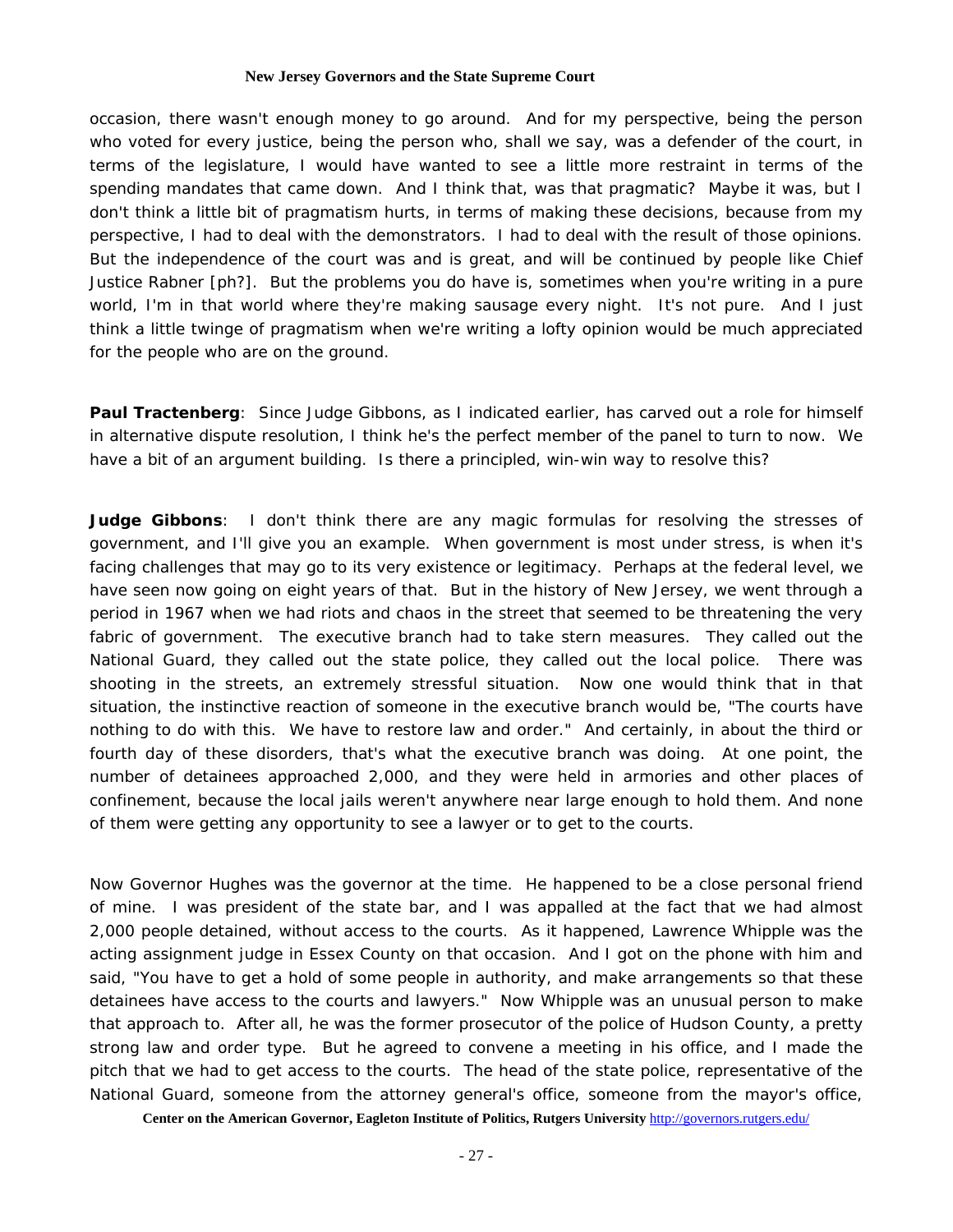strongly objected. They said, "We can't spare policemen or National Guardsmen off the streets to transport these prisoners to the Essex County jail." Not a bad point, considering that they were shooting people in the street. But Judge Whipple sort of leaned back in his chair, and he said, "Well, I can understand that, but could you spare enough state policemen to escort the judges to the place of confinement?" And of course, they had to agree. And then they turned to me and said, "Now you have to get the lawyers to represent them," which actually, Mike Griffinger [ph?] in my office organized that effort. We got the lawyers to represent them and almost all of the detainees were released. Maybe less than 200 were actually held for bail, and the crisis went away. Now I think largely that is an example of the deference of the executive branch at that time, namely Governor Hughes, felt toward the courts, because his reaction to his friend John was to appoint me as a member of the riot commission to prepare the report about the causes of the riot. I don't think that in any other state at that time, that would have happened. This was an example of the kind of deference that the executive branch in New Jersey has then held, and I think still does hold toward the judiciary as a separate branch of the government, which they recognize as necessary to control their own power.

**Paul Tractenberg**: I think actually Judge Gibbons has put his finger on an interesting point. We've been thinking, I've been thinking about deference in terms of the role of the court, vis-àvis the other branches, and he's now said, "Well, but deference runs both ways." Other branches can, in appropriate situations, defer to the court. I mean, it strikes me, we're talking about where you find the proper pivot point between pragmatism on the one hand, and what you might call principle on the other. That's never easy. And Bill Greenberg and Jack Kraft, I hope you'll jump in. Although I don't want to understate your long commitments to public activities, you have primarily over the years, been in the private practice. Bill, you wanted to say something?

**William Greenberg**: Yeah, it's amazing how these various degrees of what is it, connectedness. I was an army private, being shot at on the streets in Newark, and I was very happy that apparent-- I didn't know this till today how it happened, but I was taken off the firing line and assigned to take the judges to the courthouses [laughter] and so I'm ever grateful to Judge Gibbons for his work. Then later-- and I think McCarter and English has a lot of contributing lawyers to that effort. If it's all right with you, Professor, I'd like to just follow along with the other panelists, tell a little bit about not so much war stories, but there are two cases. One is in your materials. You know, for all the great cases decided by the great Vanderbilt and Weintraub and Horitz and others, there are a couple of poor dumb bastards like me, the lawyers who have to bring the cases through the court system. And there are two. One is here, Passaic County bar vs. Hughes. This follows along what Judge Gibbons was saying. It is the trial court opinion before Judge Whirl Mountain [ph?] who later became Justice Mountain. You wouldn't believe it, but in the governor's office, we had myself, there were ten other assistant counsel, all ambitious young lawyers.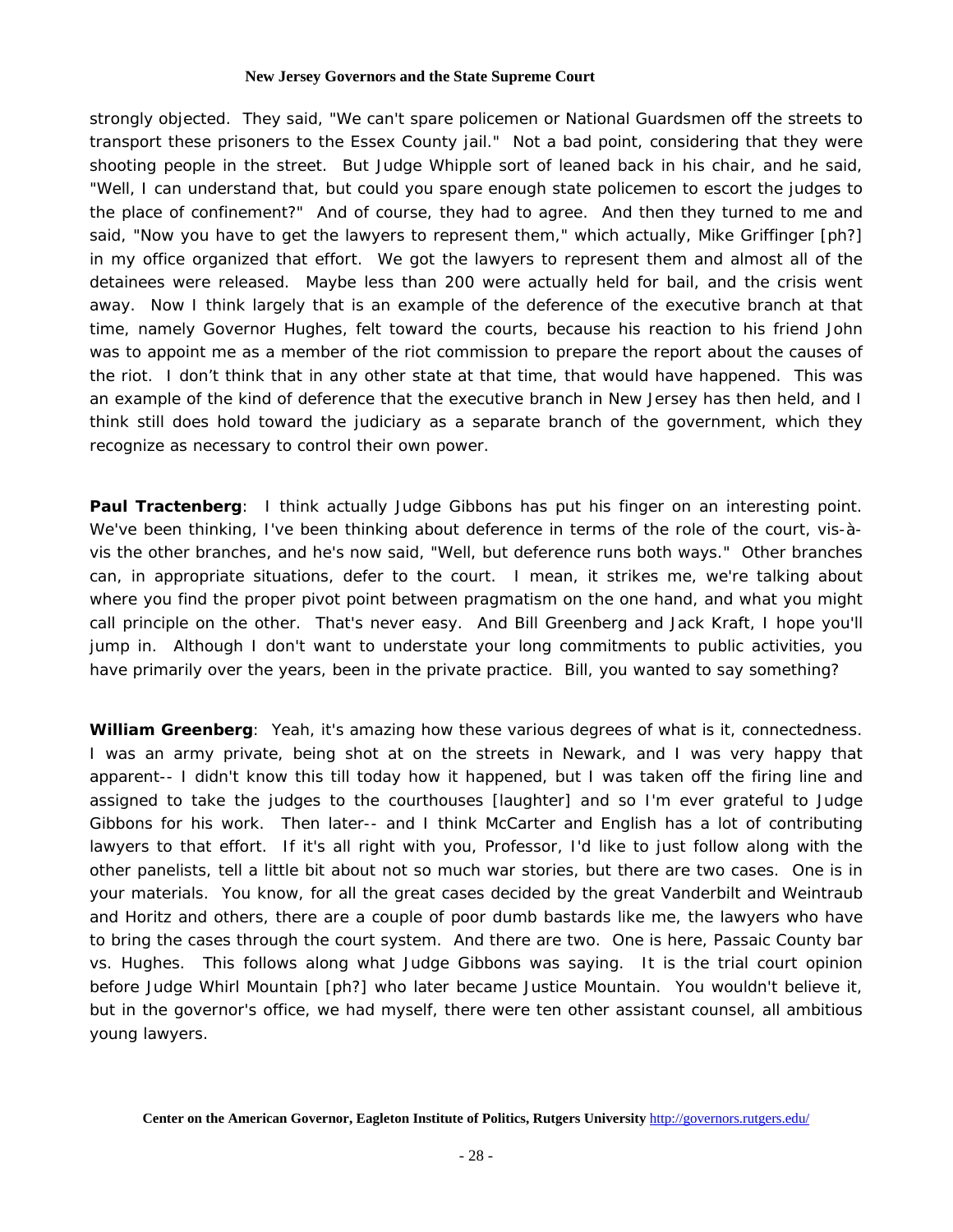My late great friend Alan Kartcher, who became speaker of the Assembly. We were the only two that said, "Here, give me the case. We'll take the case. We want to take the case and represent the governor in this." Nobody wanted to touch it, particularly not the attorney general, who himself was running for governor in the next year. So we took this case and we learned a lot of lifetime lessons, one of which is, we were always bothering the plaintiff's lawyer. "Why don't you do this, do that, this," and he says, "Look, I'm running a business here. You've got one lousy case that's going to go all the way to the Supreme Court. I've got to run a whole practice." So we focused in on this, and I invite your attention to what Judge Mountain said. It's the ultimate, it seems to me, in deference to the other two branches of government. One would argue, in the visa case-- and the court split on this-- but I think that this is emblematic, as emblematic as any case, not just because I argued it, but of deference to-- and then I had a senior moment. Richard McGlynn was here earlier, and he argued for the president of the Senate. I argued for the governor, and so forth. I said, "Didn't your dad argue that case?" He said, "No, I did." And I said, "Well, we're both getting to look a little bit like our respective fathers." In any event, if you read it closely, you will see it's a wonderful opinion, but you won't see a reported opinion of the Supreme Court of New Jersey. You'll see "serve denied" by the Supreme Court of the United States. But this is one of those situations in which-- and we argued it before Chief Justice Weintraub and his court-- there is no written opinion of this decision. He decided this is the way it was going to be, and that was the end of it.

And finally, let me invite your attention to Driscoll vs. Burlington County Bridge, one of the great cases, probably around two or four NJ, where this confluence-- it's a wonderful confluence. It's a wonderful state to practice law in and to be part of the legal community. Talk about judicial activism. This stands for the proposition, Driscoll, governor of New Jersey, who didn't like what Powell, a former speaker of the Assembly, stole the two bridges that crossed the Delaware River, the nickel bridges they were called then, and directed his attorney general, who refused I think to prosecute the case. He said, "Look, it's wrong. They crossed the Ts, dotted the Is, sold them to a private interest, but this ain't right, and I'm the governor of New Jersey. I'm going to set it straight." And Vanderbilt took the case, and set it straight, and it was all a matter of political get even, as well as it was the right thing to do. So I commend both of these cases as the inevitable crossing of the vectors of all three of the political branches and the political whirlwinds and shifts in New Jersey.

**Paul Tractenberg**: The segue I can think of to Jack Kraft is that the hardest issues, I think, for the court and the other branches to come together on, are those that involve money, and particularly big dollars, as many of these cases do. Jack has been involved for his career in money, bonds in particular. And as I said, he's had involvement in some of the early litigation, when issues of bonding came into place. So Jack, I'd be interested in your reaction.

**Center on the American Governor, Eagleton Institute of Politics, Rutgers University** http://governors.rutgers.edu/ **John Kraft**: Thank you. I was a little surprised when Don Linkey called me and asked me to participate in this panel discussion. I was very pleased that he did, and particularly because I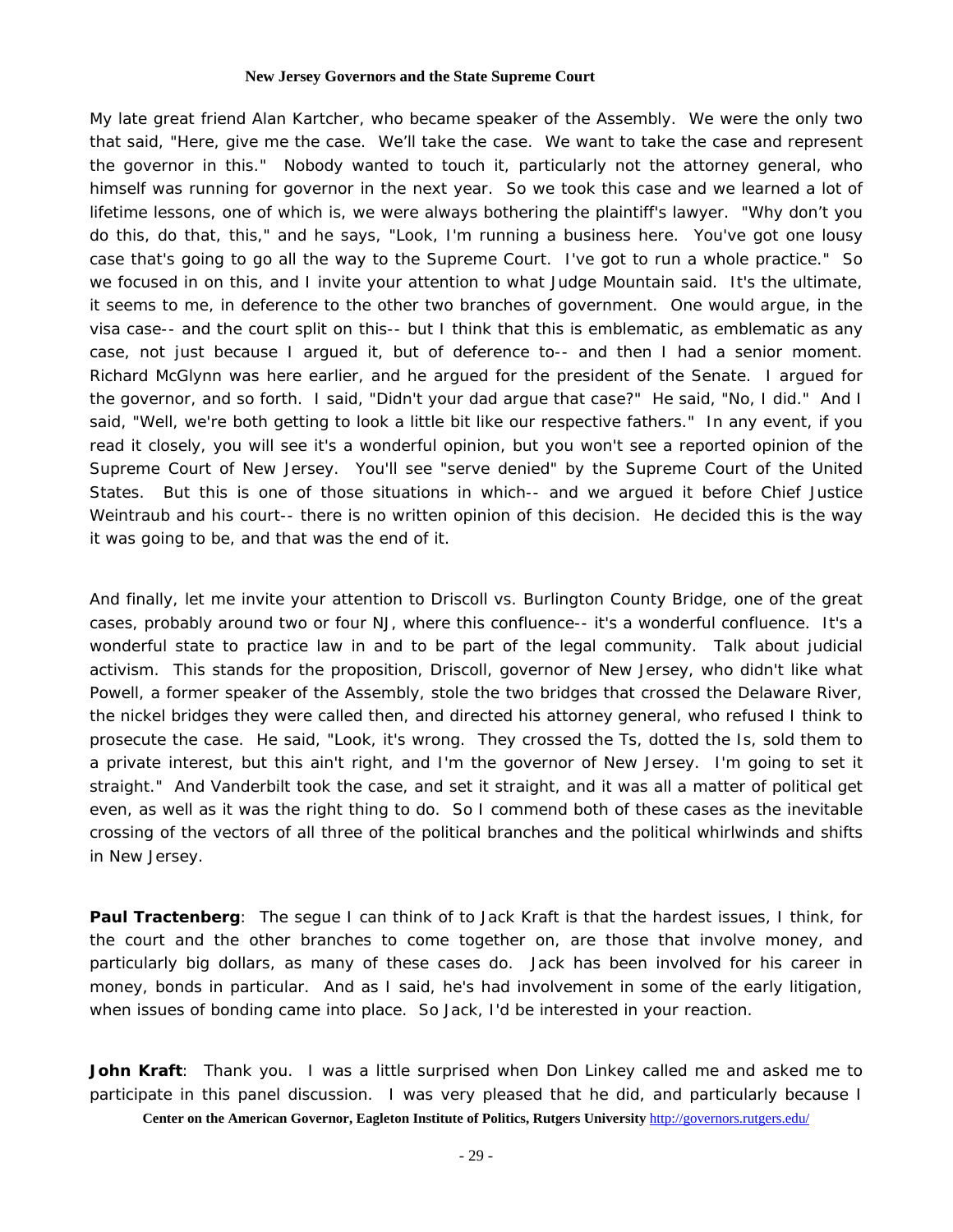had the opportunity to sit and listen to John Wefing, the governors and the justices and some of the others, like Judge Humphreys, the first thing of the afternoon. And I could tell that everybody was enraptured and quite alert. Now we're near the end of the day. So having said that, and expressed my appreciation to Governor Byrne and the others, I want to speak about debt. And this is debt in the present and in the future. And I'm going to criticize the Supreme Court decision in the Lonnegan [ph?] case, and the earlier decision in 1997 when the pension bond issue was challenged as being violative of the constitution. That is, the Spedoro case. And I want to tie this into the present. I think that the courts were too friendly, if you will, to the administrations, the various governors over this period, and also the legislature. And the result is, 35 and reaching for higher, billion-- that's not million-- billion dollars of debt that has been saddled upon the people of New Jersey, without so much as a say so, which the New Jersey constitution adopted in 1947, provided in simple terms to protect the people of New Jersey from profligate spending, which was taken away from the people of New Jersey. And it's continuing to go on now. So I know that members of the Supreme Court and others that are here, and may have been here earlier, don't agree with my analysis, but I believe that the Supreme Court, when faced with debt provisions in the past, beginning with the 1950 decision in the Parsons case, which upheld the validity of the Turnpike Authority to issue bonds, specifically because those bonds were not a burden on the general treasury of the state. And a long line of cases followed that, until the Spedoro case and the Lonnegan case. And as a result, all of us here have been burdened with tremendous debt that we can't really afford. It was like a credit card given to somebody without limit, but without the means to make the payments. And that's where we stand now. To bring this down to the current situation, the current treasurer of New Jersey, and the governor, have said that they would support a constitutional amendment that would say you have to get voter approval if you're going to issue bonds unless there is a dedication of a specific revenue to pay the bonds off. The problem with that is that in order to dedicate revenues in a meaningful way, you have to submit it to the voters. Their plan does not provide for submitting any of this thing to the voters. So this dedication is ephemeral. About a week ago in the *Star Ledger*, which I read every Sunday, they have the Kean-Byrne dialogue. They talked about dedicated revenues. There was banter between Governor Byrne and Governor Kean about dedication of revenues. How did it come up? People thought that a surcharge on our driver's licenses would pay for helicopter services for the state, which were needed and which never were paid or purchased. Helicopter improvements were never made. So now people are saying, "What did I pay that extra surcharge for if we didn't get the helicopters? Were they dedicated?" Governor Kean said, "If something is dedicated, really the governor and the legislature should carry that out, should honor that dedication."

Governor Byrne said, "Come on, Tom, we all know, as governors, that we have imperatives where we have to use the money for something else." Governor Byrne ended up by saying, "Okay, dedication makes a bad policy anyway." He's correct on that, in my view. We all have opinions. We're taking the opportunity to express opinions. The only dedication that's binding is if the voters approve the dedication. Otherwise, the legislature and the governor are free not to honor the so-called dedication. When the governor says, "We're going to protect the citizens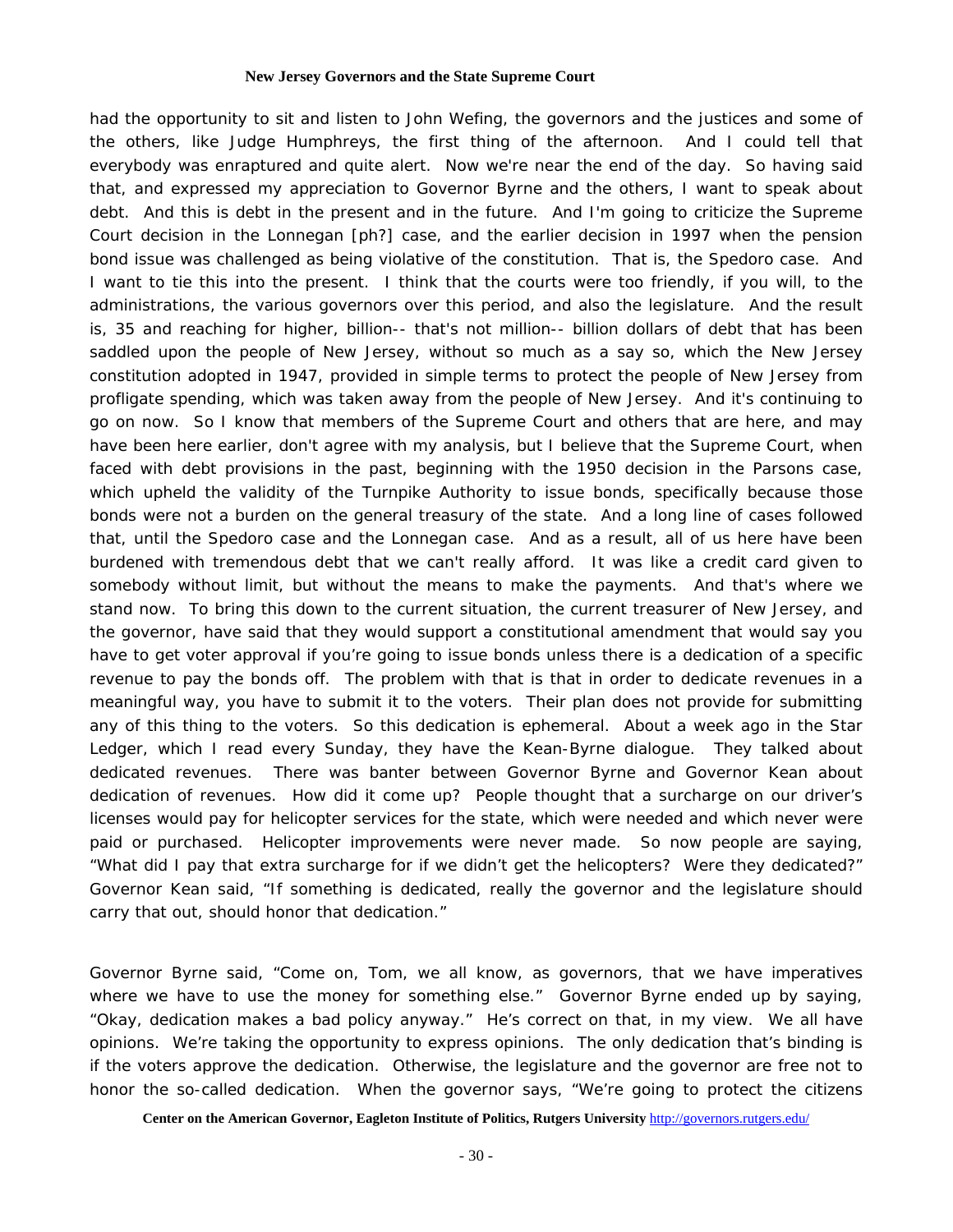because we won't issue bonds without voter approval unless the funds are dedicated and the dedication is not submitted and approved by the voters, it's a shell game. That's what's going on now. We are now \$35 billion in the hole reaching for \$40-\$45 billion, because we're not stopping. Somebody's got a blank check and the governor is writing on it. I think that's wrong, so I wanted to just urge all you opinion makers to recognize that the State of New Jersey is practically bankrupt. It can't make the balanced budget that it's supposed to. Thank goodness the courts have tried to reign in by ruling, although it hasn't been ruled by the supreme court, by ruling that you cannot use borrowed funds to be treated as revenues to balance the budget. The court held that and so that's where we're at. Maybe the courts are coming around a little bit. When you go home tonight, think about how much of a burden it is on you and on everybody else to have unbridled borrowing without the constitutional control of voter approval.

**Paul Tractenberg:** This colloquy probably would justify a court in deciding it's going to stay as far away from policy making as it can, because on the one hand, the court is criticized for being insufficiently deferential to the legislature and the executive. On the other hand, it's being criticized for being excessively deferential. The common theme is dollars are involved. Senator Gormley, did you want to jump in on this?

**Senator Gormley:** You're against debt, Jack, is that right?

**John Kraft:** No, I'm all for it.

**Senator Gormley:** Oh, okay, Jack. Did you ever sign off on contract bonds in the last ten years?

**John Kraft:** No.

**Senator Gormley:** Never?

**John Kraft:** No.

**Senator Gormley:** Do you think they were legal the whole time?

John Kraft: Yes, I do, without voter approval. They're not illegal now, because the Supreme Court of New Jersey has held that state contract debt. That's borrowing \$5, \$10, \$20, \$30 billion without voter approval is okay. Do you know why they say it's okay? Why you don't need voter approval? Because by calling it state contract debt, it is subject to annual appropriation. What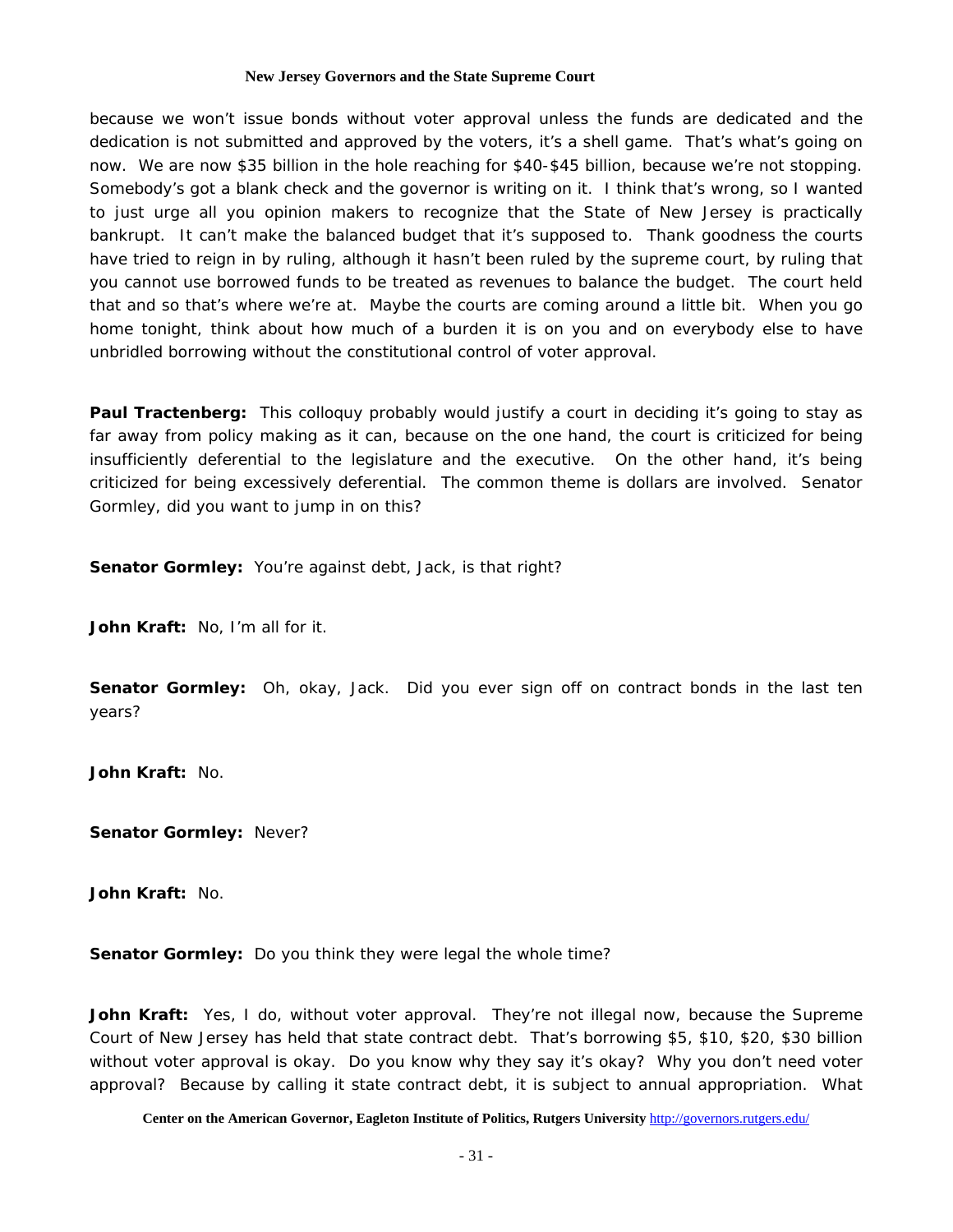that means is that theoretically, the state can walk away from its obligation. And the poor bondholders, the greedy bondholders, have no recourse, because the state didn't put its full faith and credit behind it. That's legally the case and the first one who really proselytized this in a big way was Brian Clymer when he was parading the pension bond before investment bankers. He was careful to say, "Now we want you to buy these bonds and we expect to pay them back. But if we choose not to, you can't get the money from the State of New Jersey, because it's subject to appropriation. The legislature makes the appropriations. But I can tell you that it's de facto debt of the state, because the state has never failed to appropriate the money to make these payments each year. So it's the same as a debt.

Panel Member: <inaudible>

**John Kraft:** Well, that's the point. I think I would agree with you, if you're suggesting that the state will always make the payments. It's a legal fiction that ignores the reality that you just stated that we have to pay these things.

**Paul Tractenberg:** I just want to suggest we try to move on, because I resisted the temptation to get involved in arguing Abbott again. And I will continue to do that, except one thing Senator Gormley said had reverberations. During much of the time I was involved in the case, I was living in Milburn Short Hills. I was called a communist more often than there are Abbot decisions.

**Senator Gormley:** I just was reflecting on what others were saying.

**Paul Tractenberg:** I understand that. It's just that there was a memory jogged by the word "communist" and the connection to school funding.

**Senator Gormley:** I do think the last two speakers bring up an interesting point. You're under pressure to find the money and maybe you get creative to find the money. But you're in the middle of this and you're under a deadline to achieve a certain goal. In retrospect, it can be too creative in terms of how debt is created and it can be too liberal on the other side, in terms of the opinion. But you're dealing with June  $30<sup>th</sup>$  and the state closing. It's not a real constitutional aura around the state house. It's somewhat complex. You're dealing with what you-- not that there would ever be a trade or anything or anybody would be gazing at, somebody might want to head up the motor vehicle agency or something or whatever, and that might hold up the whole state budget. But you deal with a very complex scenario here. You have pressures from both sides. I do admit in retrospect you can say certain of the things that were done at certain points in time were wrong. But I don't know if there was the political will until we got to this stage in the state budget. By the way, it's \$110 billion, if you add the medical costs we owe. You have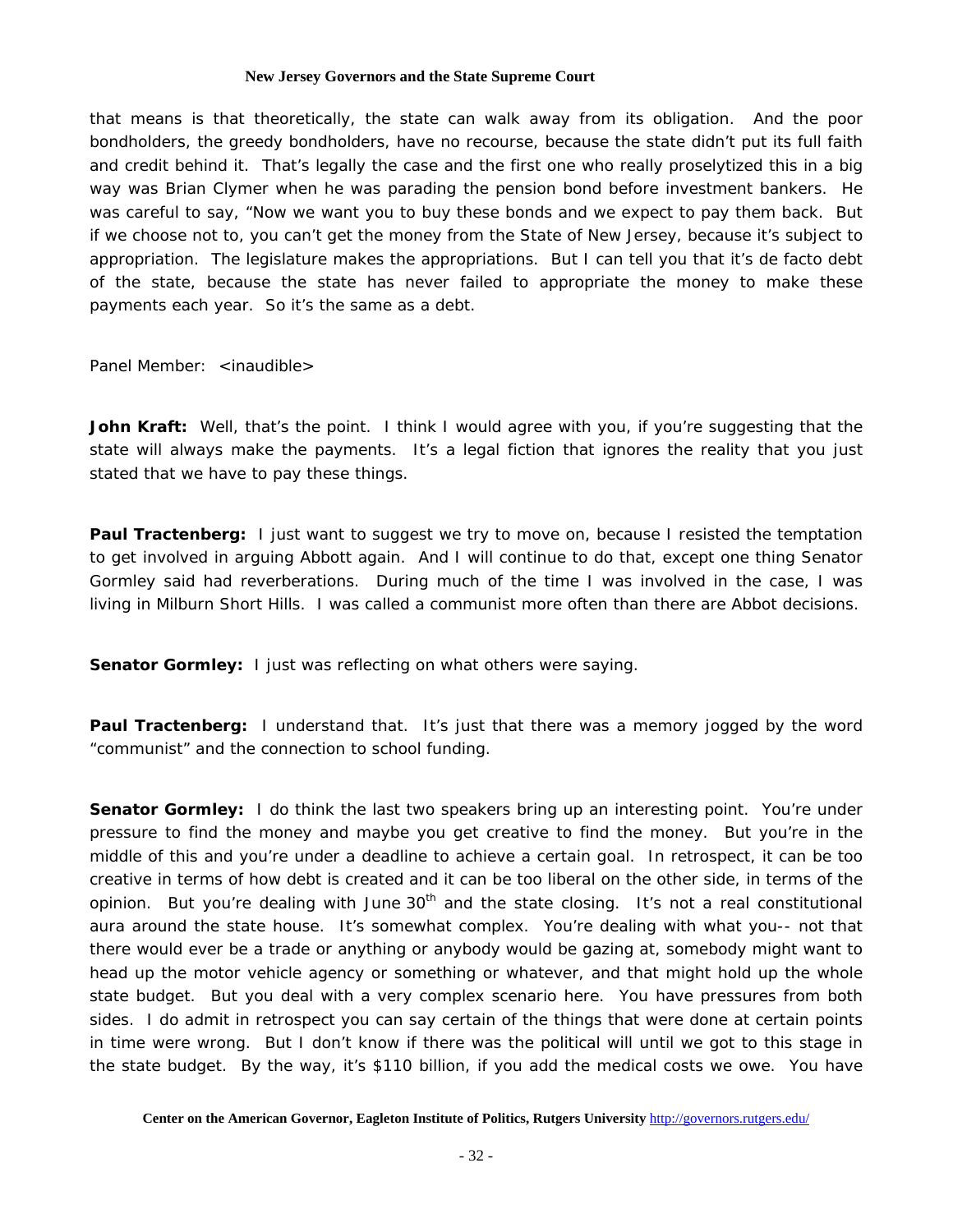no-- the unfunded pensions are staggering. Now that I'm retired, hopefully it's okay. You've got to make sure before you leave it's safe. But it's about \$110 billion.

And I will say that this governor has had the most honest conversation about debt. He has put up with people dressed as pigs. He has a treasurer and a chief of staff now, Abelow, who has been up front about the money. Look at the paper every day. There's no money for anything. I will say the one constant this governor will have is that I think he's going to stick to the dollar amount. With all the crises that's gone on and his number is down and not doing very well. We are going to reach that critical point. Maybe it was ten years too late, but we are going to reach that critical point. The irony of it is we're not addressing the problem. We still owe all the money. This is a budget so we don't go deeper in the hole. There's still \$110 billion sitting out there, just for the record. You can trace all those pension dollars to the last 60 years of budgets and who had to get grandfathered and who had to get put in. If these three people got jobs, maybe we'll have some good luck and get the budget through by June 30<sup>th</sup> and won't close the state. So all these-- it's a very complex puzzle every year to get anything done and there's many flaws.

**William Greenberg:** But also, no governor has ever proposed the abolition of 567 municipalities or 612 schools districts. You can't blame everything on the courts, can you?

**Senator Gormley:** I'm not.

**William Greenberg:** Isn't that part of the enormous public debt burden in New Jersey? Every one of those has a lawyer. Make sure there's a pension at the end of part-time service.

**Senator Gormley:** Just for the record, I didn't do that, okay? I just got the one from the leg--I didn't do it.

**William Greenberg:** I know you didn't.

**Senator Gormley:** No stacking here. But oh, some of them are absolute-- How about when I asked before I left office for the top 200. Then I said, "I want the list of those who exceed the chief justice's pension who are municipal court judges." There were only six or seven. That was staggering. That was just-- but it was the system. It was the loophole. You see people who were put in PERS who were on a part-time basis. I do think this year, because we made, now Senator O'Toole and I were-- we issued a report two years ago on pension changes. I think that's going to pass this year. I saw Senator Buono, who's really taking up the cause, Senator Sweeney, from the union sides taking it up. I think the public's going to demand that finally, that

**Center on the American Governor, Eagleton Institute of Politics, Rutgers University** http://governors.rutgers.edu/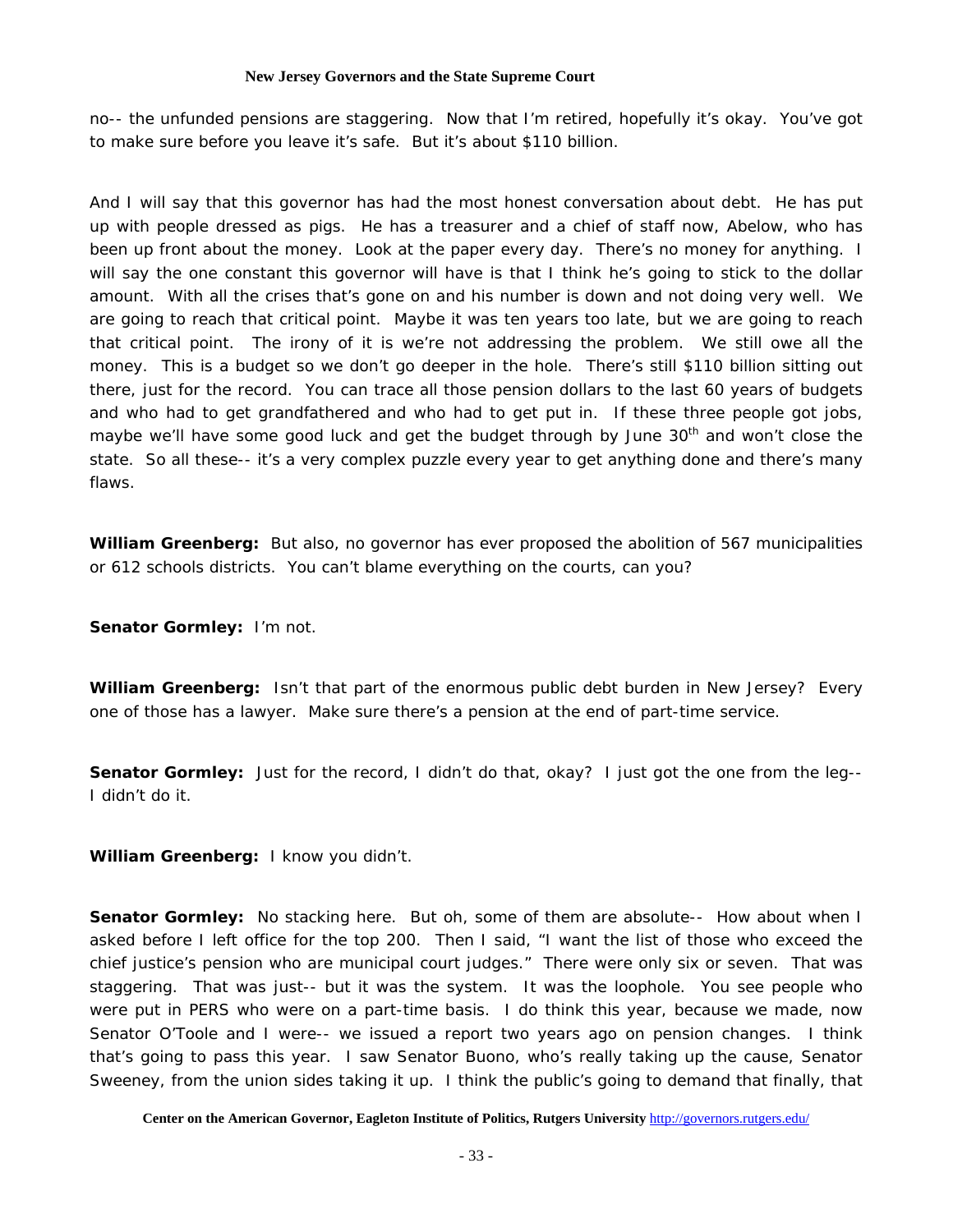the balance of the abuses in terms of pensions are abolished. It is a problem with more school districts than towns and everybody's a solicitor and everybody's a cousin. You add that up and it gets pretty expensive.

**John Kraft:** Let me just say one more thing, not about what I spoke, and to try to give a little historical perspective about Pete Garvin, who, before he became chief justice, was counsel to Governor Cahill. I worked in the counsel's office under Pete Garvin. I heard what Bill said about the ten attorneys in the counsel's office. We had five attorneys under Governor Cahill that handled the business of the office of counsel to the governor. I think that says something positive about Pete Garvin. And it says something about the hours that we work.

**William Greenberg:** Yes, but in all fairness, because they're all dead, they deserve a defense. Dick Hughes was the most frugal, penny-pinching governor in the history of New Jersey. He didn't pay us anything. There may have been ten of us, but we earned less than you.

**John Kraft:** I'm sure you did.

**Senator Gormley:** I like this argument.

**Paul Tractenberg:** I see a hand out there.

**Senator Gormley:** I can justify for a lot better than the ten. That's what I heard.

**Paul Tractenberg:** This is, obviously, a panel out of control, so let's extend it to the audience. Yes?

Q: Theoretically, what would happen if some future legislature or some future governor did what Andrew Haskell did with John Wefing, who said <inaudible>. And you said, "No. We're not going to borrow money to build new schools for the entire state." What would happen?

**Paul Tractenberg:** I'm the moderator, so I don't get to answer. Justice Pollock?

**Justice Pollock:** I'm not so sure I'm going to give you the answer you want. One of the lessons I drew from the Mount Laurel cases, in particular, was that the first question a judge should ask when deciding a case is, "Can I enforce the judgment?" That's a sobering consideration. It's just something you have to look ahead, look at the consequences of your decision. The legislature in New Jersey, I think has been responsible and respectful of the court's opinions. It has sought,

**Center on the American Governor, Eagleton Institute of Politics, Rutgers University** http://governors.rutgers.edu/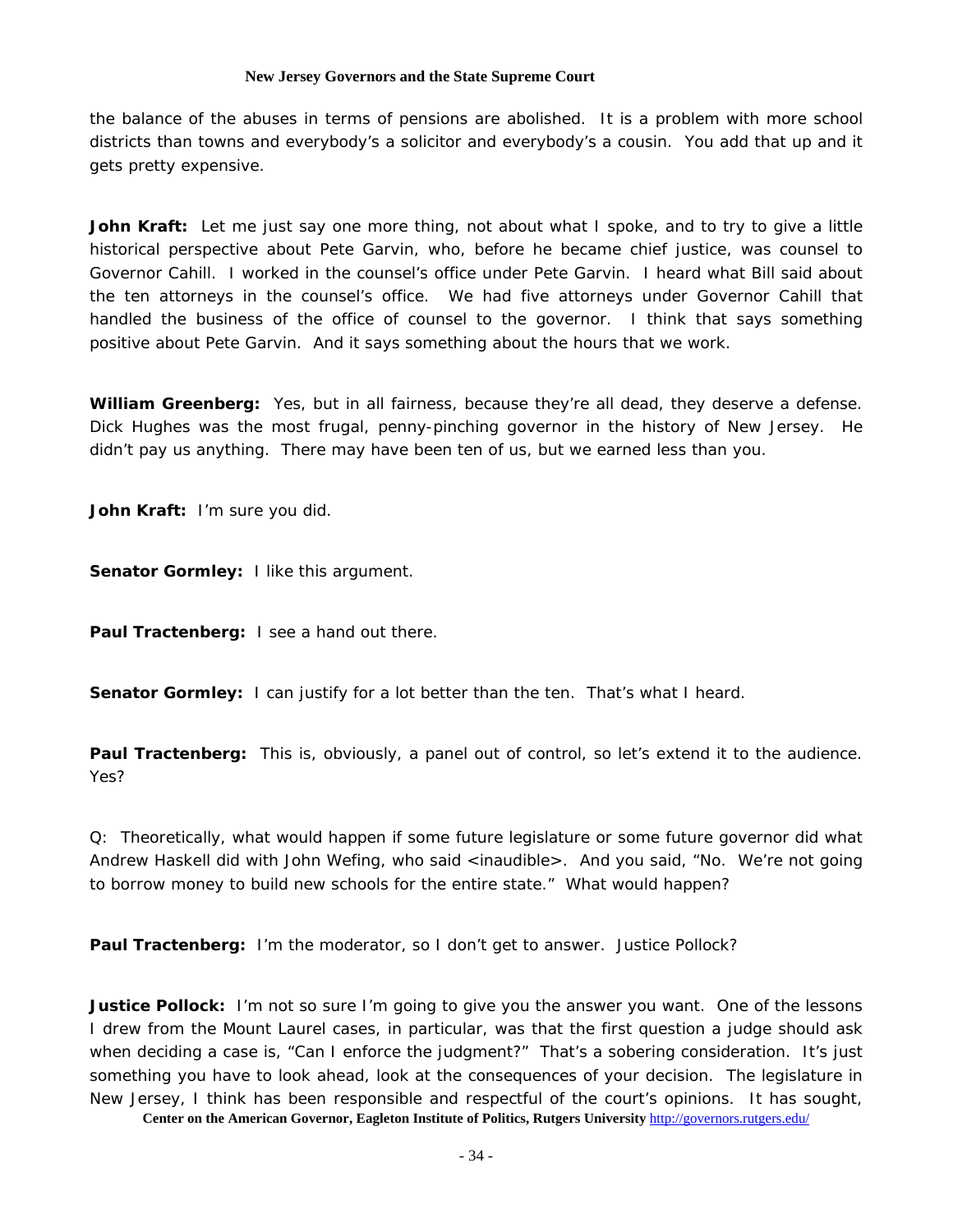even though it has disagreed with them, it has sought to comply with the court's decisions. We never had to face the question of "Should we put the president of the senate and the speaker of the assembly in jail for contempt of court?" I simply mention that because the ultimate and judicial decision becomes a charade if you're not prepared to enforce it. So you have to ask the question, "If there's noncompliance with the decision, are we prepared to go to the full extent of the law to enforce it?"

Q: On that point, the first decision on the pension plan bond, they allowed to move to education and so forth  $\leq$  inaudible $\geq$ .

**Justice Pollock:** The bonds had been sold. Part of the thinking was the omelet's been made. We can't unscramble the eggs.

Q: <inaudible>

**John Kraft:** The bonds had been sold, but not delivered.

**Paul Tractenberg:** But I should say in the end game of the Robinson against Cahill portion of the school funding litigation, the court held oral arguments several times on remedies, some of which are pretty Draconian. In effect, declaring a statewide property tax, redirecting appropriated dollars in a way that was compatible with the constitution. And, of course, ultimately what I think paved the way for the state income tax, the injunction which prohibited the spending of any public funds on the schools. Granted, the court did that in July, so it wasn't quite as extreme as it might otherwise have been. But I think in that phase of the litigation, the court really came hard upon a real constitutional confrontation. We did, I have to admit, at one point talk about contempt as an appropriate sanction, but the court would have none of that, showing its good judgment. I saw a question in the back. Yes?

Q: <inaudible>

**Senator Gormley:** I don't have the numbers right in front of me. You have no idea. That would be an incidental income stream in terms of what you need to attack this debt. Maybe they might pass something like that, but--

Q: <inaudible>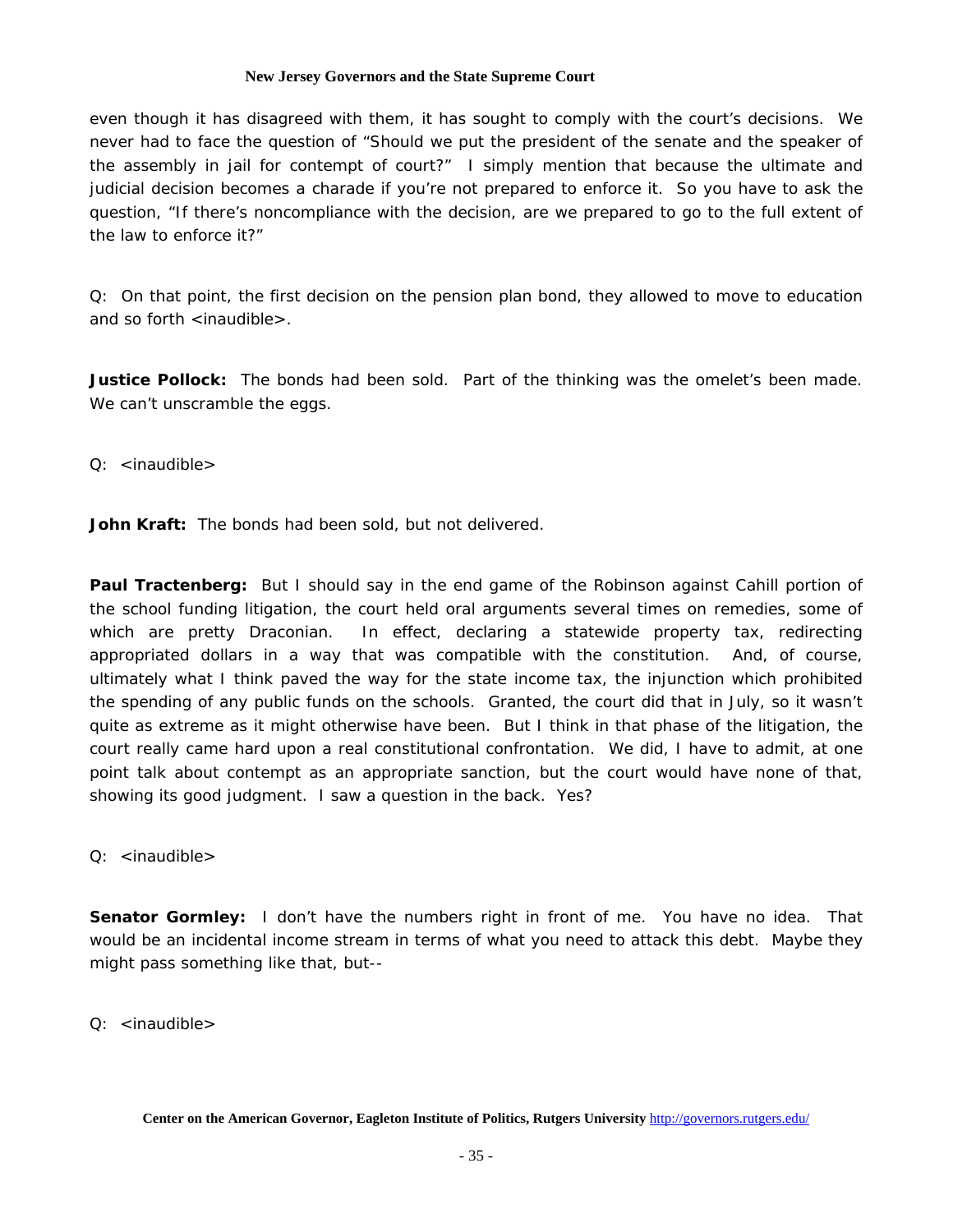**Paul Tractenberg:** I don't know if you all heard the question. It was about imposing a luxury tax on expensive items.

**Senator Gormley:** There's only one town that has a luxury tax. That's Atlantic City. It's used to build convention centers and tunnels and all good things that are in the public interest. The senator put that all through. All wholesome stuff.

**Paul Tractenberg:** Incidentally, a group of this sophistication probably knows, but just to make sure, New Jersey, actually by most measures is a low tax state at the state level and an extraordinarily high tax state at the local level. We're living with the consequence of that. Just one number to throw out. New York State has slightly more than twice the population of New Jersey. Its state budget is four times the size of New Jersey. So New York State spends about twice as much per capita at a state revenue as New Jersey. The challenge is how do you redress that imbalance? How do you somehow find a way to reduce local property taxes and, to some degree at least, supplement the state budget? The politics of it, the public policy aspects of it are mind boggling. But really, that's where we ought to be headed if we could find the root.

**Senator Gormley:** Can I ask somebody a question on the panel?

**Paul Tractenberg:** Sure.

**Senator Gormley:** Justice, when you were counsel to the governor, did you write that pine lands executive order for Governor Byrne? Was that you who wrote that? That onerous executive order that took 1.1 million acres from the citizens of southern New Jersey and took it off the tax rolls? Look at that. That perked them up. Not my pinelands. Don't go after my pine lands.

**Justice Pollock:** Again, I' not going to give you the-- I hope I don't embarrass Governor Byrne in saying this, but I think, with all due respect, that was his finest moment as governor. It also demonstrated to me, I had the most unnecessary job in state government. The way the governor orchestrated the three branches of government to bring about the pine lands legislation, I think was simply extraordinary.

**Senator Gormley:** What I found amazing was the deliberate pace at which the court did not review the executive order, to the point we had to finally pass a bill, because the economy of southern New Jersey was stopped. I said, "It's got to get to the supreme court soon." It was a year. It was 18 months. There was a backlog, a backlog like I've never seen before.